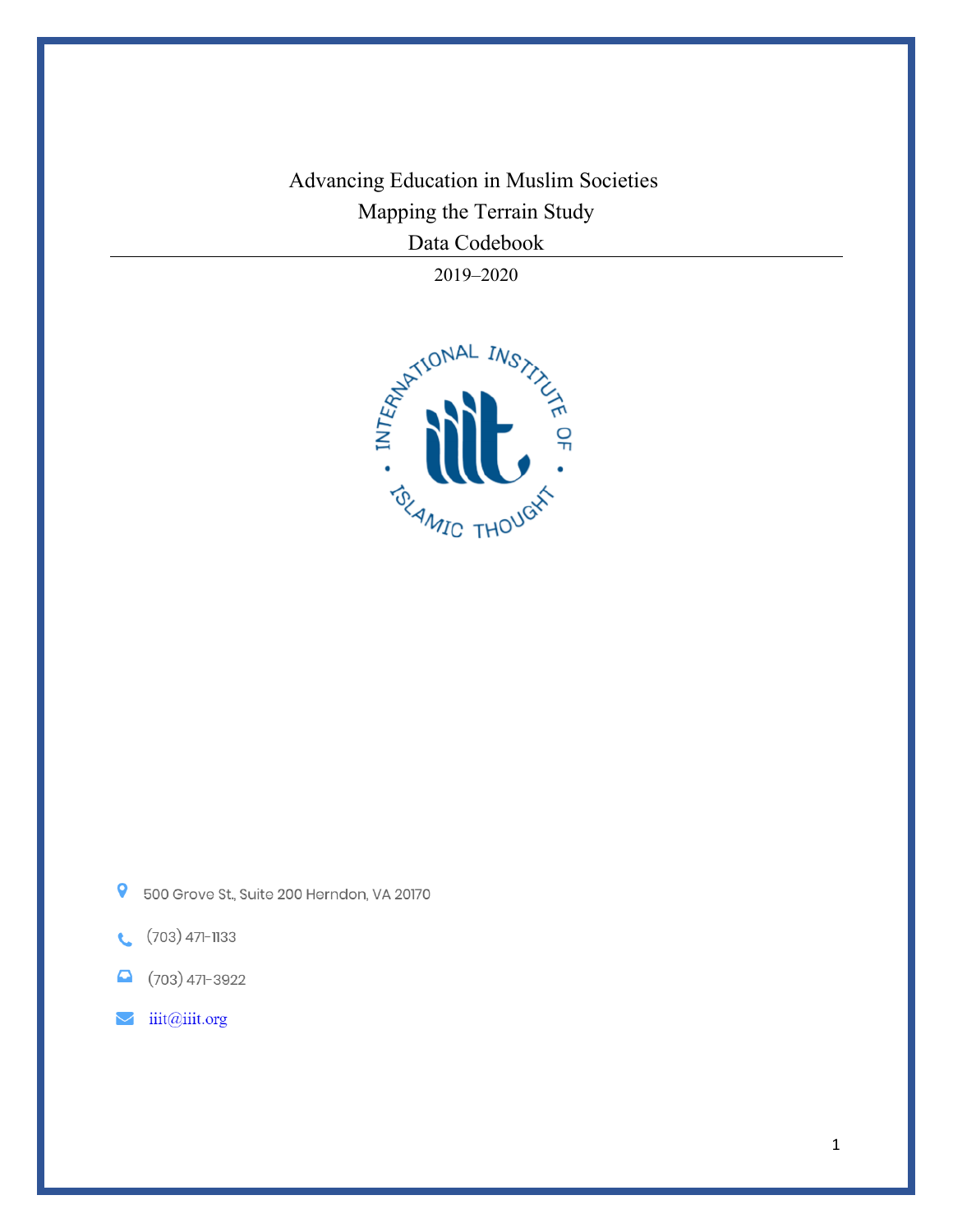## **Variable Name: Source**

**Type:** Numeric **Label:** Source of Data **Values & Value Labels:**  $1 =$  School Student

2 = School Teacher

3 = University Instructor

4 = University Student

**Missing:** None

**Measure:** Nominal

### **Notes:**

Created variable for clarifying merged dataset.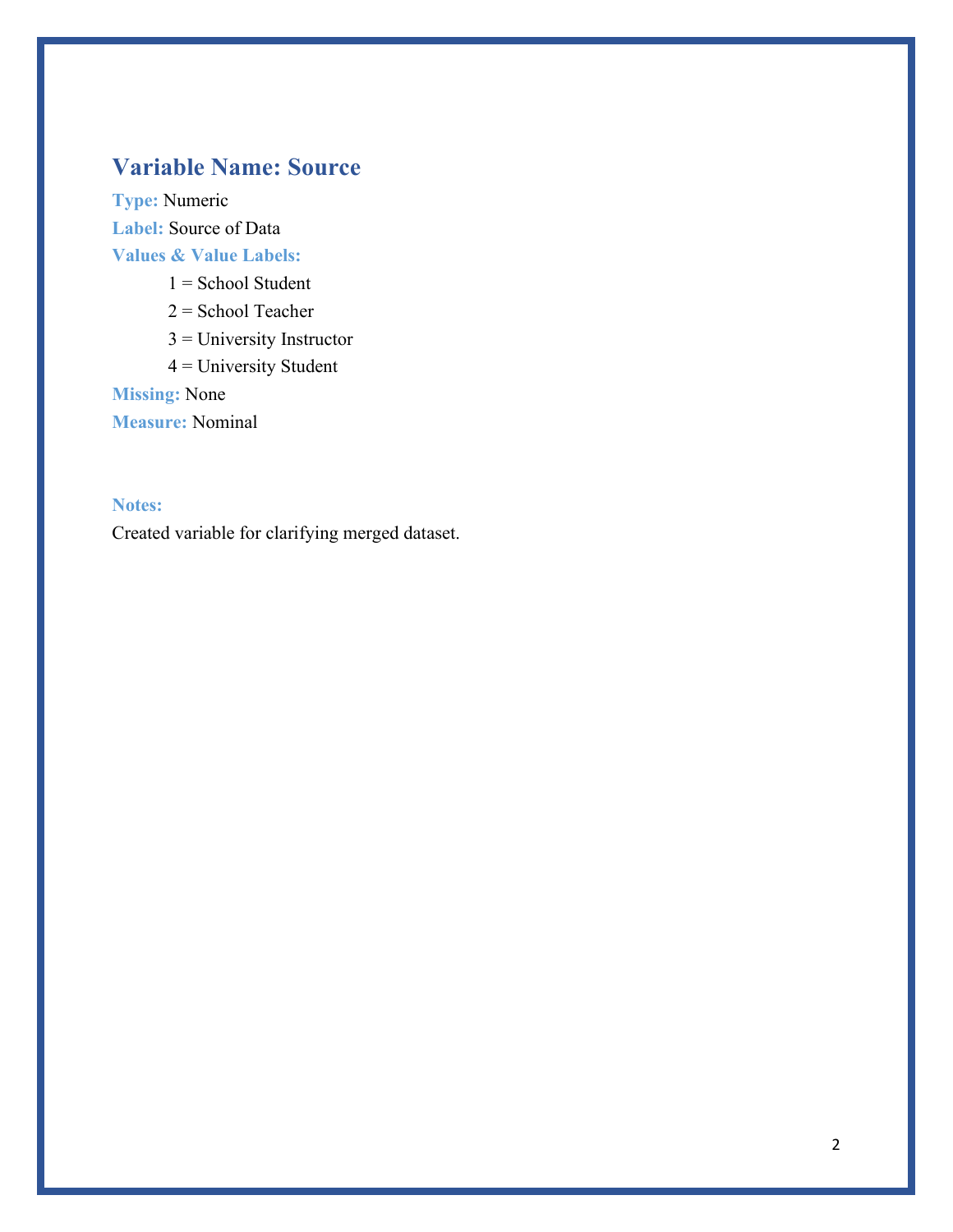## **Variable Name: Country**

**Type:** Numeric **Label:** Country code **Values & Value Labels:**

- $1 = Rosnia$
- $2 = Indonesia$
- $3 = Jordan$
- $4$  = Kyrgyzstan
- $5 = \text{Moreover}$
- $6$  = Tanzania
- $7 = T \text{atarstan}$
- 8 = Bangladesh

**Missing:** None **Measure:** Nominal

#### **Notes:**

Created variable for clarifying merged dataset.

- $9 =$  Algeria
- $10$  = India
- $11 =$ Kenya
- $12 =$  Mauritius
- $13 =$ Sudan
- $14 =$ Malaysia
- $15 = USA$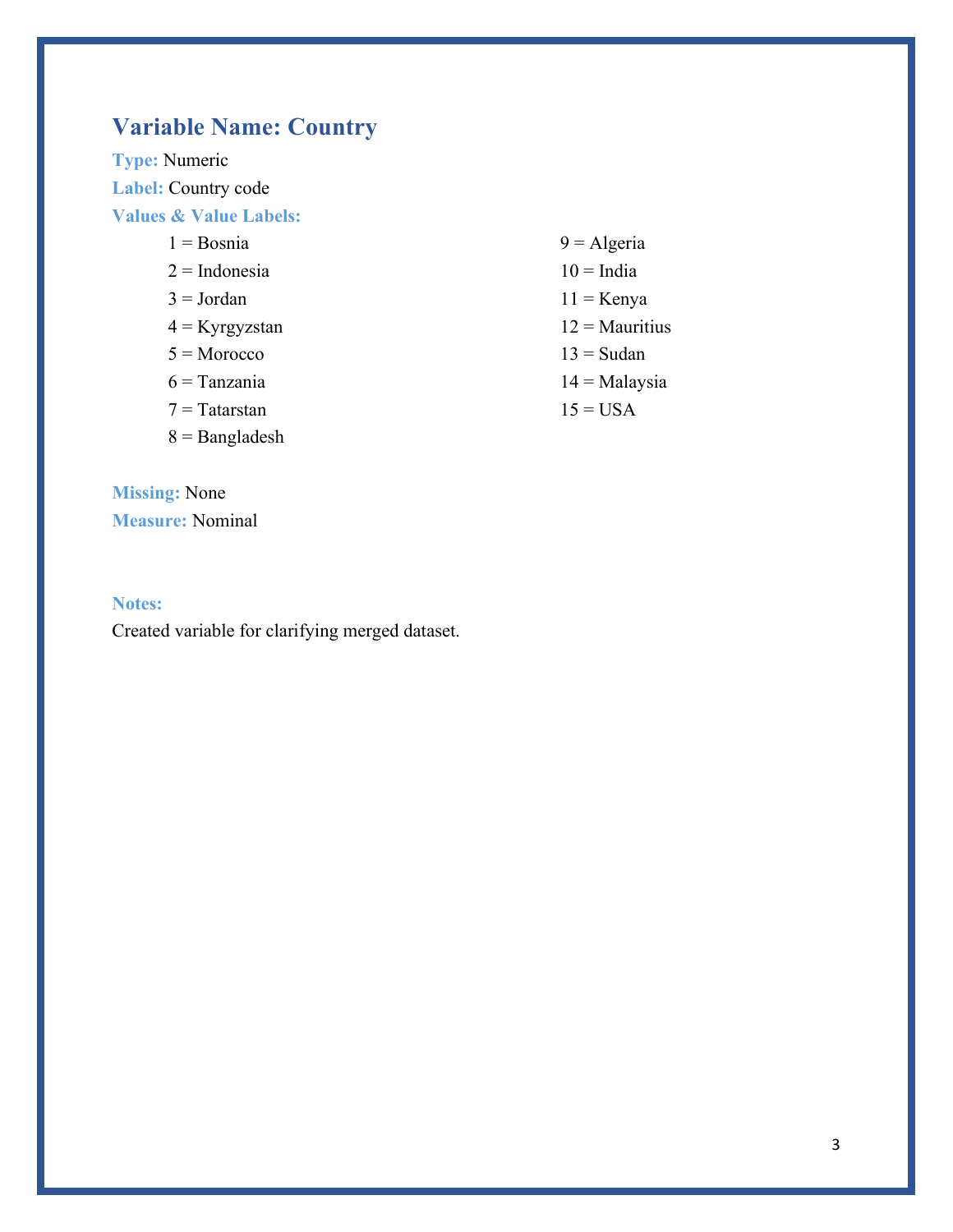## **Variable Name: RespondentID**

**Type:** String **Label:** Unique respondent identifier Values: None **Missing:** None **Measure:** Nominal

## **Notes:**

Surveys Including This Variable: ALL Countries Including This Variable: ALL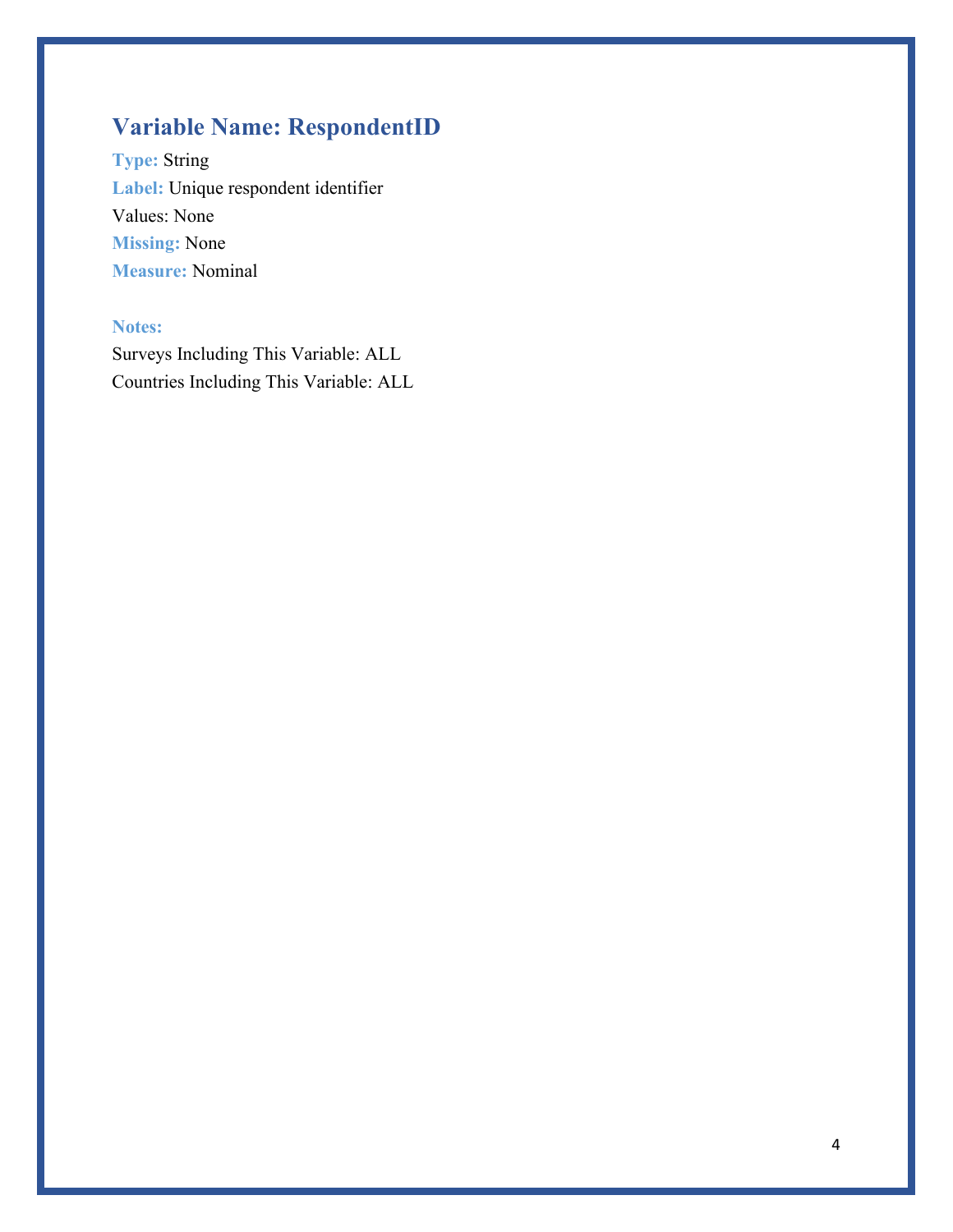## **Variable Name: SchoolType**

**Type:** Numeric **Label:** Private or Public School **Values & Value Labels:**

 $1$  = Private  $2 =$ Public **Missing:** 9 **Measure:** Nominal

### **Notes:**

Raw Variable Private, Public (Merged to create this School Type variable) Countries Including This Variable: ALL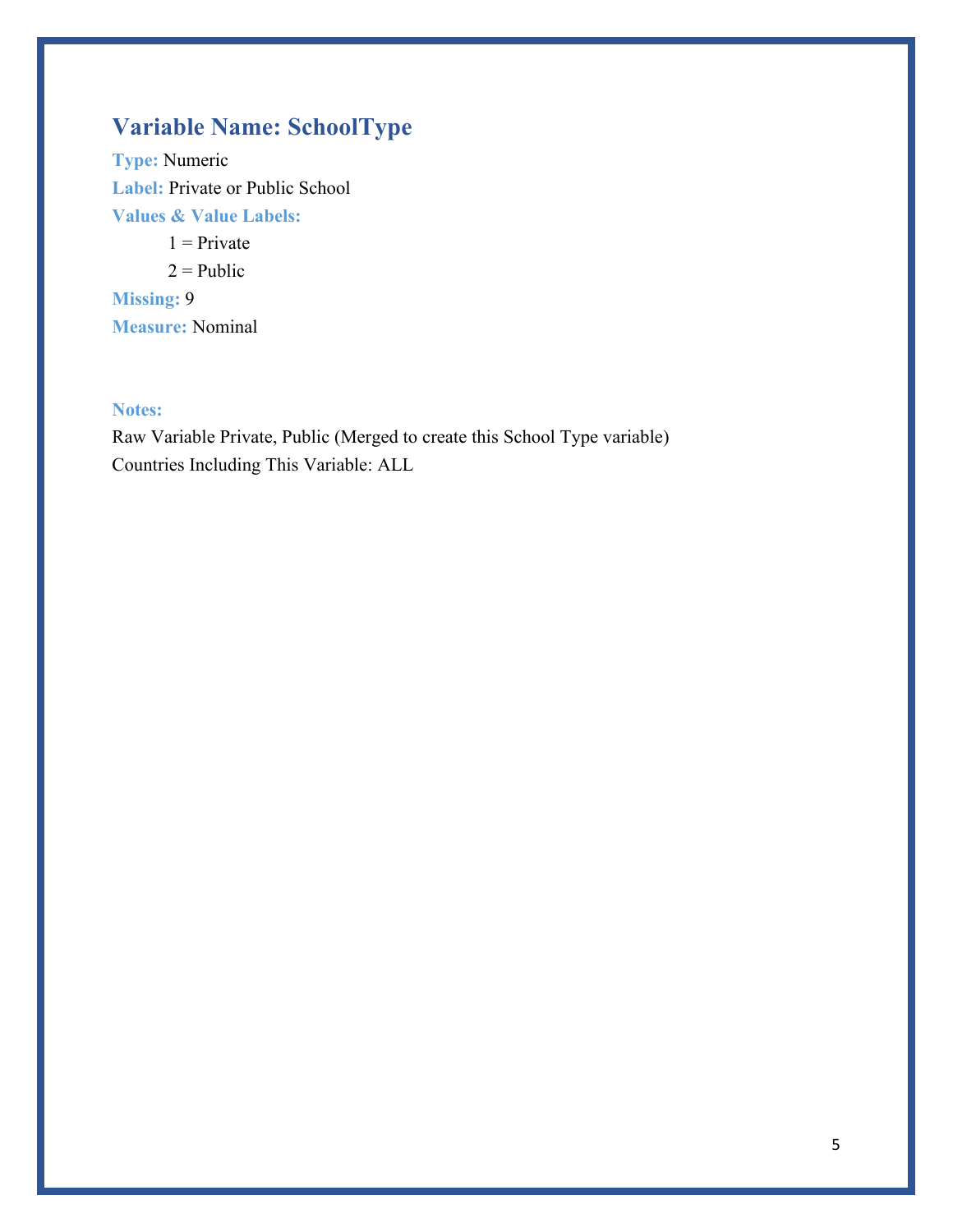## **Variable Name: Gender**

**Type:** Numeric **Label:** What is your gender? **Values & Value Labels:**

> $0 =$ Female  $1 =$ Male

**Missing:** 9 **Measure:** Nominal

### **Notes:**

Raw Variable Name: Question 1 Original Codes:  $1 =$  Female,  $2 =$  Male Surveys Including This Variable: ALL Countries Including This Variable: ALL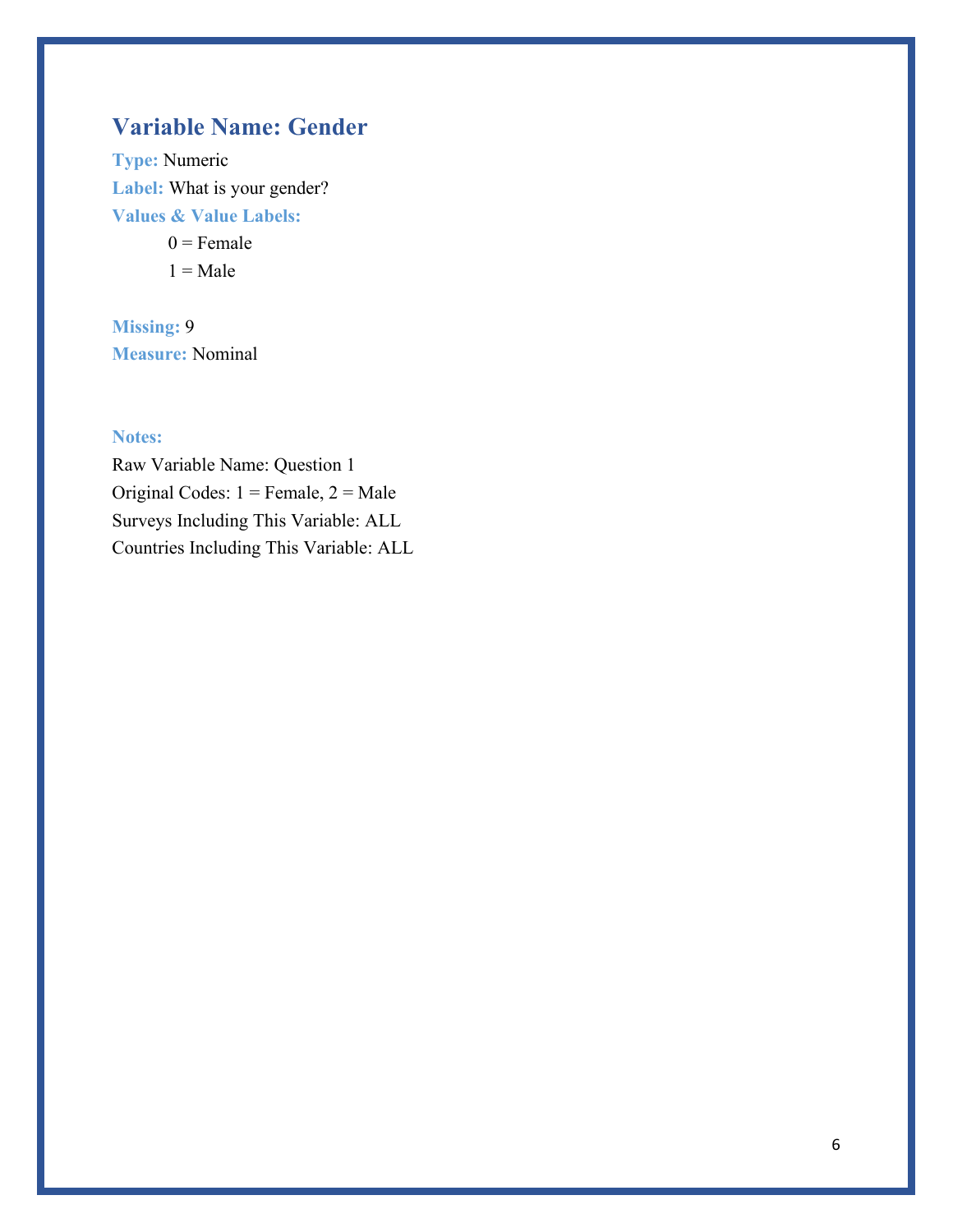## **Variable Name: Age**

**Type:** Numeric **Label:** What is your age? **Values & Value Labels:**

 $1 =$ Less than 18  $2 = 18$  to 24  $3 = 25$  to 34  $4 = 35$  to 44  $5 = 45$  to 54  $6 = 55$  to 64  $7 = 65$  to 74  $8 = 75$  or older

# **Missing:** 99

**Measure:** Nominal

### **Notes:**

Raw Variable Name: Question 2 Surveys Including This Variable: ALL Countries Including This Variable: ALL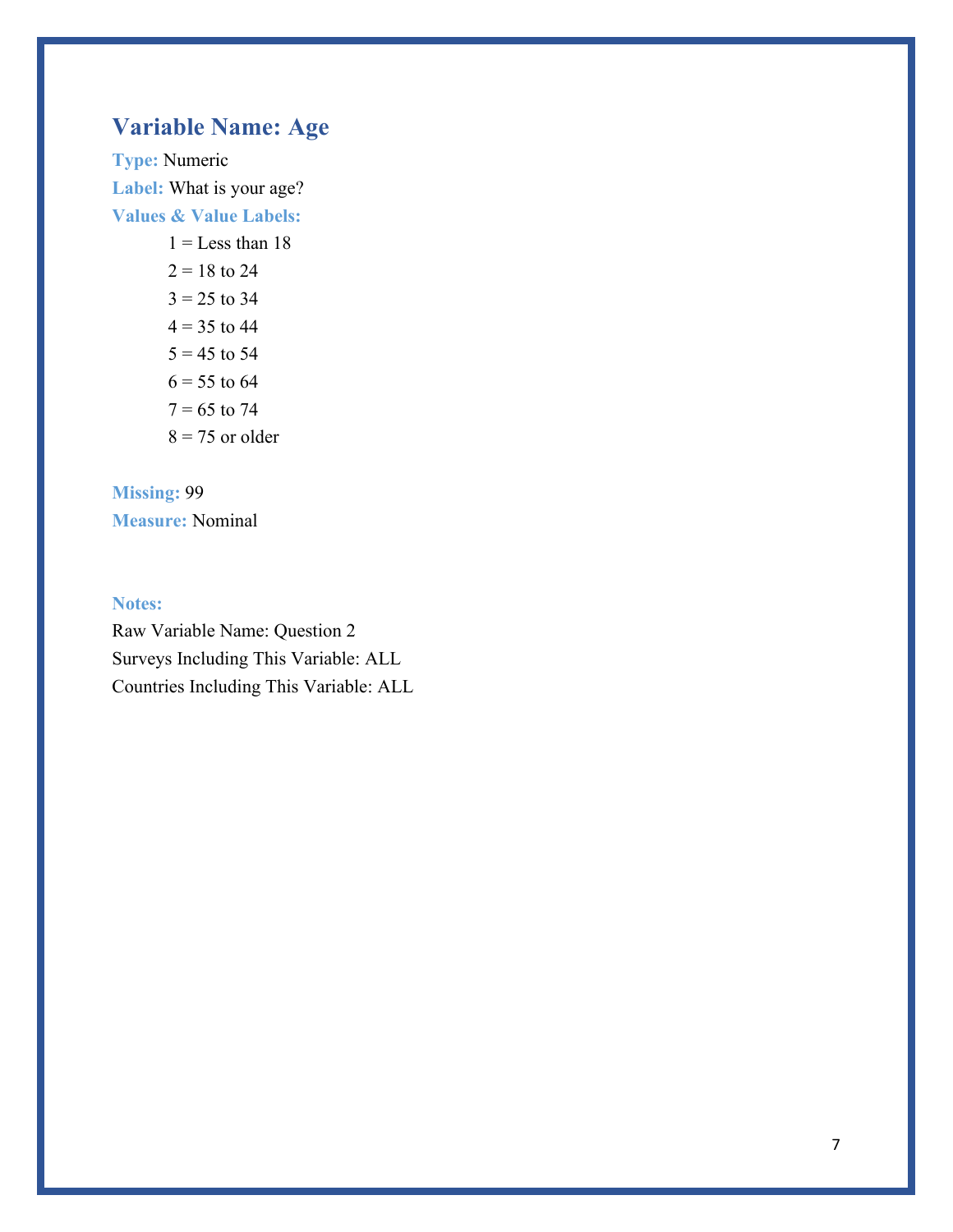## **Variable Name: Grade**

**Type:** Numeric Label: What grade are you currently enrolled in? **Values & Value Labels:**

- $1 =$  Grade 1  $2 =$ Grade 2  $3$  = Grade 3  $4$  = Grade 4  $5 =$ Grade 5  $6$  = Grade 6  $7 =$ Grade  $7$
- $8 =$  Grade  $8$

**Missing:** 99 Not Applicable: 88 **Measure:** Nominal

#### **Notes:**

Raw Variable Name: Question 3 Surveys Including This Variable: School Student Countries Including This Variable: ALL

 $9 =$ Grade 9  $10$  = Grade  $10$  $11 =$  Grade 11  $12$  = Grade 12  $13 =$  Grade 13 (Bosnia only) 14 = Other Grade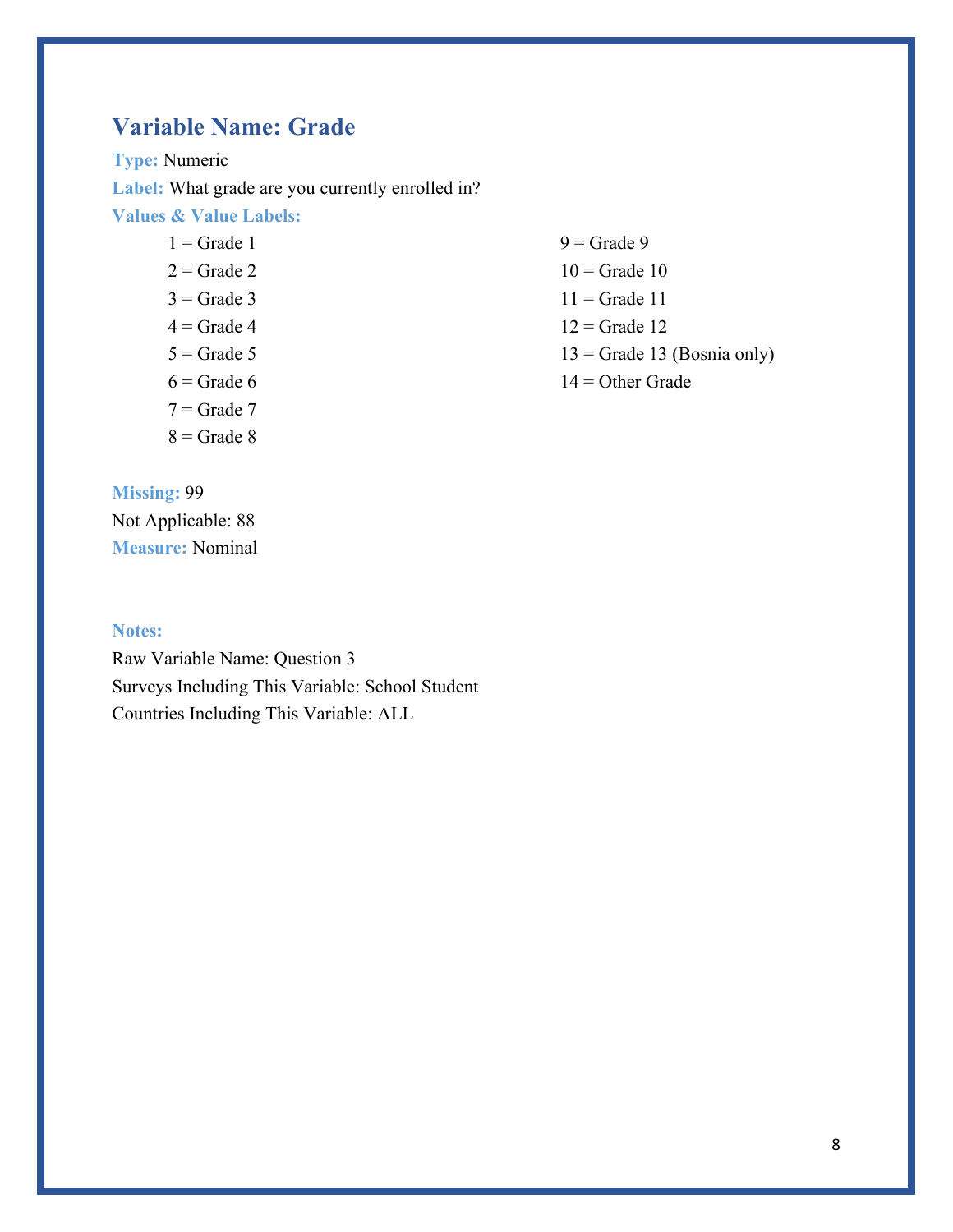## **Variable Name: DegreeYear**

**Type:** Numeric Label: What degree/year are you currently enrolled in? **Values & Value Labels:**

- $1 =$ Bachelors, Year 1
- 2 = Bachelors, Year 2
- 3 = Bachelors, Year 3
- $4 =$ Bachelors, Year 4
- $5 =$ Masters
- $6$  = Doctoral
- 7 = Other Degree/Year

**Missing:** 99 Not Applicable: 88 **Measure:** Nominal

### **Notes:**

Raw Variable Name: Question 3 Surveys Including This Variable: University Student Countries Including This Variable: ALL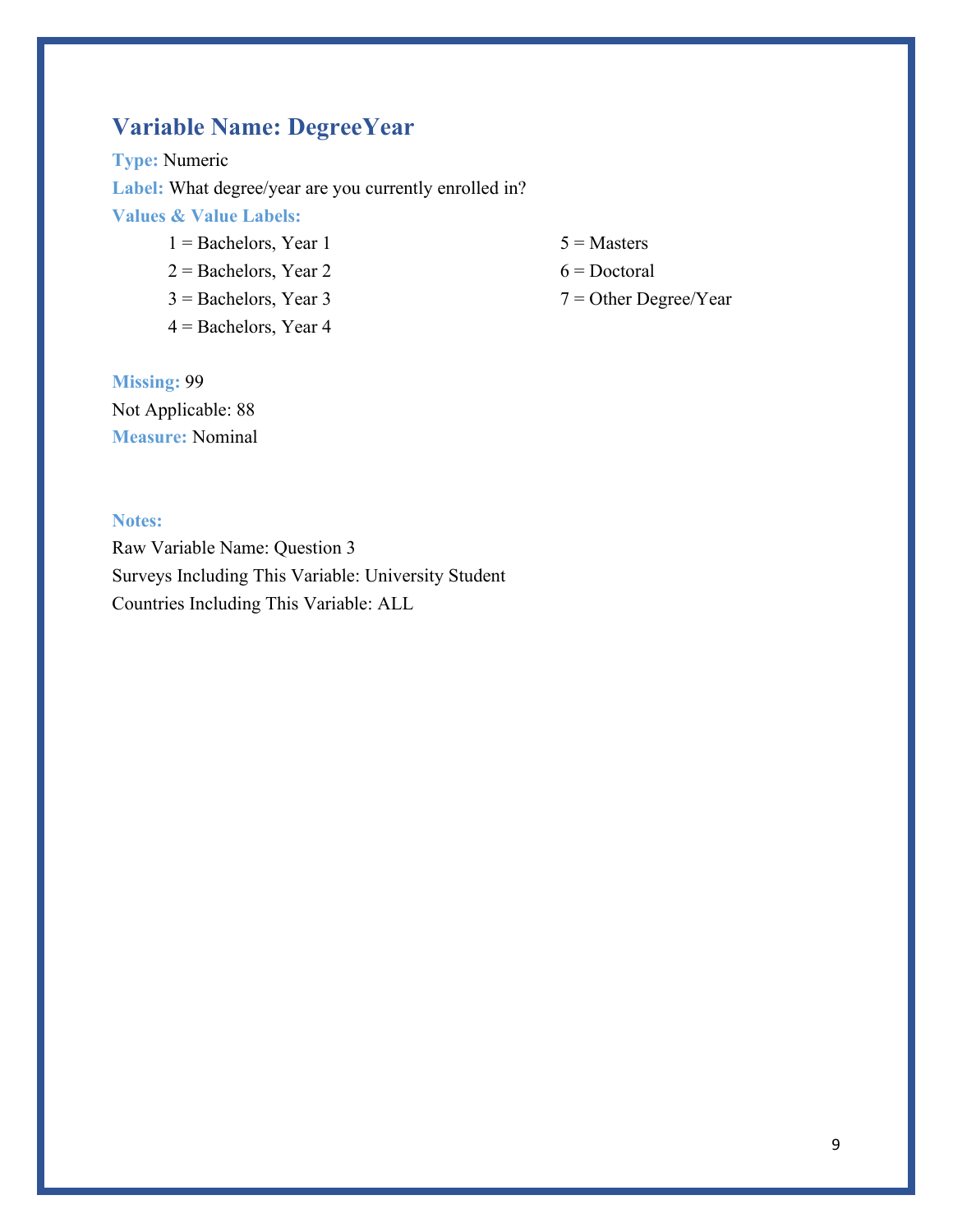## **Variable Name: EducationLevel**

**Type:** Numeric

**Label:** What is the highest level of education you have completed?

**Values & Value Labels:**

- $1 =$  Less than a high school diploma
- $2 =$  High school degree or equivalent
- 3 = Some college, no degree
- $4 =$  Associate degree
- 5 = Bachelor's degree

### **Missing:** 99

Not Applicable: 88

**Measure:** Nominal

- 6 = Master's degree
- 7 = Professional Degree
- $8 =$ Doctorate
- $9 =$  Other

#### **Notes:**

Raw Variable Name: Question 3 Surveys Including This Variable: Teacher/Instructor Countries Including This Variable: ALL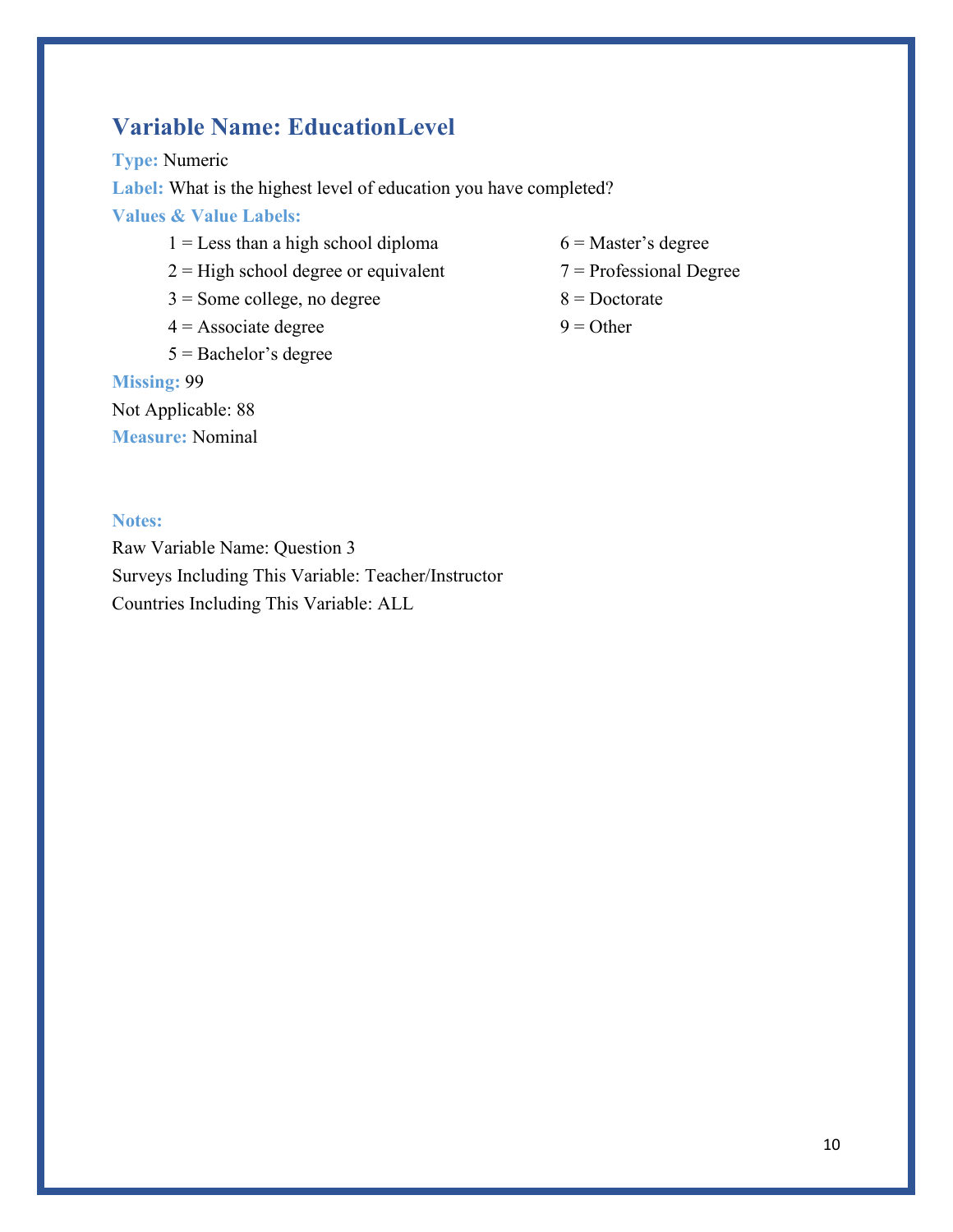## **Variable Name: Religion**

**Type:** Numeric **Label:** What is your religion? **Values & Value Labels:**

- $1 =$ Muslim
- $2$  = Christian
- $3 =$  Jewish
- $4 =$ Buddhist
- $5 =$ Hindu

**Missing:** 99

**Measure:** Nominal

**Notes:**

Raw Variable Name: Question 4 Surveys Including This Variable: ALL Countries Including This Variable: ALL

- $6 =$  Atheist
- $7 =$  Agnostic
- $8$  = Nothing in particular
- $9 =$  Other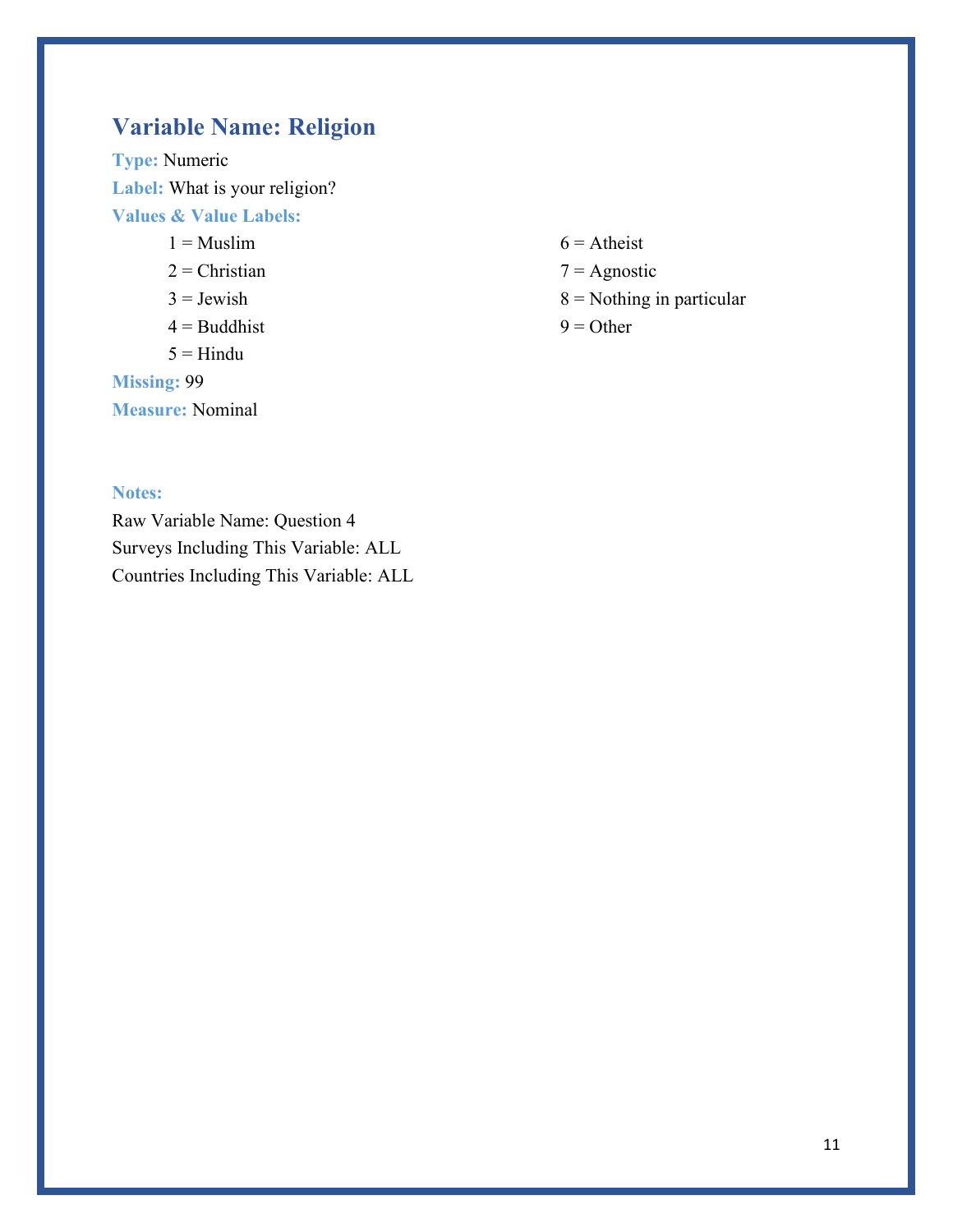## **Variable Name: Language**

**Type:** Numeric **Label:** What language do you mainly speak at home? **Values & Value Labels:**

- $1 = Rosnian$
- $2$  = Croatian
- $3$  = Serbian
- $4$  = English
- $5 =$ Arabic
- 6 = Urdu/Hindi/Bengall
- $7$  = Russian
- $8 =$ Tatar
- $9 =$ Bashkir
- $10 = Urdu$
- $11 = Hindi$
- $12 =$ Bangla
- $13 = Hindi/Urdu$
- 14 = Indonesia-Bahasa Indonesia
- 15 = Indonesia-Bahasa Melayu
- 16 = Indonesia-Bahasa Jawa
- 17 = Bahasa Melayu
- $18 =$ Bahasa Chinese
- 19 = Bahasa Tamil
- $20$  = Chechen / Circassian
- $21 =$  Swahili
- $22 =$ Amazigh
- 23 = French/Spanish
- $24 =$ Kyrgyz
- $25 = Uzbek$
- 26 = Mauritian Kreol
- $27 =$ French
- $28 =$ Tamazight
- $29 =$ Other

**Missing:** 99

**Measure:** Nominal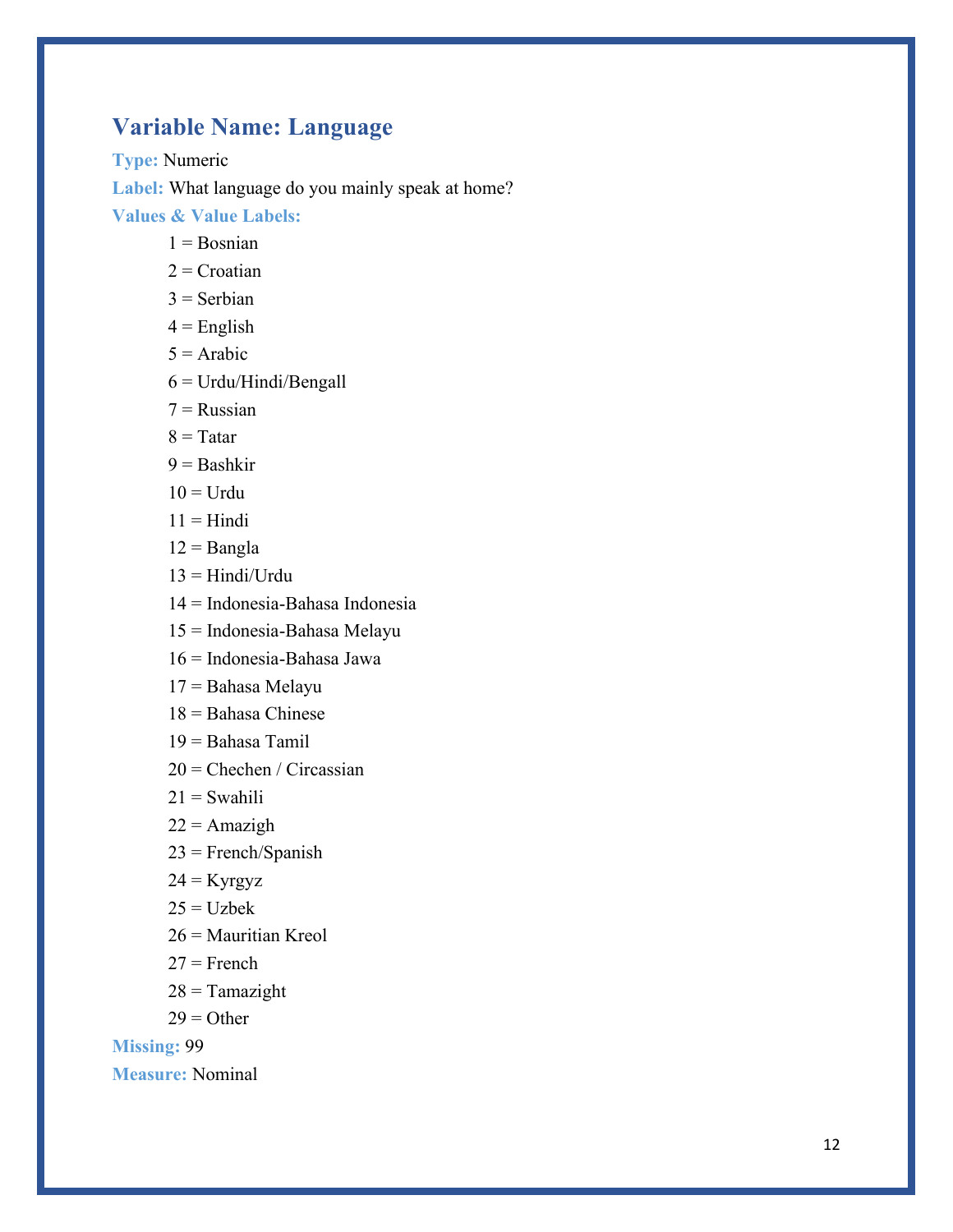### **Notes:**

Raw Variable Name: Question 5 Surveys Including This Variable: ALL Countries Including This Variable: ALL (languages differ)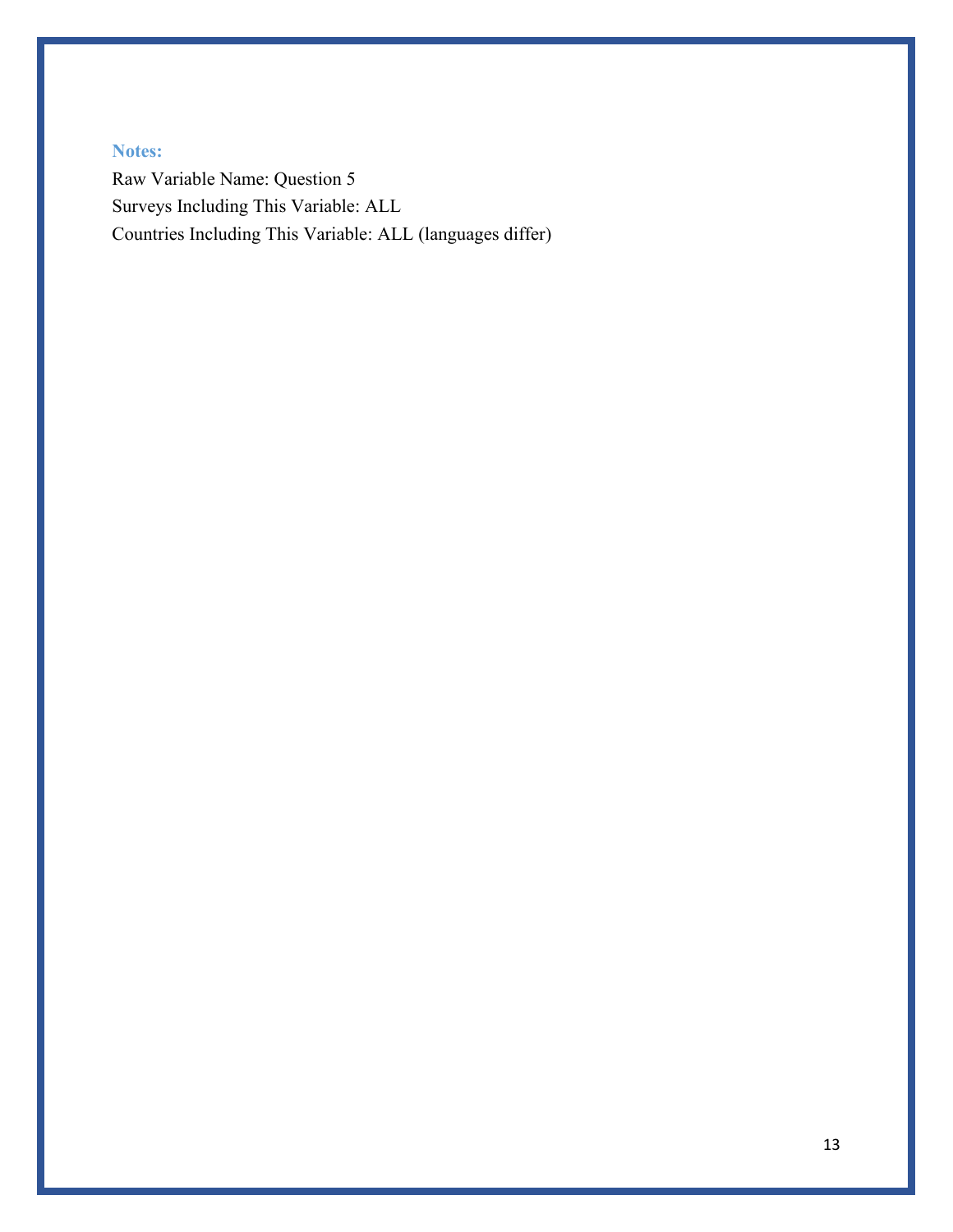## **Variable Name : Ethnicity**

**Type:** Numeric **Label:** What is your ethnicity? **Values & Value Labels:**

- $1 =$ Bosniak
- $2$  = Croat
- $3 =$ Serb
- 4 = African American
- $5 =$  South Asian
- $6 =$ Arab
- $7 = Tatar$
- $8$  = Russian
- $9 =$ Bashkir
- $10 =$ Sudanese
- $11$  = South Sudanese
- $12$  = Egyptian
- $13 =$ Bengali
- $14 = \text{Bihari}$
- $15 = Chakma$
- 16 = Indonesia -Suku Jawa
- 17 = Indonesia -Suka Melayu
- 18 = Indonesia -Suku Sunda
- $19 =$ Melayu
- $20 = C$ ina
- $21 = India$
- $22 = Jordanian$
- $23$  = Palestinian
- $24 =$  Syrian
- 25 = Kikuy u
- $26 =$ Kalenjin
- $27 = Luhya$
- 28 = Moroccan
- $29$  = French
- $30 =$ Spanish
- $31 = Sukuma$
- $32$  = Luguru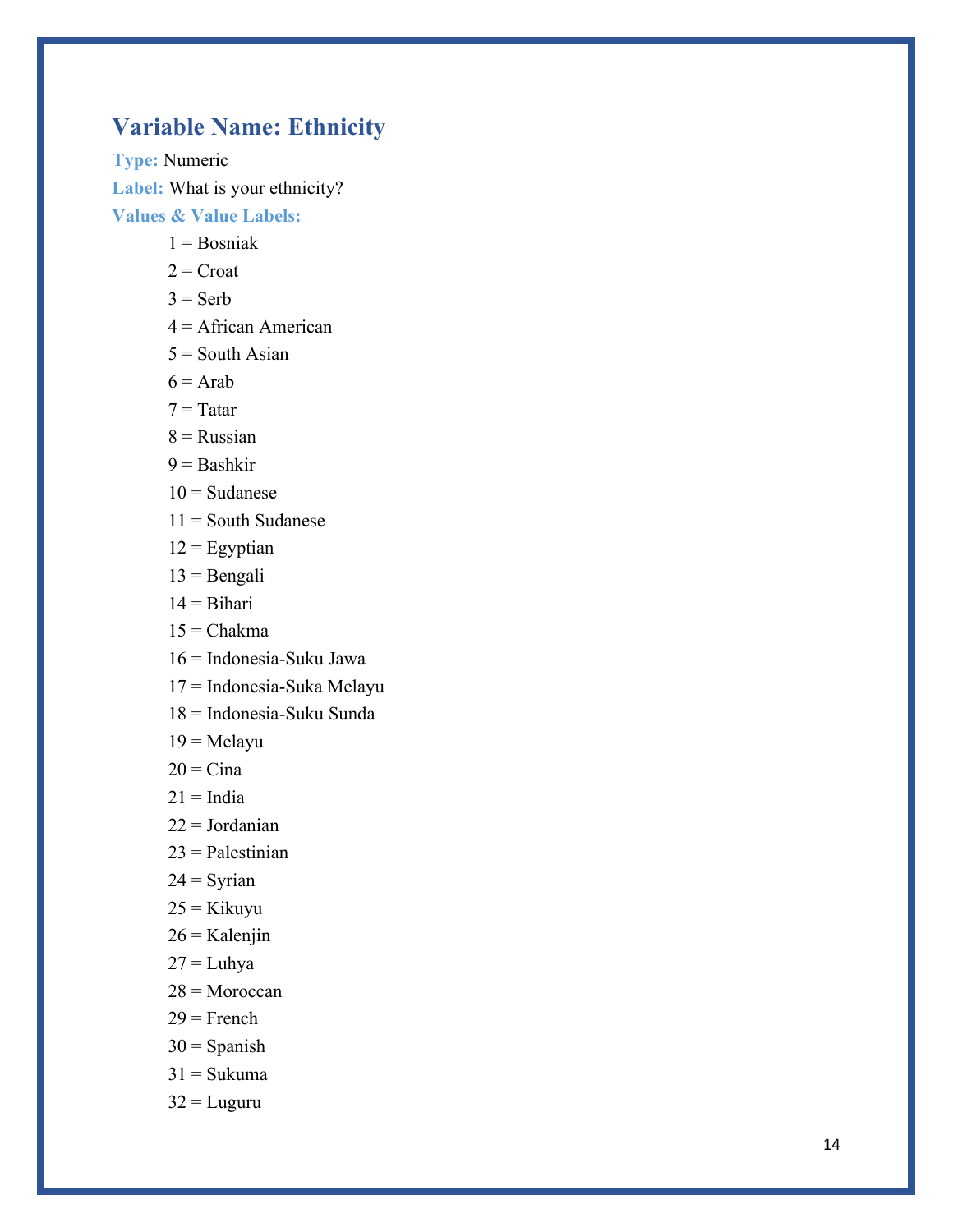- $33 =$ Sambaa
- $34 =$ Kyrgyz
- $35 = Uzbek$
- $36 =$  Algerian
- $37 =$ Dual
- $38$  = Indian
- $39 =$  Indo-Aryan
- $40$  = Dravidian
- 41 = Indo-Mauritian
- 42 = Afro-Mauritian
- 43 = Sino-Mauritian
- $44 = Other$

**Missing:** 99

**Measure:** Nominal

### **Notes:**

Raw Variable Name: Question 6 Surveys Including This Variable: ALL Countries Including This Variable: All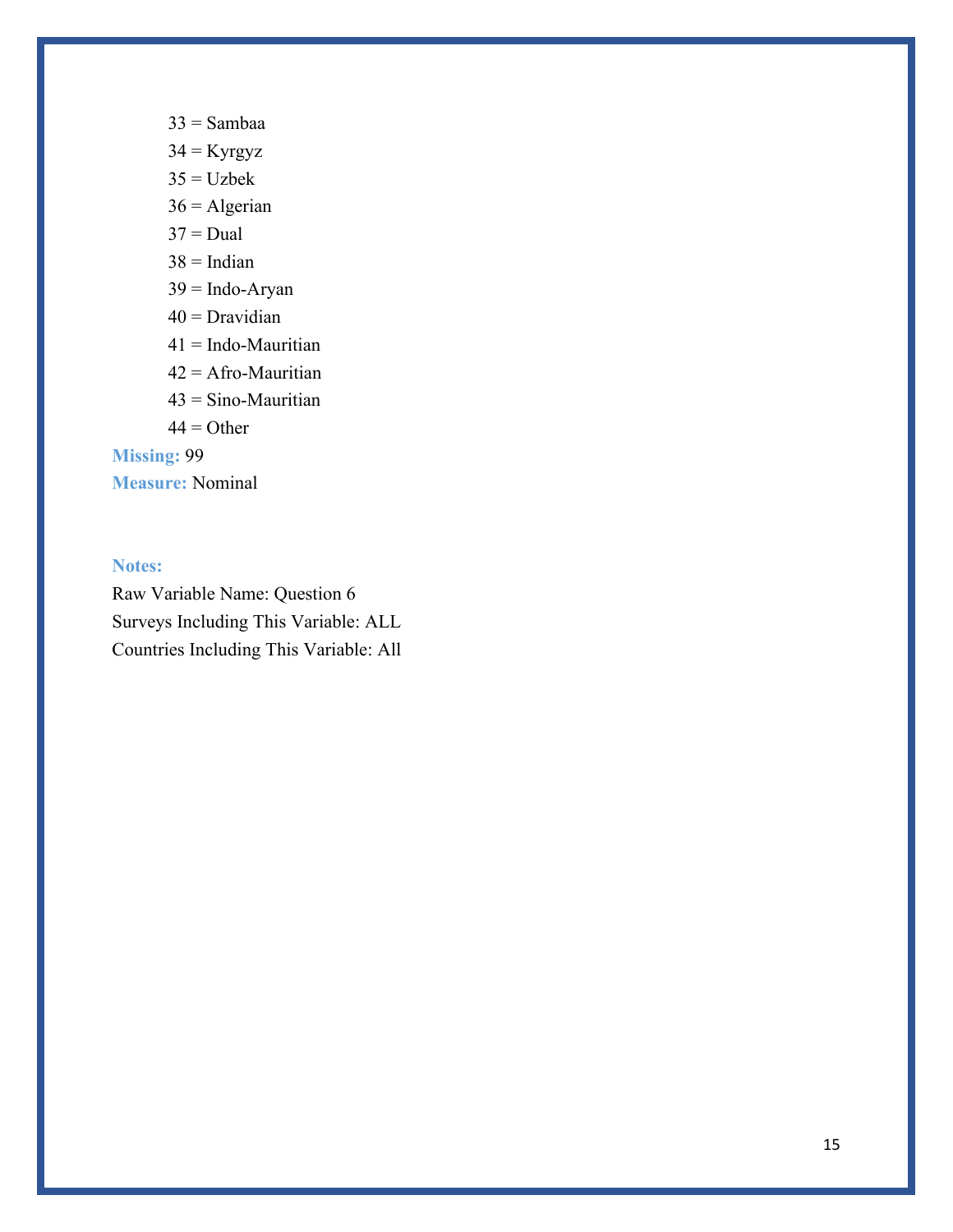## **Variable Name: RelationshipStatus**

**Type:** Numeric

Label: Which of the following best describes your current relationship status?

**Values & Value Labels:**

- $1 =$  Single (never married)
- $2$  = Married, living together
- $3$  = Married, living separately
- $4$  = Divorced
- $5 =$  Widowed
- $6 =$  Other

**Missing:** 9

Not Applicable: 8 **Measure:** Nominal

#### **Notes:**

Raw Variable Name: Question 7 Surveys Including This Variable: Teacher/Instructor Countries Including This Variable: ALL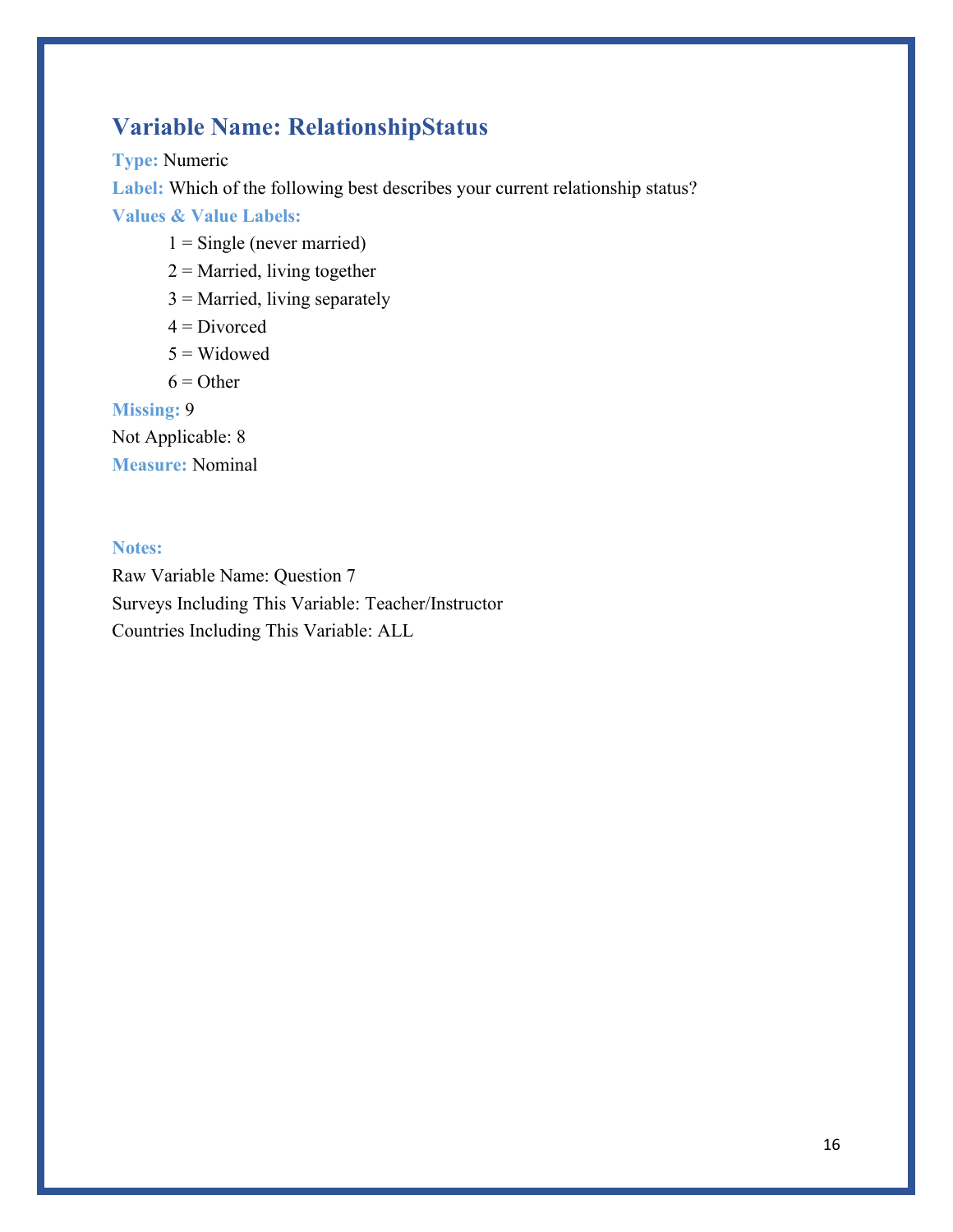## **Variable Name: Children**

**Type:** Numeric **Label:** How many children do you have? **Values & Value Labels:**

 $0 = 0$  children  $1 = 1$  child  $2 = 2$  children  $3 = 3$  children  $4 = 4$  children  $5 = 5$  children **Missing:** 99

Not Applicable: 88 **Measure:** Nominal  $6 = 6$  children  $7 = 7$  children  $8 = 8$  children  $9 = 9$  children  $10 = 10$  or more children

### **Notes:**

Raw Variable Name: Question 8 Surveys Including This Variable: Teacher/Instructor Countries Including This Variable: ALL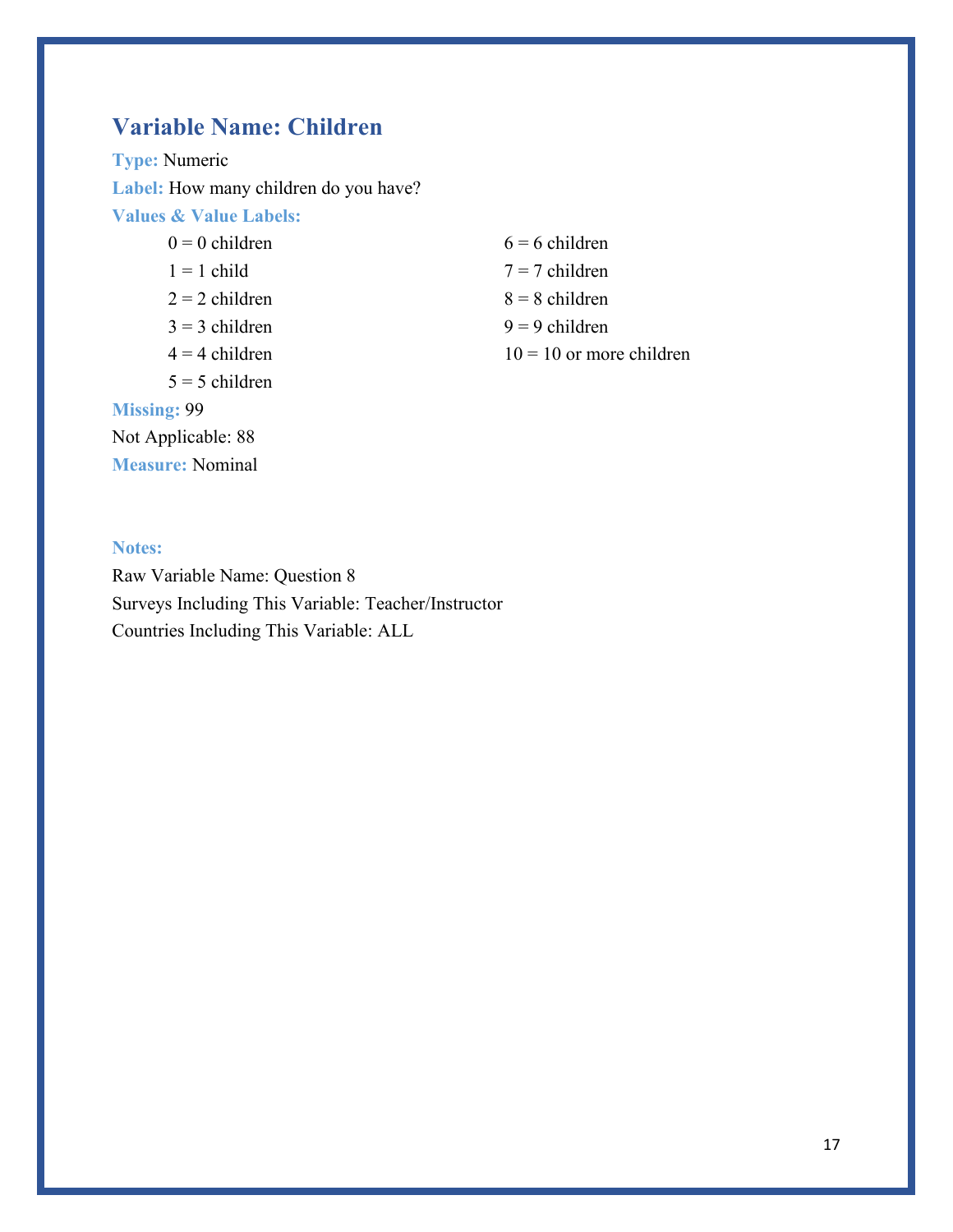## **Variable Name: WorkExperience**

**Type:** String

Label: How many years of work experience do you have in your current job?

**Values & Value Labels:**

- $1 =$ Less than a year
- $2 = 1$  to 3 years
- $3 = 4$  to 6 years
- $4 =$ More than 6 years

### **Missing:** 9

Not Applicable: 8 **Measure:** Nominal

### **Notes:**

Raw Variable Name: Question 9 Surveys Including This Variable: Teacher/Instructor Countries Including This Variable: ALL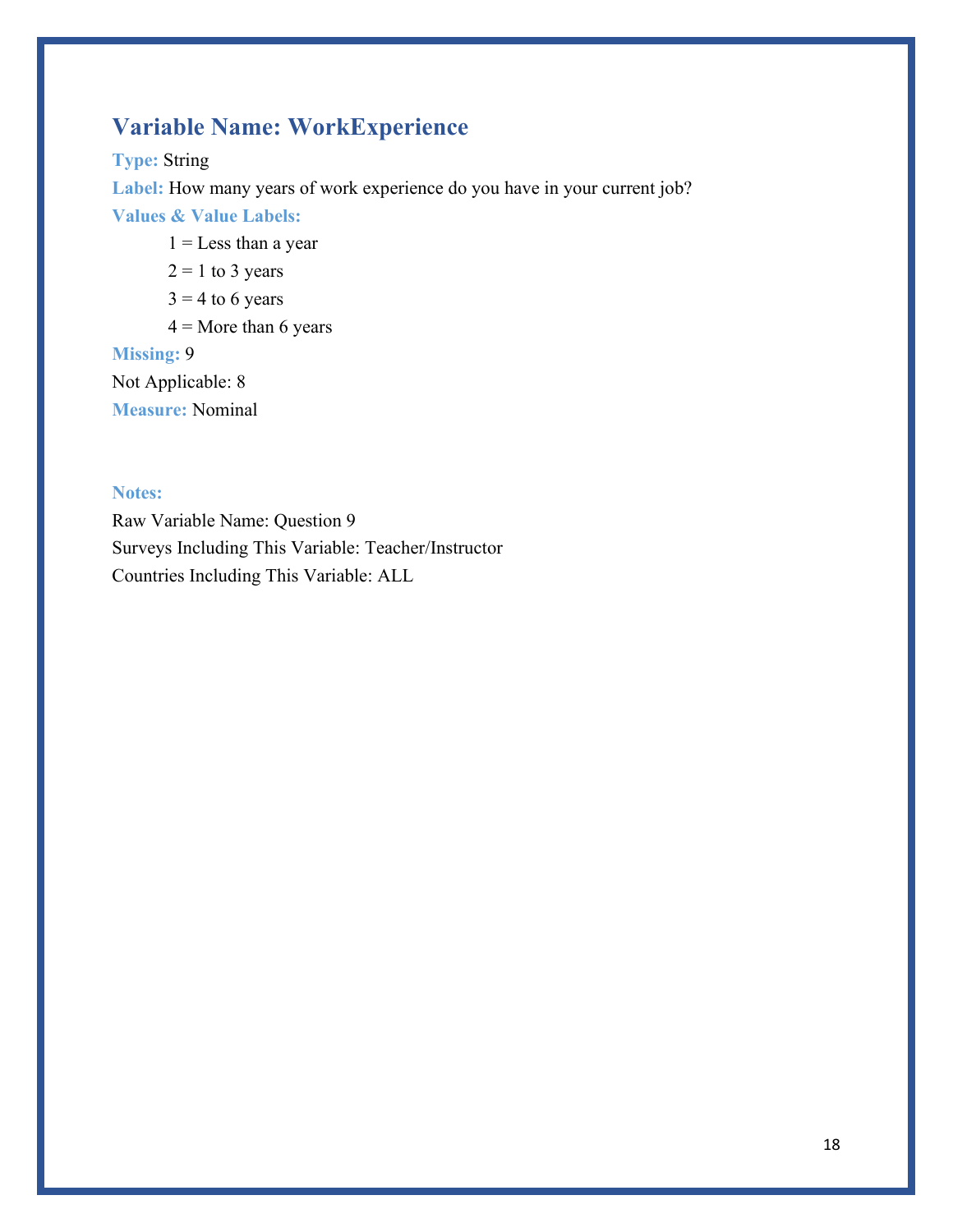## **Scale: Forgiveness (9 items)**

Variable Name: Forgive\_Car **Type:** Numeric **Label:** Likelihood forgive brother/sister damage to car **Values & Value Labels:**

 $1 =$  Extremely unlikely  $2 =$  Unlikely  $3 =$  Likely

 $4$  = Extremely likely

**Missing:** 8 (Not Applicable), 9

**Measure:** Scale

#### **Notes:**

Raw Variable Name: Q080101 Surveys Including This Variable: ALL Countries Including This Variable: ALL

Full Question: Please indicate the likelihood that you will forgive someone in each of the following situations. Situation: Imagine that your brother/sister borrowed your car and while he/she was driving it he/she crossed a red light and hit another car, which caused a great damage to your car, but no one was hurt.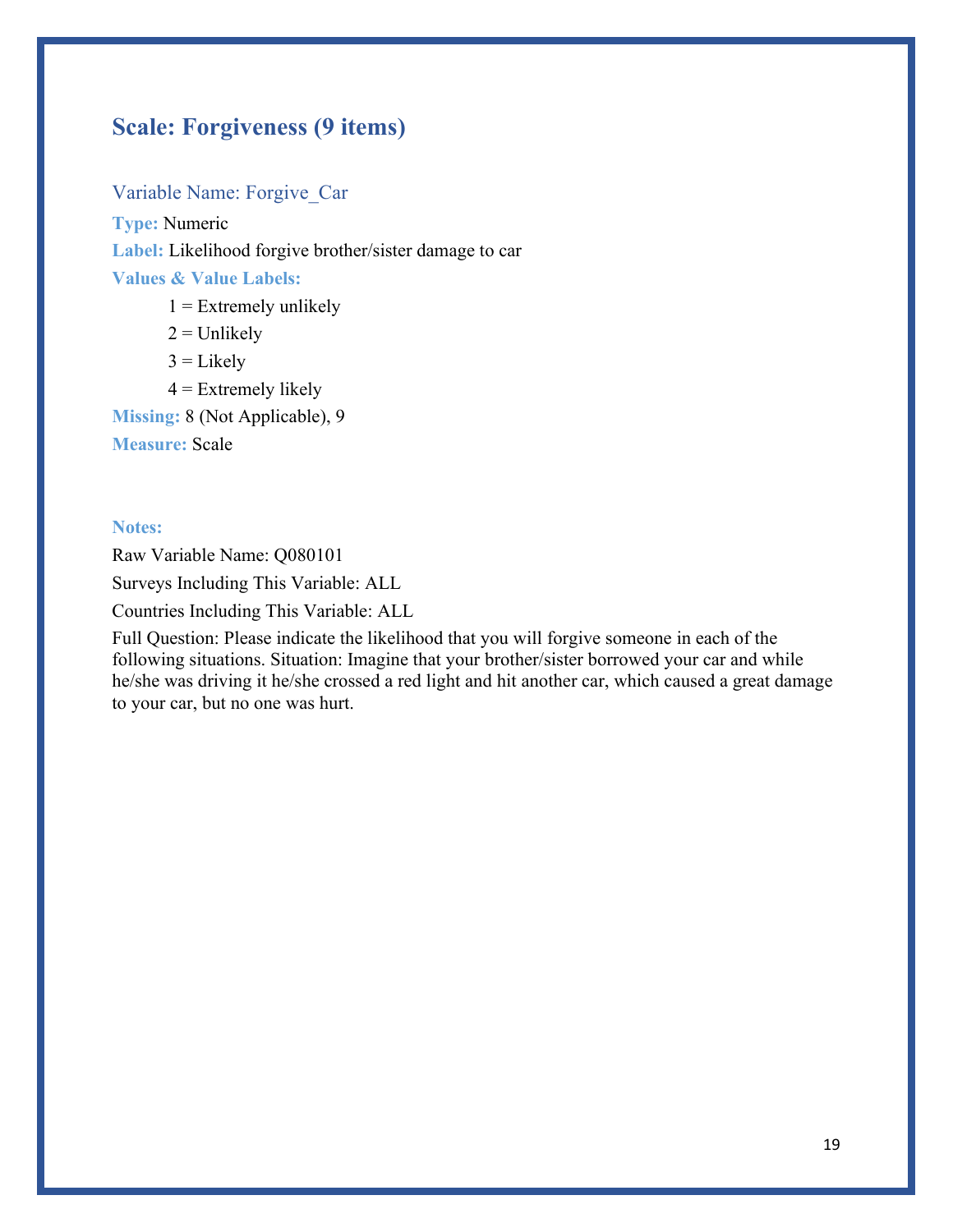### Variable Name: Forgive\_BrokenEngagement

**Type:** Numeric **Label:** Likelihood forgive broken engagement to sister **Values & Value Labels:**

- $1 =$  Extremely unlikely
- $2 =$  Unlikely
- $3 =$  Likely
- $4$  = Extremely likely

**Missing:** 8 (Not Applicable), 9 **Measure:** Scale

#### **Notes:**

Raw Variable Name: Q080102 Surveys Including This Variable: ALL Countries Including This Variable: ALL Scale Name: Forgiveness

Full Question: Please indicate the likelihood that you will forgive someone in each of the following situations. Situation: Imagine a young man from your town who was almost engaged to one of your sisters broke up with her.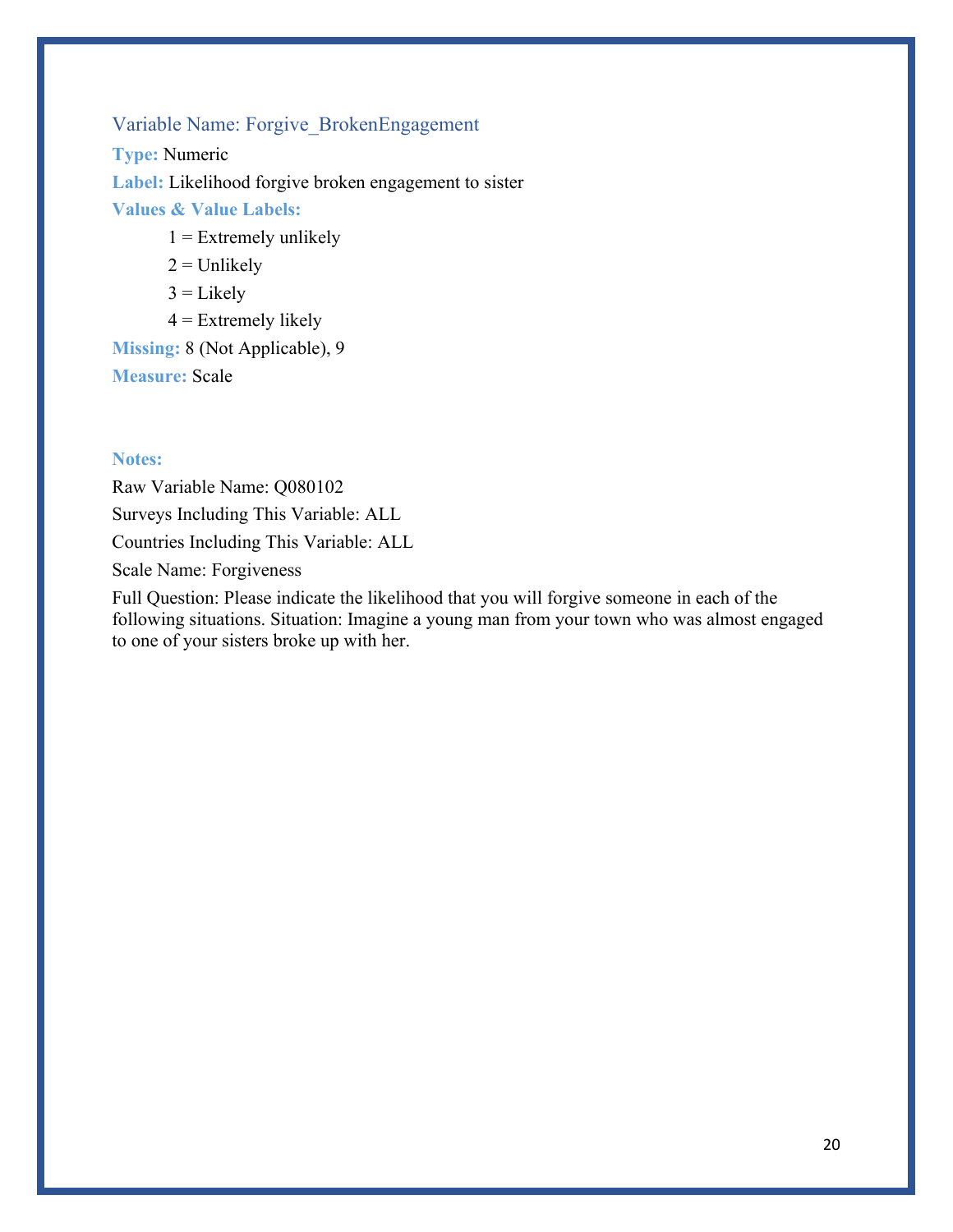## Variable Name: Forgive\_SecretDisclosure

**Type:** Numeric **Label:** Likelihood forgive sibling disclosing your secret **Values & Value Labels:**

- $1 =$  Extremely unlikely
- $2 =$  Unlikely
- $3 =$  Likely
- $4$  = Extremely likely

**Missing:** 8 (Not Applicable), 9 **Measure:** Scale

#### **Notes:**

Raw Variable Name: Q080103 Surveys Including This Variable: ALL Countries Including This Variable: ALL Scale Name: Forgiveness

Full Question: Please indicate the likelihood that you will forgive someone in each of the following situations. Situation: Imagine you told your sibling a secret and you wanted him/her not to tell anyone, then you discovered that he/she had disclosed this secret to a few people.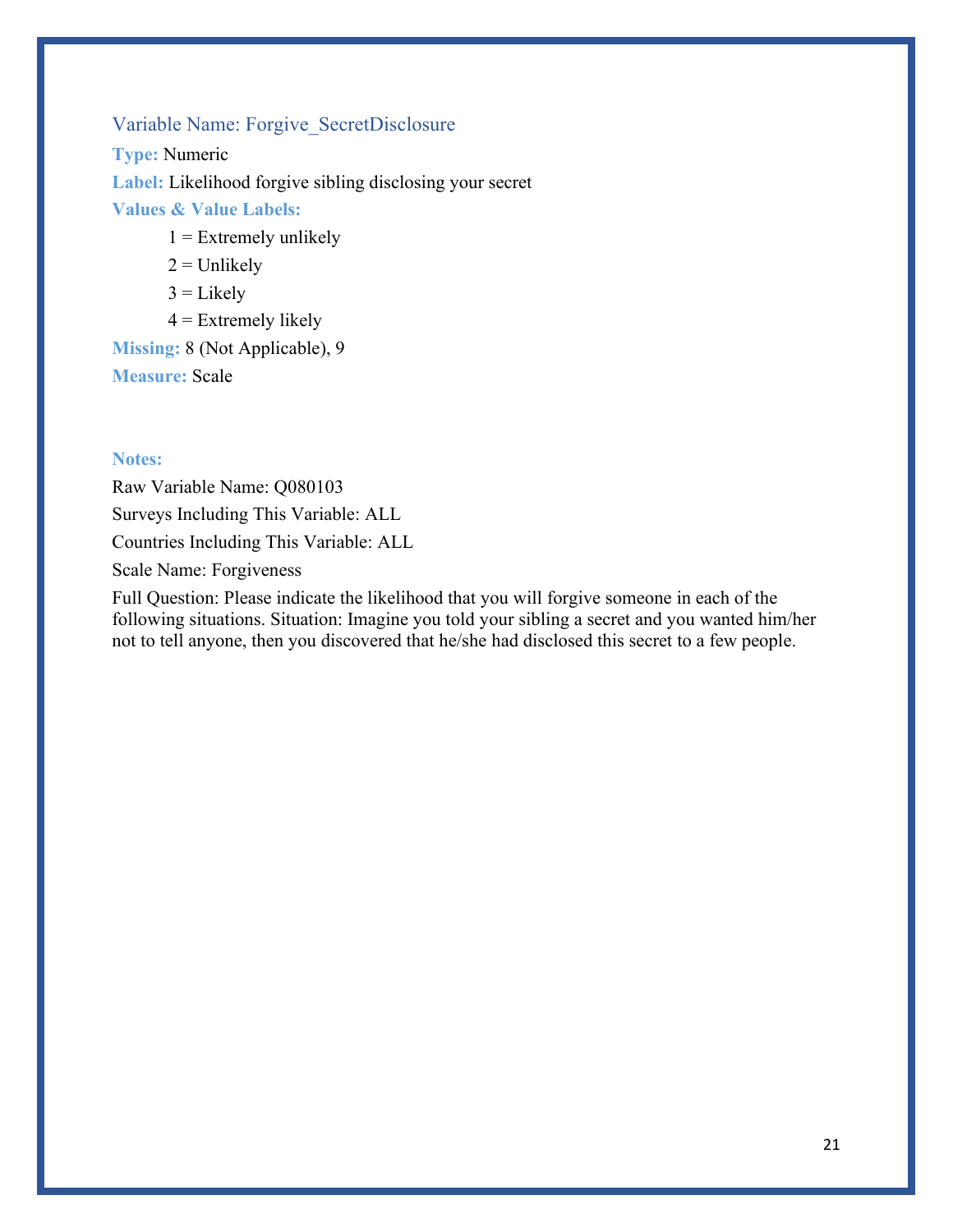### Variable Name: Forgive\_CousinArgument

**Type:** Numeric

Label: Likelihood forgive cousin during argument asking you to leave his or her house

**Values & Value Labels:**

- $1 =$  Extremely unlikely
- $2 =$  Unlikely
- $3 =$  Likely
- $4$  = Extremely likely

**Missing:** 8 (Not Applicable), 9 **Measure:** Scale

#### **Notes:**

Raw Variable Name: Q080104 Surveys Including This Variable: ALL Countries Including This Variable: ALL Scale Name: Forgiveness

Full Question: Please indicate the likelihood that you will forgive someone in each of the following situations. Situation: Imagine you had an argument with your cousin, and he asked you to leave his or her house.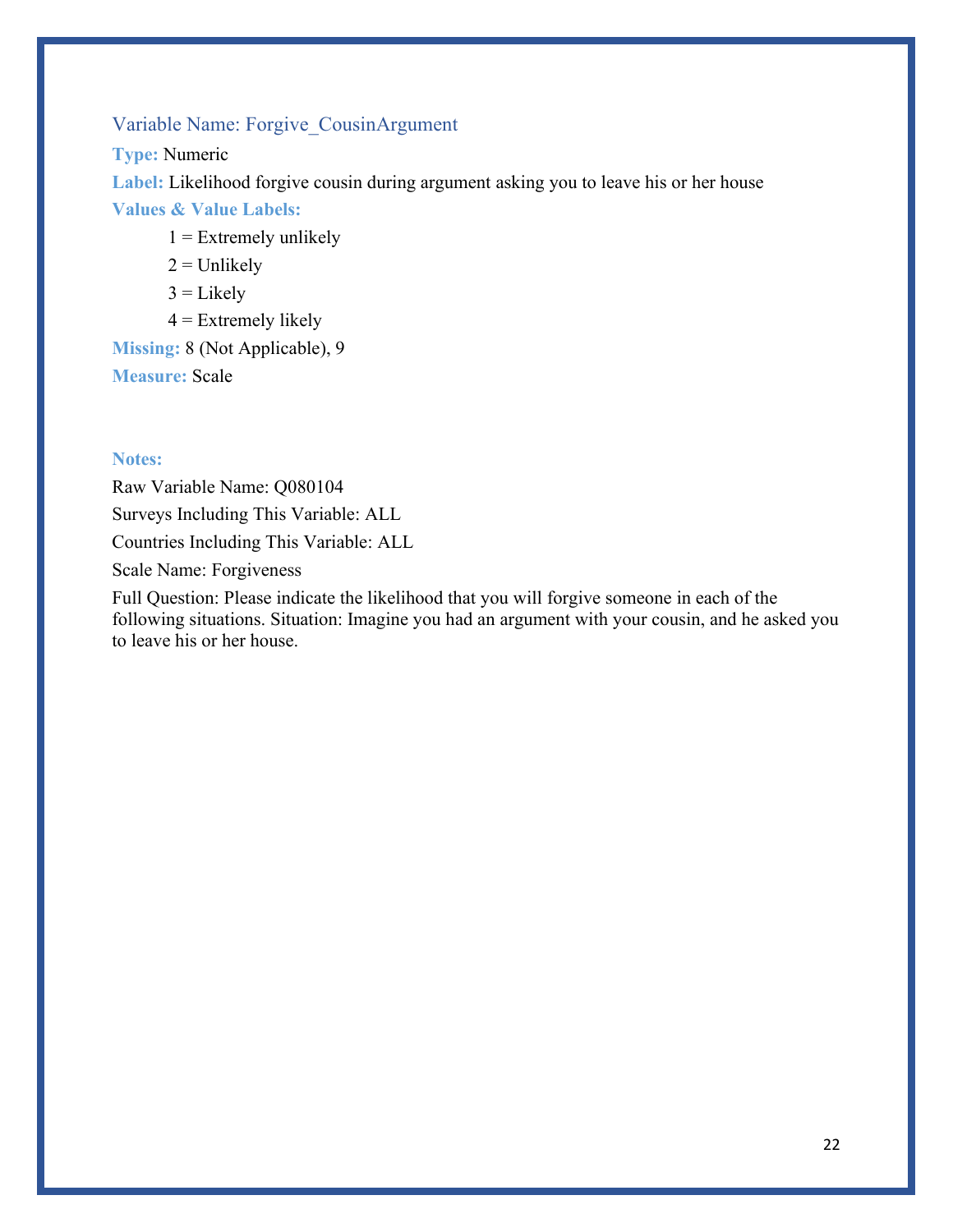## Variable Name: Forgive\_CurseSameReligion

**Type:** Numeric **Label:** Likelihood forgive someone from your religion cursing it **Values & Value Labels:**

- $1 =$  Extremely unlikely
- $2 =$  Unlikely
- $3 =$  Likely
- $4$  = Extremely likely

**Missing:** 8 (Not Applicable), 9 **Measure:** Scale

#### **Notes:**

Raw Variable Name: Q080105 Surveys Including This Variable: ALL Countries Including This Variable: ALL Scale Name: Forgiveness

Full Question: Please indicate the likelihood that you will forgive someone in each of the following situations. Situation: Imagine you were at a social gathering and you heard someone from your same religion curses yours.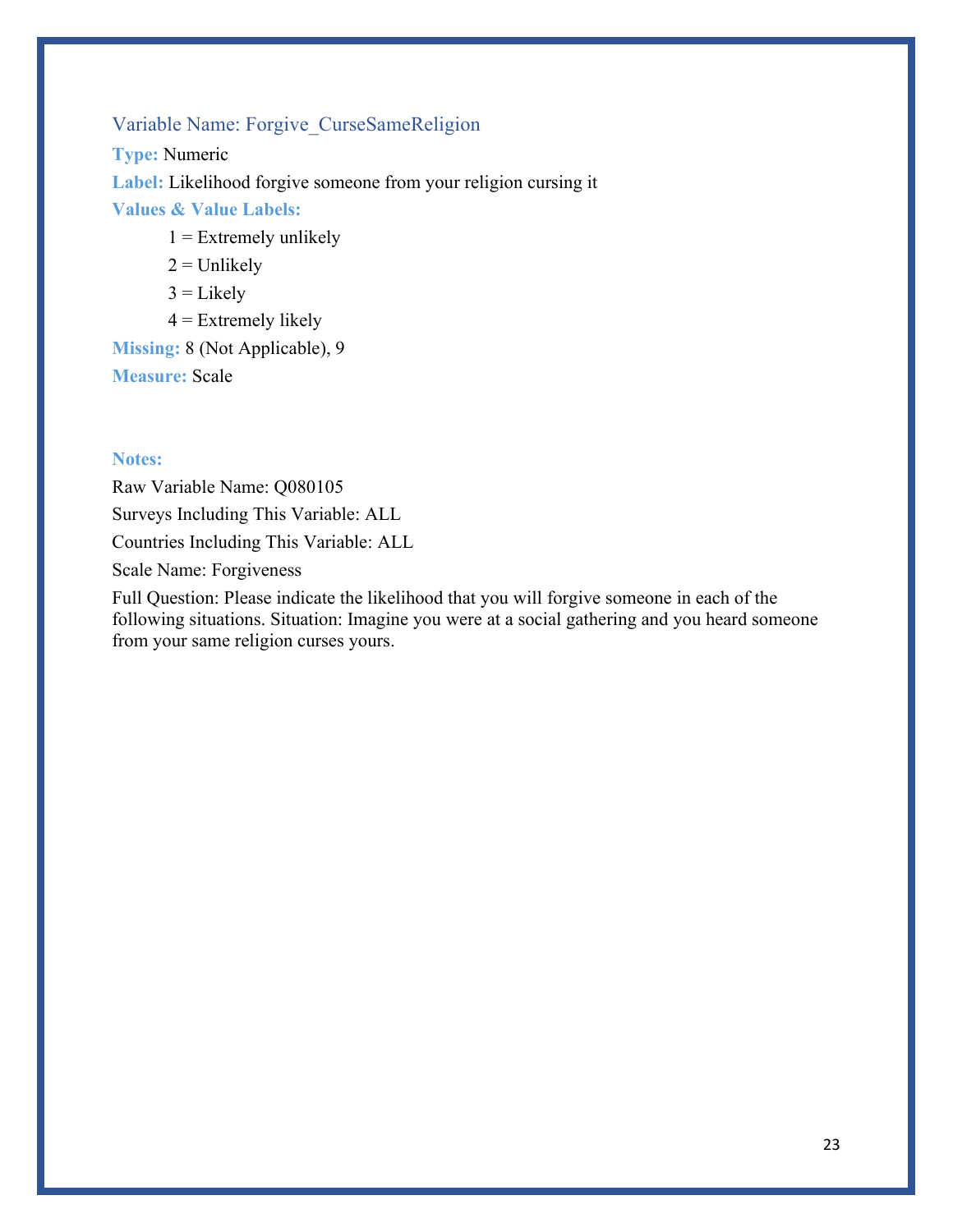### Variable Name: Forgive\_CurseDiffReligion

**Type:** Numeric **Label:** Likelihood forgive someone from different religion cursing it **Values & Value Labels:**

- $1 =$  Extremely unlikely
- $2 =$  Unlikely
- $3 =$ Likely
- $4$  = Extremely likely

### **Missing:** 8 (Not Applicable), 9 **Measure:** Scale

#### **Notes:**

Raw Variable Name: Q080106

Surveys Including This Variable: ALL

Countries Including This Variable: ALL except Jordan school students and school teachers

Scale Name: Forgiveness

Full Question: Please indicate the likelihood that you will forgive someone in each of the following situations. Situation: Imagine you were at a social gathering and you heard someone who is different form your religion curses yours.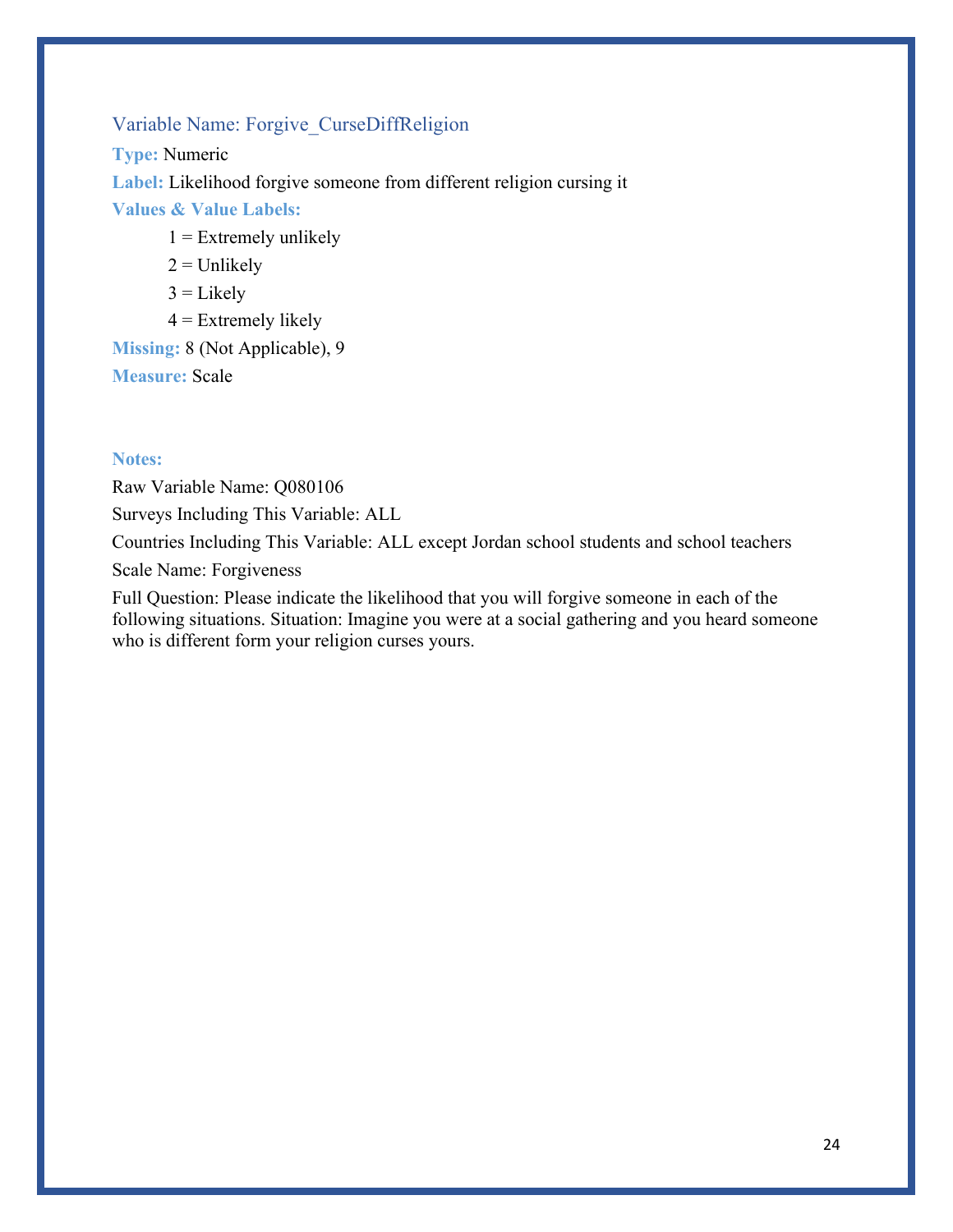### Variable Name: Forgive\_Wall

**Type:** Numeric **Label:** Likelihood forgive neighbor building wall on your property **Values & Value Labels:**

- $1 =$  Extremely unlikely
- $2 =$  Unlikely
- $3 =$  Likely
- $4$  = Extremely likely

## **Missing:** 8 (Not Applicable), 9 **Measure:** Scale

#### **Notes:**

Raw Variable Name: Q080107 Surveys Including This Variable: ALL Countries Including This Variable: ALL Scale Name: Forgiveness

Full Question: Please indicate the likelihood that you will forgive someone in each of the following situations. Situation: Imagine that one of your next-door neighbors built a wall around his/her house, and then you came to realize that his/her wall was inside your land or property.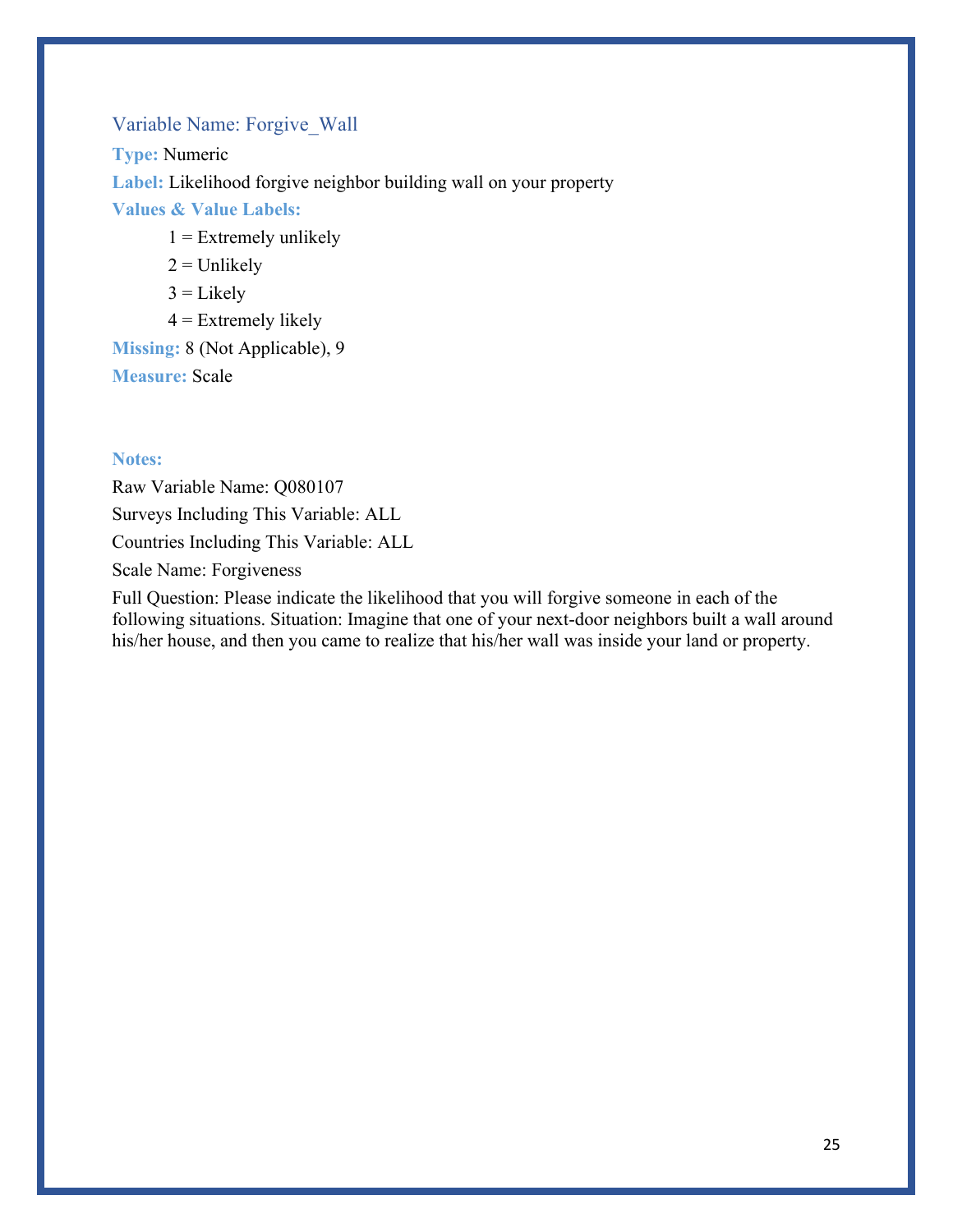### **Variable Name: Forgive\_Rumor**

**Type:** Numeric **Label:** Likelihood forgive friend starting untrue rumor about you **Values & Value Labels:**

- $1 =$  Extremely unlikely
- $2 =$  Unlikely
- $3 =$  Likely
- $4$  = Extremely likely

**Missing:** 8 (Not Applicable), 9 **Measure:** Scale

#### **Notes:**

Raw Variable Name: Q080108 Surveys Including This Variable: ALL Countries Including This Variable: ALL Scale Name: Forgiveness

Full Question: Please indicate the likelihood that you will forgive someone in each of the following situations. Situation: Imagine that one of your friends starts a nasty rumor about you that is not true. As a result, people begin treating you worse than they have in the past.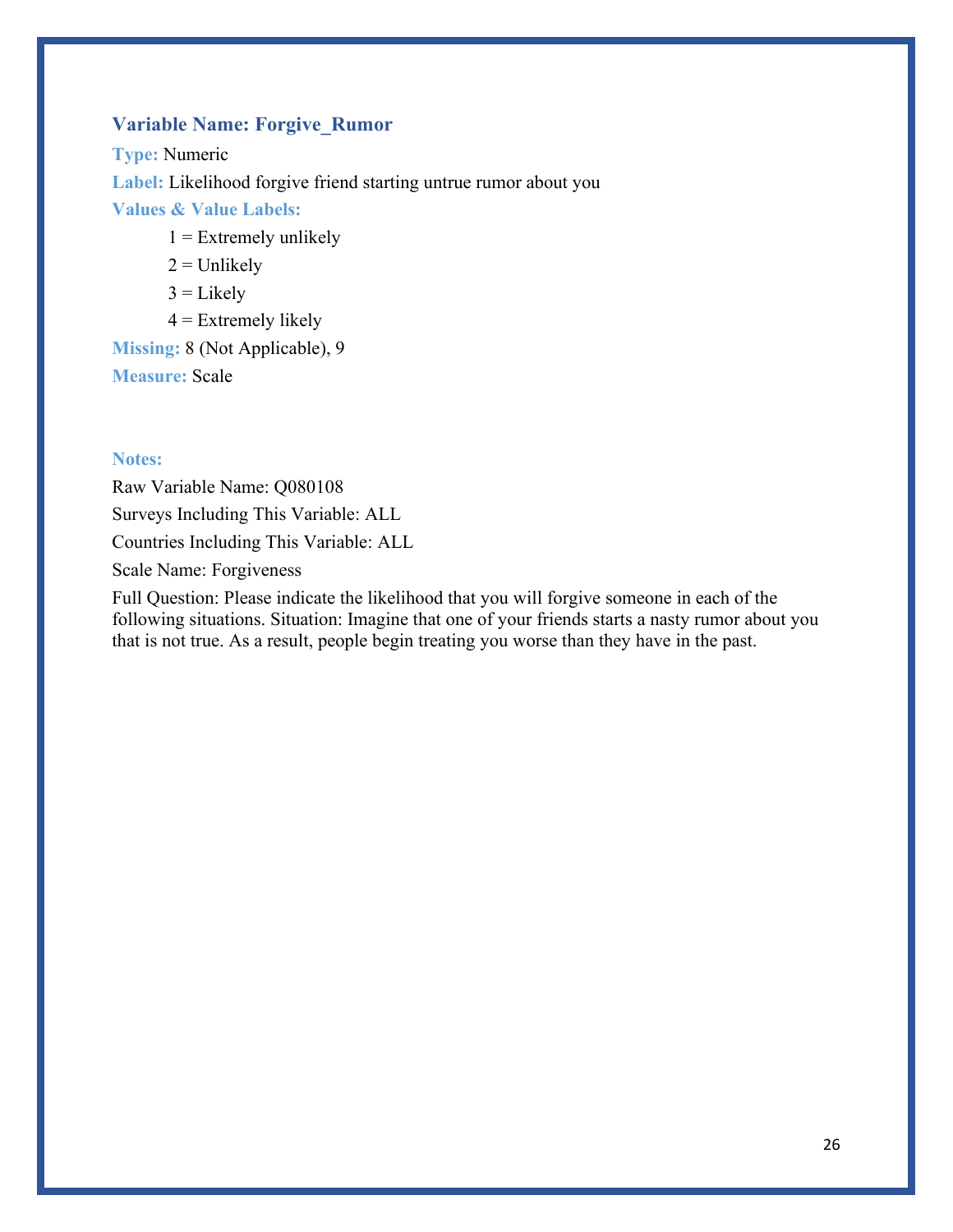### **Variable Name: Forgive\_Loss**

**Type:** Numeric

**Label:** Likelihood forgive a friend losing our prized possession and refusing to replace it

**Values & Value Labels:**

- $1 =$  Extremely unlikely
- $2 =$  Unlikely
- $3 =$ Likely
- $4$  = Extremely likely

**Missing:** 9

**Measure:** Scale

### **Notes:**

Raw Variable Name: Q080109 Surveys Including This Variable: ALL Countries Including This Variable: ALL Scale Name: Forgiveness

Full Question: Please indicate the likelihood that you will forgive someone in each of the following situations. Situation: Imagine that a friend borrows your most prized possession and then loses it. The friend refuses to replace it.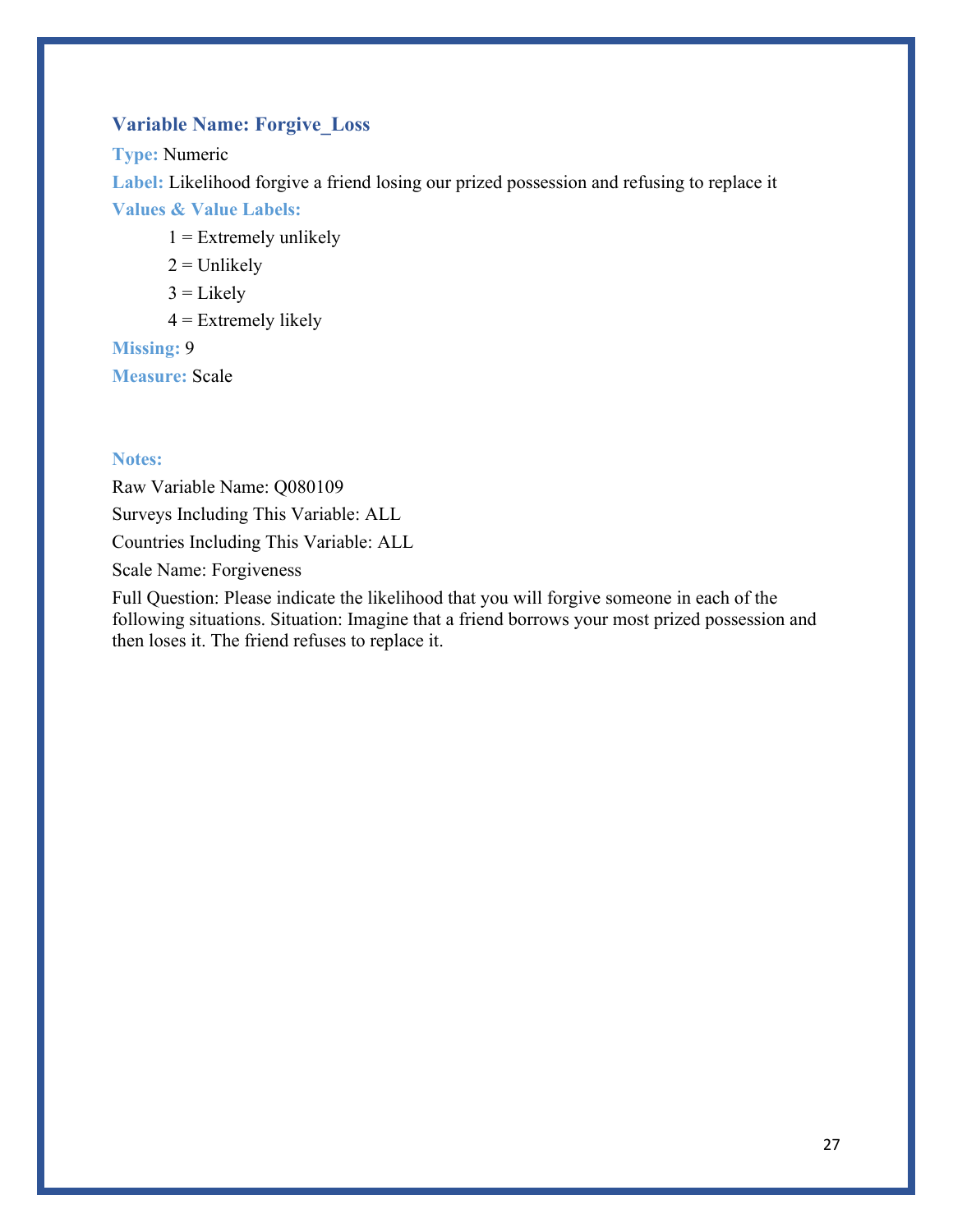## **Scale: Collectivistic vs. individualistic orientation (14 Items)**

Variable Name: CIO\_SelfDepend **Type:** Numeric **Label:** Rather depend on myself **Values & Value Labels:**

 $1 =$ Never  $2 =$  Sometimes  $3 =$  Often  $4 =$  Always

**Missing:** 8 (Not Applicable), 9 **Measure:** Scale

#### **Notes:**

Raw Variable Name: Q060101 Surveys Including This Variable: ALL Countries Including This Variable: ALL

Full Question: Please select the frequency with which you engage in each of the following actions. Action: I'd rather depend on myself than others.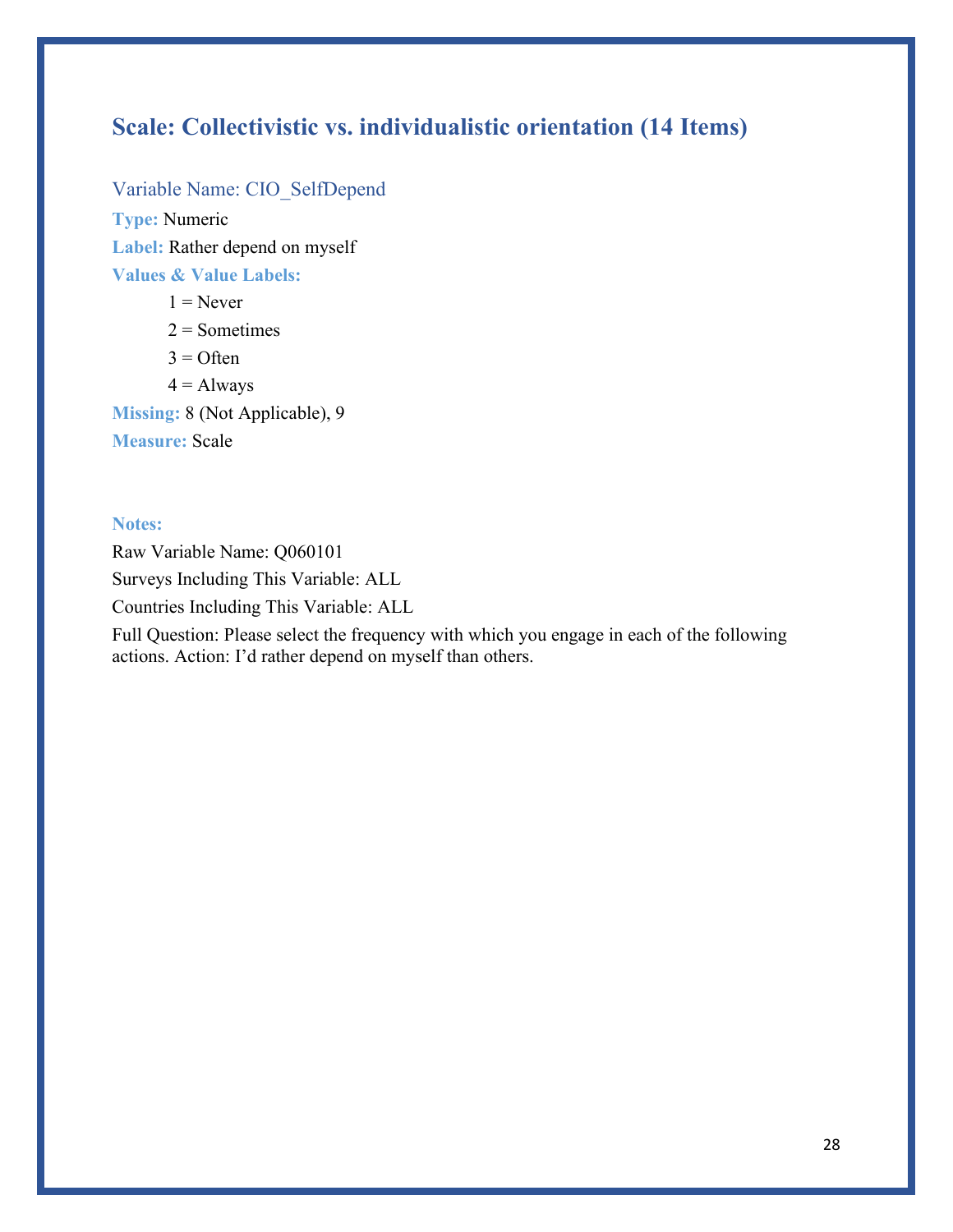## **Variable Name: CIO\_SelfDependMost**

**Type:** Numeric **Label:** Rather depend on myself most of the time **Values & Value Labels:**

 $1 =$ Never

 $2 =$ Sometimes

 $3 =$  Often

 $4 =$  Always

**Missing:** 8 (Not Applicable), 9 **Measure:** Scale

#### **Notes:**

Raw Variable Name: Q060102 Surveys Including This Variable: ALL Countries Including This Variable: ALL Scale Name: Collectivistic vs. individualistic orientation

Full Question: Please select the frequency with which you engage in each of the following actions. Action: I rely on myself most of the time; I rarely rely on others.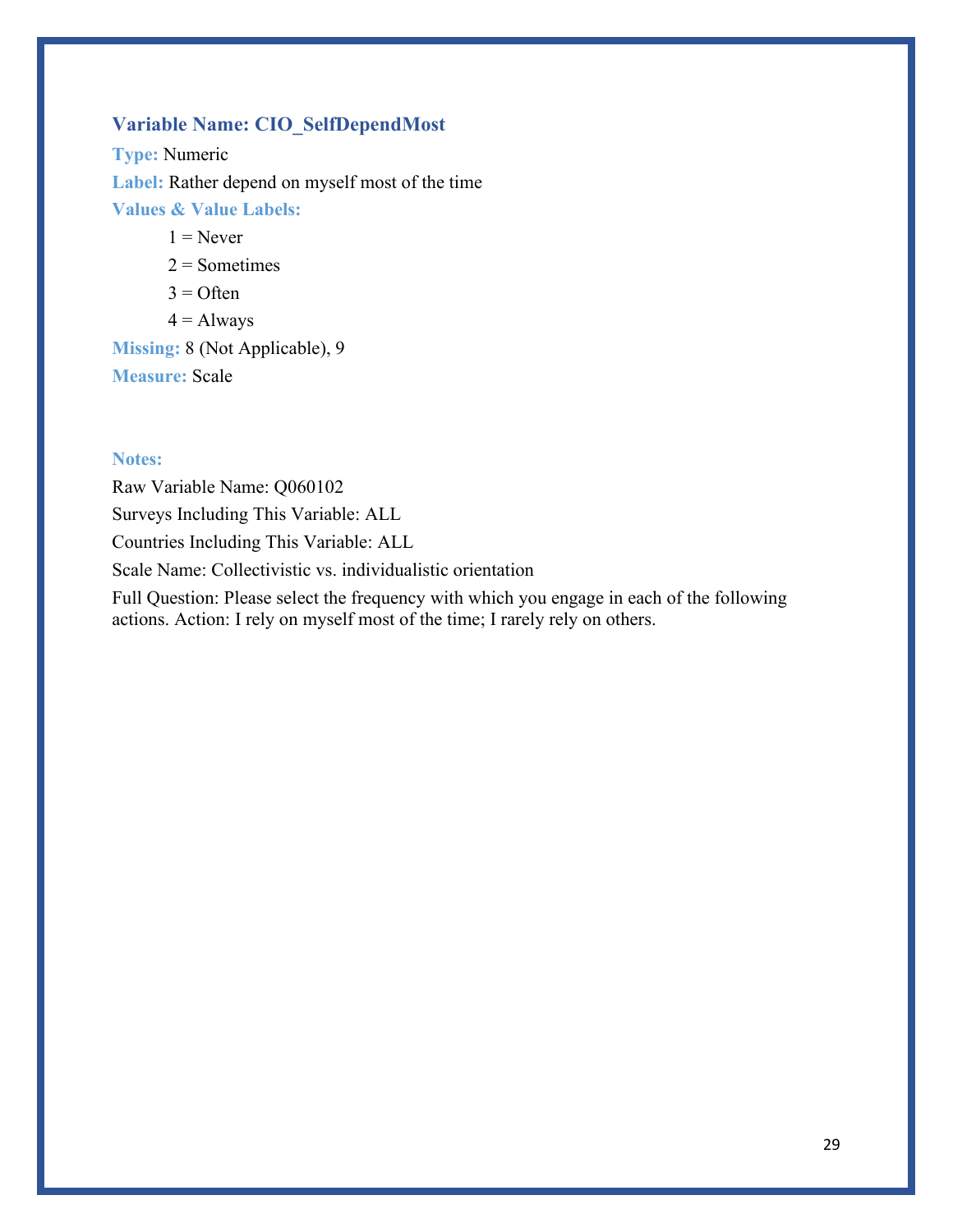## **Variable Name: CIO\_OwnThing**

**Type:** Numeric Label: Often do my own thing **Values & Value Labels:**

 $1 =$ Never

 $2 =$  Sometimes

 $3 =$  Often

 $4 =$  Always

**Missing:** 8 (Not Applicable), 9 **Measure:** Scale

#### **Notes:**

Raw Variable Name: Q060103 Surveys Including This Variable: ALL Countries Including This Variable: ALL Scale Name: Collectivistic vs. individualistic orientation

Full Question: Please select the frequency with which you engage in each of the following actions. Action: I often do "my own thing".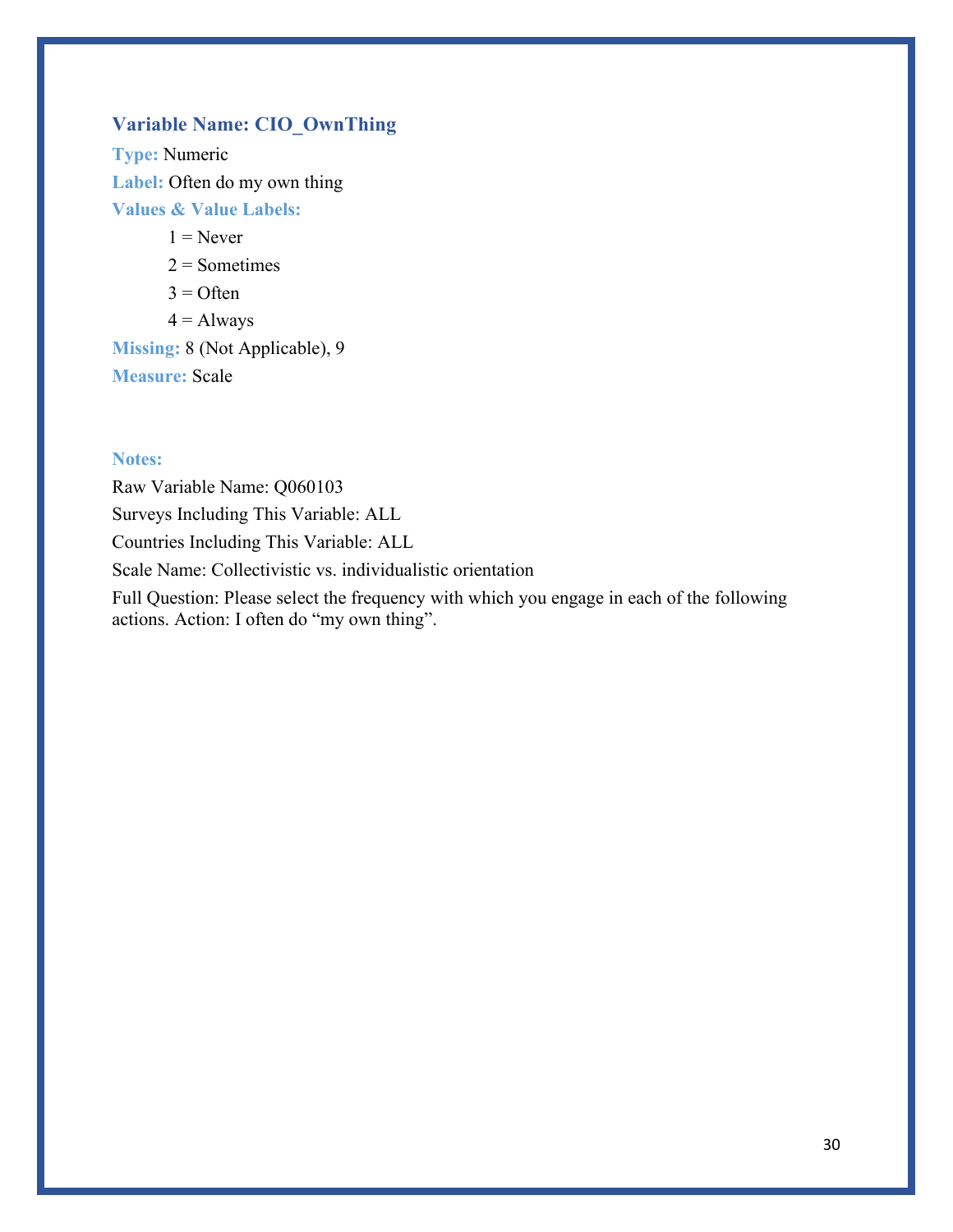## **Variable Name: CIO\_Identity**

**Type:** Numeric **Label:** My personal identity is very important to me **Values & Value Labels:**

 $1 =$ Never

 $2 =$ Sometimes

 $3 =$  Often

 $4 =$  Always

**Missing:** 8 (Not Applicable), 9 **Measure:** Scale

#### **Notes:**

Raw Variable Name: Q060104 Surveys Including This Variable: ALL Countries Including This Variable: ALL Scale Name: Collectivistic vs. individualistic orientation

Full Question: Please select the frequency with which you engage in each of the following actions. Action: My personal identity, independent of others, is very important to me.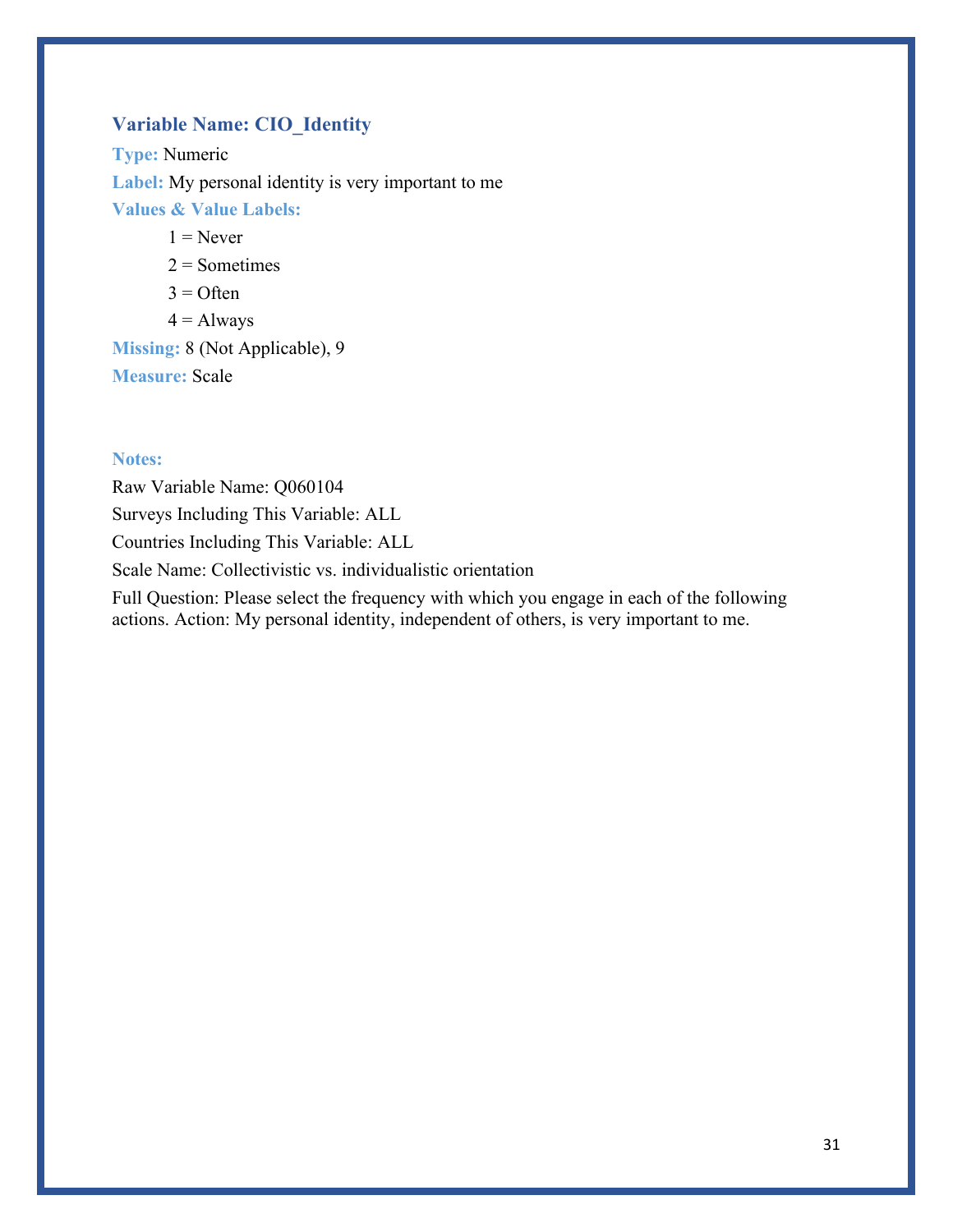## **Variable Name: CIO\_JobBetter**

**Type:** Numeric **Label:** Important do job better than others **Values & Value Labels:**

 $1 =$ Never

 $2 =$  Sometimes

 $3 =$  Often

 $4 =$  Always

**Missing:** 8 (Not Applicable), 9 **Measure:** Scale

#### **Notes:**

Raw Variable Name: Q060105 Surveys Including This Variable: ALL Countries Including This Variable: ALL Scale Name: Collectivistic vs. individualistic orientation

Full Question: Please select the frequency with which you engage in each of the following actions. Action: It is important that I do my job better than others.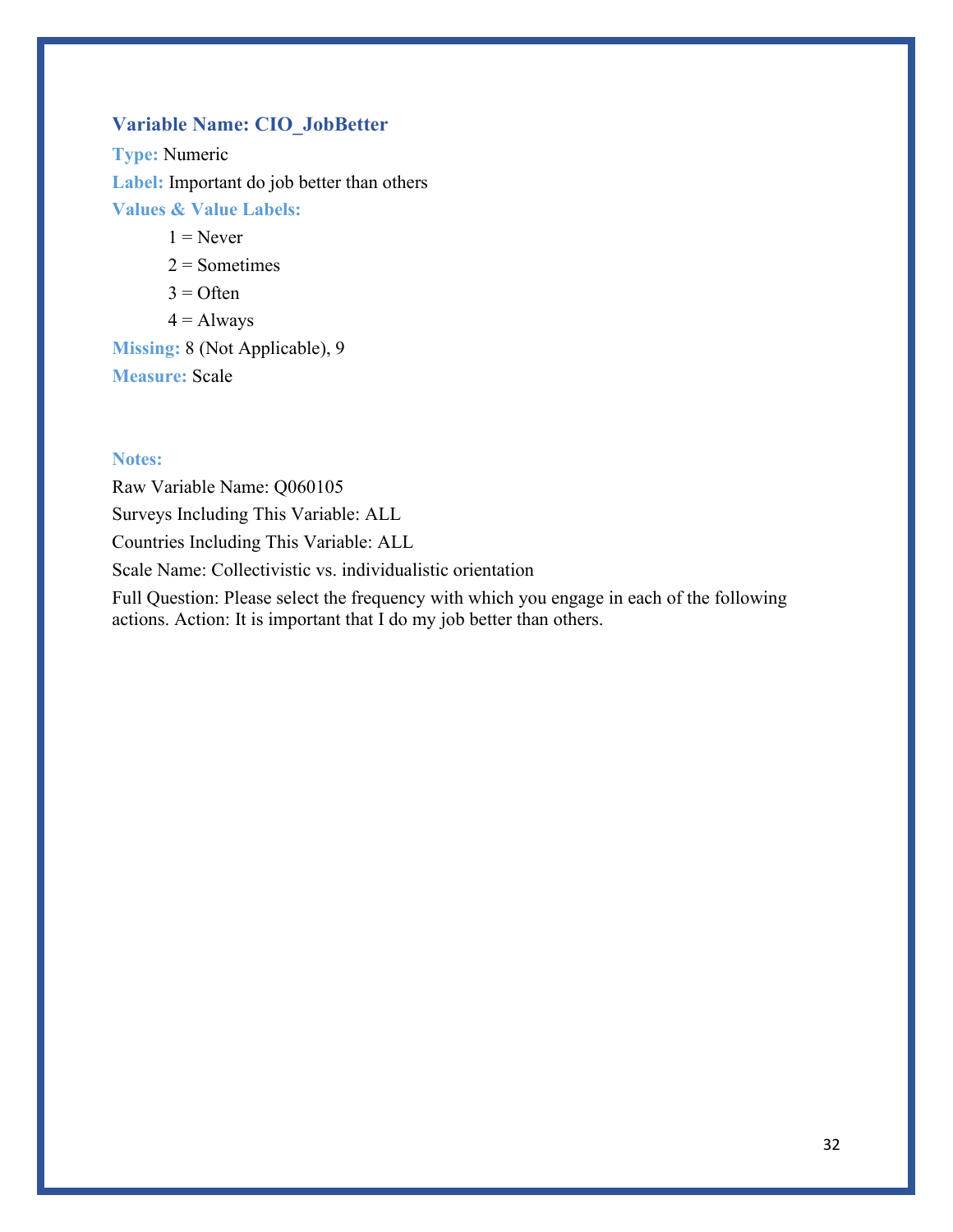## **Variable Name: CIO\_Competition**

**Type:** Numeric **Label:** Competition is law of nature **Values & Value Labels:**

 $1 =$ Never

 $2 =$  Sometimes

- $3 =$  Often
- $4 =$  Always

**Missing:** 8 (Not Applicable), 9 **Measure:** Scale

#### **Notes:**

Raw Variable Name: Q060107 Surveys Including This Variable: ALL Countries Including This Variable: ALL Scale Name: Collectivistic vs. individualistic orientation

Full Question: Please select the frequency with which you engage in each of the following actions. Action: Competition is the law of nature.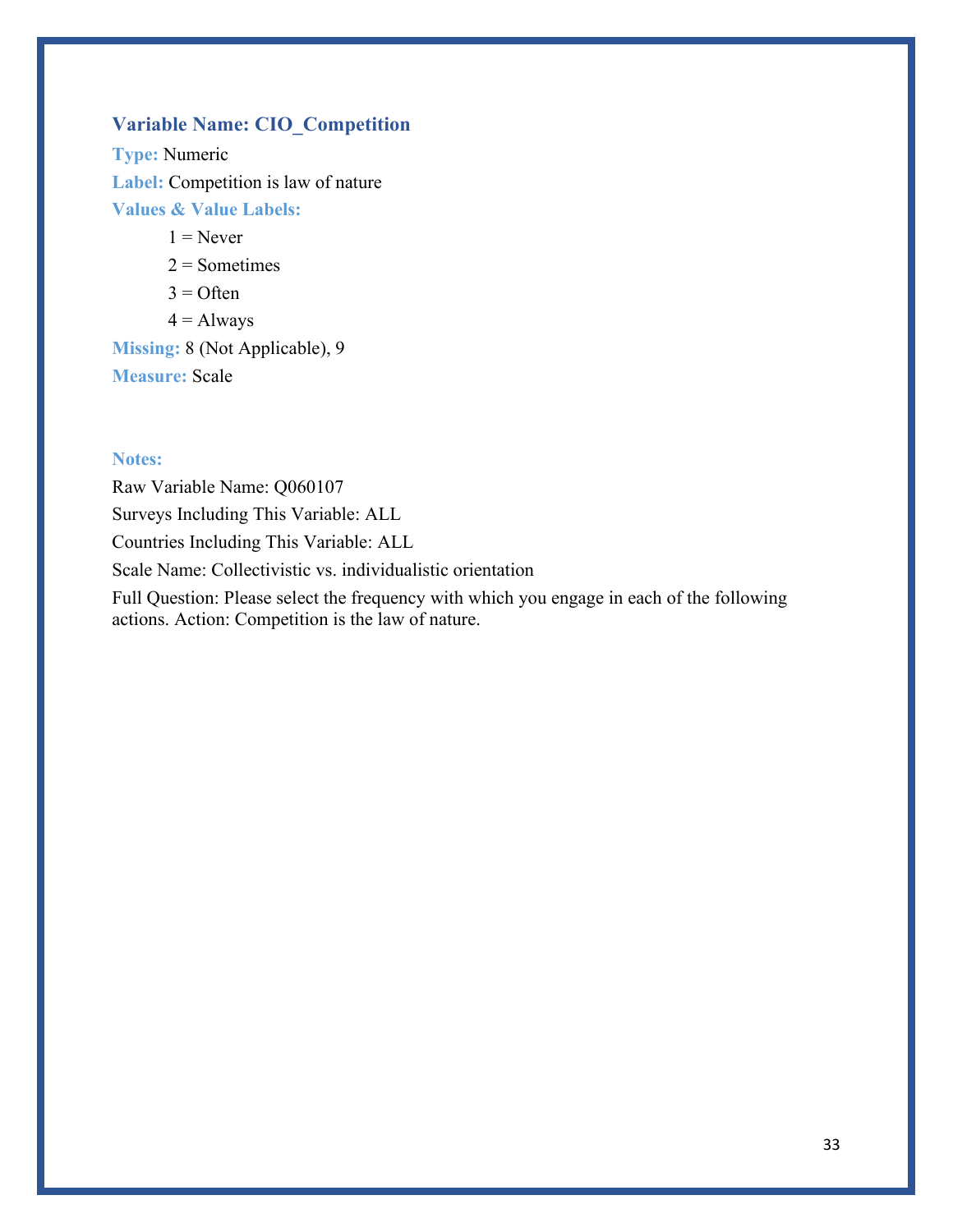## **Variable Name: CIO\_BetterTense**

**Type:** Numeric **Label:** When another person does better than I get tense **Values & Value Labels:**  $1 =$ Never

 $2 =$ Sometimes

- $3 =$  Often
- $4 =$  Always

**Missing:** 8 (Not Applicable), 9 **Measure:** Scale

#### **Notes:**

Raw Variable Name: Q060108 Surveys Including This Variable: ALL Countries Including This Variable: ALL Scale Name: Collectivistic vs. individualistic orientation

Full Question: Please select the frequency with which you engage in each of the following actions. Action: When another person does better than I do, I get tense.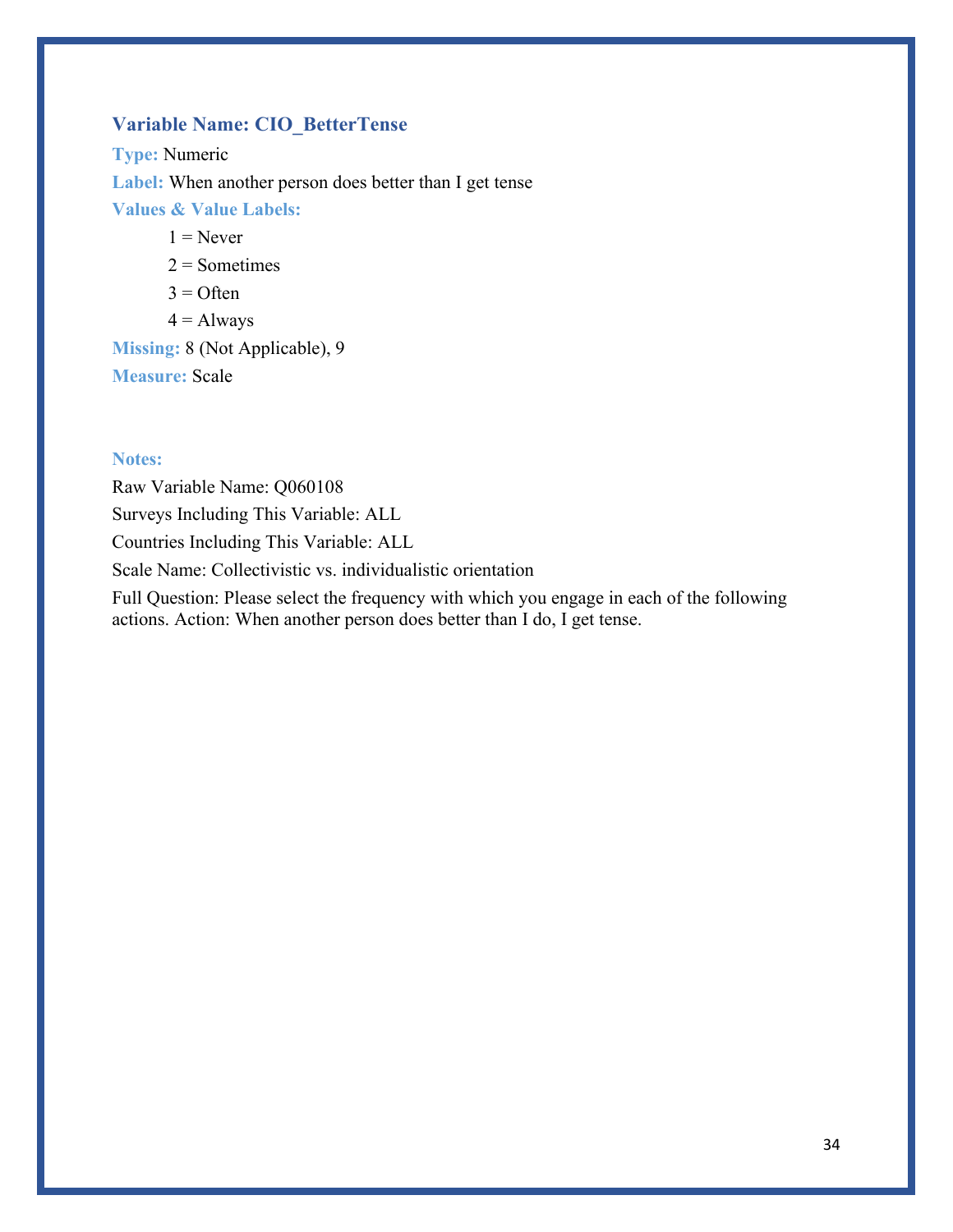## **Variable Name: CIO\_PeerPrize**

**Type:** Numeric **Label:** Peer gets prize, I feel proud **Values & Value Labels:**

 $1 =$ Never

 $2 =$  Sometimes

- $3 =$  Often
- $4 =$  Always

**Missing:** 8 (Not Applicable), 9 **Measure:** Scale

#### **Notes:**

Raw Variable Name: Q060109 Surveys Including This Variable: ALL Countries Including This Variable: ALL Scale Name: Collectivistic vs. individualistic orientation

Full Question: Please select the frequency with which you engage in each of the following actions. Action: If a peer gets a prize, I would feel proud.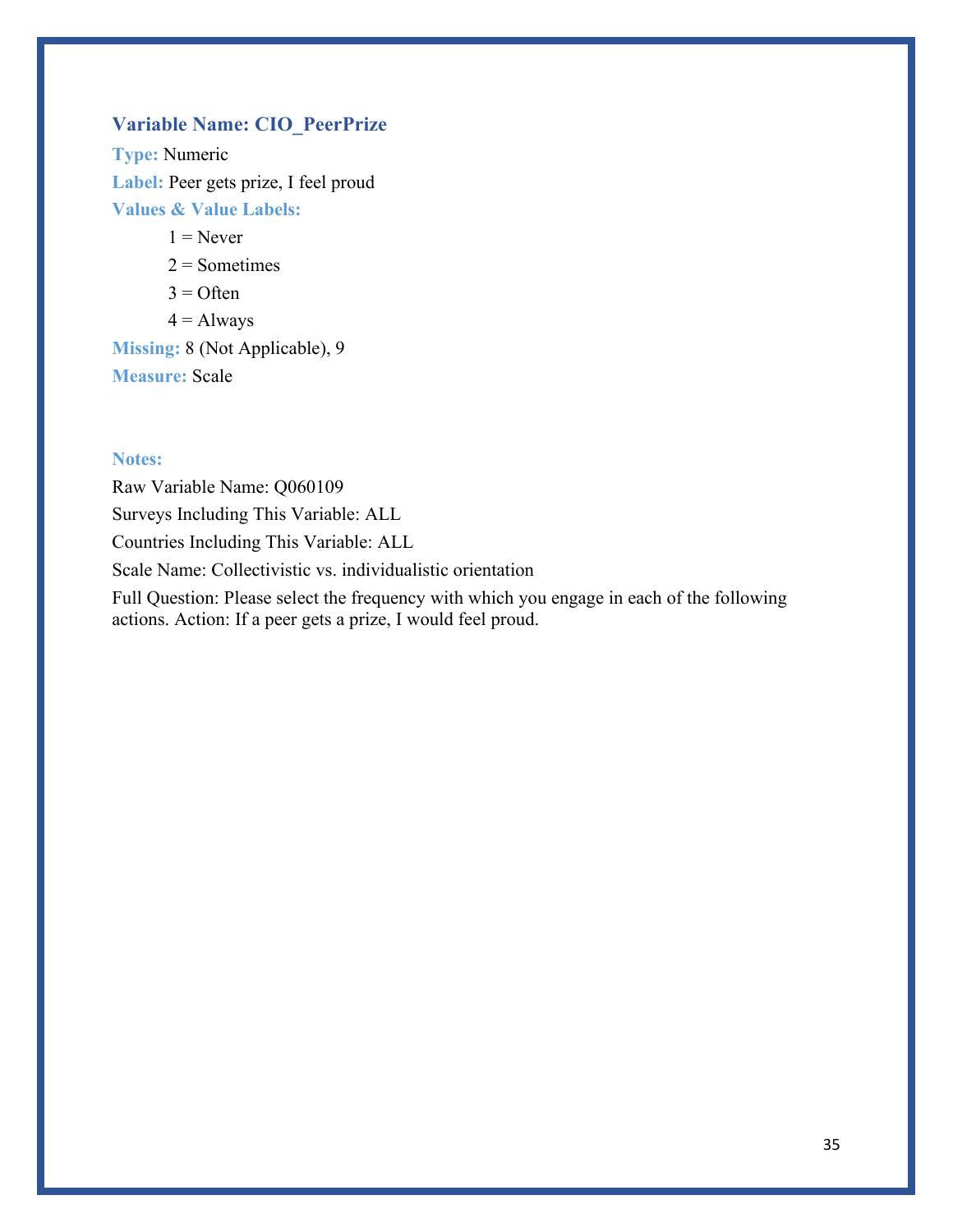## **Variable Name: CIO\_PeerWellbeing**

**Type:** Numeric **Label:** Wellbeing of peers is important to me **Values & Value Labels:**

 $1 =$ Never

 $2 =$ Sometimes

 $3 =$  Often

 $4 =$  Always

**Missing:** 8 (Not Applicable), 9 **Measure:** Scale

#### **Notes:**

Raw Variable Name: Q060110 Surveys Including This Variable: ALL Countries Including This Variable: ALL Scale Name: Collectivistic vs. individualistic orientation

Full Question: Please select the frequency with which you engage in each of the following actions. Action: The well-being of my peers is important to me.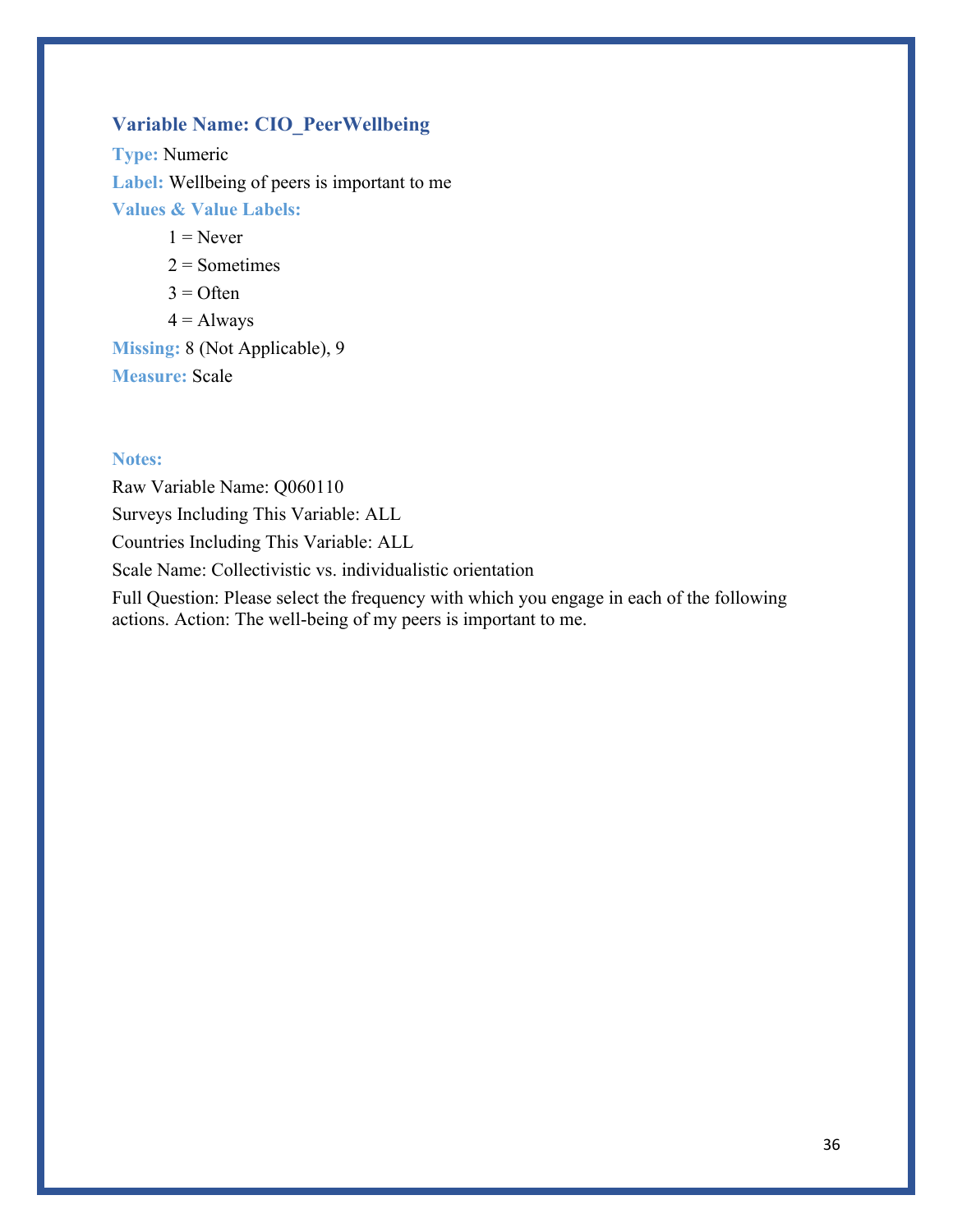# **Variable Name: CIO\_PleasureTime**

**Type:** Numeric **Label:** Pleasure is spending time with others **Values & Value Labels:**

 $1 =$ Never

 $2 =$ Sometimes

 $3 =$  Often

 $4 =$  Always

**Missing:** 8 (Not Applicable), 9 **Measure:** Scale

#### **Notes:**

Raw Variable Name: Q060111 Surveys Including This Variable: ALL Countries Including This Variable: ALL Scale Name: Collectivistic vs. individualistic orientation

Full Question: Please select the frequency with which you engage in each of the following actions. Action: To me, pleasure is spending time with others.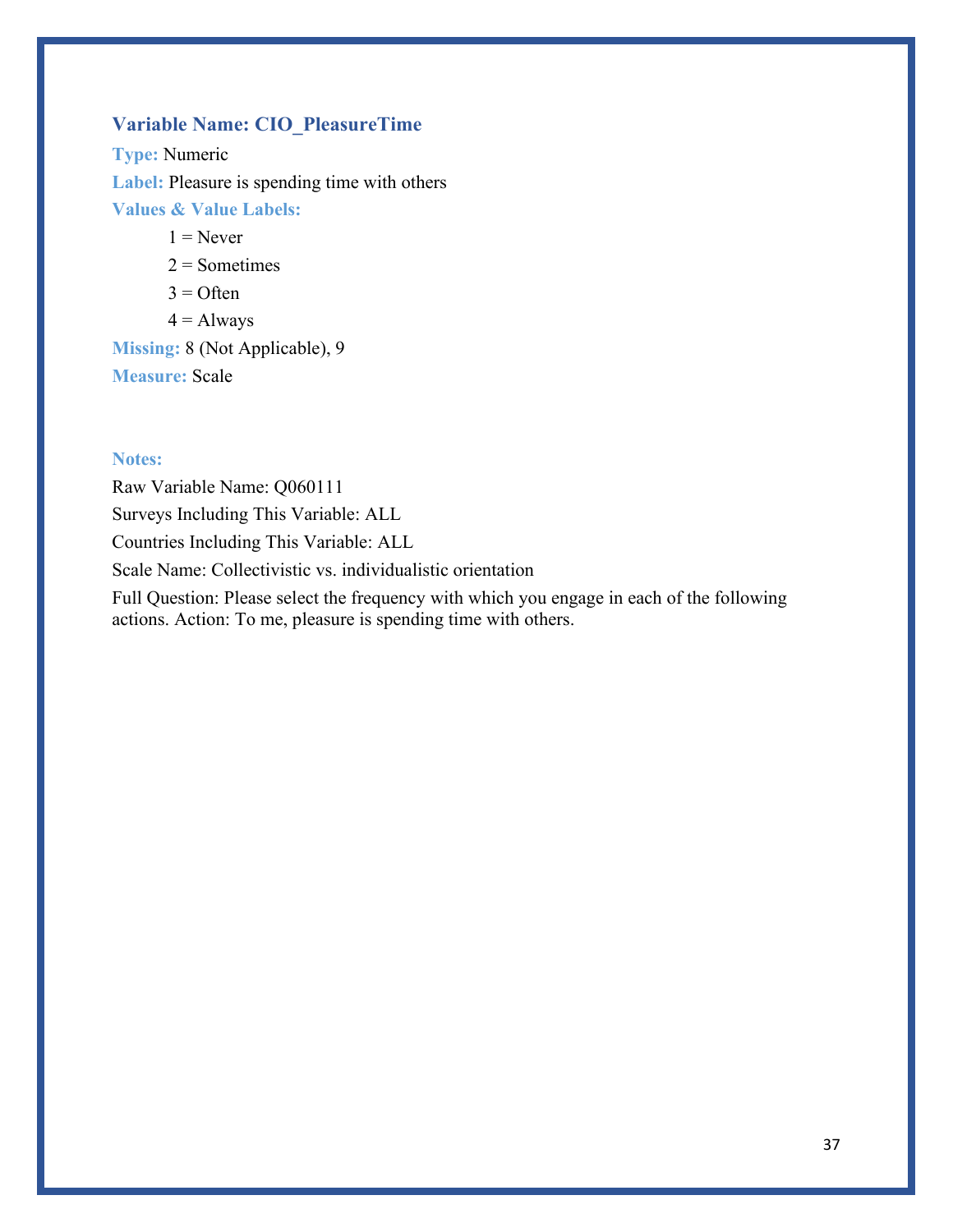# **Variable Name: CIO\_Cooperate**

**Type:** Numeric **Label:** Feel good when cooperate with others **Values & Value Labels:**

 $1 =$ Never

 $2 =$ Sometimes

 $3 =$  Often

 $4 =$  Always

**Missing:** 8 (Not Applicable), 9 **Measure:** Scale

#### **Notes:**

Raw Variable Name: Q060112 Surveys Including This Variable: ALL Countries Including This Variable: ALL Scale Name: Collectivistic vs. individualistic orientation

Full Question: Please select the frequency with which you engage in each of the following actions. Action: I feel good when I cooperate with others.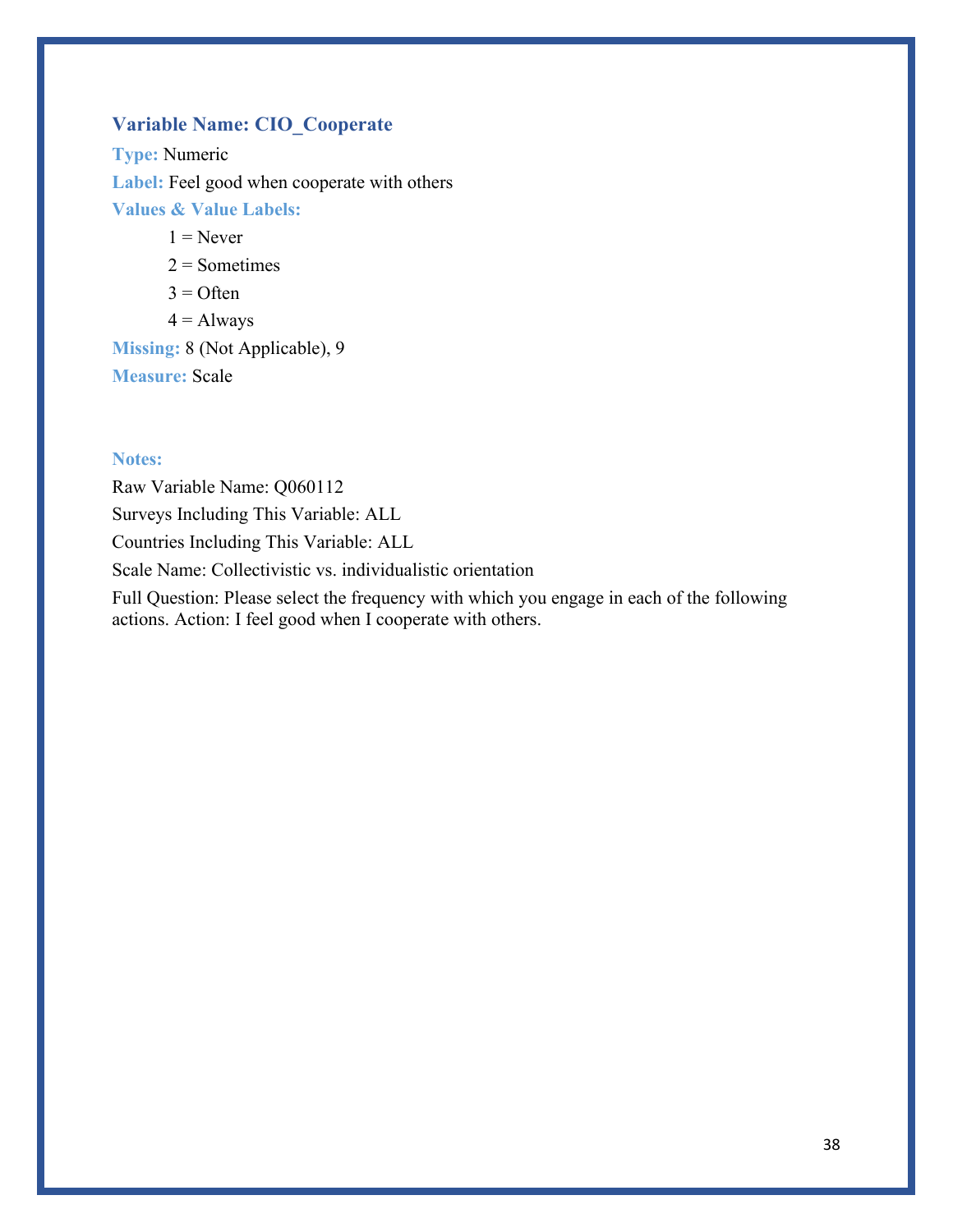# **Variable Name: CIO\_ParentsChildren**

**Type:** Numeric **Label:** Parents and children must stay together **Values & Value Labels:**

 $1 =$ Never

 $2 =$ Sometimes

 $3 =$  Often

 $4 =$  Always

**Missing:** 8 (Not Applicable), 9 **Measure:** Scale

#### **Notes:**

Raw Variable Name: Q060113 Surveys Including This Variable: ALL Countries Including This Variable: ALL Scale Name: Collectivistic vs. individualistic orientation

Full Question: Please select the frequency with which you engage in each of the following actions. Action: Parents and children must stay together as much as possible.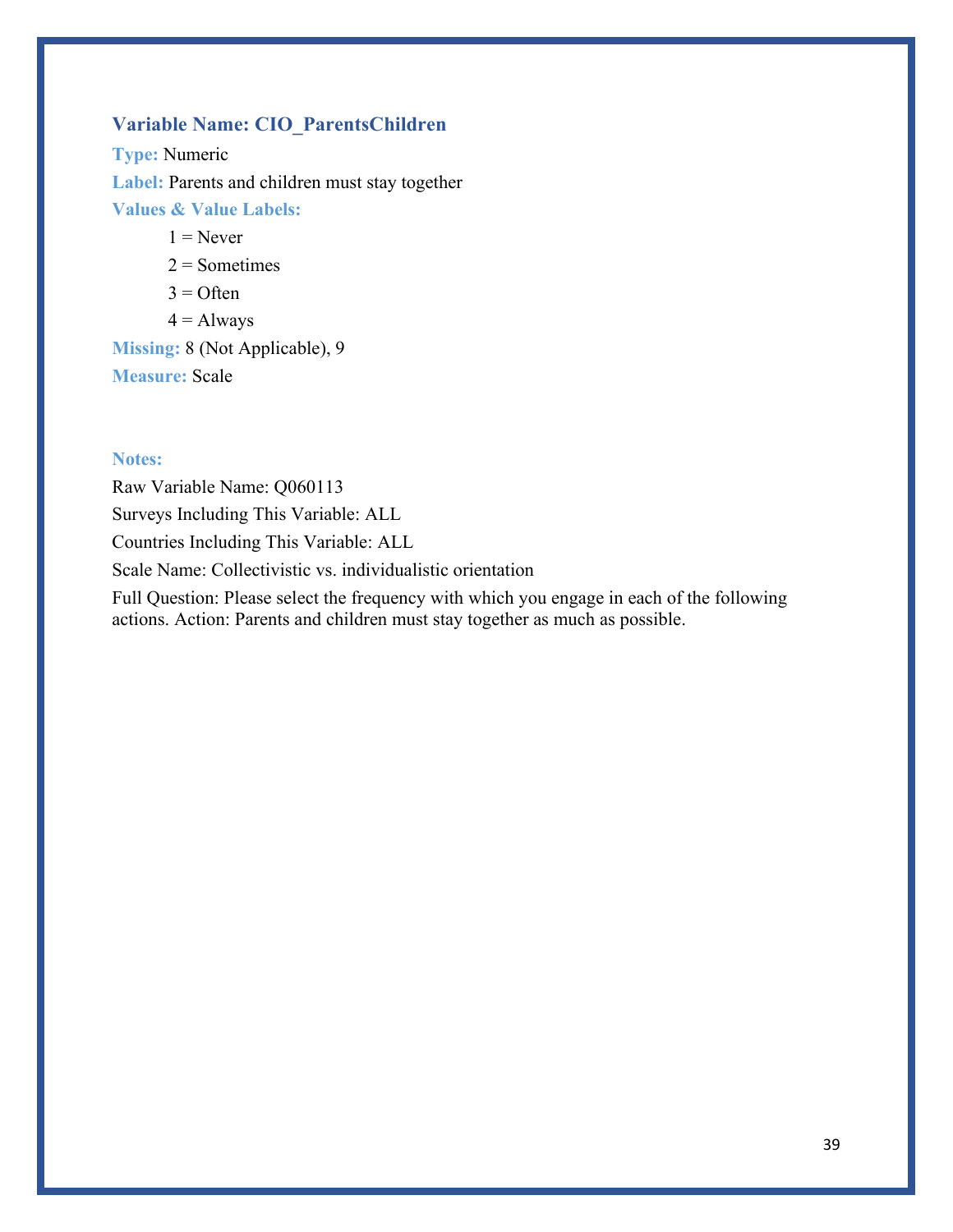# **Variable Name: CIO\_Family**

**Type:** Numeric **Label:** Family members should stick together, no matter sacrifice **Values & Value Labels:**  $1 =$ Never

 $2 =$ Sometimes

- $3 =$  Often
- $4 =$  Always

**Missing:** 8 (Not Applicable), 9 **Measure:** Scale

#### **Notes:**

Raw Variable Name: Q060115 Surveys Including This Variable: ALL Countries Including This Variable: ALL Scale Name: Collectivistic vs. individualistic orientation

Full Question: Please select the frequency with which you engage in each of the following actions. Action: Family members should stick together, no matter what sacrifices are required.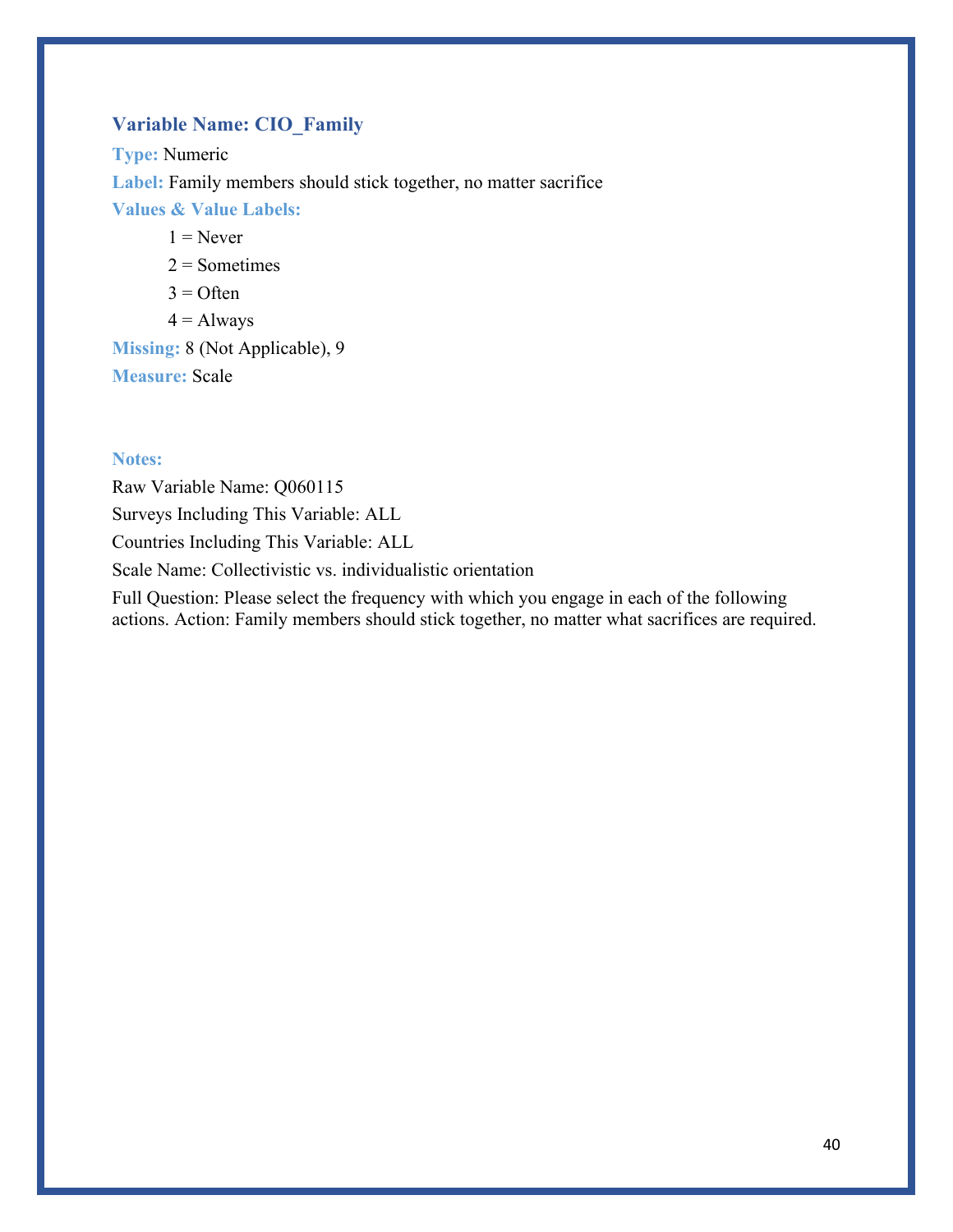# **Variable Name: CIO\_RespectGrpDecisions**

**Type:** Numeric **Label:** I respect decisions made by my groups **Values & Value Labels:**

 $1 =$ Never

 $2 =$ Sometimes

 $3 =$  Often

 $4 =$  Always

**Missing:** 8 (Not Applicable), 9 **Measure:** Scale

#### **Notes:**

Raw Variable Name: Q060116 Surveys Including This Variable: ALL Countries Including This Variable: ALL Scale Name: Collectivistic vs. individualistic orientation

Full Question: Please select the frequency with which you engage in each of the following actions. Action: It is important to me that I respect the decisions made by my groups.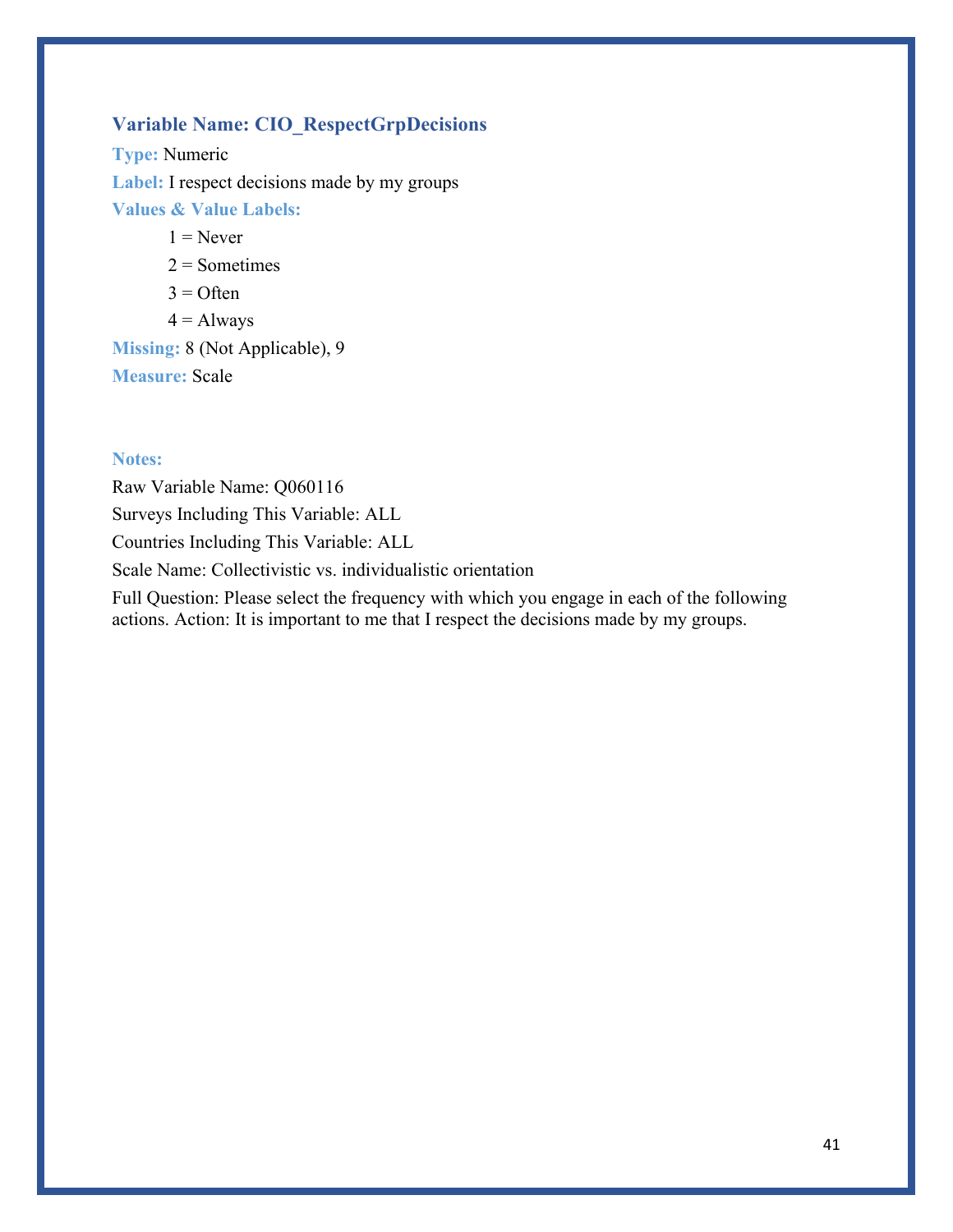# **Scale: Self-efficacy (12 items)**

### **Variable Name: SE\_NotTryComplicated**

**Type:** Numeric **Label:** If something to complicated I will not try it **Values & Value Labels:**

 $1 =$ Never  $2 =$ Sometimes  $3 =$  Often  $4 =$  Always **Missing:** 8 (Not Applicable), 9 **Measure:** Scale

#### **Notes:**

Raw Variable Name: Q090201

Surveys Including This Variable: School Student, University Student

Countries Including This Variable: ALL

Full Question: Please select the frequency with which you engage in each of the following actions. Action: If something looks too complicated, I will not even bother to try it.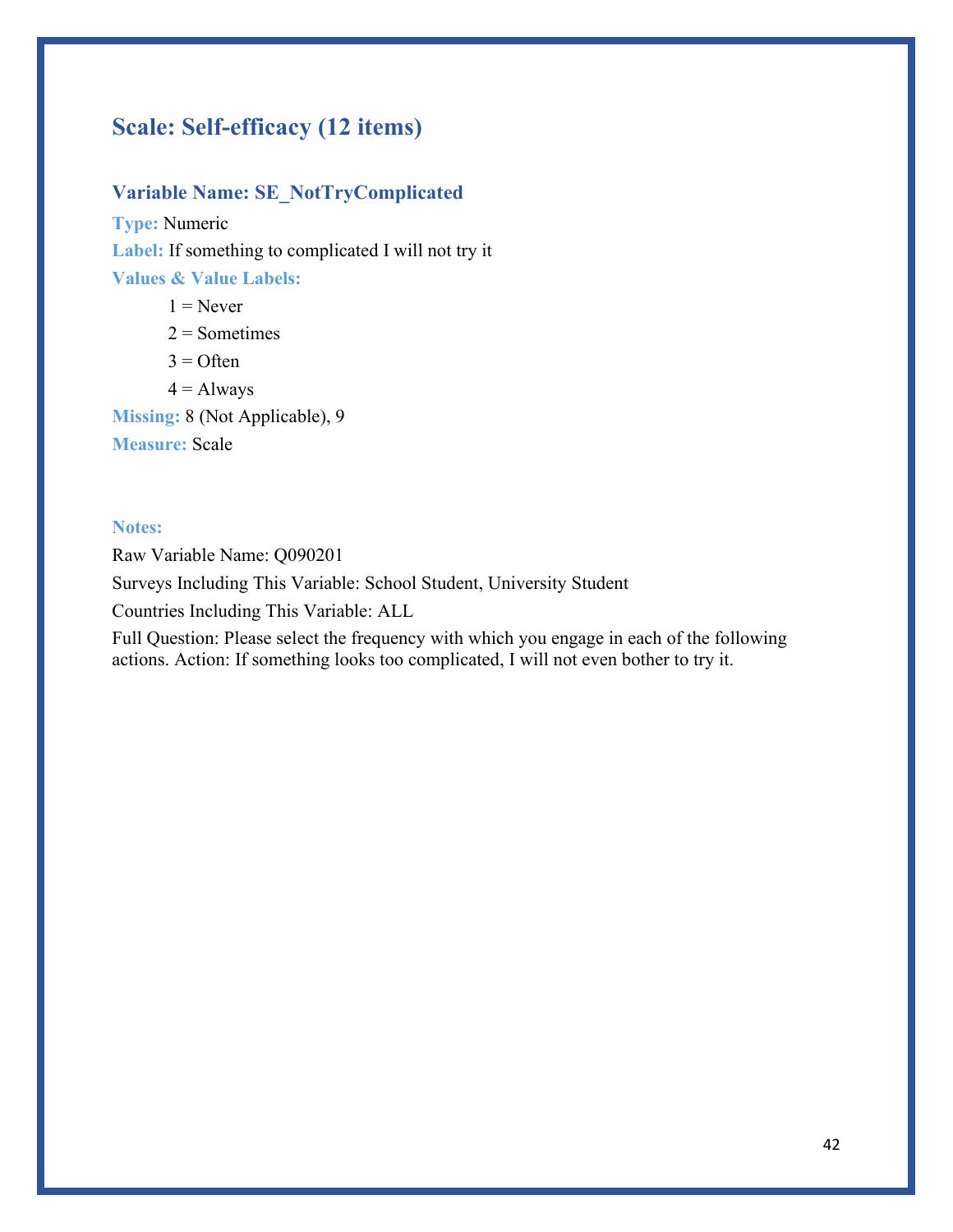# **Variable Name: SE\_AvoidDifficult**

**Type:** Numeric **Label:** I avoid trying new things when look difficult **Values & Value Labels:**

 $1 =$ Never

 $2 =$ Sometimes

 $3 =$  Often

 $4 =$  Always

**Missing:** 8 (Not Applicable), 9 **Measure:** Scale

#### **Notes:**

Raw Variable Name: Q090202 Surveys Including This Variable: School Student, University Student Countries Including This Variable: ALL Scale Name: Self-efficacy Full Question: Please select the frequency with which you engage in each of the following

actions. Action: I avoid trying to learn new things when they look too difficult.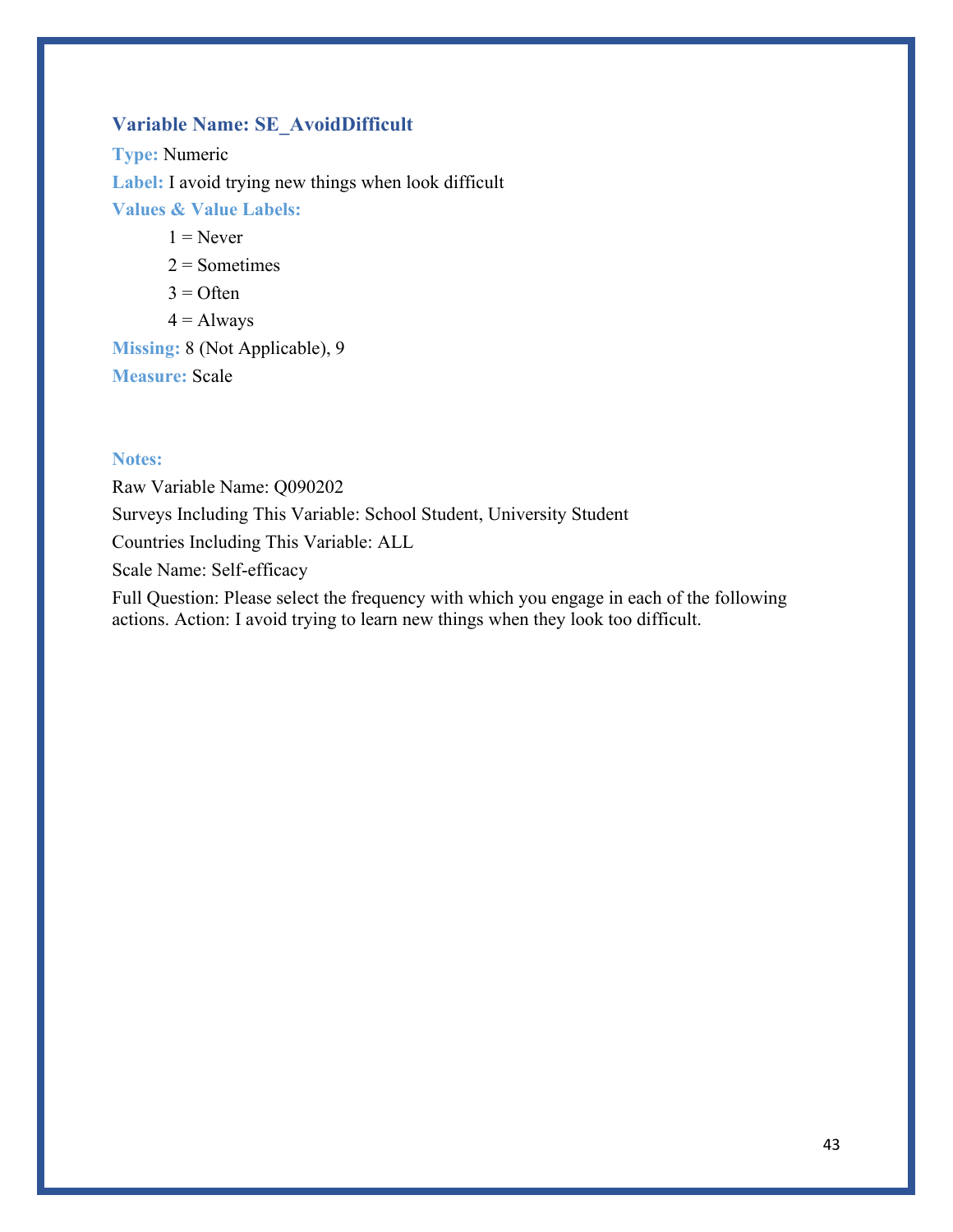# **Variable Name: SE\_NewGiveUp**

**Type:** Numeric **Label:** When trying something new, soon give up if not successful **Values & Value Labels:**

 $1 =$ Never

 $2 =$ Sometimes

 $3 =$  Often

 $4 =$  Always

**Missing:** 8 (Not Applicable), 9 **Measure:** Scale

#### **Notes:**

Raw Variable Name: Q090203 Surveys Including This Variable: School Student, University Student

Countries Including This Variable: ALL

Scale Name: Self-efficacy

Full Question: Please select the frequency with which you engage in each of the following actions. Action: When trying to learn something new, I soon give up if I am not initially successful.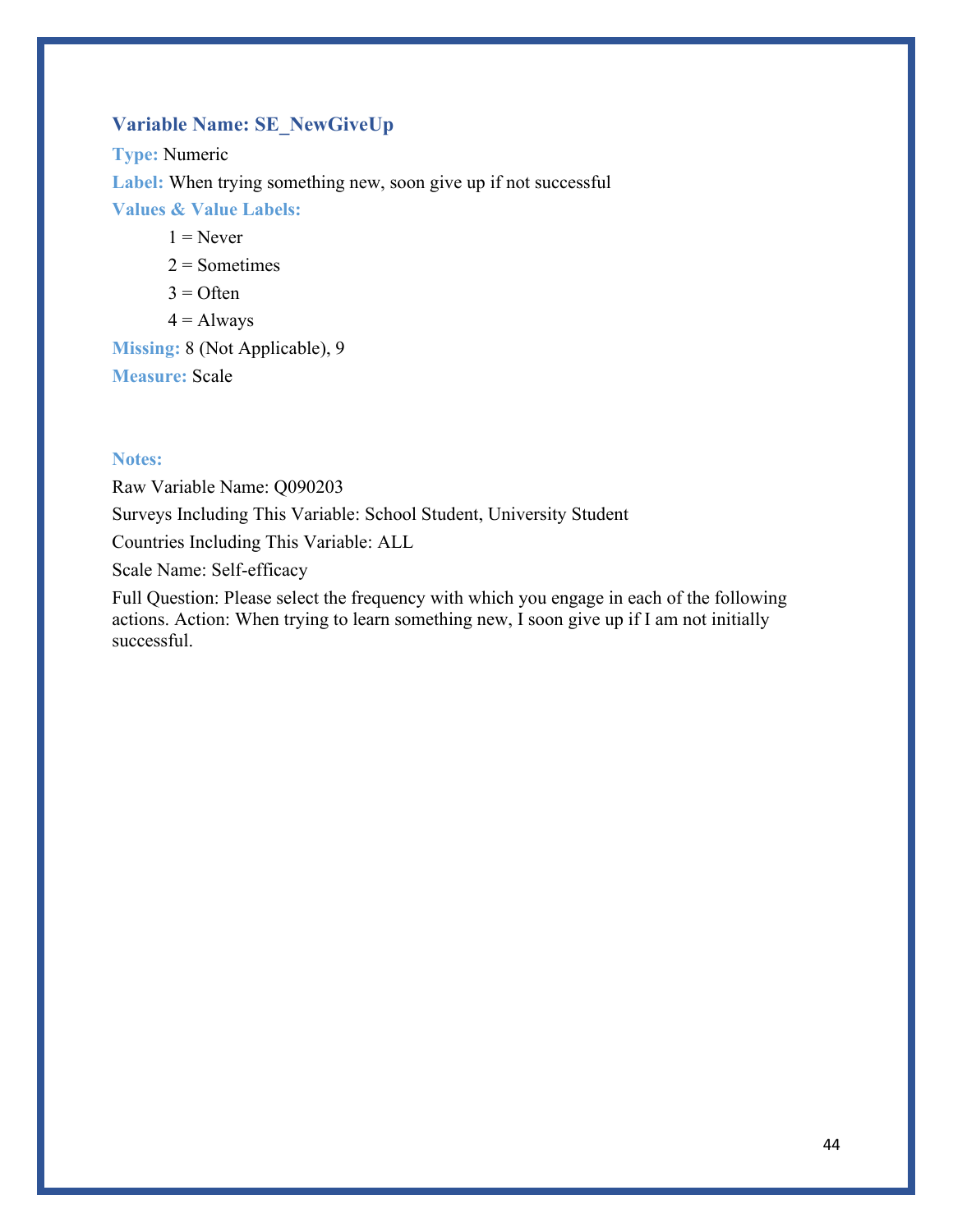# **Variable Name: SE\_PlansCertain**

**Type:** Numeric **Label:** When make plans, am certain can make them work **Values & Value Labels:**

 $1 =$ Never

 $2 =$ Sometimes

 $3 =$  Often

 $4 =$  Always

**Missing:** 8 (Not Applicable), 9 **Measure:** Scale

#### **Notes:**

Raw Variable Name: Q090301 Surveys Including This Variable: School Student, University Student Countries Including This Variable: ALL Scale Name: Self-efficacy Full Question: Please select the frequency with which you engage in each of the following actions. Action: When I make plans, I am certain I can make them work.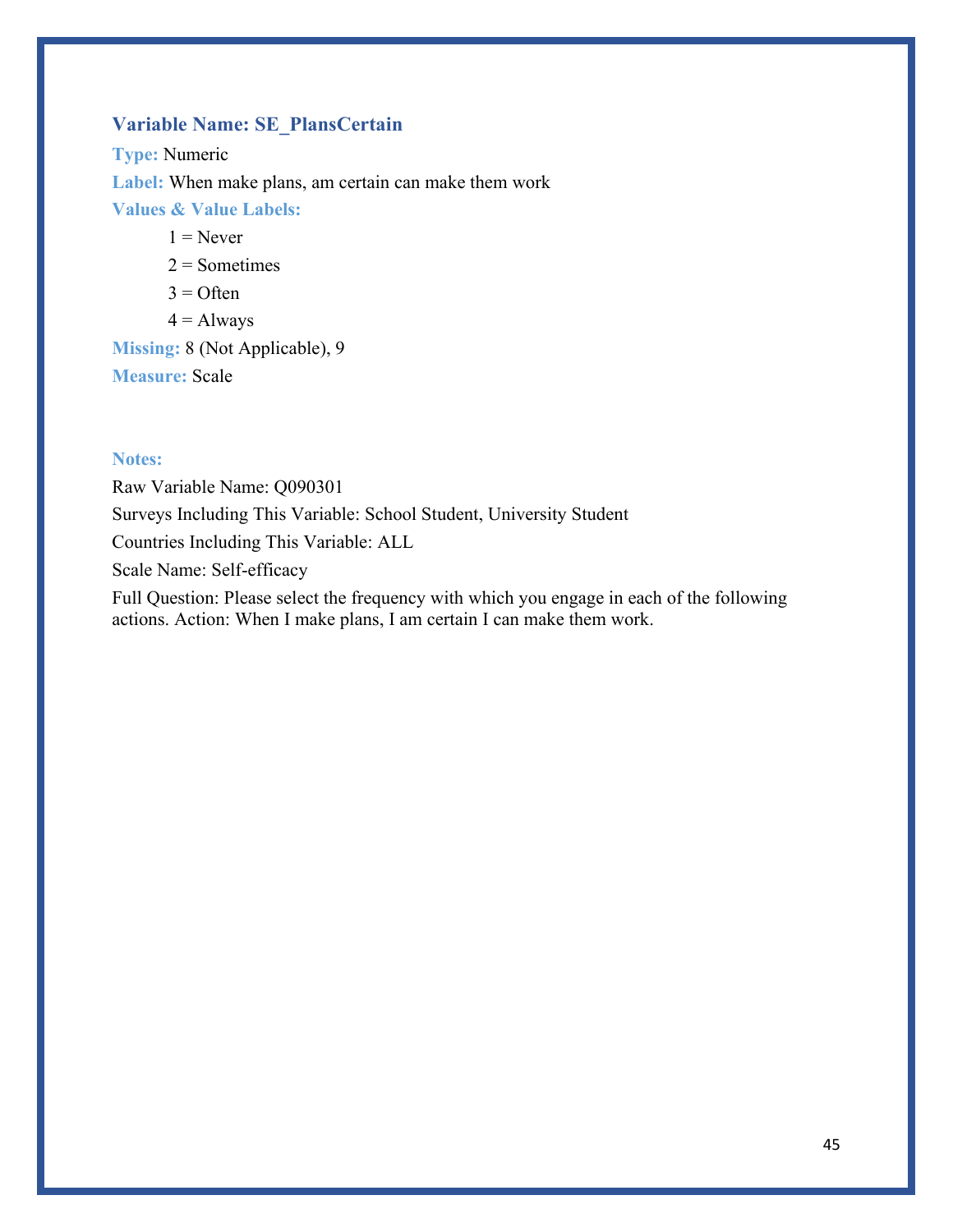# **Variable Name: SE\_KeepTrying**

**Type:** Numeric Label: If can't do a job first, keep trying until can **Values & Value Labels:**

 $1 =$ Never

 $2 =$ Sometimes

 $3 =$  Often

 $4 =$  Always

**Missing:** 8 (Not Applicable), 9 **Measure:** Scale

#### **Notes:**

Raw Variable Name: Q090302 Surveys Including This Variable: School Student, University Student Countries Including This Variable: ALL Scale Name: Self-efficacy Full Question: Please select the frequency with which you engage in each of the following actions. Action: If I can't do a job the first time. I keep trying until I can.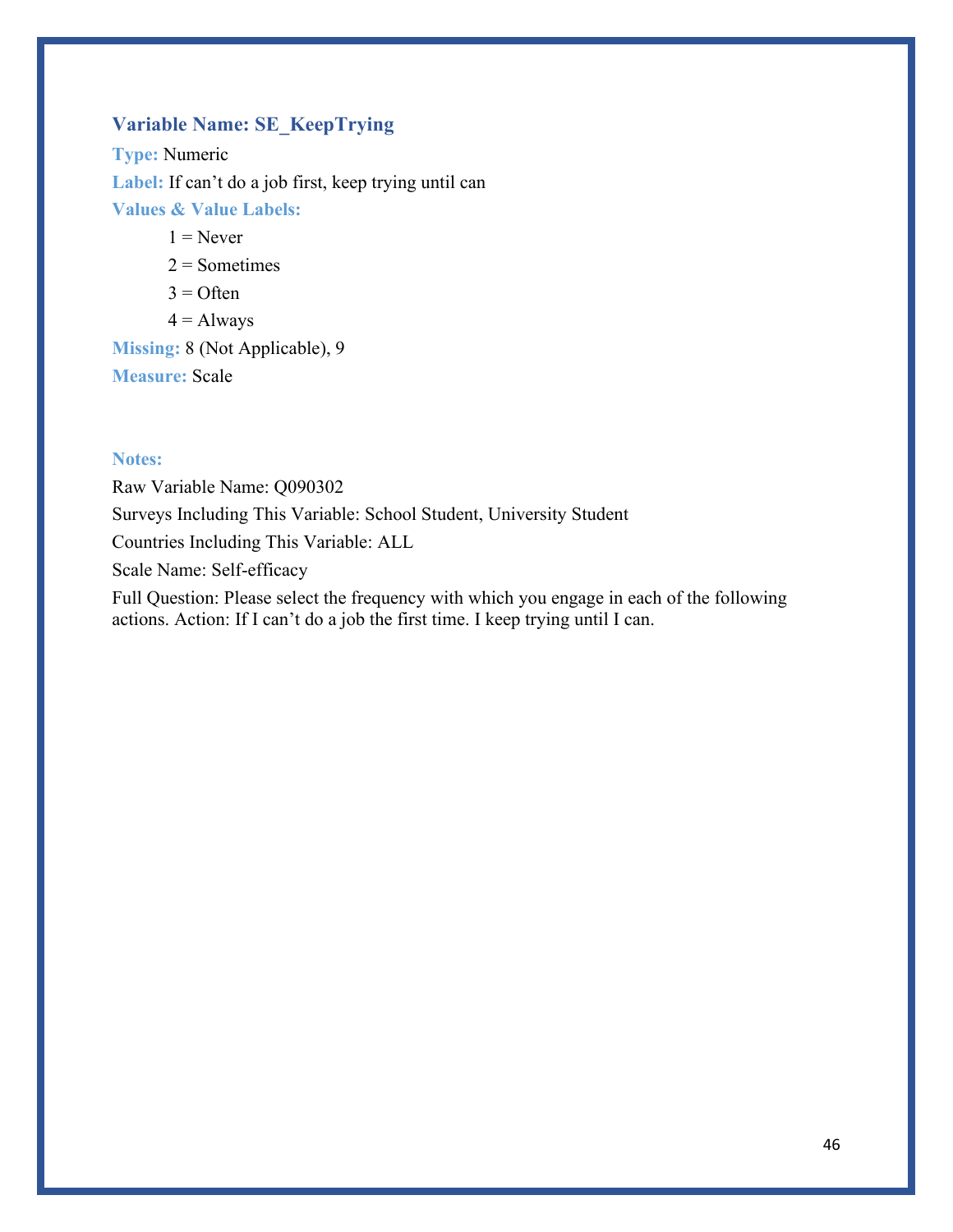### **Variable Name: SE\_Unpleasant**

**Type:** Numeric **Label:** When something unpleasant, stick to it until finished **Values & Value Labels:**

 $1 =$ Never

 $2 =$ Sometimes

 $3 =$  Often

 $4 =$  Always

**Missing:** 8 (Not Applicable), 9 **Measure:** Scale

#### **Notes:**

Raw Variable Name: Q090303 Surveys Including This Variable: School Student, University Student Countries Including This Variable: ALL Scale Name: Self-efficacy Full Question: Please select the frequency with which you engage in each of the following actions. Action: When I have something unpleasant to do, I stick to it until I finish it.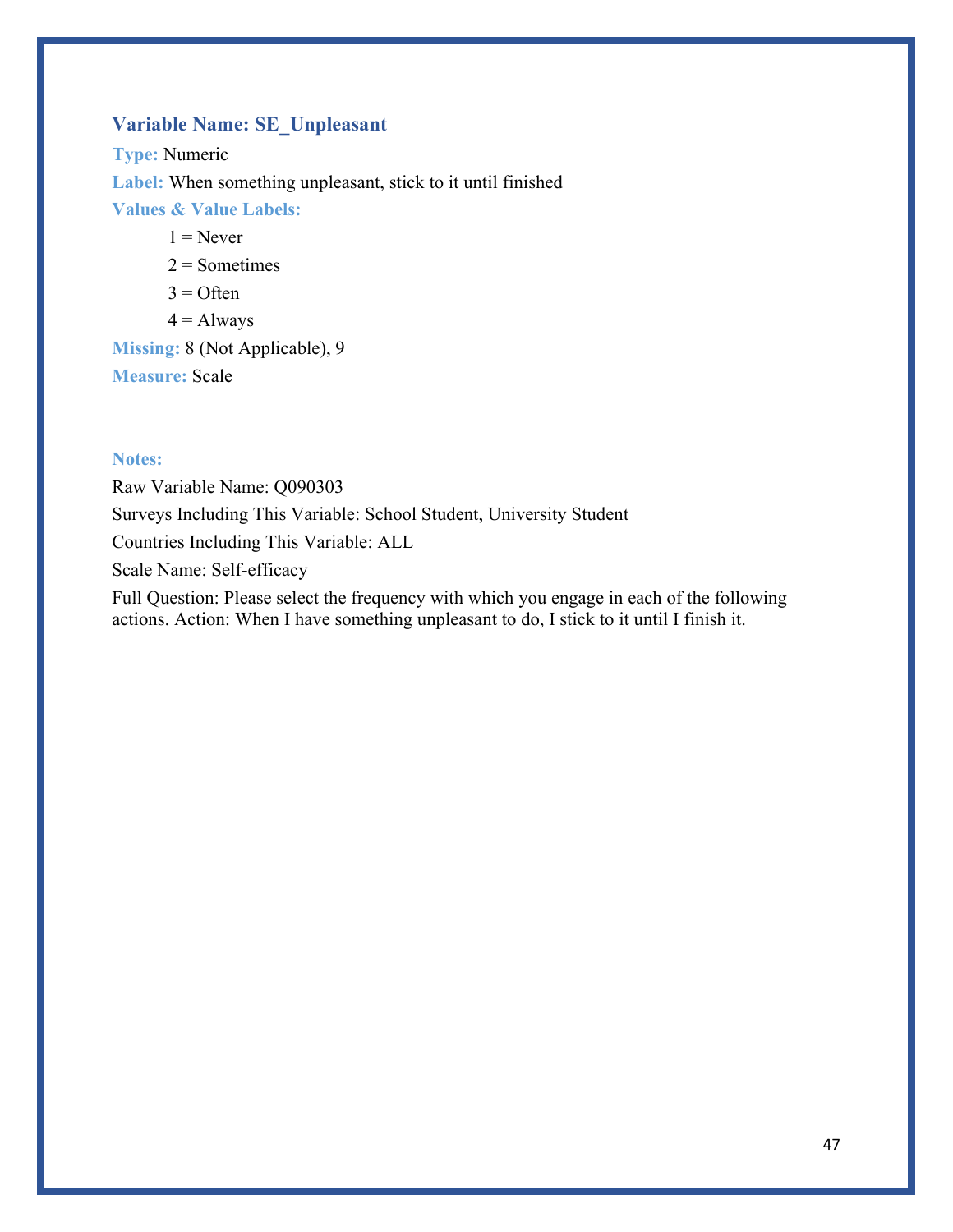# **Variable Name: SE\_RightToWork**

**Type:** Numeric **Label:** When decide to do something, go right to work on it **Values & Value Labels:**

 $1 =$ Never

 $2 =$ Sometimes

 $3 =$  Often

 $4 =$  Always

**Missing:** 8 (Not Applicable), 9 **Measure:** Scale

#### **Notes:**

Raw Variable Name: Q090304 Surveys Including This Variable: School Student, University Student Countries Including This Variable: ALL Scale Name: Self-efficacy Full Question: Please select the frequency with which you engage in each of the following

actions. Action: When I decide to do something, I go right to work on it.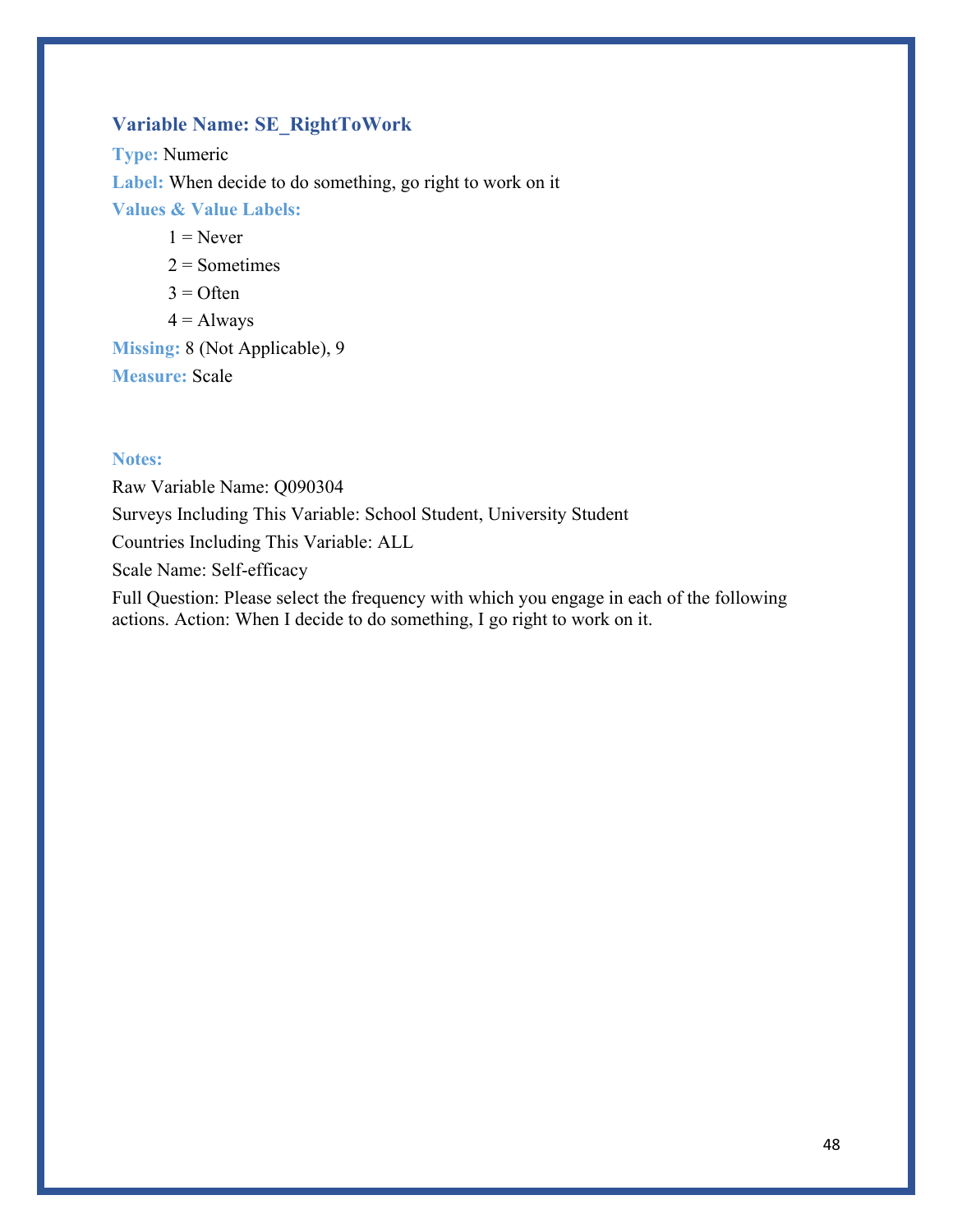# **Variable Name: SE\_TryHarder**

**Type:** Numeric **Label:** Failure makes me try harder **Values & Value Labels:**

 $1 =$ Never

 $2 =$ Sometimes

- $3 =$  Often
- $4 =$  Always

**Missing:** 8 (Not Applicable), 9 **Measure:** Scale

#### **Notes:**

Raw Variable Name: Q090305 Surveys Including This Variable: School Student, University Student Countries Including This Variable: ALL Scale Name: Self-efficacy Full Question: Please select the frequency with which you engage in each of the following

actions. Action: Failure just makes me try harder.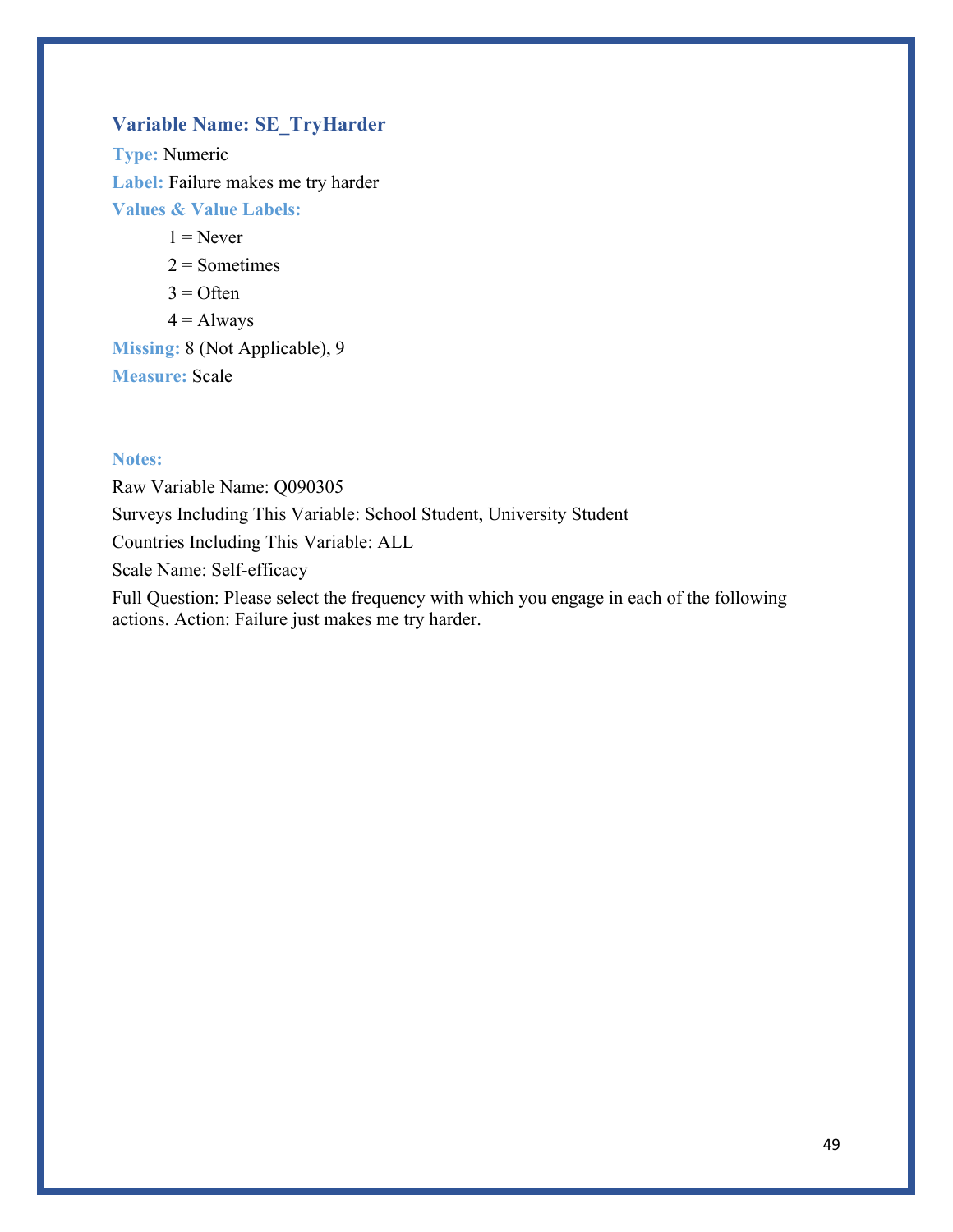### Variable Name: SE\_RarelyAchieve

**Type:** Numeric **Label:** When I set important goals for myself, I rarely achieve them **Values & Value Labels:**

 $1 =$ Never

 $2 =$ Sometimes

 $3 =$  Often

 $4 =$  Always

**Missing:** 8 (Not Applicable), 9 **Measure:** Scale

#### **Notes:**

Raw Variable Name: Q090401 Surveys Including This Variable: School Student, University Student Countries Including This Variable: ALL Scale Name: Self-efficacy Full Question: Please select the frequency with which you engage in each of the following actions. Action: When I set important goals for myself, I rarely achieve them.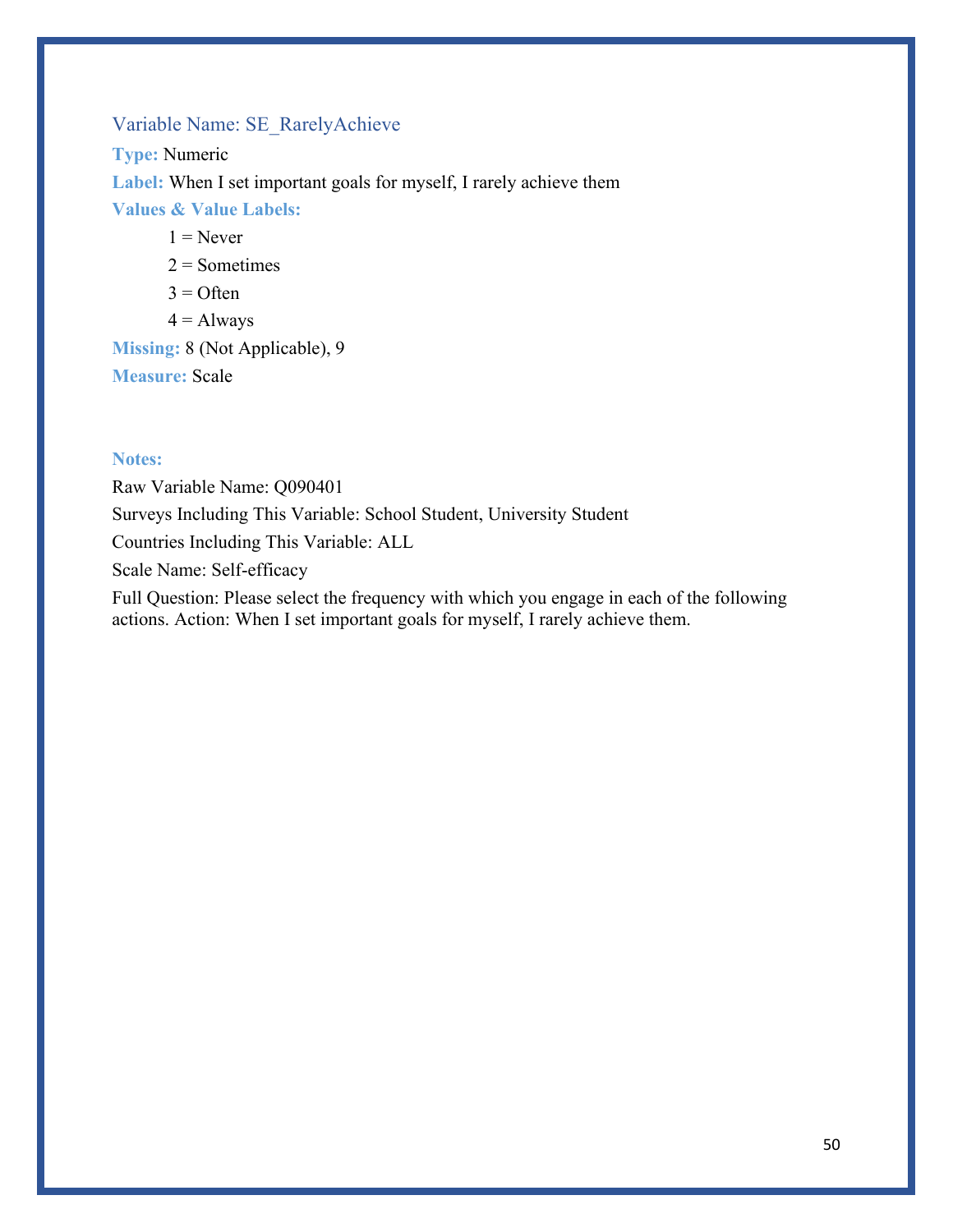### **Variable Name: SE\_NotCapable**

**Type:** Numeric **Label:** Don't seem capable of dealing with most problems **Values & Value Labels:**  $1 =$ Never

 $2 =$ Sometimes

- $3 =$  Often
- $4 =$  Always

**Missing:** 8 (Not Applicable), 9 **Measure:** Scale

#### **Notes:**

Raw Variable Name: Q090402 Surveys Including This Variable: School Student, University Student Countries Including This Variable: ALL Scale Name: Self-efficacy Full Question: Please select the frequency with which you engage in each of the following

actions. Action: I do not seem capable of dealing with most problems that come up in my life.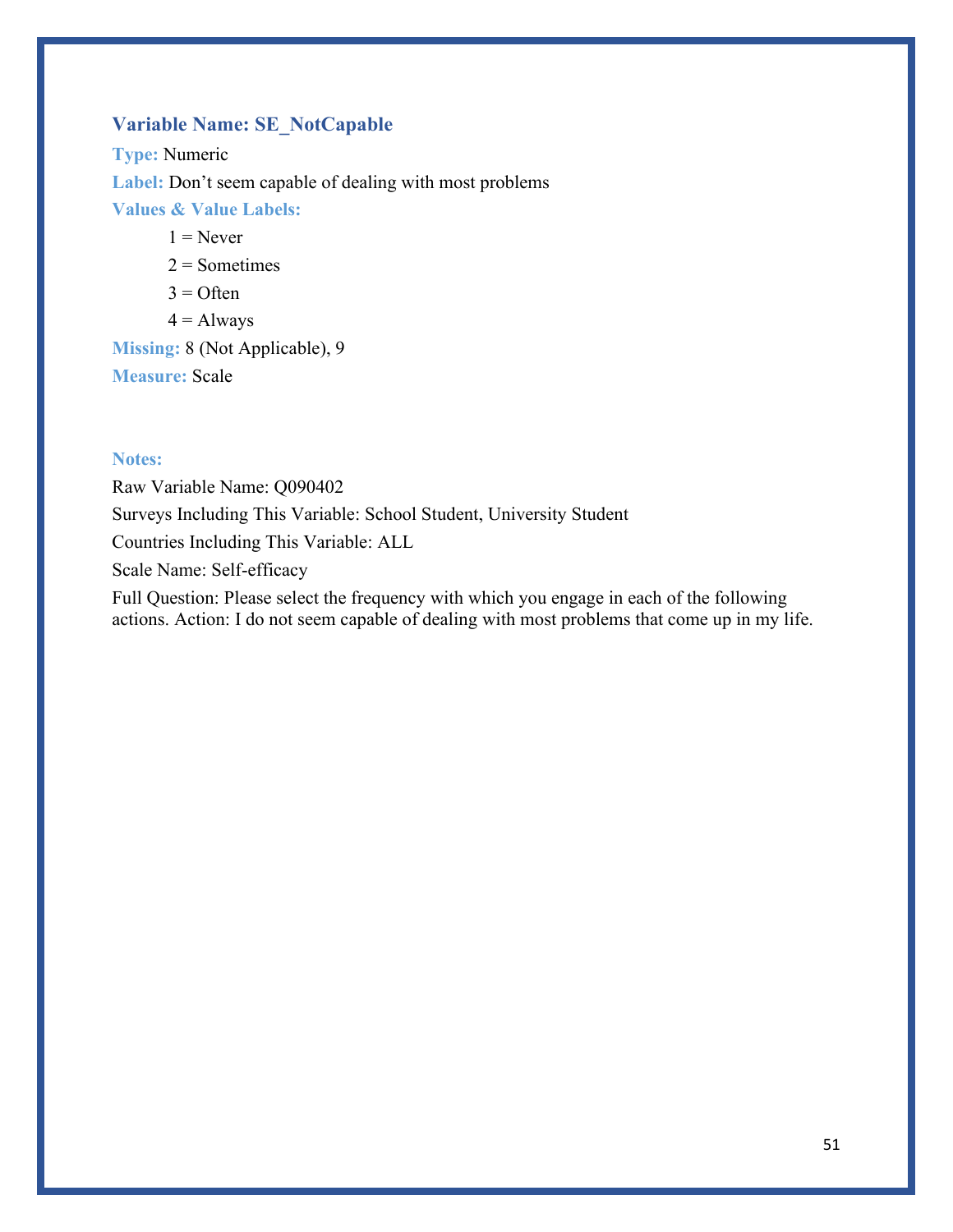### **Variable Name: SE\_DontHandle**

**Type:** Numeric Label: When problems occur, I don't handle them well **Values & Value Labels:**

 $1 =$ Never

 $2 =$ Sometimes

 $3 =$  Often

 $4 =$  Always

**Missing:** 8 (Not Applicable), 9 **Measure:** Scale

#### **Notes:**

Raw Variable Name: Q090403 Surveys Including This Variable: School Student, University Student Countries Including This Variable: ALL Scale Name: Self-efficacy Full Question: Please select the frequency with which you engage in each of the following

actions. Action: When expected problems occur, I don't handle them very well.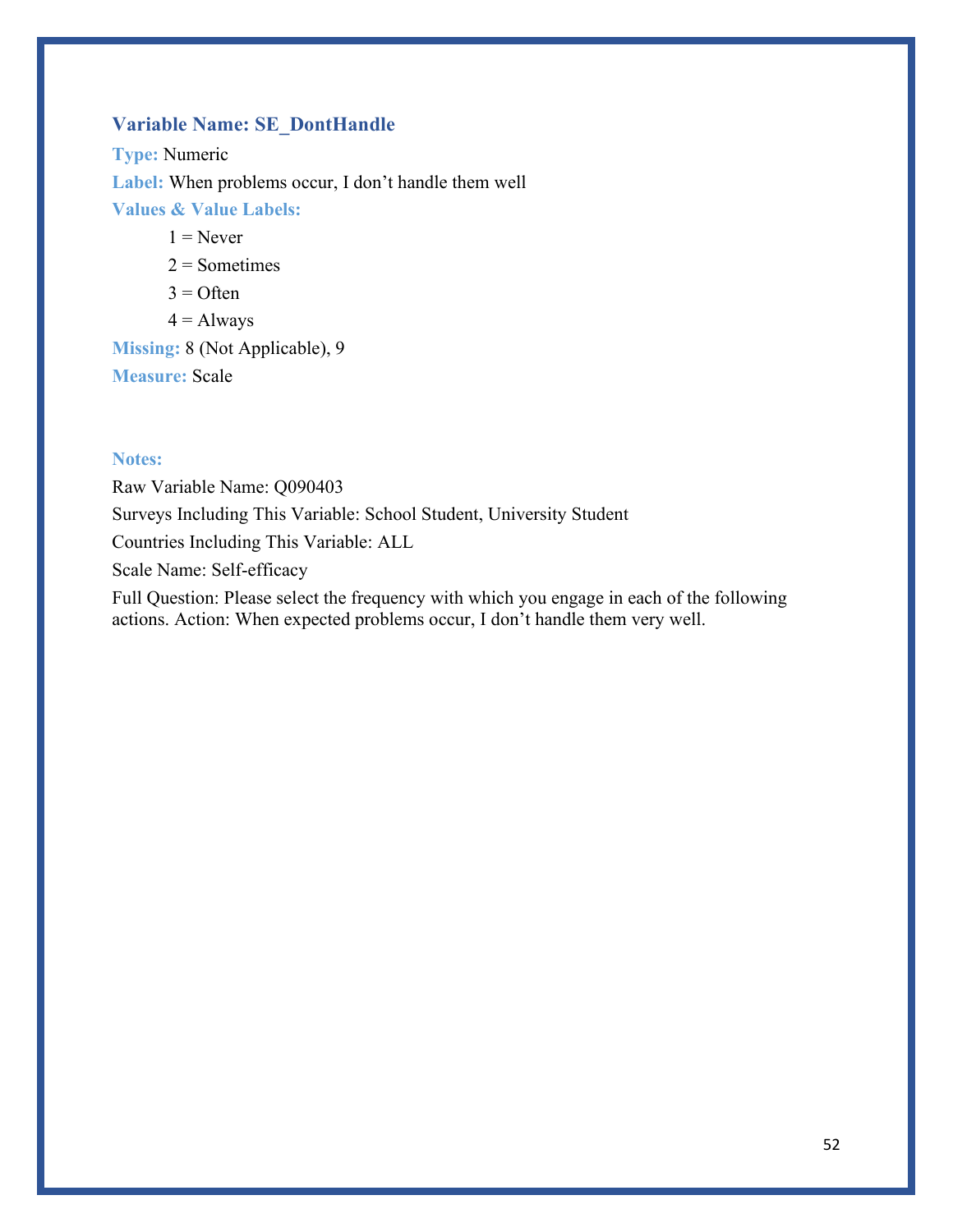# **Variable Name: SE\_Insecure**

**Type:** Numeric Label: I feel insecure about my ability to do things **Values & Value Labels:**

 $1 =$ Never

 $2 =$ Sometimes

 $3 =$  Often

 $4 =$  Always

**Missing:** 8 (Not Applicable), 9 **Measure:** Scale

#### **Notes:**

Raw Variable Name: Q090404 Surveys Including This Variable: School Student, University Student Countries Including This Variable: ALL Scale Name: Self-efficacy Full Question: Please select the frequency with which you engage in each of the following

actions. Action: I feel insecure about my ability to do things.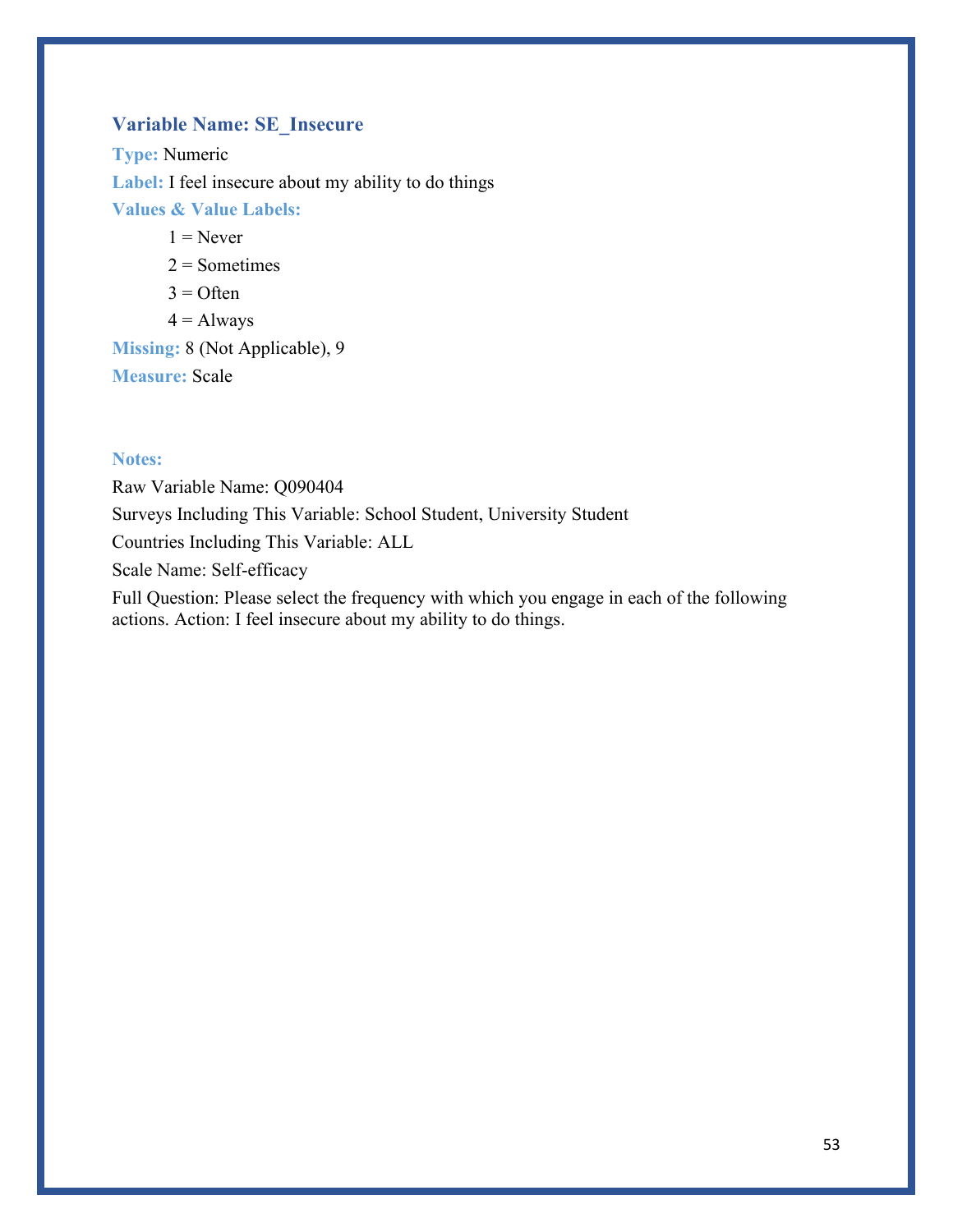# **Scale: Problem Solving (12 items)**

### **Variable Name: PS\_ResultsThink**

**Type:** Numeric **Label:** I think of possible results before I act **Values & Value Labels:**

 $1 =$ Never  $2 =$  Sometimes  $3 =$  Often  $4 =$  Always **Missing:** 8 (Not Applicable), 9 **Measure:** Scale

#### **Notes:**

Raw Variable Name: Q100101

Surveys Including This Variable: School Student, University Student

Countries Including This Variable: ALL

Full Question: Please select the frequency with which you engage in each of the following actions. Action: I think of possible results before I act.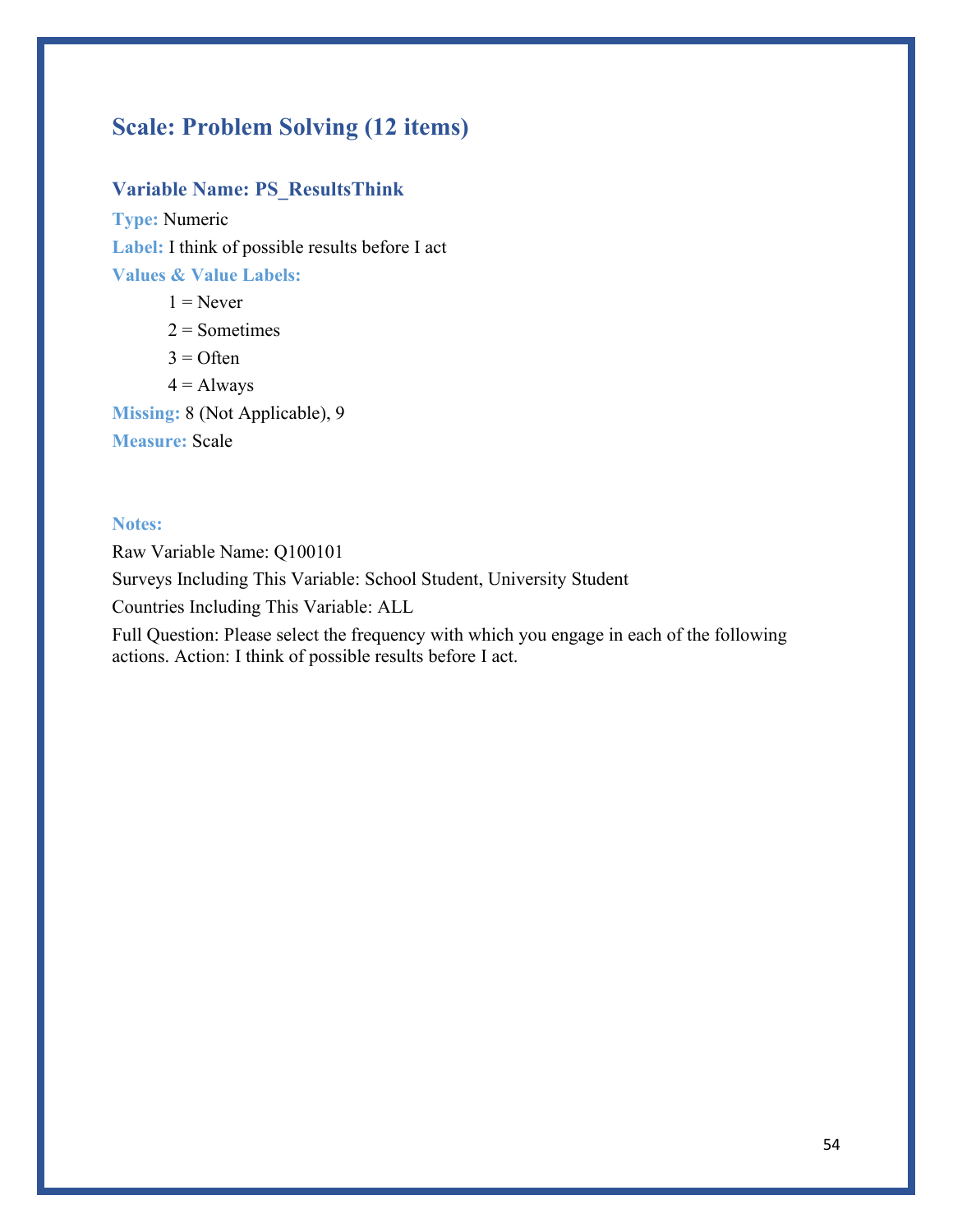# **Variable Name: PS\_GatherInfo**

**Type:** Numeric **Label:** I develop ideas by gathering information **Values & Value Labels:**

 $1 =$ Never

 $2 =$ Sometimes

 $3 =$  Often

 $4 =$  Always

**Missing:** 8 (Not Applicable), 9 **Measure:** Scale

#### **Notes:**

Raw Variable Name: Q100102 Surveys Including This Variable: School Student, University Student Countries Including This Variable: ALL Scale Name: Problem solving Full Question: Please select the frequency with which you engage in each of the following

actions. Action: I develop my ideas by gathering information.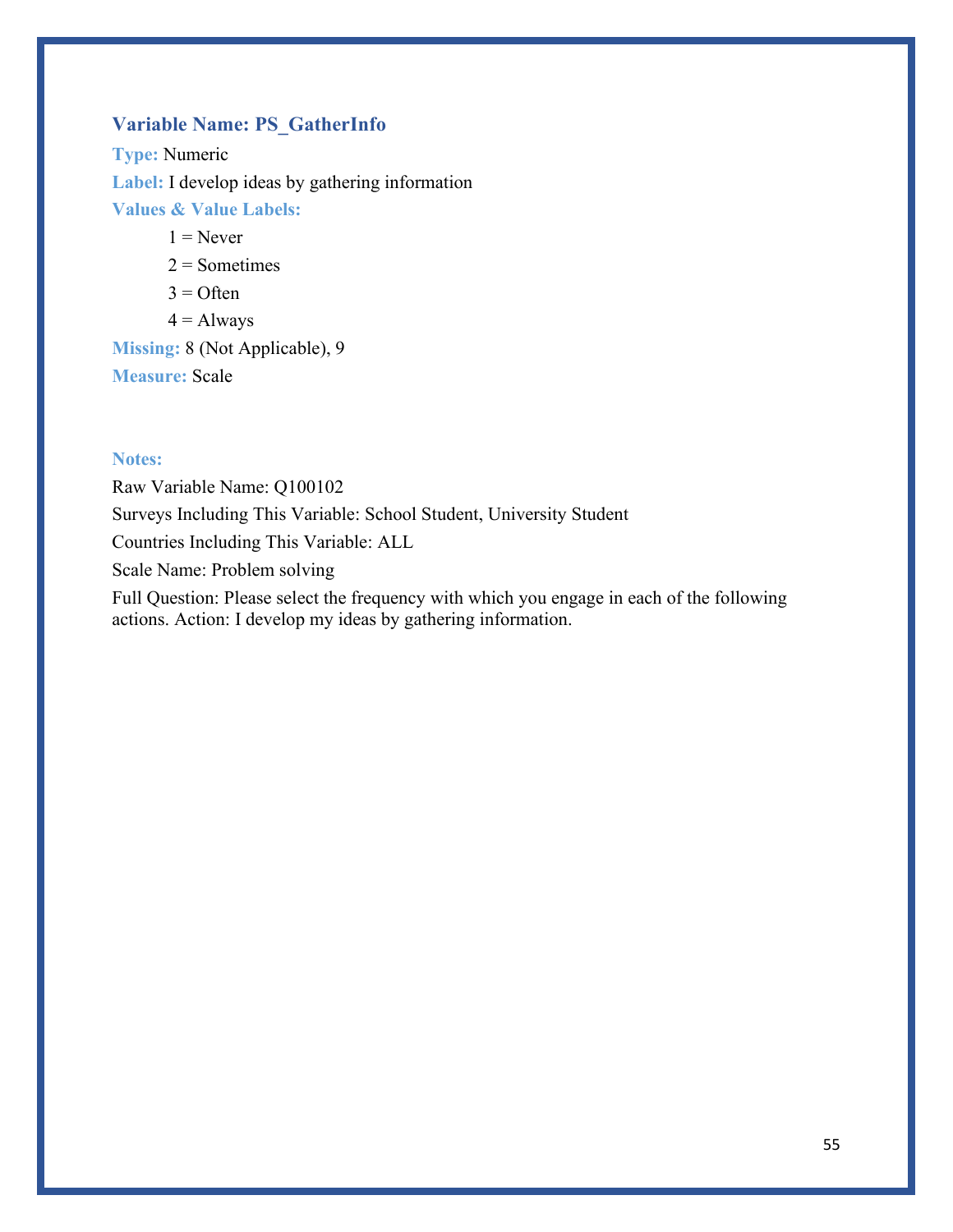### **Variable Name: PS\_IdentifyOptions**

**Type:** Numeric **Label:** When facing a problem, I identify options **Values & Value Labels:**

 $1 =$ Never

 $2 =$ Sometimes

 $3 =$  Often

 $4 =$  Always

**Missing:** 8 (Not Applicable), 9 **Measure:** Scale

#### **Notes:**

Raw Variable Name: Q100103 Surveys Including This Variable: School Student, University Student Countries Including This Variable: ALL Scale Name: Problem solving Full Question: Please select the frequency with which you engage in each of the following

actions. Action: When facing a problem, I identify options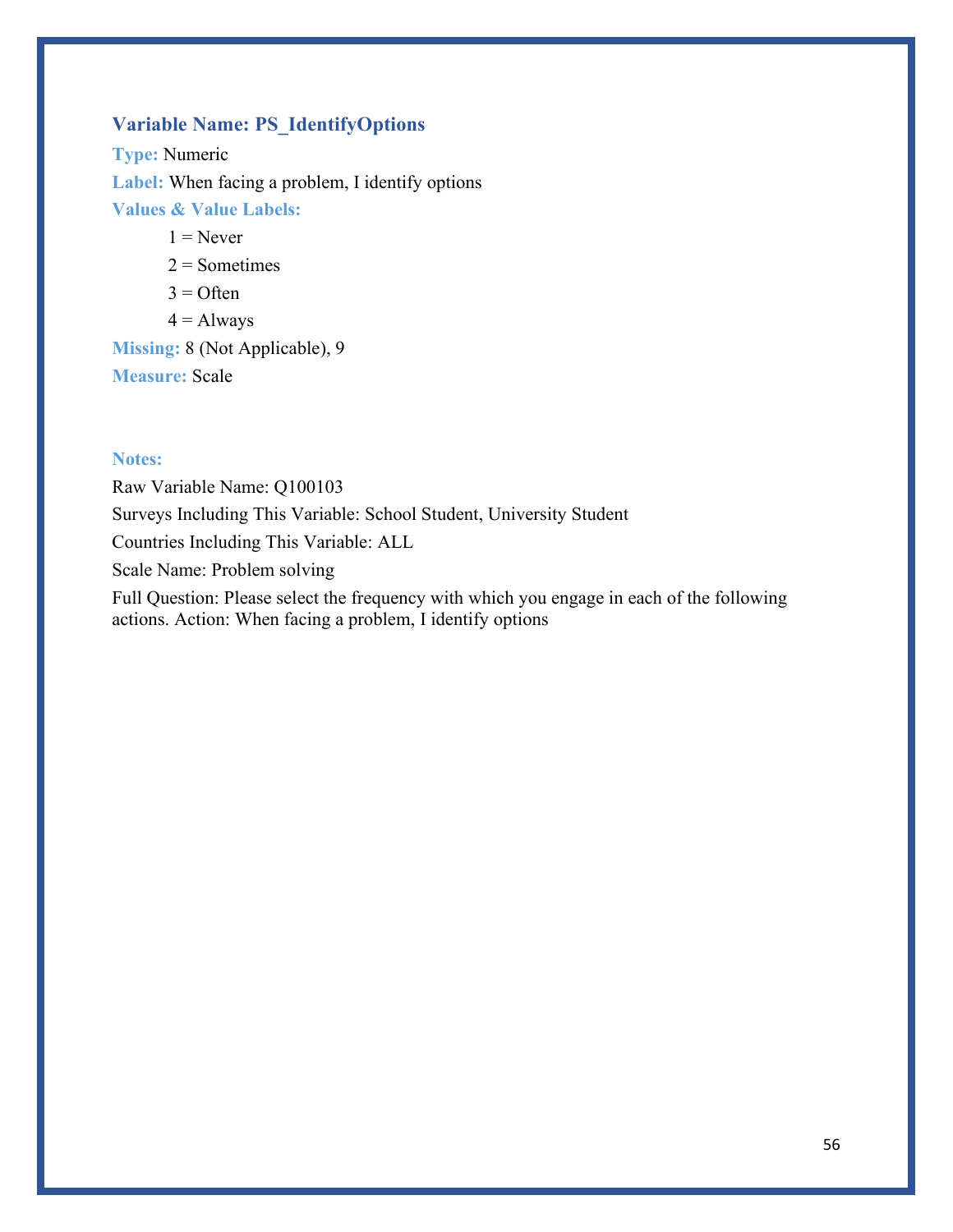### **Variable Name: PS\_ExpressThoughts**

**Type:** Numeric **Label:** I can easily express my thoughts **Values & Value Labels:**

 $1 =$ Never

 $2 =$ Sometimes

 $3 =$  Often

 $4 =$  Always

**Missing:** 8 (Not Applicable), 9 **Measure:** Scale

#### **Notes:**

Raw Variable Name: Q100104 Surveys Including This Variable: School Student, University Student Countries Including This Variable: ALL Scale Name: Problem solving Full Question: Please select the frequency with which you engage in each of the following

actions. Action: I can easily express my thoughts on a problem.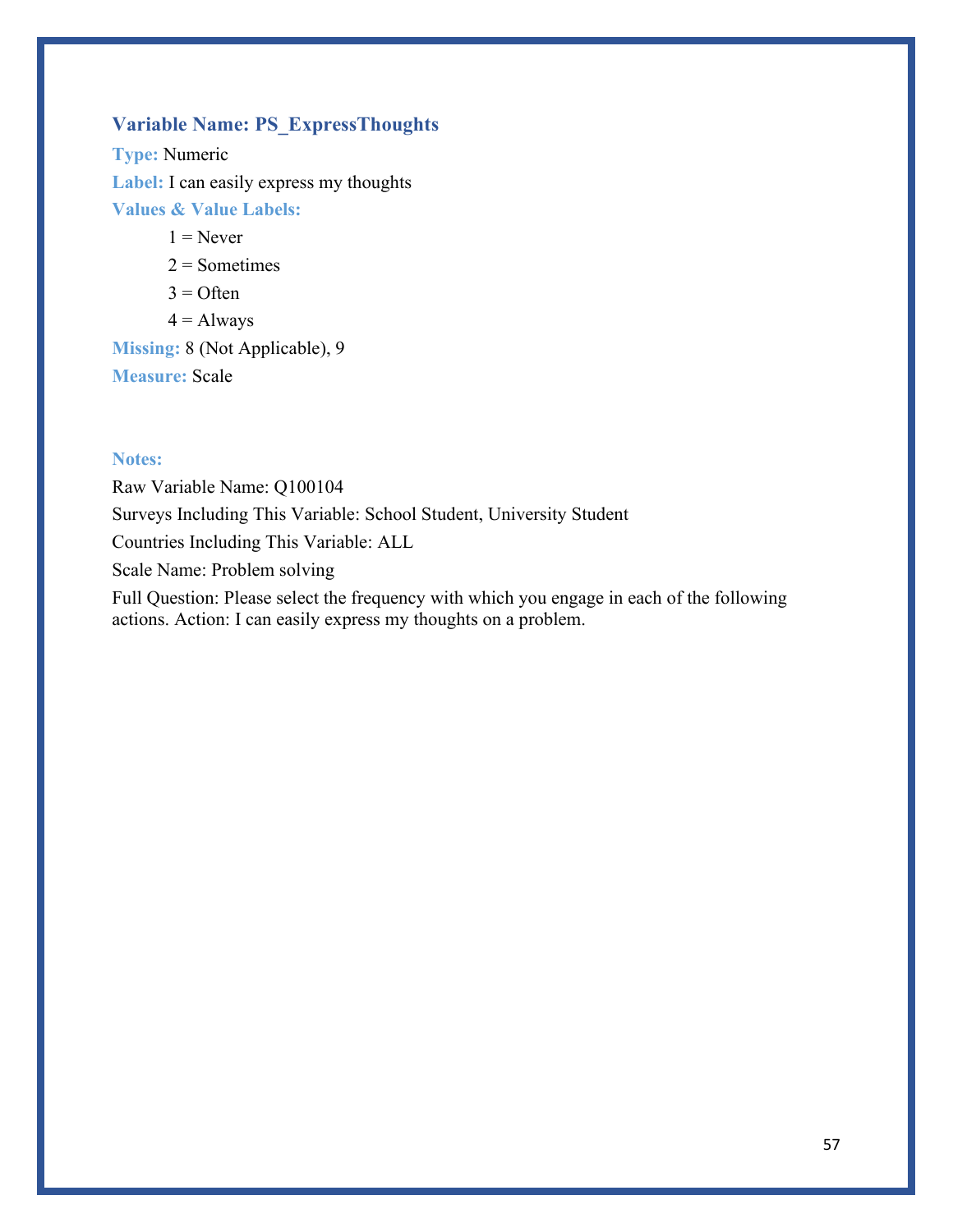### **Variable Name: PS\_GiveReasons**

**Type:** Numeric Label: I am able to give reasons for my opinions **Values & Value Labels:**

 $1 =$ Never

 $2 =$ Sometimes

 $3 =$  Often

 $4 =$  Always

**Missing:** 8 (Not Applicable), 9 **Measure:** Scale

#### **Notes:**

Raw Variable Name: Q100105 Surveys Including This Variable: School Student, University Student Countries Including This Variable: ALL Scale Name: Problem solving Full Question: Please select the frequency with which you engage in each of the following

actions. Action: I am able to give reasons for my opinions.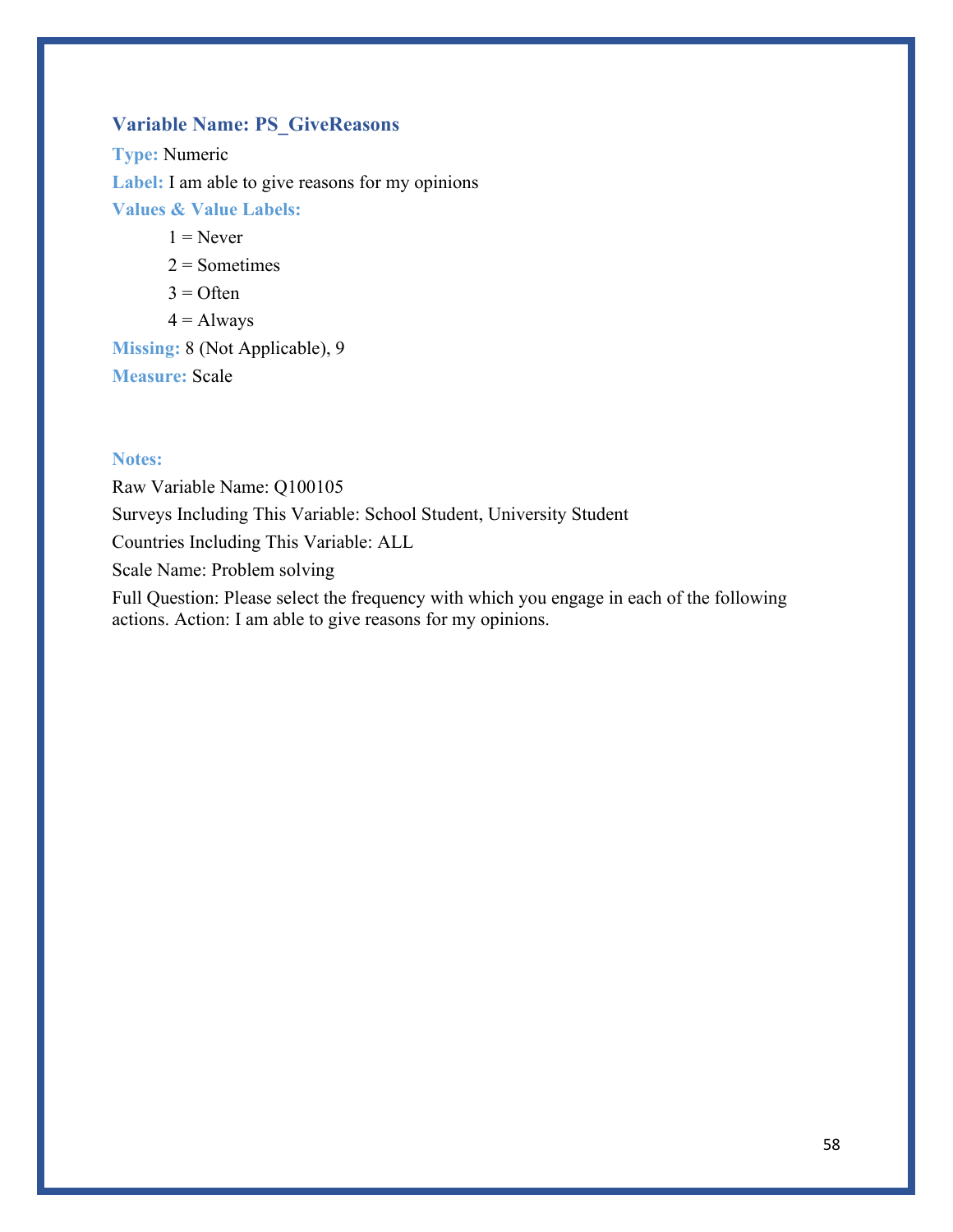## **Variable Name: PS\_InfoToSupport**

**Type:** Numeric **Label:** Important to get information to support my opinions **Values & Value Labels:**

 $1 =$ Never

 $2 =$ Sometimes

 $3 =$  Often

 $4 =$  Always

**Missing:** 8 (Not Applicable), 9 **Measure:** Scale

#### **Notes:**

Raw Variable Name: Q100106 Surveys Including This Variable: School Student, University Student Countries Including This Variable: ALL Scale Name: Problem solving Full Question: Please select the frequency with which you engage in each of the following actions. Action: It is important for me to get information to support my opinions.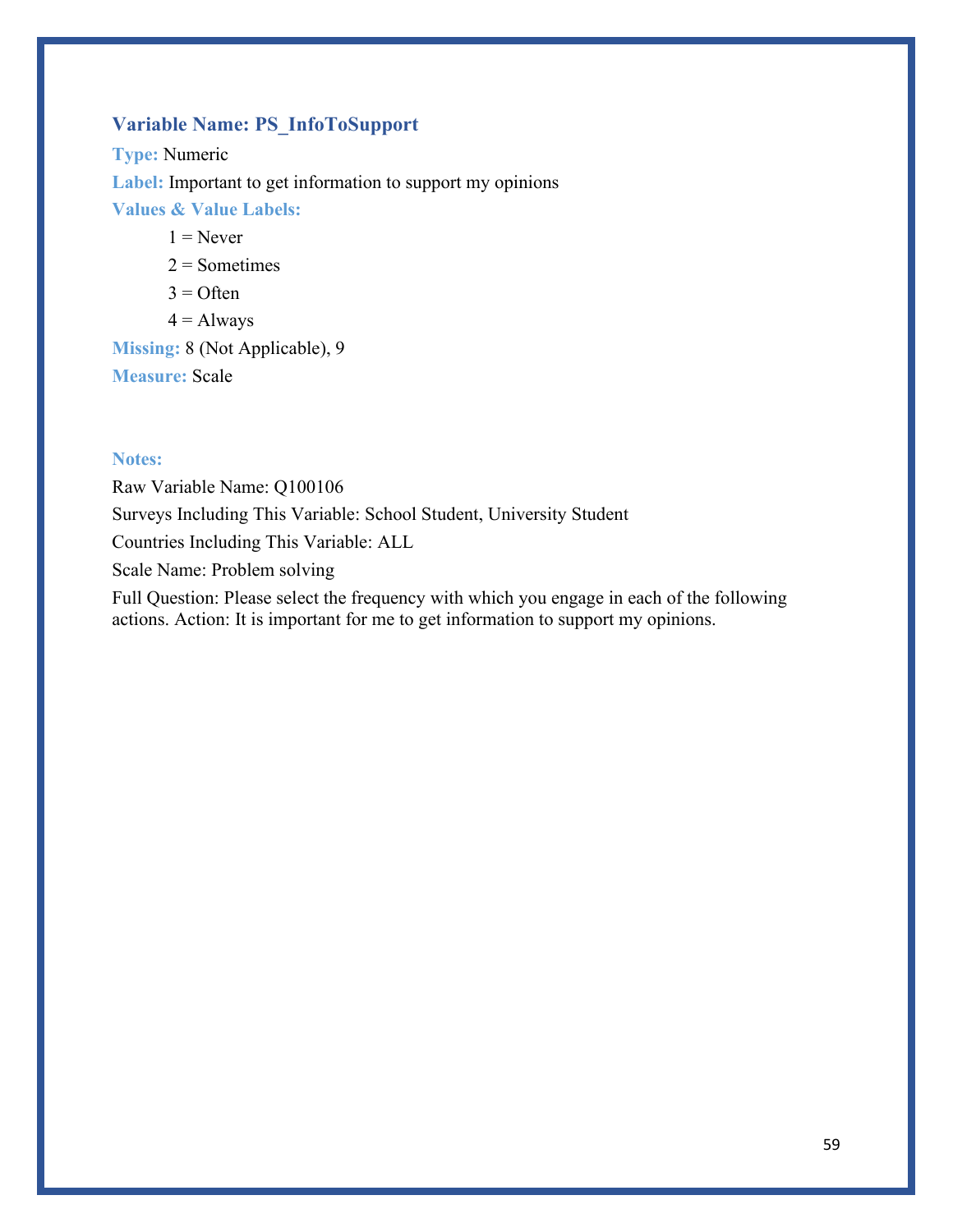### **Variable Name: PS\_MoreThanOne**

**Type:** Numeric **Label:** Usually have more than one source of information **Values & Value Labels:**  $1 =$ Never

 $2 =$ Sometimes

 $3 =$  Often

 $4 =$  Always

**Missing:** 8 (Not Applicable), 9 **Measure:** Scale

#### **Notes:**

Raw Variable Name: Q100107 Surveys Including This Variable: School Student, University Student Countries Including This Variable: ALL Scale Name: Problem solving Full Question: Please select the frequency with which you engage in each of the following

actions. Action: I usually have more than one source of information before making a decision.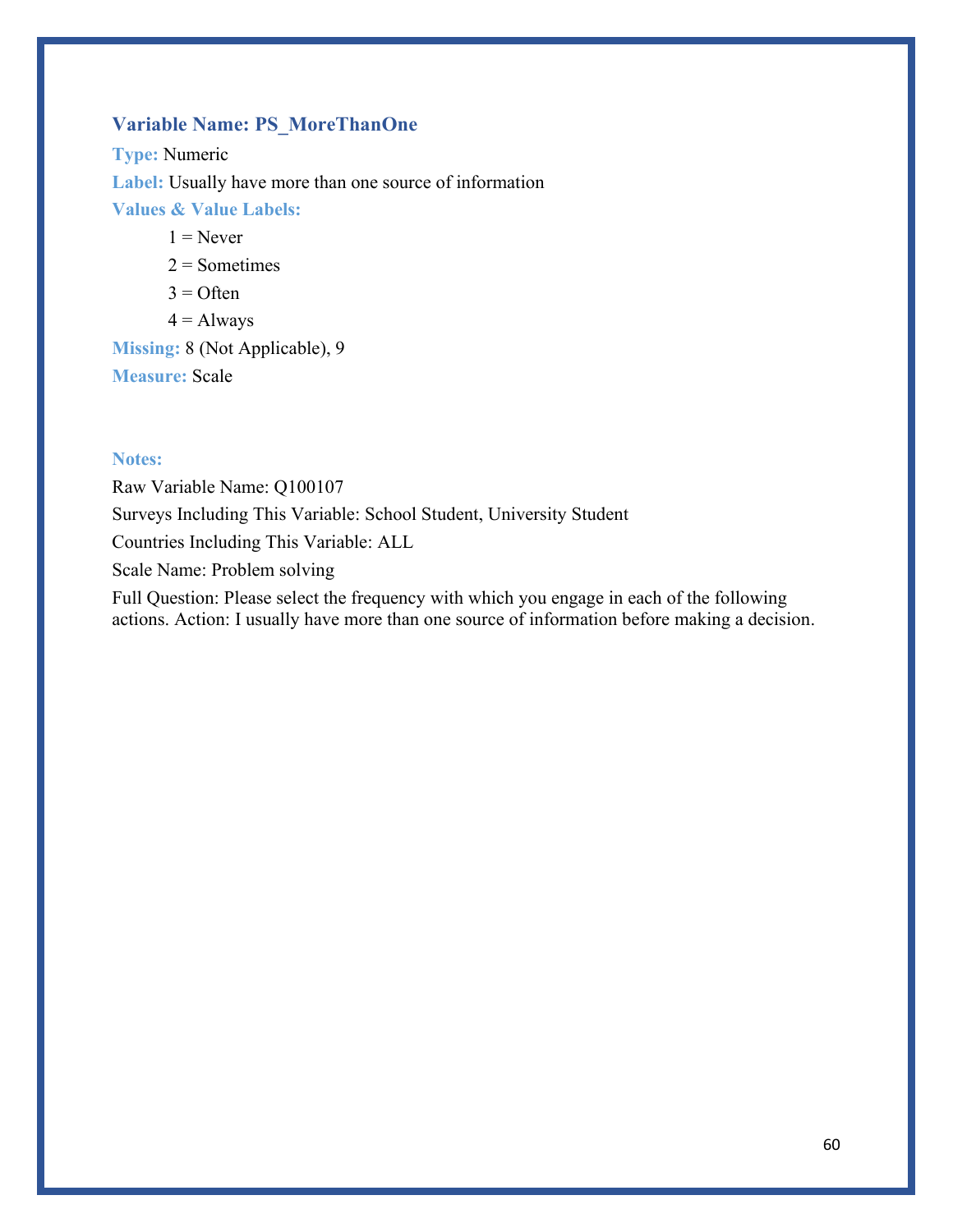### **Variable Name: PS\_PlanInfo**

**Type:** Numeric **Label:** I plan how to get information on a topic **Values & Value Labels:**

 $1 =$ Never

 $2 =$ Sometimes

 $3 =$  Often

 $4 =$  Always

**Missing:** 8 (Not Applicable), 9 **Measure:** Scale

#### **Notes:**

Raw Variable Name: Q100108 Surveys Including This Variable: School Student, University Student Countries Including This Variable: ALL Scale Name: Problem solving Full Question: Please select the frequency with which you engage in each of the following

actions. Action: I plan how to get information on a topic.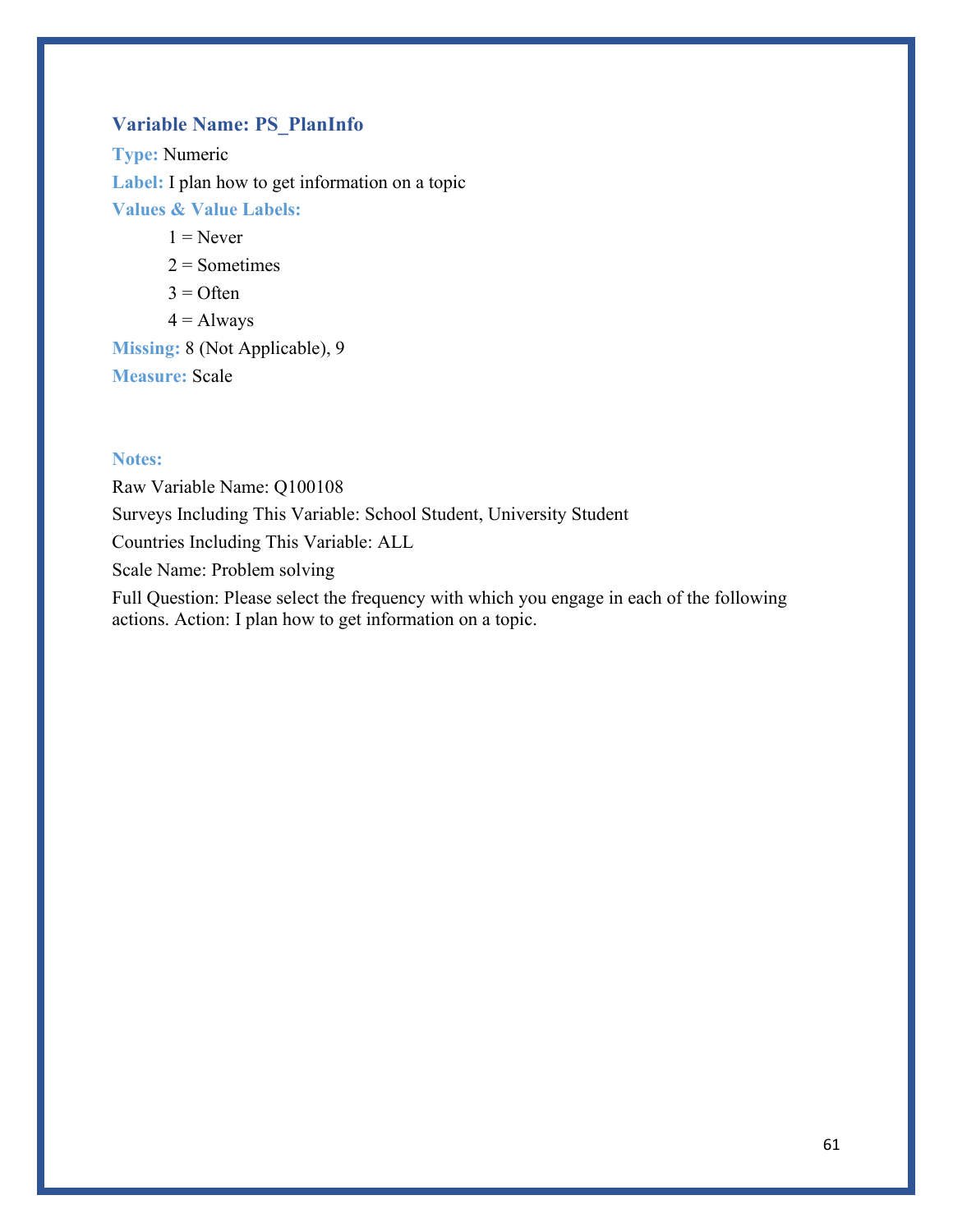### **Variable Name: PS\_SupportDecisions**

**Type:** Numeric **Label:** I support my decisions by the information I get **Values & Value Labels:**

 $1 =$ Never

 $2 =$ Sometimes

 $3 =$  Often

 $4 =$  Always

**Missing:** 8 (Not Applicable), 9 **Measure:** Scale

#### **Notes:**

Raw Variable Name: Q100109 Surveys Including This Variable: School Student, University Student Countries Including This Variable: ALL Scale Name: Problem solving Full Question: Please select the frequency with which you engage in each of the following

actions. Action: I support my decisions by the information I got.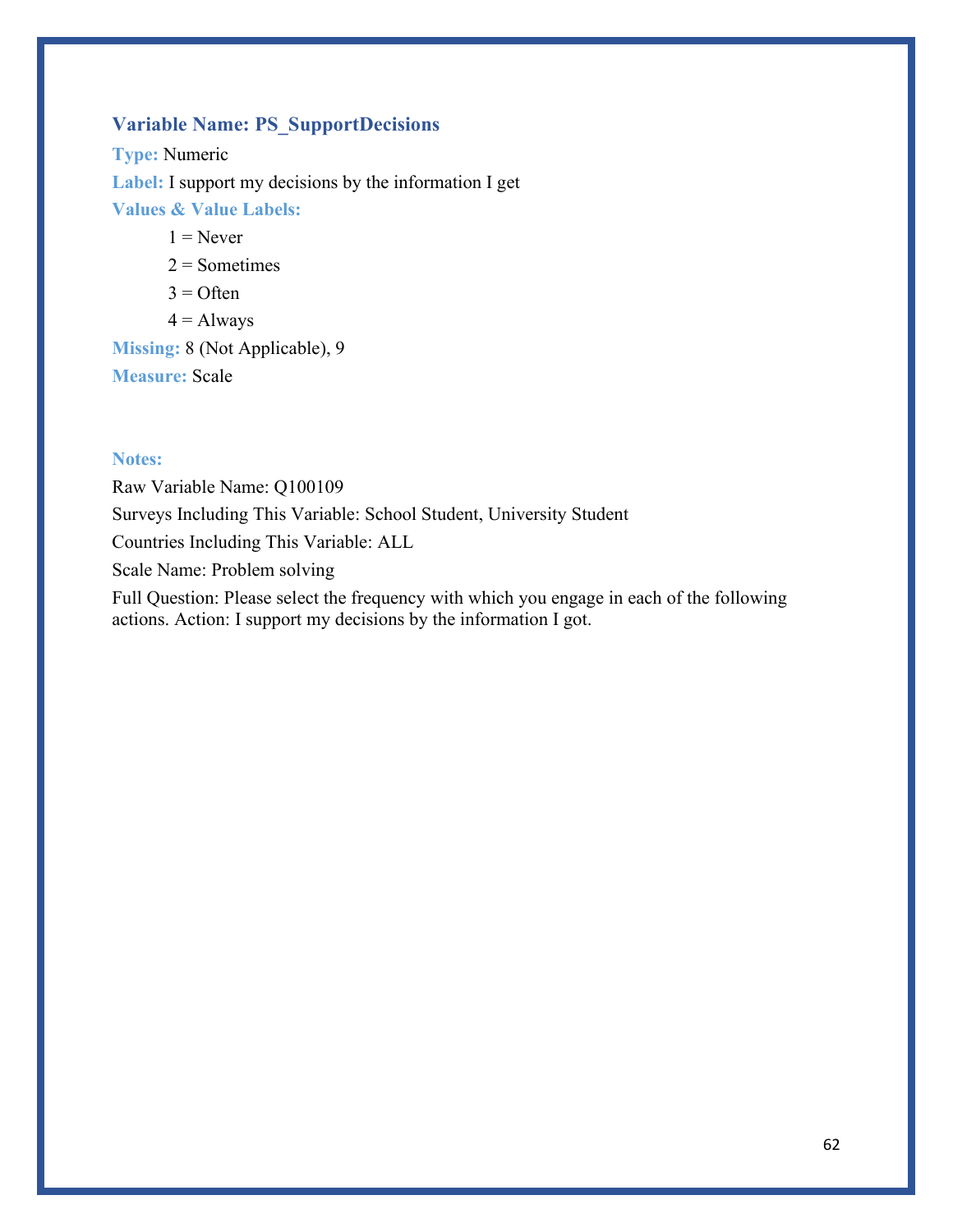# **Variable Name: PS\_ListenIdeas**

**Type:** Numeric **Label:** I listen to ideas of others even if disagree **Values & Value Labels:**

 $1 =$ Never

 $2 =$ Sometimes

 $3 =$  Often

 $4 =$  Always

**Missing:** 8 (Not Applicable), 9 **Measure:** Scale

#### **Notes:**

Raw Variable Name: Q100110 Surveys Including This Variable: School Student, University Student Countries Including This Variable: ALL Scale Name: Problem solving Full Question: Please select the frequency with which you engage in each of the following

actions. Action: I listen to the ideas of others even if I disagree with them.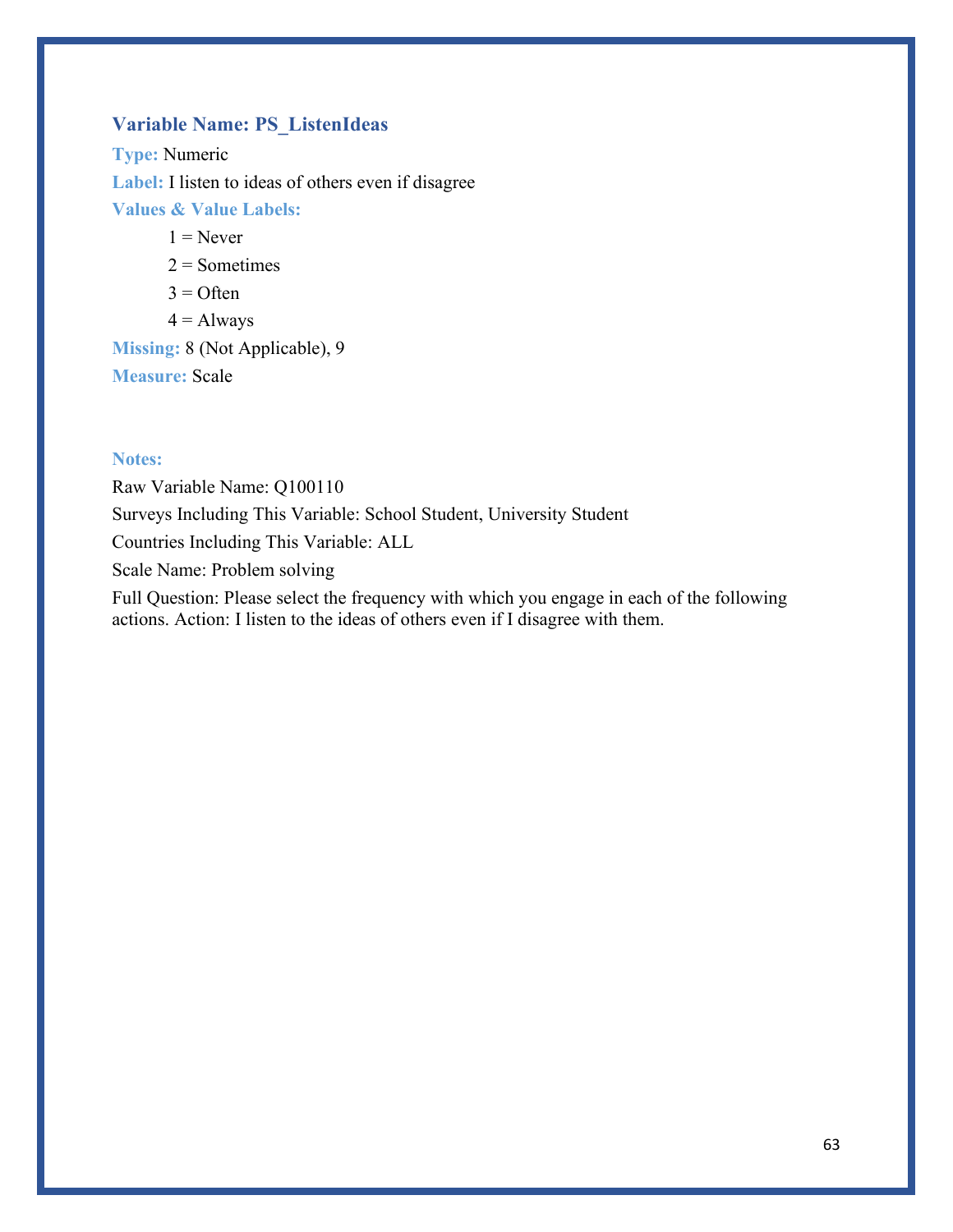### **Variable Name: PS\_CompareIdeas**

**Type:** Numeric **Label:** I compare ideas when thinking of a topic **Values & Value Labels:**

 $1 =$ Never

 $2 =$ Sometimes

 $3 =$  Often

 $4 =$  Always

**Missing:** 8 (Not Applicable), 9 **Measure:** Scale

#### **Notes:**

Raw Variable Name: Q100111 Surveys Including This Variable: School Student, University Student Countries Including This Variable: ALL Scale Name: Problem solving Full Question: Please select the frequency with which you engage in each of the following

actions. Action: I compare ideas when thinking about a topic.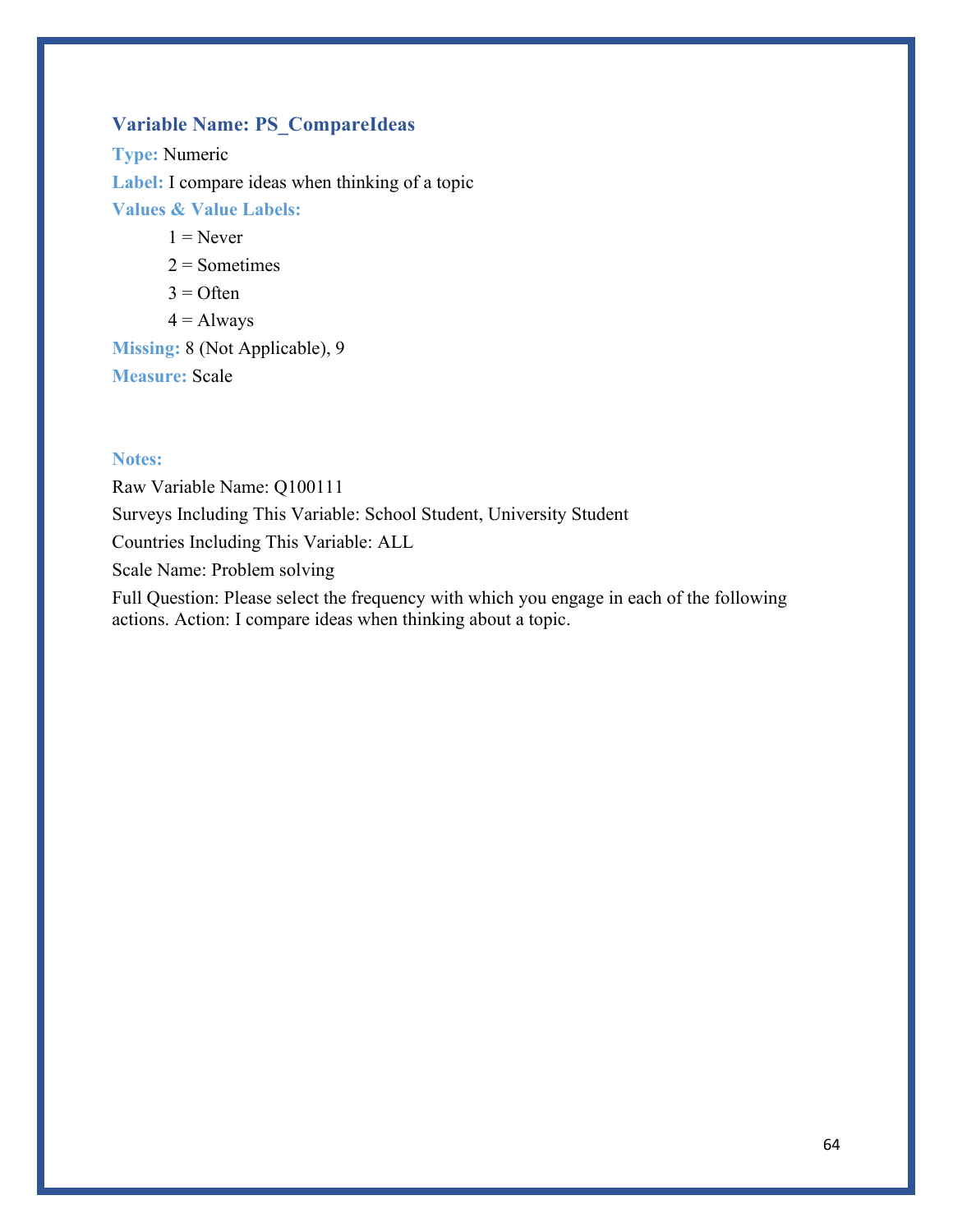### **Variable Name: PS\_MindOpen**

**Type:** Numeric **Label:** I keep my mind open to different ideas when planning to decide **Values & Value Labels:**

 $1 =$ Never

 $2 =$ Sometimes

- $3 =$  Often
- $4 =$  Always

**Missing:** 8 (Not Applicable), 9 **Measure:** Scale

#### **Notes:**

Raw Variable Name: Q100112 Surveys Including This Variable: School Student, University Student Countries Including This Variable: ALL Scale Name: Problem solving Full Question: Please select the frequency with which you engage in each of the following

actions. Action: I keep my mind open to different ideas when planning to decide.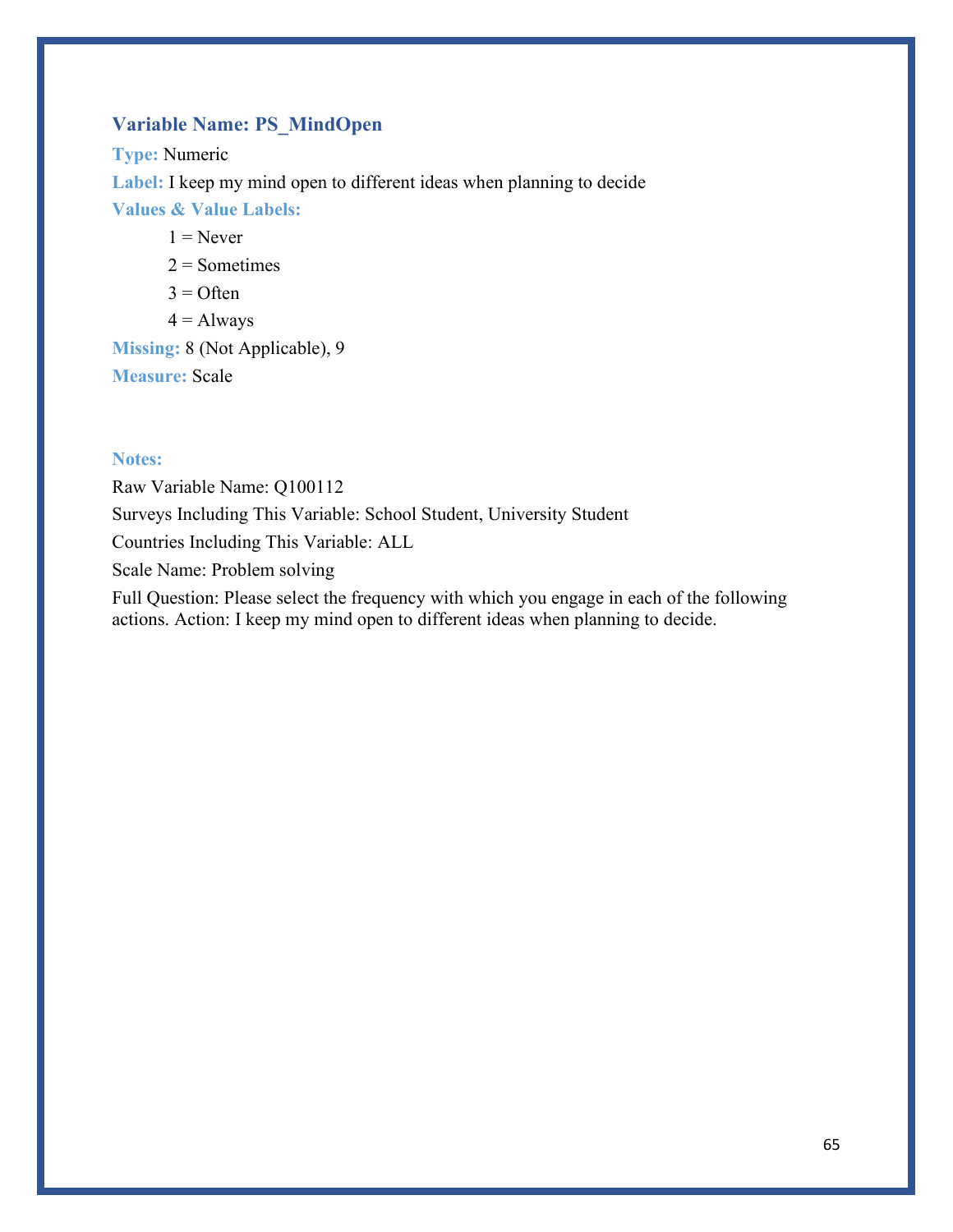# **Scale: Meaning Making (10 items)**

### **Variable Name: MM\_UnderstandLife**

Statement: I understand my life's meaning.

**Type:** Numeric **Label:** I understand life's meaning **Values & Value Labels:**

 $1 = Not$  at all true  $2 = Not true$  $3 = True$  $4 = V$ ery true **Missing:** 8 (Not Applicable), 9 **Measure:** Scale

#### **Notes:**

Raw Variable Name: Q050101 Surveys Including This Variable: ALL Countries Including This Variable: ALL Scale Name: Meaning making Full Question: Please indicate how likely to be true each of the following statements is for you.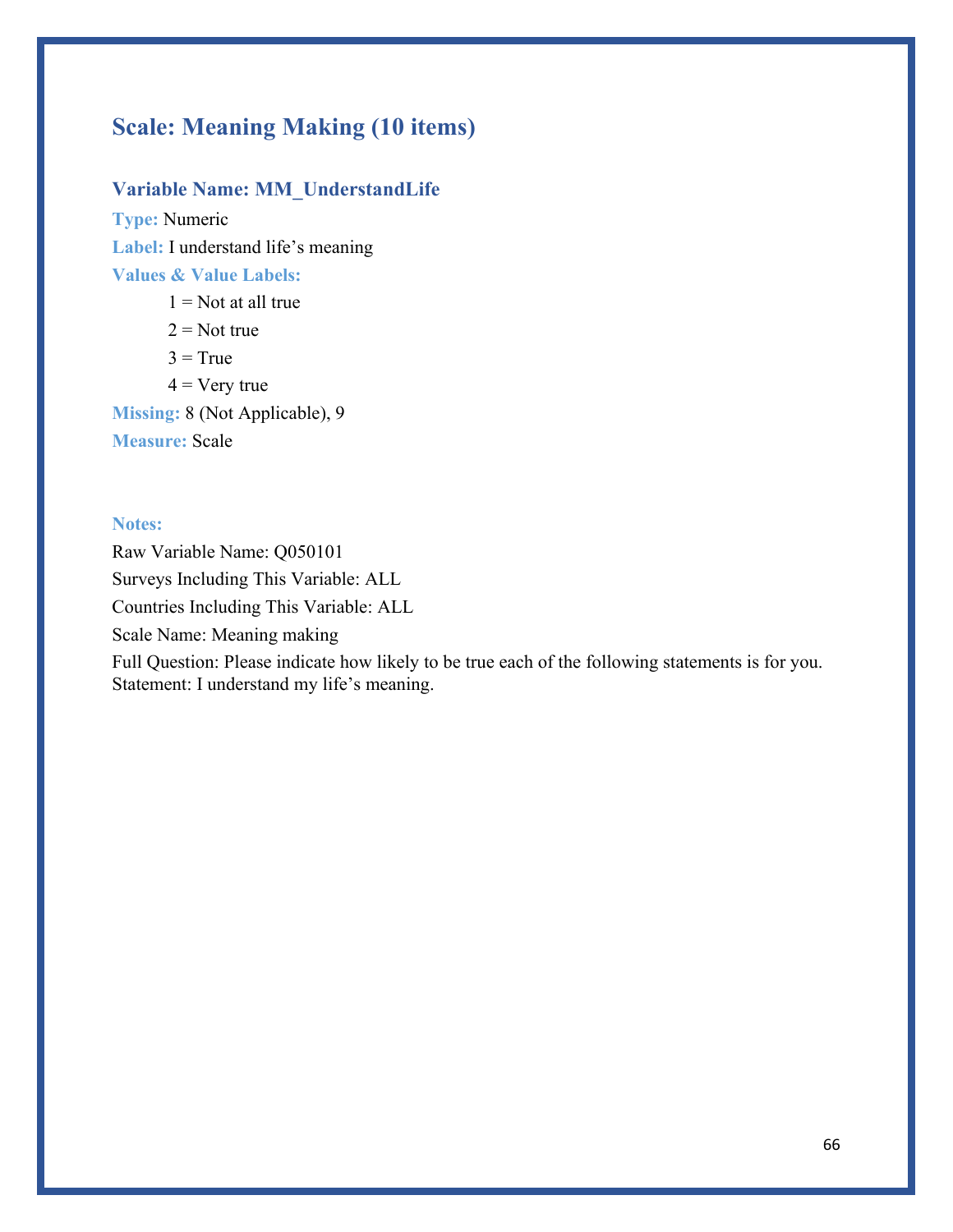## **Variable Name: MM\_LifeMeaningful**

**Type:** Numeric **Label:** I am looking for something that makes my life feel meaningful **Values & Value Labels:**  $1 =$  Not at all true

- $2 = Not true$
- $3 = True$
- $4 = V$ ery true

**Missing:** 8 (Not Applicable), 9 **Measure:** Scale

#### **Notes:**

Raw Variable Name: Q050102 Surveys Including This Variable: ALL Countries Including This Variable: ALL Scale Name: Meaning making

Full Question: Please indicate how likely to be true each of the following statements is for you. Statement: I am looking for something that makes my life feel meaningful.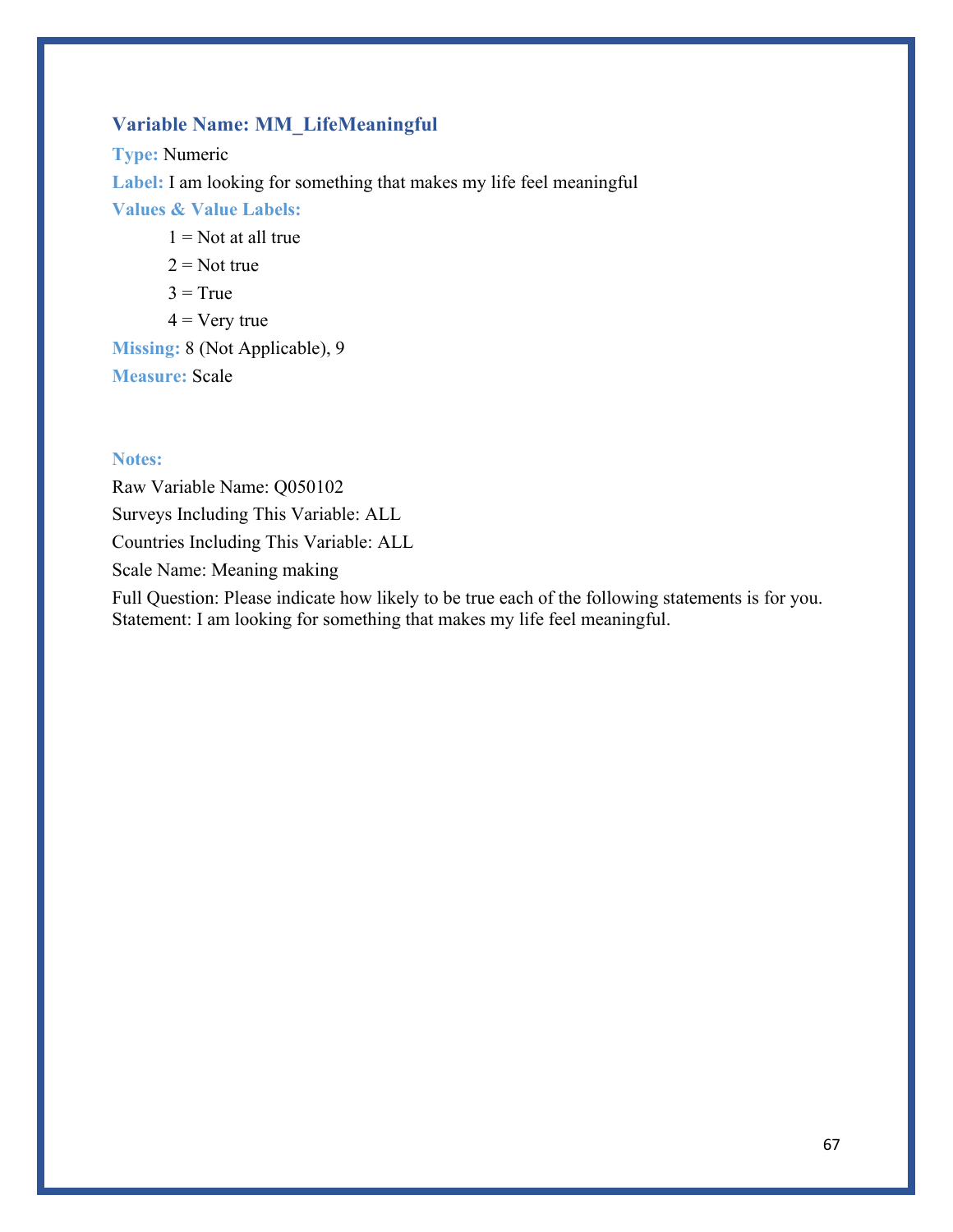### **Variable Name: MM\_LifesPurpose**

**Type:** Numeric **Label:** I am always looking to find life's purpose **Values & Value Labels:**

- $1 =$  Not at all true
- $2 = Not true$
- $3 = True$
- $4 = V$ ery true

**Missing:** 8 (Not Applicable), 9 **Measure:** Scale

#### **Notes:**

Raw Variable Name: Q050103 Surveys Including This Variable: ALL Countries Including This Variable: ALL Scale Name: Meaning making

Full Question: Please indicate how likely to be true each of the following statements is for you. Statement: I am always looking to find my life's purpose.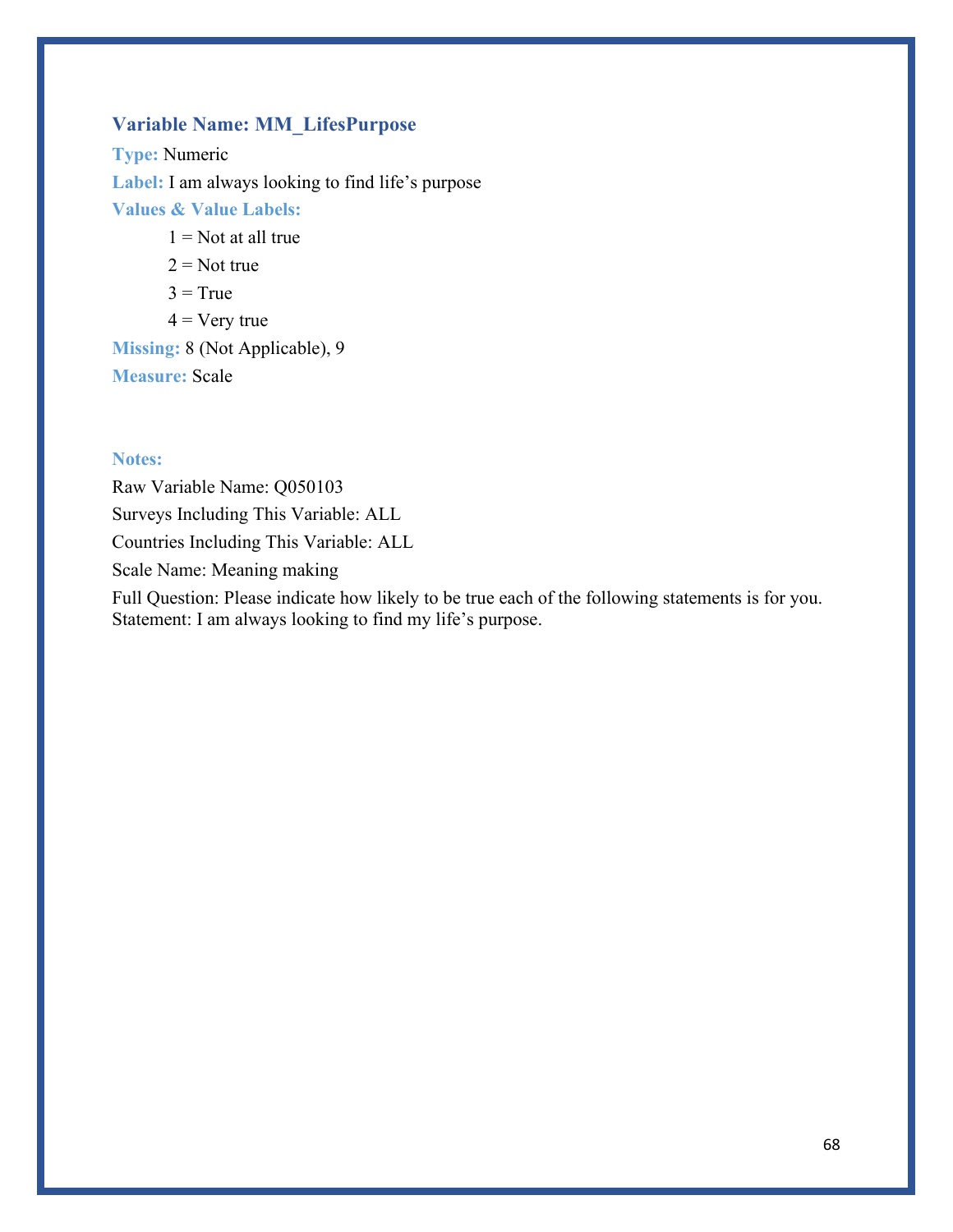### **Variable Name: MM\_Purpose**

**Type:** Numeric **Label:** My life has clear sense of purpose **Values & Value Labels:**

- $1 =$  Not at all true
- $2 = Not true$
- $3 = True$
- $4 = V$ ery true

**Missing:** 8 (Not Applicable), 9 **Measure:** Scale

#### **Notes:**

Raw Variable Name: Q050104 Surveys Including This Variable: ALL Countries Including This Variable: ALL Scale Name: Meaning making

Full Question: Please indicate how likely to be true each of the following statements is for you. Statement: My life has a clear sense of purpose.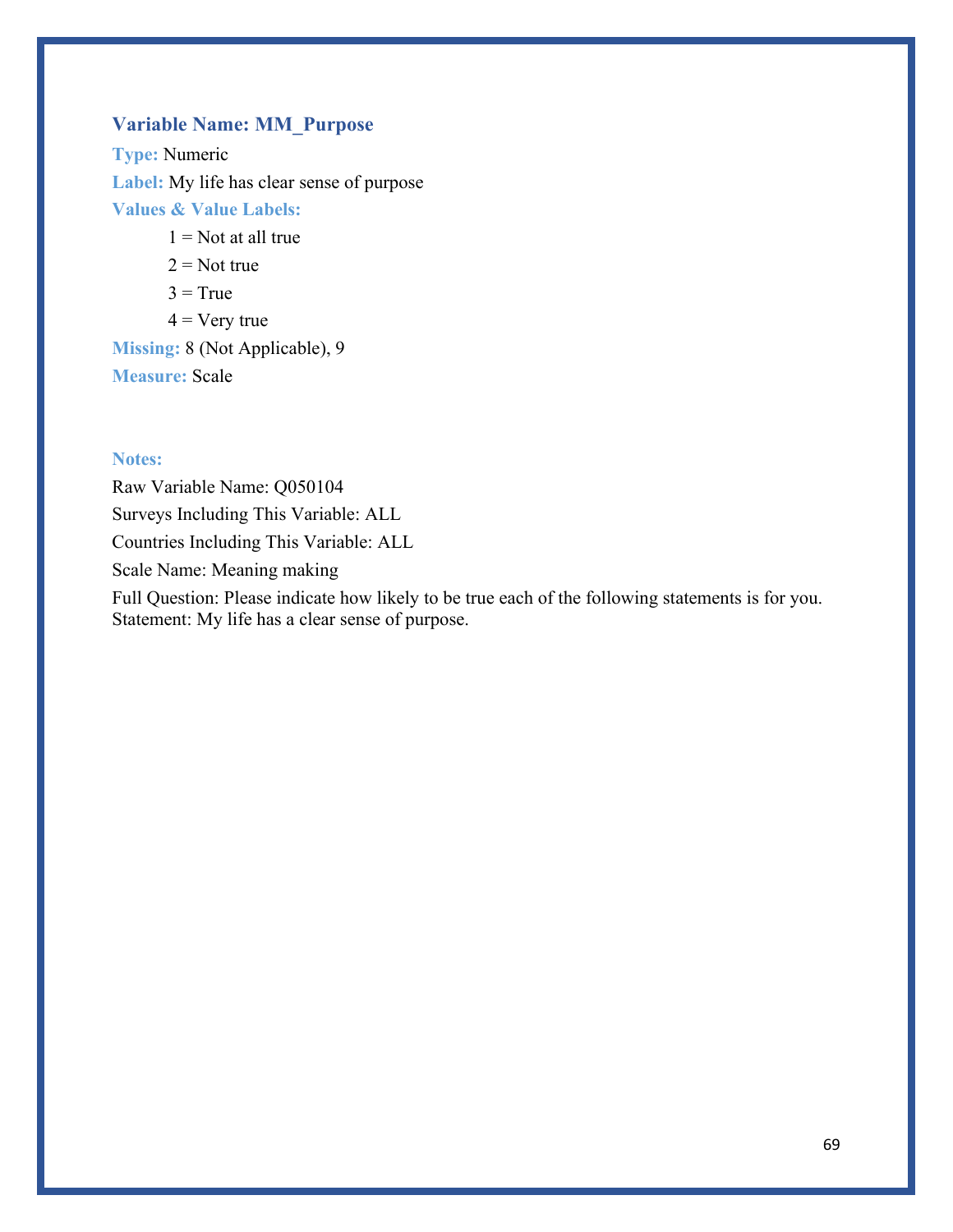# **Variable Name: MM\_LifeMeaningfulSense**

**Type:** Numeric **Label:** I have a good sense of what makes my life meaningful **Values & Value Labels:**  $1 =$  Not at all true

- $2 = Not true$
- $3 = True$
- $4 = V$ ery true

**Missing:** 8 (Not Applicable), 9 **Measure:** Scale

#### **Notes:**

Raw Variable Name: Q050105 Surveys Including This Variable: ALL Countries Including This Variable: ALL Scale Name: Meaning making

Full Question: Please indicate how likely to be true each of the following statements is for you. Statement: I have a good sense of what makes my life meaningful.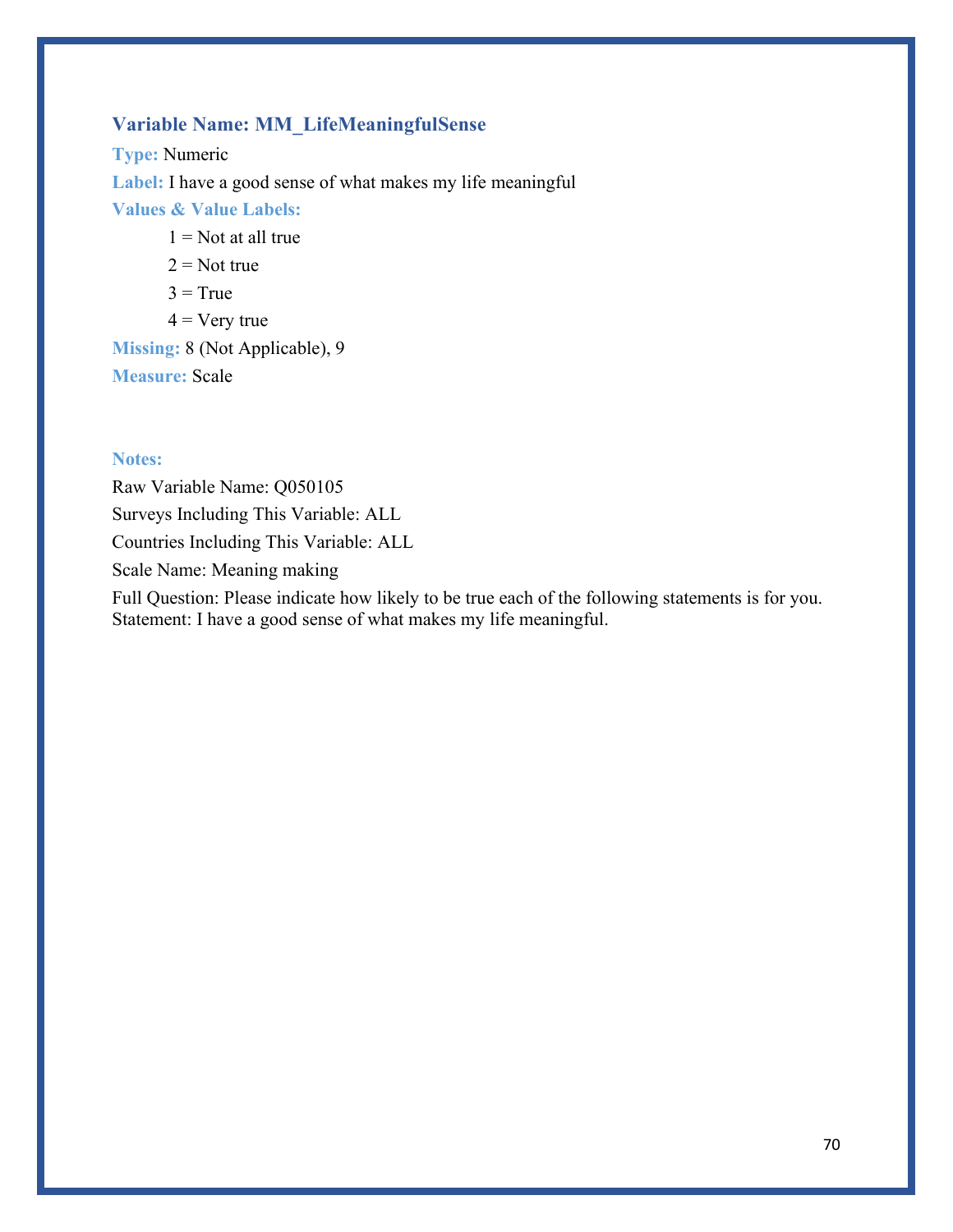# **Variable Name: MM\_SatisfyingPurpose**

**Type:** Numeric **Label:** I have discovered a satisfying life purpose **Values & Value Labels:**

- $1 =$  Not at all true
- $2 = Not true$
- $3 = True$
- $4 = \text{Very true}$

**Missing:** 8 (Not Applicable), 9 **Measure:** Scale

#### **Notes:**

Raw Variable Name: Q050106 Surveys Including This Variable: ALL Countries Including This Variable: ALL Scale Name: Meaning making Full Question: Please indicate how likely to be true each of the following statements is for you. Statement: I have discovered a satisfying life purpose.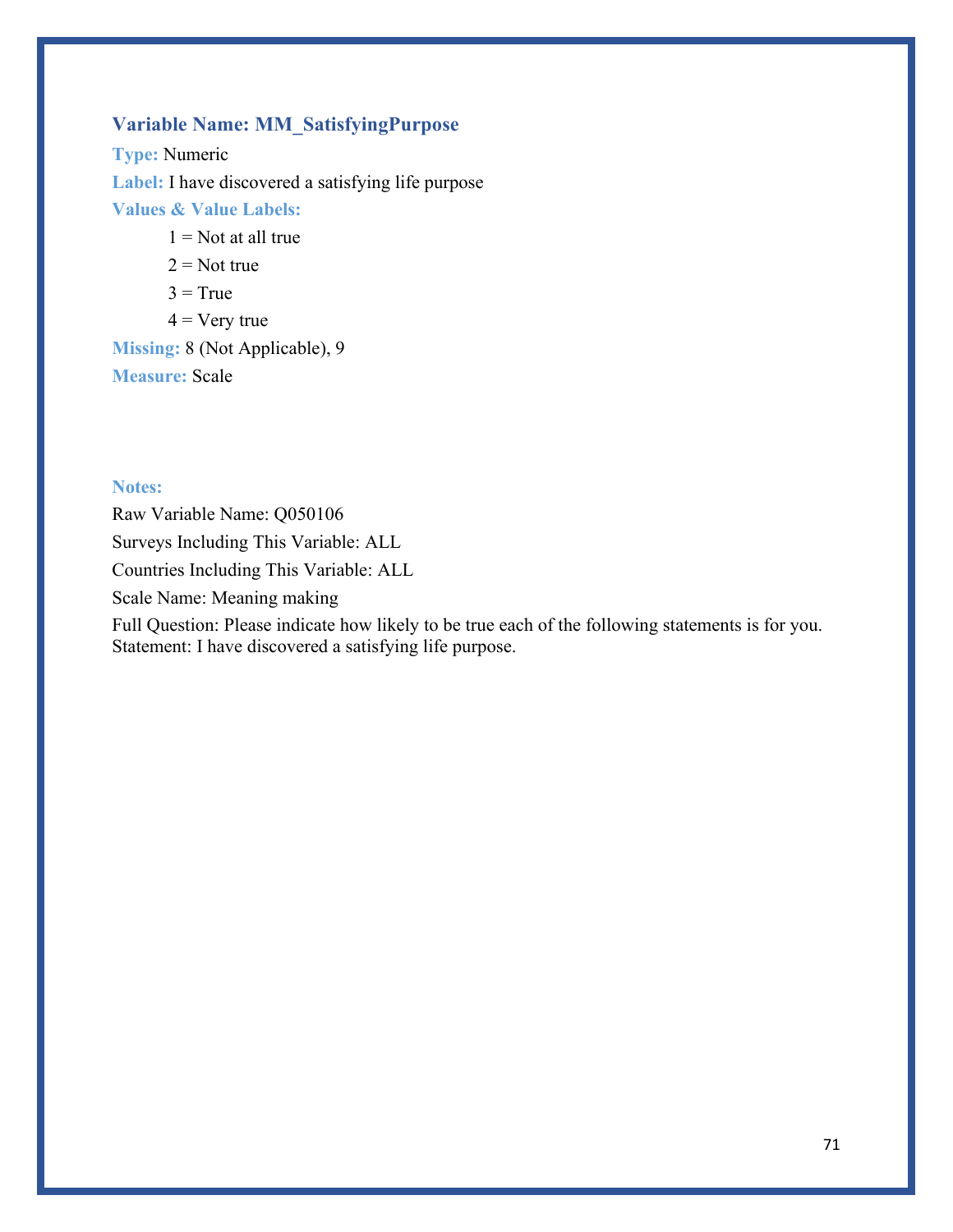## **Variable Name: MM\_FeelSignificant**

**Type:** Numeric **Label:** I am always searching for something that makes my life feel significant **Values & Value Labels:**  $1 =$  Not at all true

- $2 = Not true$
- $3 = True$
- $4 = V$ ery true

**Missing:** 8 (Not Applicable), 9 **Measure:** Scale

#### **Notes:**

Raw Variable Name: Q050107 Surveys Including This Variable: ALL Countries Including This Variable: ALL Scale Name: Meaning making

Full Question: Please indicate how likely to be true each of the following statements is for you. Statement: I am always searching for something that makes my life feel significant.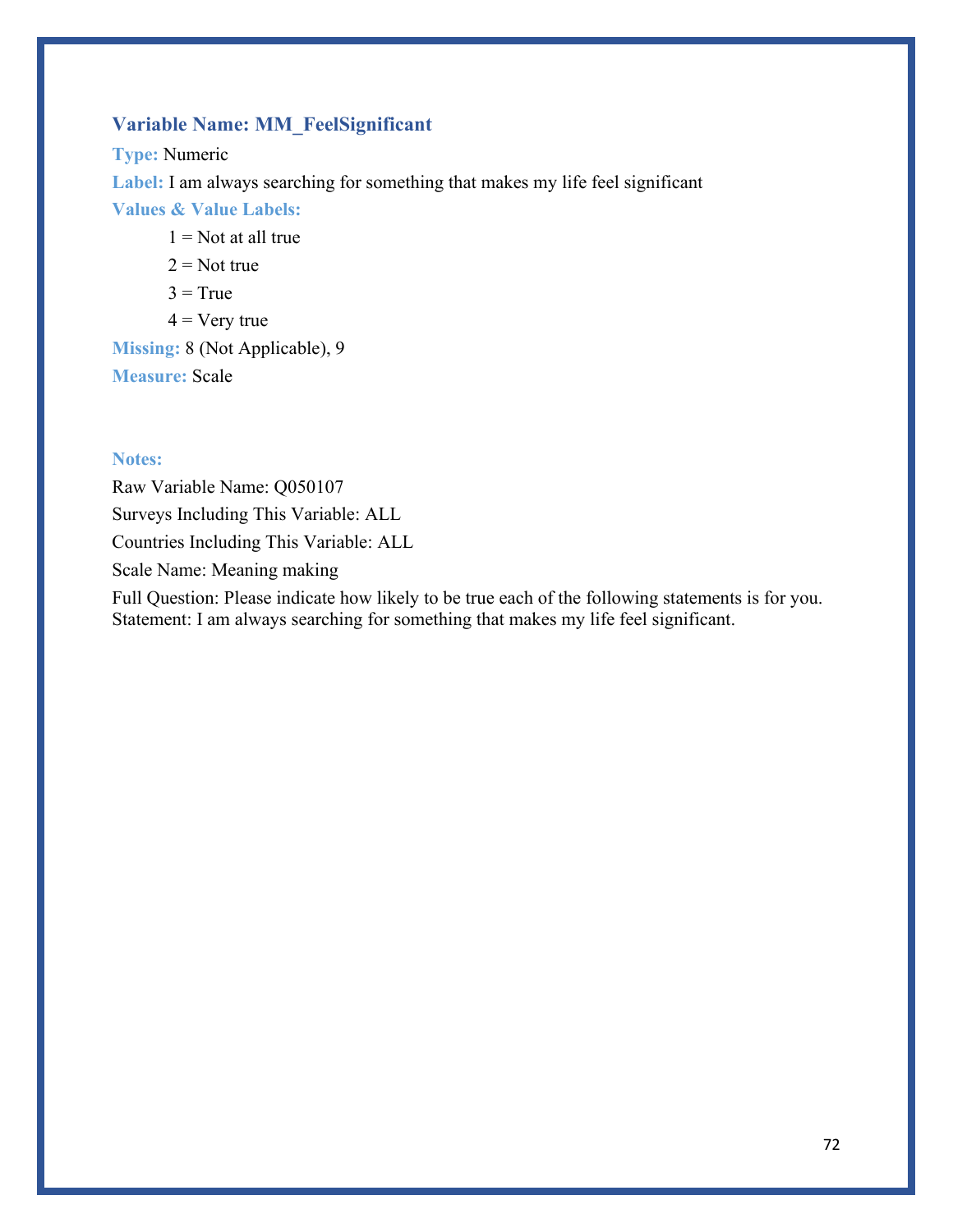# **Variable Name: MM\_MIssion**

**Type:** Numeric Label: I am seeking a purpose or mission for my life **Values & Value Labels:**  $1 =$  Not at all true

- $2 = Not true$
- $3 = True$
- $4 = V$ ery true

**Missing:** 8 (Not Applicable), 9 **Measure:** Scale

### **Notes:**

Raw Variable Name: Q050108 Surveys Including This Variable: ALL Countries Including This Variable: ALL Scale Name: Meaning making

Full Question: Please indicate how likely to be true each of the following statements is for you. Statement: I am seeking a purpose or mission for my life.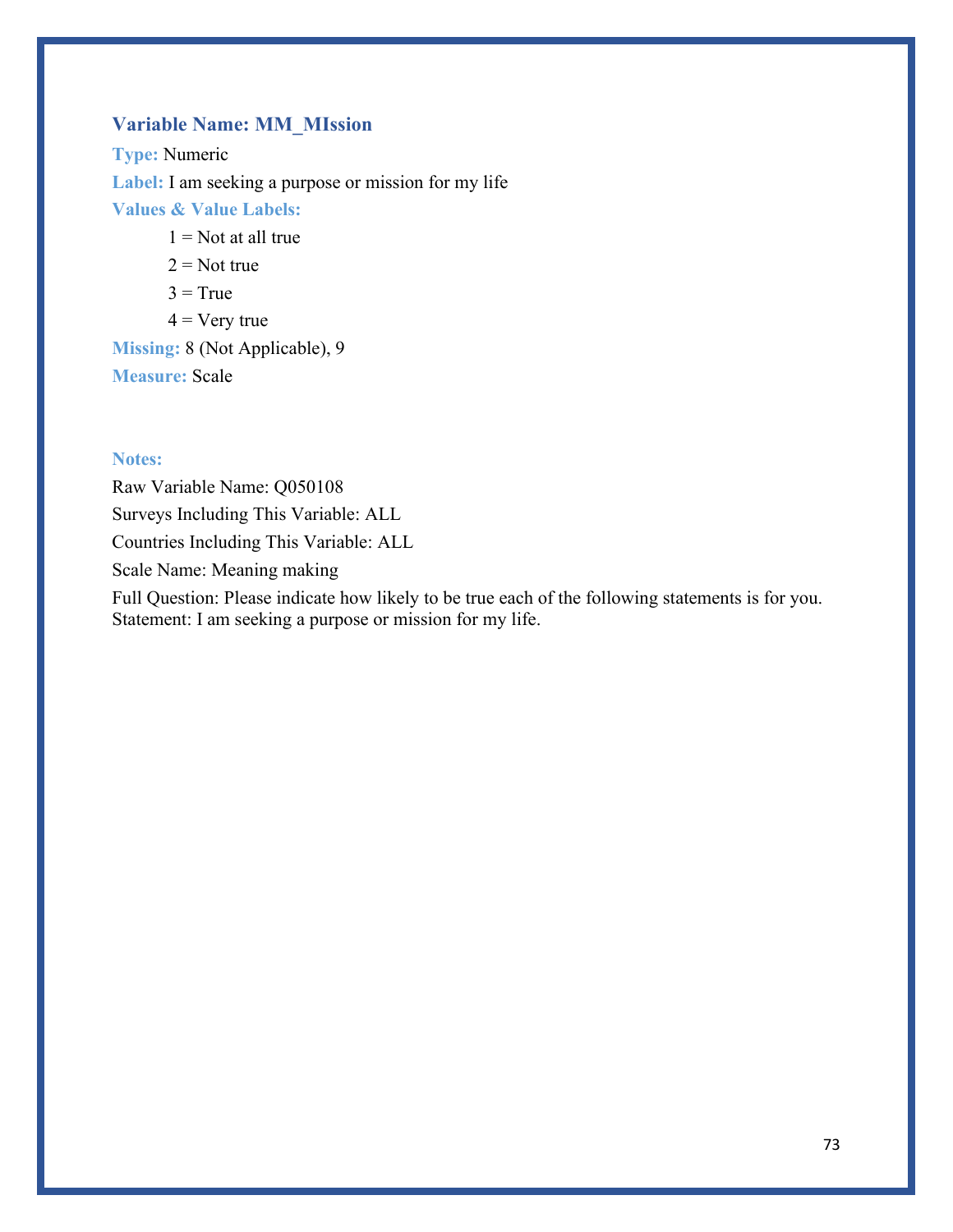# **Variable Name: MM\_NoPurpose**

**Type:** Numeric **Label:** My life has no clear purpose **Values & Value Labels:**

- $1 =$  Not at all true
- $2 = Not true$
- $3 = True$
- $4 = V$ ery true

**Missing:** 8 (Not Applicable), 9 **Measure:** Scale

### **Notes:**

Raw Variable Name: Q050109 Surveys Including This Variable: ALL Countries Including This Variable: ALL Scale Name: Meaning making

Full Question: Please indicate how likely to be true each of the following statements is for you. Statement: My life has no clear purpose.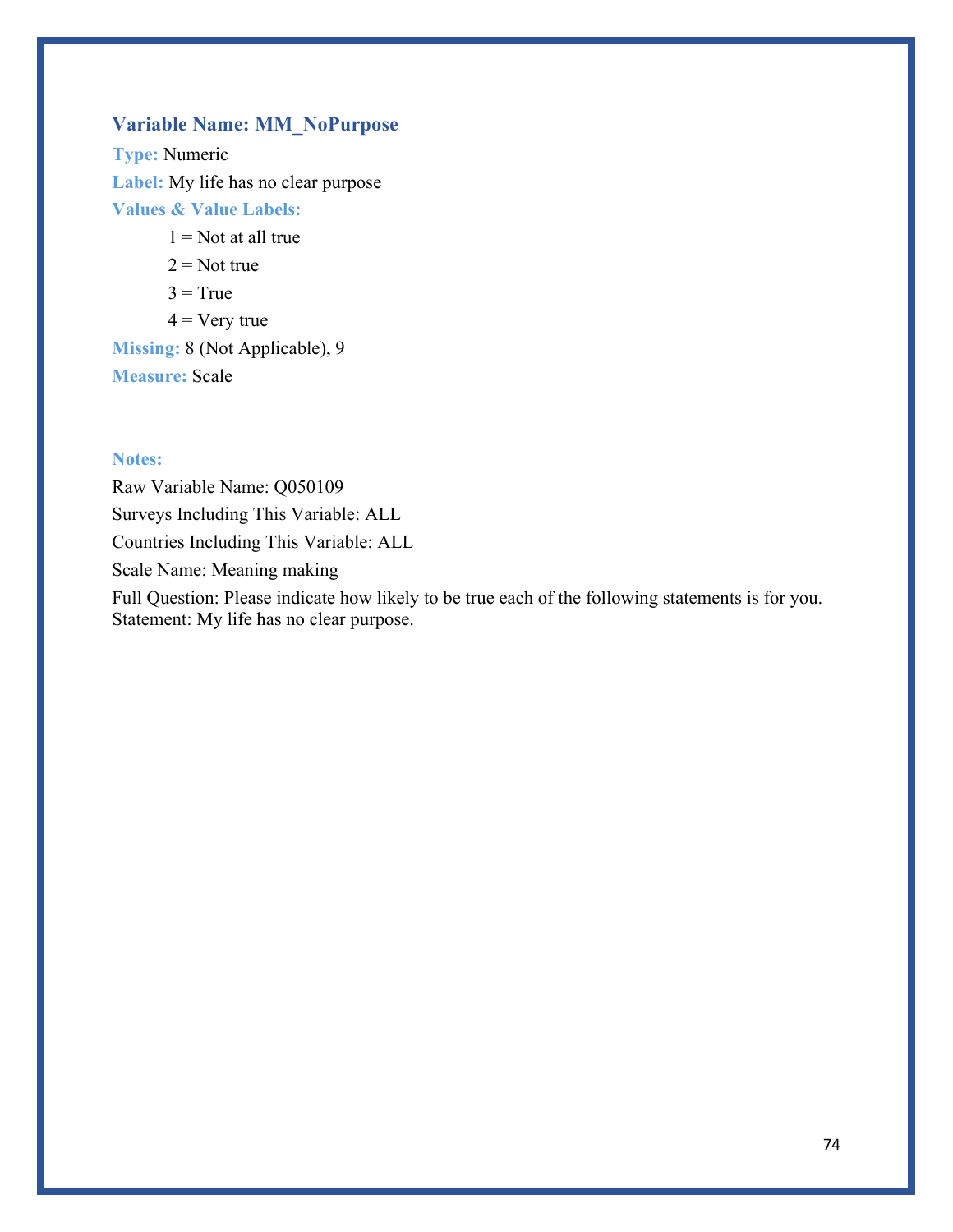# **Variable Name: MM\_LifeMeaning**

**Type:** Numeric **Label:** I am searching for meaning in my life **Values & Value Labels:**

- $1 =$  Not at all true
- $2 = Not true$
- $3 = True$
- $4 = V$ ery true

**Missing:** 8 (Not Applicable), 9 **Measure:** Scale

### **Notes:**

Raw Variable Name: Q050110 Surveys Including This Variable: ALL Countries Including This Variable: ALL Scale Name: Meaning making

Full Question: Please indicate how likely to be true each of the following statements is for you. Statement: I am searching for meaning in my life.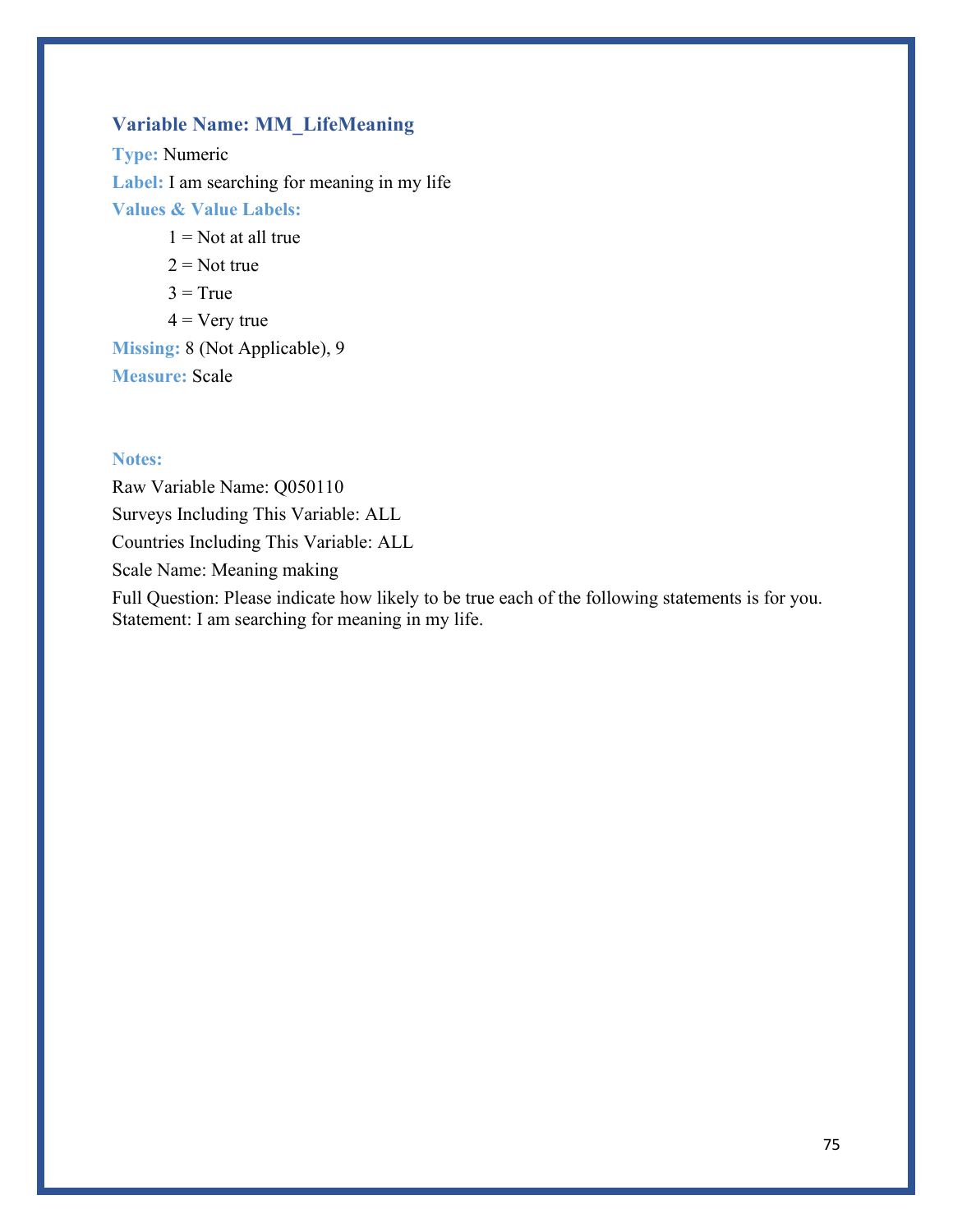# **Scale: Sense of Belonging (18 items)**

# **Variable Name: SB\_PartOfCommunity**

**Type:** Numeric Label: I feel like a real part of my school community **Values & Value Labels:**

 $1 = Not$  at all true

 $2 = Not true$ 

 $3 = True$ 

 $4 = V$ ery true

**Missing:** 8 (Not Applicable), 9

**Measure:** Scale

### **Notes:**

Raw Variable Name: Q120101 Surveys Including This Variable: School Student, University Student Countries Including This Variable: ALL Scale Name: Sense of belonging Full Question: Please indicate how likely to be true each of the following statements is for you.

Statement: I feel like a real part of my school community.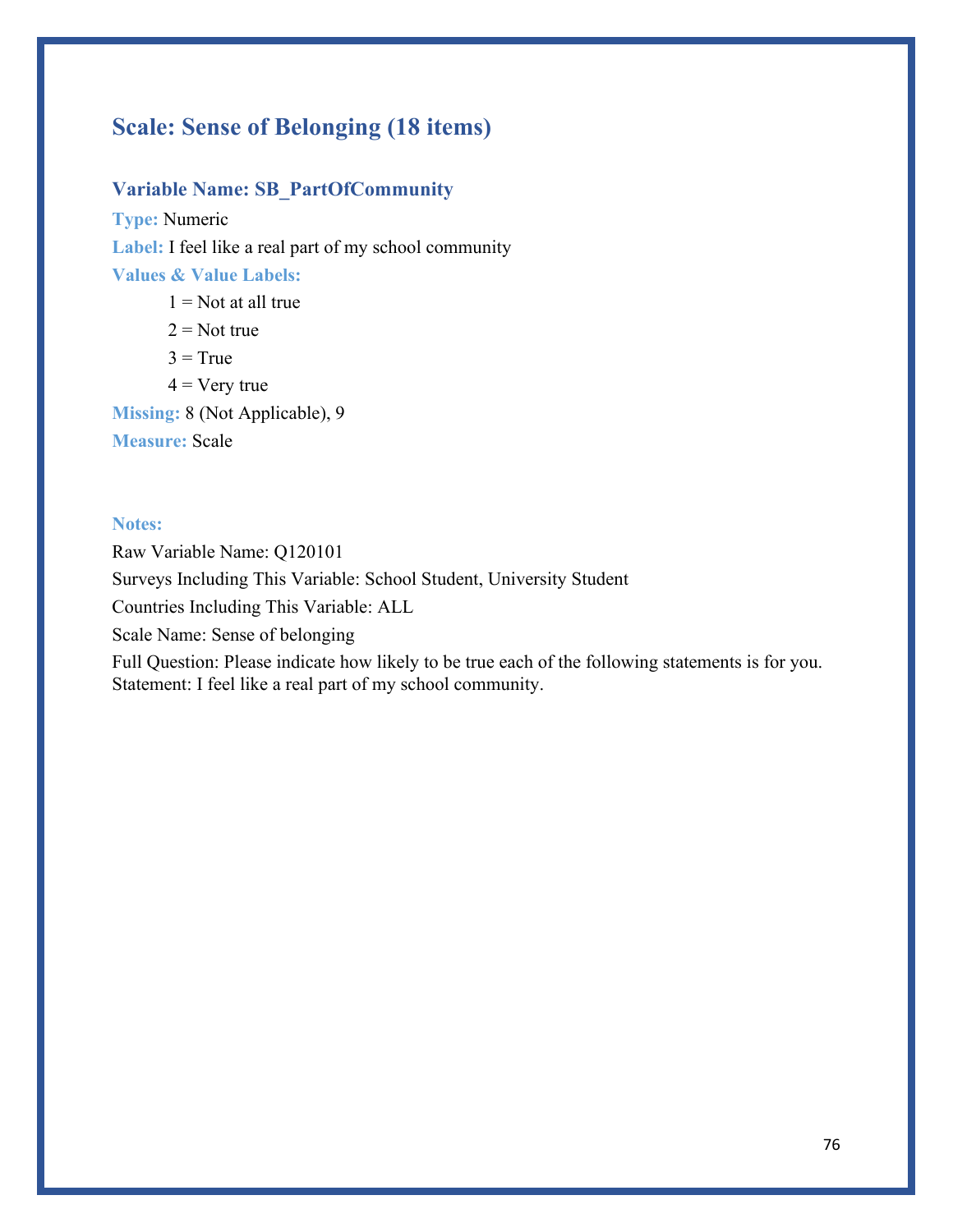# **Variable Name: SB\_TeachersRespect**

**Type:** Numeric **Label:** The teachers have respect for me **Values & Value Labels:**

- $1 =$  Not at all true
- $2 = Not true$
- $3 = True$
- $4 = V$ ery true

**Missing:** 8 (Not Applicable), 9 **Measure:** Scale

### **Notes:**

Raw Variable Name: Q120102 Surveys Including This Variable: School Student, University Student Countries Including This Variable: ALL Scale Name: Sense of belonging Full Question: Please indicate how likely to be true each of the following statements is for you.

Statement: The teachers have respect for me.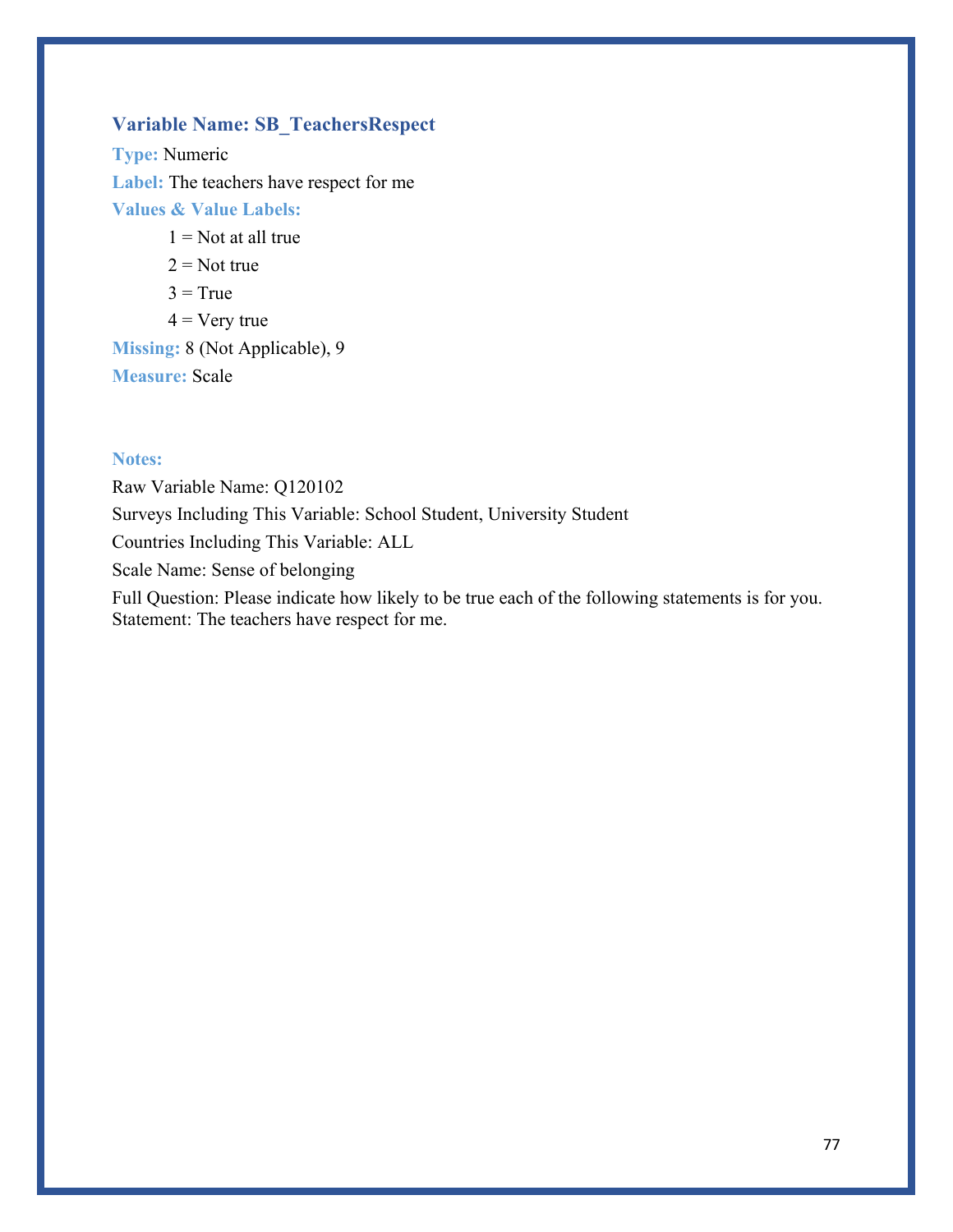# **Variable Name: SB\_TreatedRespect**

**Type:** Numeric **Label:** I am treated with as much respect as others at my school **Values & Value Labels:**  $1 =$  Not at all true  $2 = Not true$ 

- 
- $3 = True$
- $4 = V$ ery true

**Missing:** 8 (Not Applicable), 9 **Measure:** Scale

### **Notes:**

Raw Variable Name: Q120103 Surveys Including This Variable: School Student, University Student Countries Including This Variable: ALL Scale Name: Sense of belonging Full Question: Please indicate how likely to be true each of the following statements is for you. Statement: I am treated with as much respect as others at my school.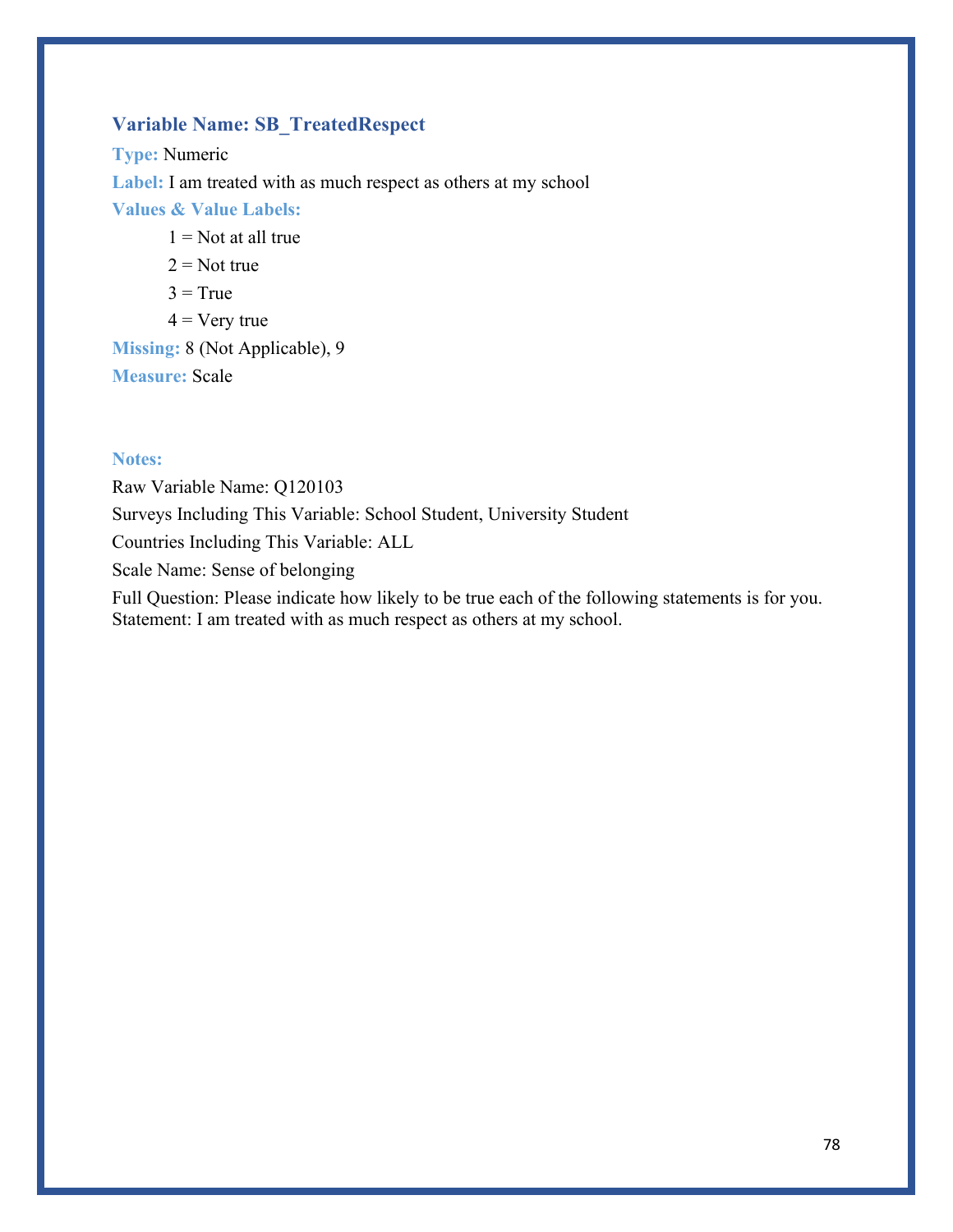# **Variable Name: SB\_AcceptanceHard**

**Type:** Numeric Label: It is hard for people like me to get accepted here. **Values & Value Labels:**  $1 =$  Not at all true

- $2 = Not true$
- $3 = True$
- $4 = V$ ery true

**Missing:** 8 (Not Applicable), 9 **Measure:** Scale

### **Notes:**

Raw Variable Name: Q120104 Surveys Including This Variable: School Student, University Student Countries Including This Variable: ALL Scale Name: Sense of belonging Full Question: Please indicate how likely to be true each of the following statements is for you. Statement: It is hard for people like me to get accepted here.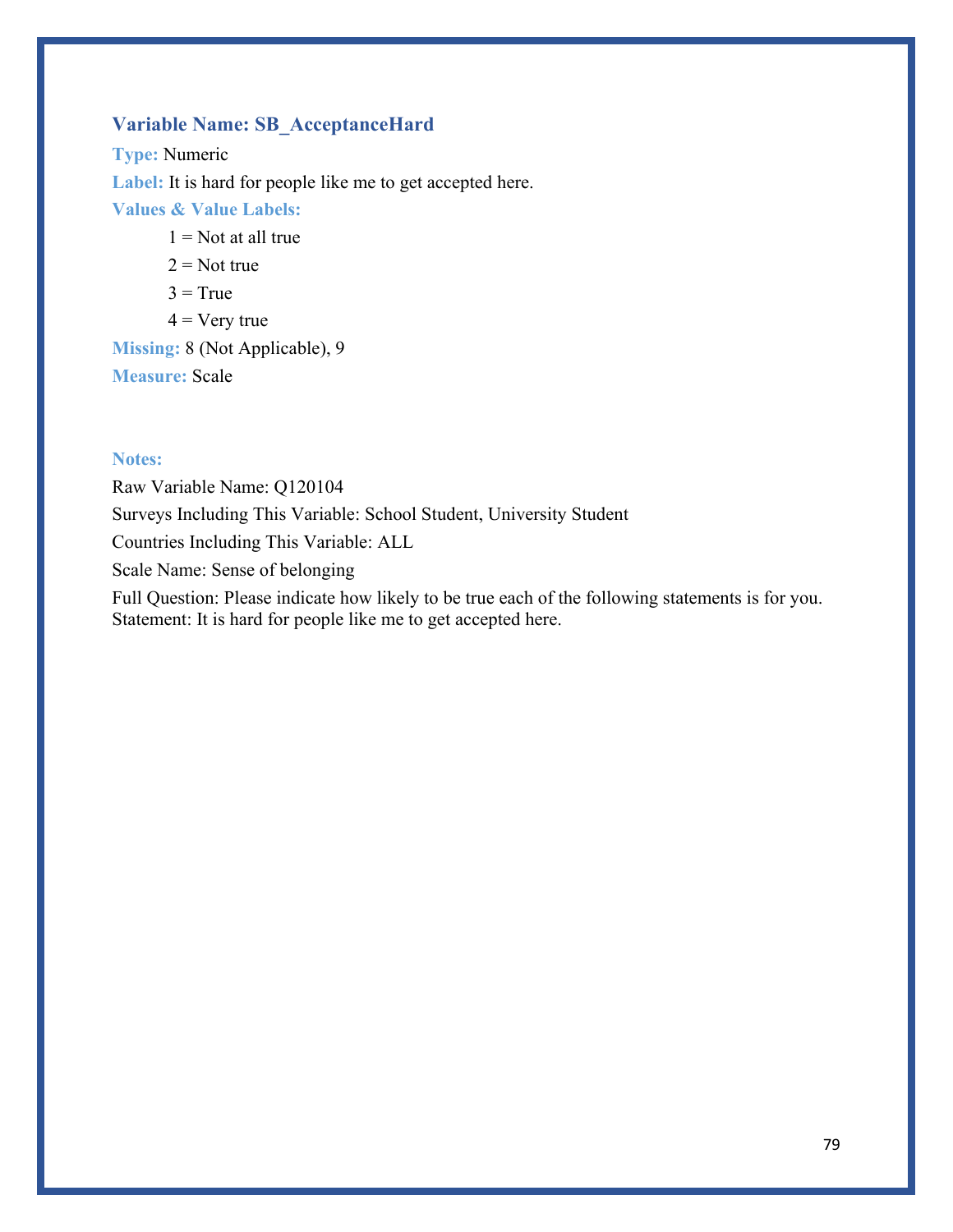# **Variable Name: SB\_DontBelong**

**Type:** Numeric Label: Sometimes I feel as if I don't belong here **Values & Value Labels:**  $1 =$  Not at all true

- $2 = Not true$
- $3 = True$
- $4 = V$ ery true

**Missing:** 8 (Not Applicable), 9 **Measure:** Scale

### **Notes:**

Raw Variable Name: Q120105 Surveys Including This Variable: School Student, University Student Countries Including This Variable: ALL Scale Name: Sense of belonging Full Question: Please indicate how likely to be true each of the following statements is for you. Statement: Sometimes I feel as if I don't belong here.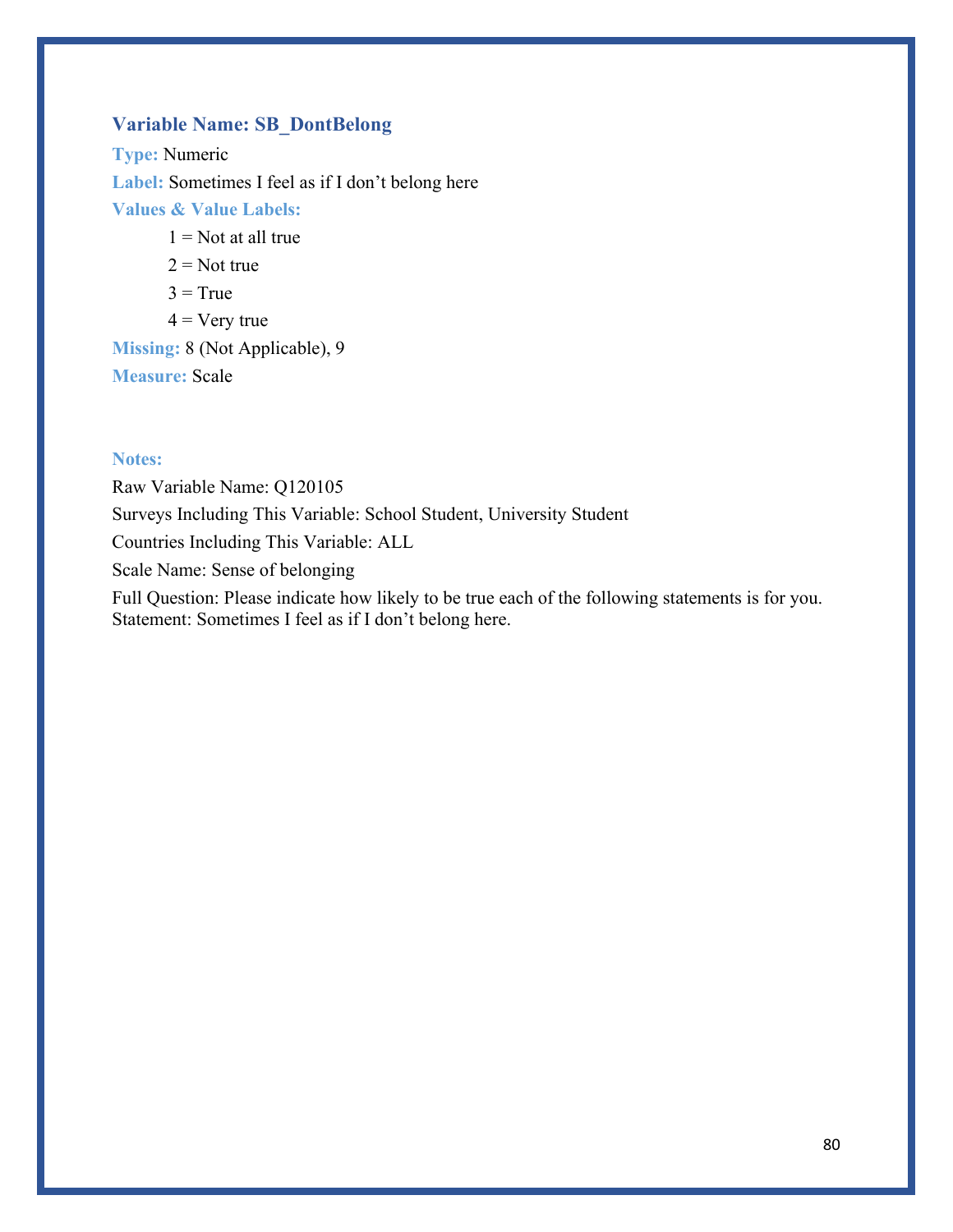# **Variable Name: SB\_NoticeGood**

**Type:** Numeric Label: People here notice when I'm good at something **Values & Value Labels:**  $1 =$  Not at all true  $2 = Not true$ 

- $3 = True$
- $4 = V$ ery true

**Missing:** 8 (Not Applicable), 9 **Measure:** Scale

### **Notes:**

Raw Variable Name: Q120106 Surveys Including This Variable: School Student, University Student Countries Including This Variable: ALL Scale Name: Sense of belonging Full Question: Please indicate how likely to be true each of the following statements is for you.

Statement: People here notice when I'm good at something.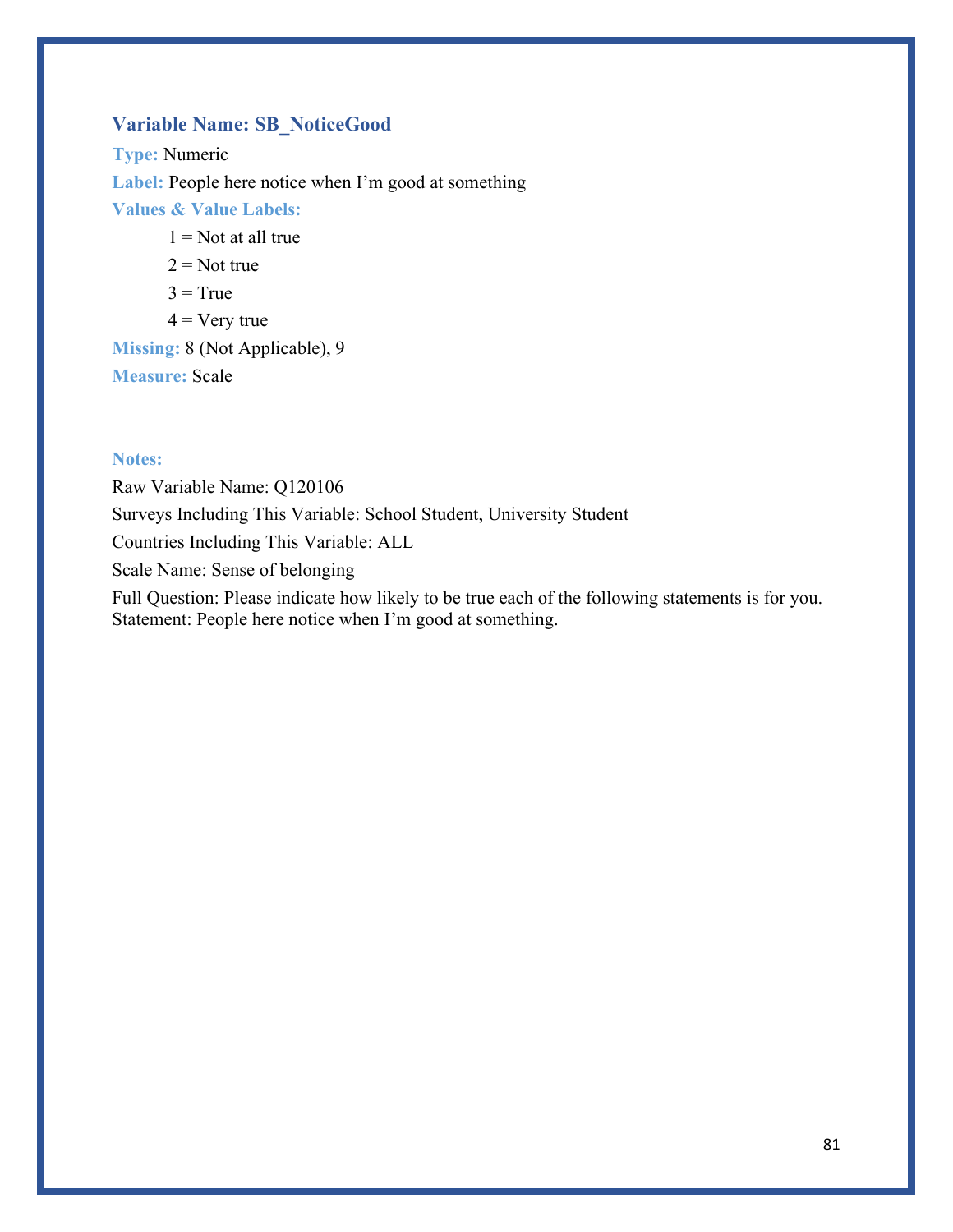# **Variable Name: SB\_FeelDifferent**

**Type:** Numeric **Label:** I feel very different from most other students here. **Values & Value Labels:**  $1 =$  Not at all true

- $2 = Not true$
- $3 = True$
- $4 = V$ ery true

**Missing:** 8 (Not Applicable), 9 **Measure:** Scale

### **Notes:**

Raw Variable Name: Q120107 Surveys Including This Variable: School Student, University Student Countries Including This Variable: ALL Scale Name: Sense of belonging Full Question: Please indicate how likely to be true each of the following statements is for you. Statement: I feel very different from most other students here.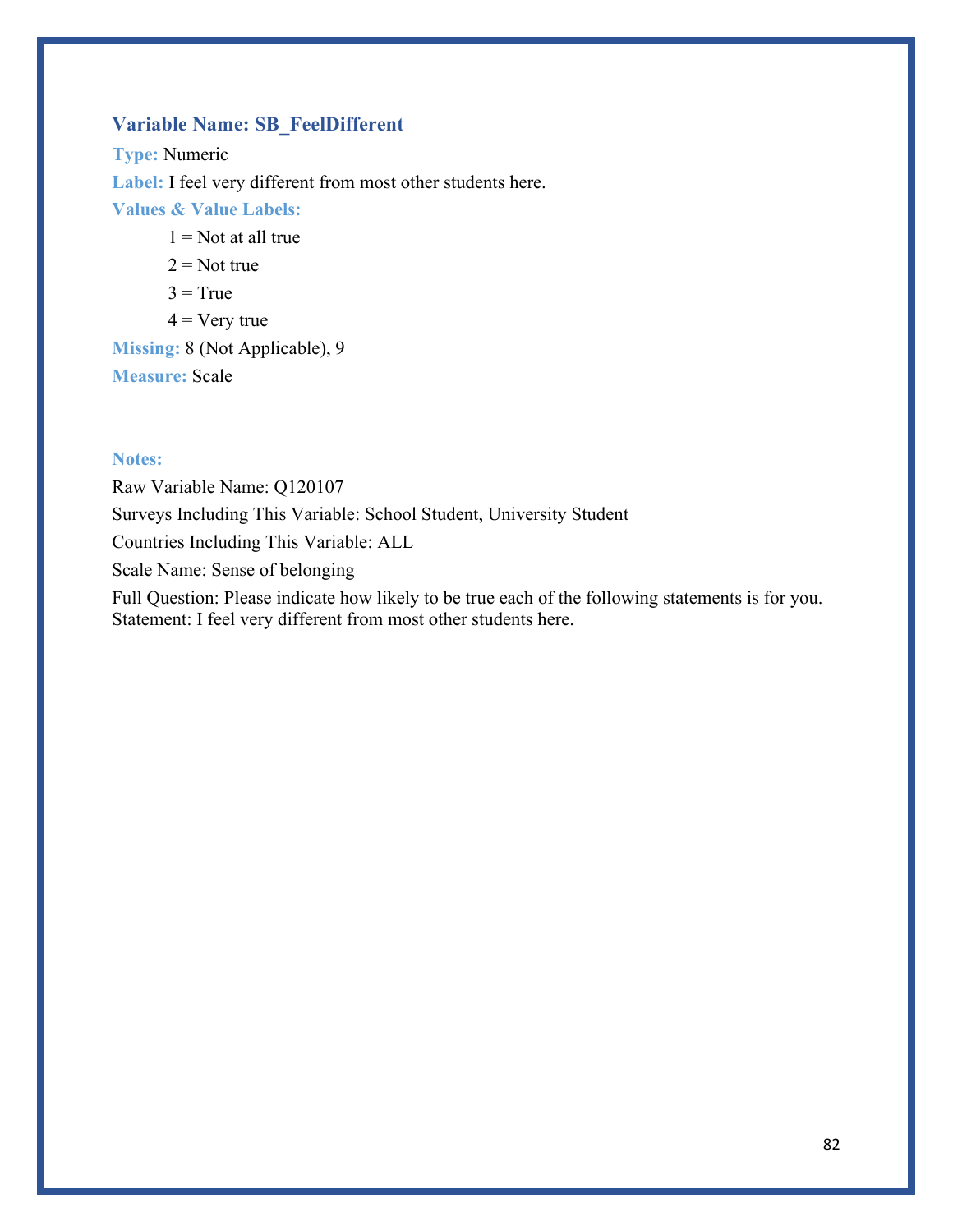# **Variable Name: SB\_ProudSchool**

**Type:** Numeric Label: I feel proud of belonging to my school **Values & Value Labels:**

- $1 =$  Not at all true
- $2 = Not true$
- $3 = True$
- $4 = V$ ery true

**Missing:** 8 (Not Applicable), 9 **Measure:** Scale

### **Notes:**

Raw Variable Name: Q120108 Surveys Including This Variable: School Student, University Student Countries Including This Variable: ALL Scale Name: Sense of belonging Full Question: Please indicate how likely to be true each of the following statements is for you. Statement: I feel proud of belonging to my school.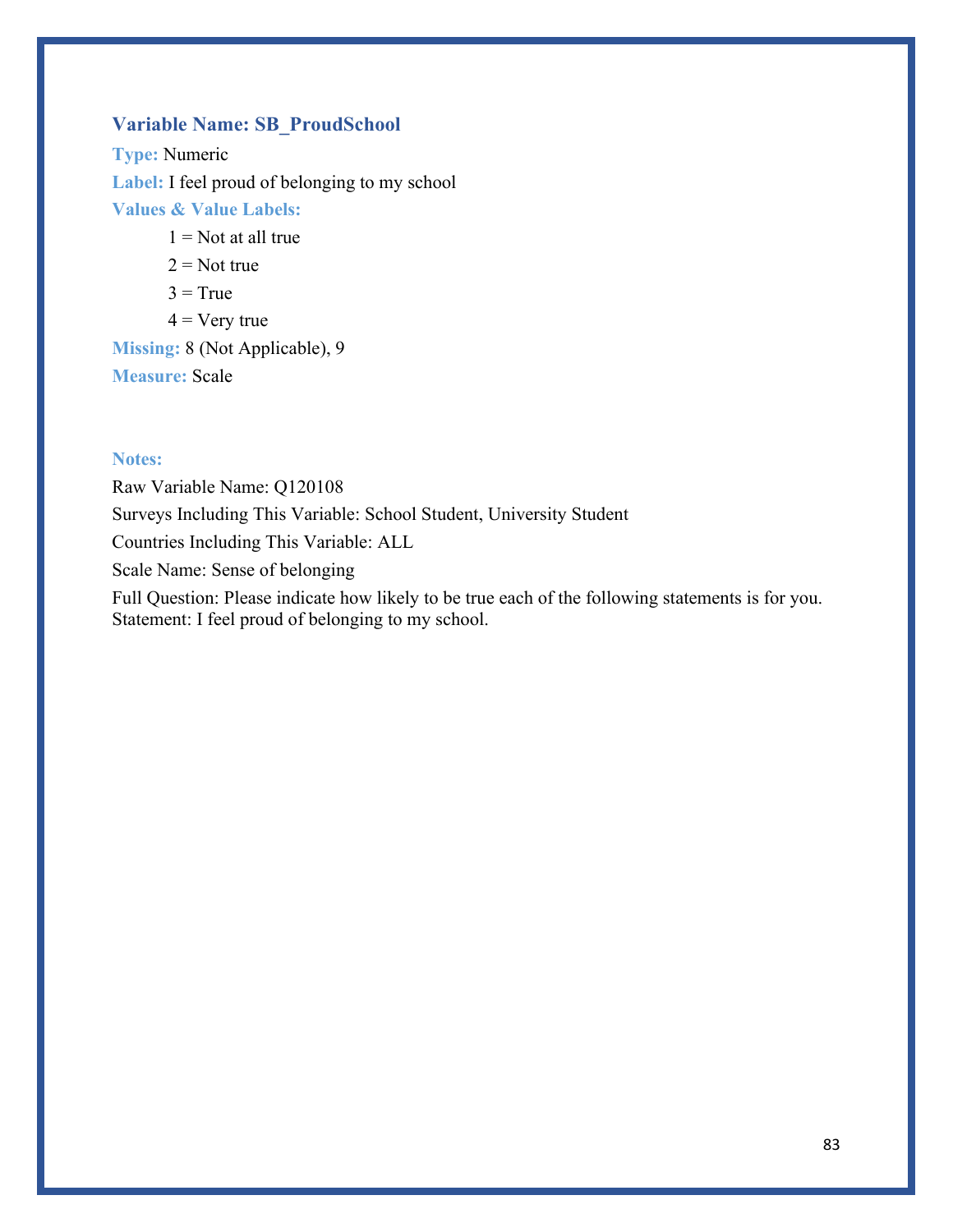# **Variable Name: SB\_LikeMe**

**Type:** Numeric **Label:** Other students like me the way I am **Values & Value Labels:**

 $1 =$  Not at all true

 $2 = Not true$ 

 $3 = True$ 

 $4 = V$ ery true

**Missing:** 8 (Not Applicable), 9 **Measure:** Scale

### **Notes:**

Raw Variable Name: Q120109 Surveys Including This Variable: School Student, University Student Countries Including This Variable: ALL Scale Name: Sense of belonging

Full Question: Please indicate how likely to be true each of the following statements is for you. Statement: Other students here like me the way I am.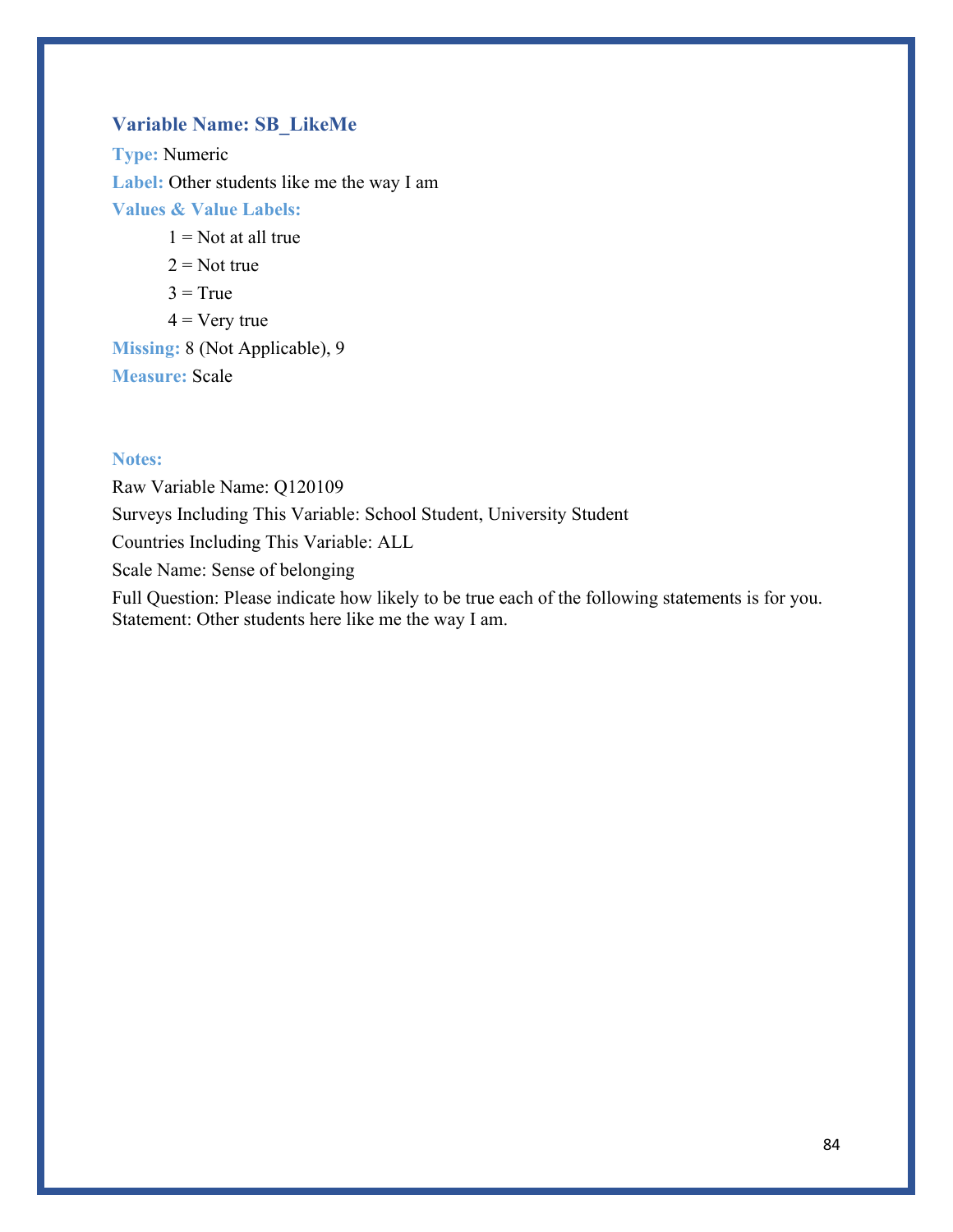# **Variable Name: SB\_OpinionsSeriously**

**Type:** Numeric **Label:** Other students take my opinions seriously **Values & Value Labels:**  $1 =$  Not at all true

- $2 = Not true$
- $3 = True$
- $4 = V$ ery true

**Missing:** 8 (Not Applicable), 9 **Measure:** Scale

### **Notes:**

Raw Variable Name: Q120110 Surveys Including This Variable: School Student, University Student Countries Including This Variable: ALL Scale Name: Sense of belonging Full Question: Please indicate how likely to be true each of the following statements is for you.

Statement: Other students in my school take my opinions seriously.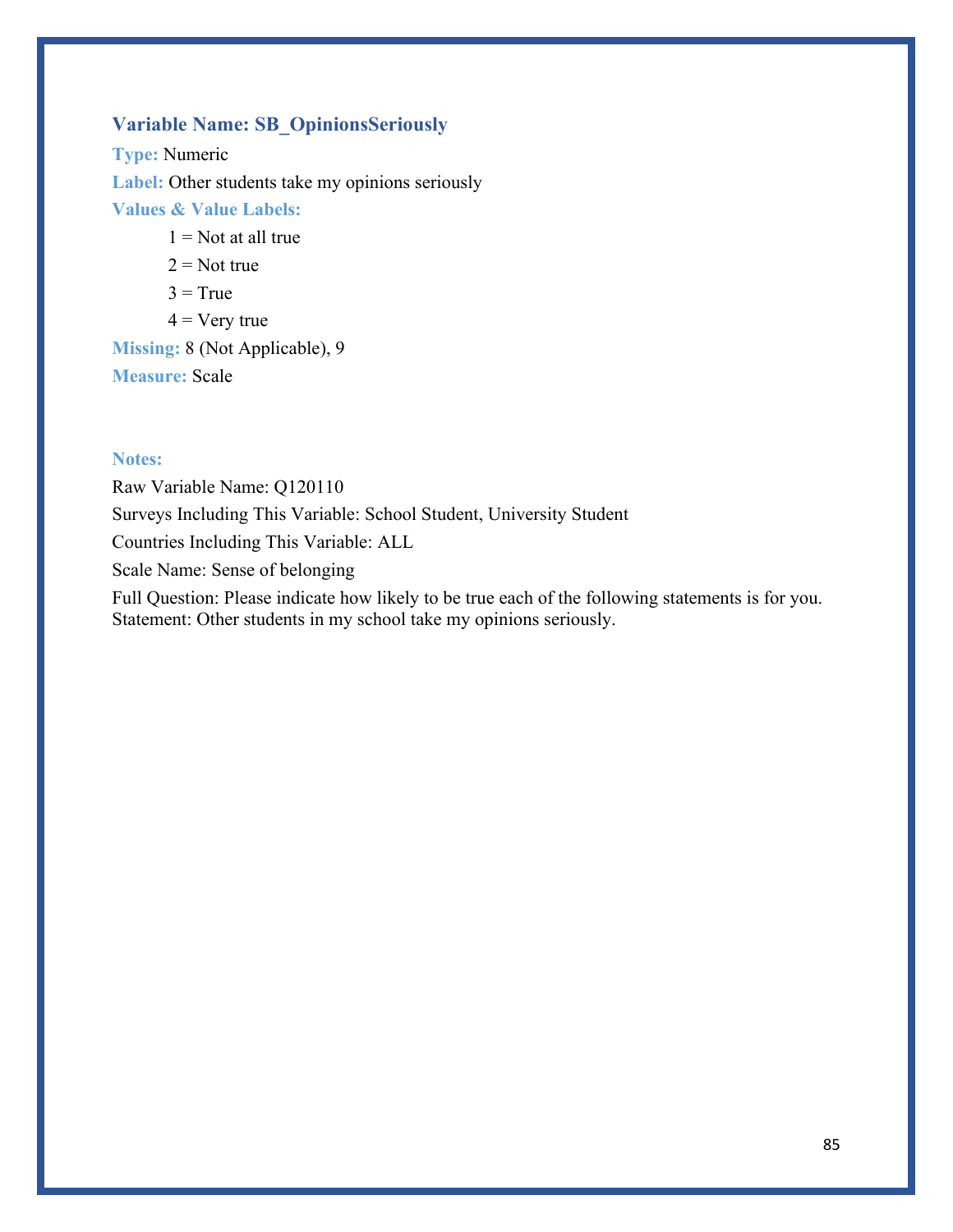# **Variable Name: SB\_TeachersInterested**

**Type:** Numeric **Label:** Most teachers are interested in me **Values & Value Labels:**

- $1 =$  Not at all true
- $2 = Not true$
- $3 = True$
- $4 = V$ ery true

**Missing:** 8 (Not Applicable), 9 **Measure:** Scale

### **Notes:**

Raw Variable Name: Q120111 Surveys Including This Variable: School Student, University Student Countries Including This Variable: ALL Scale Name: Sense of belonging Full Question: Please indicate how likely to be true each of the following statements is for you.

Statement: Most teachers at my school are interested in me.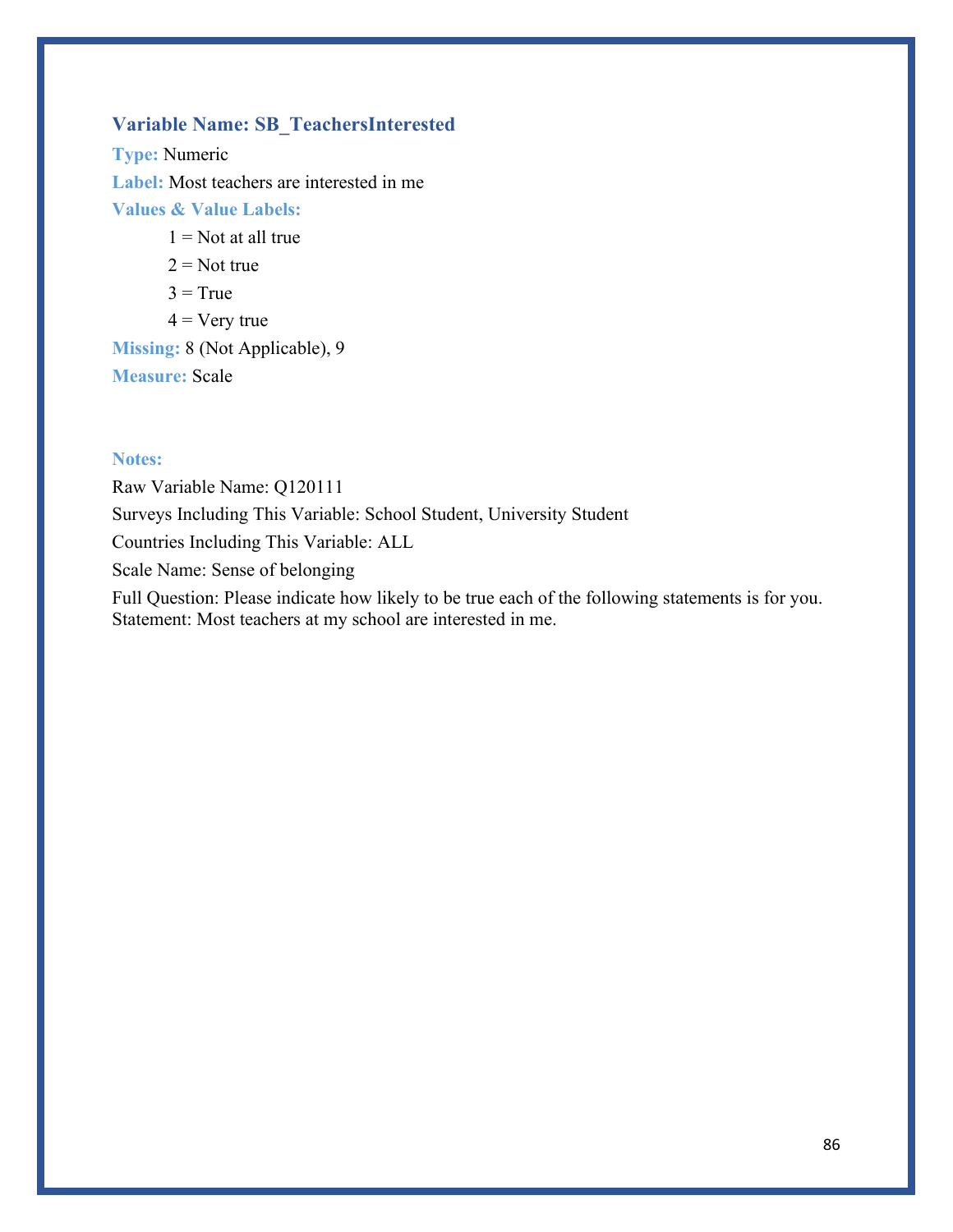# **Variable Name: SB\_CanTalk**

**Type:** Numeric **Label:** There's at least one teacher or adult in school I can talk to **Values & Value Labels:**  $1 =$  Not at all true  $2 = Not true$ 

- $3 = True$
- $4 = V$ ery true

**Missing:** 8 (Not Applicable), 9 **Measure:** Scale

### **Notes:**

Raw Variable Name: Q120112 Surveys Including This Variable: School Student, University Student Countries Including This Variable: ALL

Scale Name: Sense of belonging

Full Question: Please indicate how likely to be true each of the following statements is for you. Statement: There's at least one teacher or other adult in this school I can talk to if I have a problem.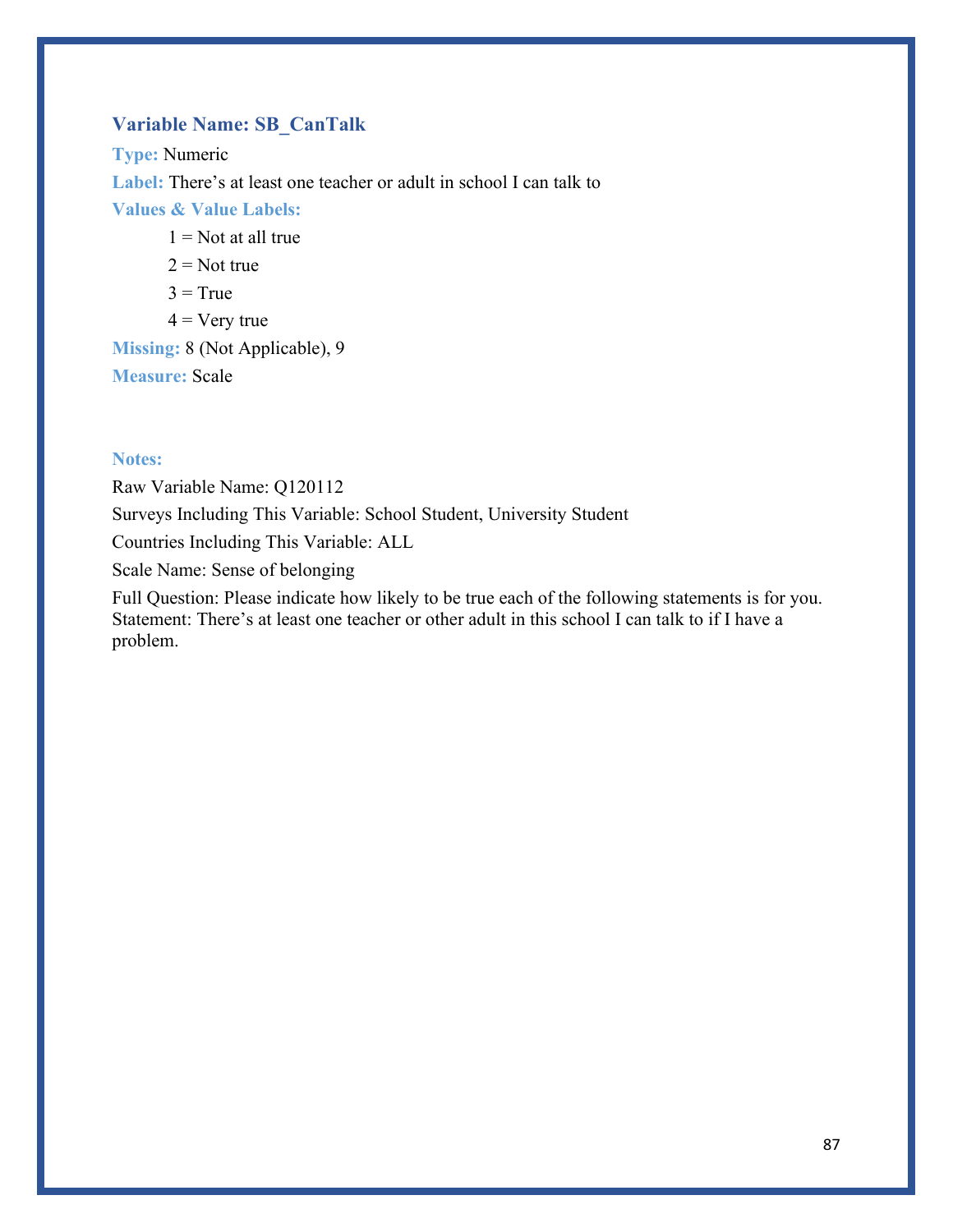# **Variable Name: SB\_PeopleFriendly**

**Type:** Numeric **Label:** People at this school are friendly to me **Values & Value Labels:**

- $1 =$  Not at all true
- $2 = Not true$
- $3 = True$
- $4 = V$ ery true

**Missing:** 8 (Not Applicable), 9 **Measure:** Scale

### **Notes:**

Raw Variable Name: Q120113 Surveys Including This Variable: School Student, University Student Countries Including This Variable: ALL Scale Name: Sense of belonging Full Question: Please indicate how likely to be true each of the following statements is for you.

Statement: People at this school are friendly to me.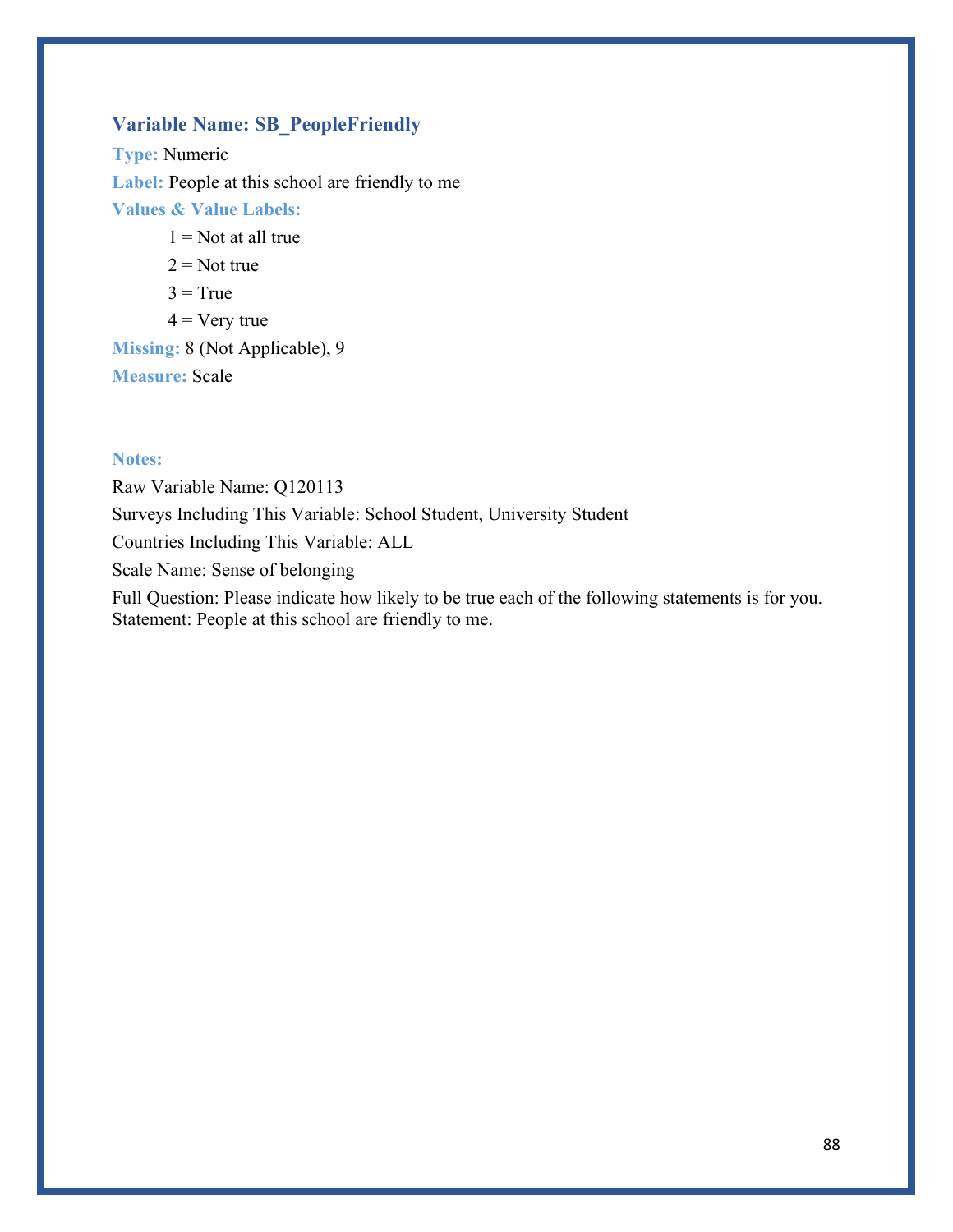# **Variable Name: SB\_NotInterested**

**Type:** Numeric **Label:** Teachers here are not interested in people like me **Values & Value Labels:**  $1 =$  Not at all true  $2 = Not true$ 

- $3 = True$
- $4 = V$ ery true

**Missing:** 8 (Not Applicable), 9 **Measure:** Scale

### **Notes:**

Raw Variable Name: Q120114 Surveys Including This Variable: School Student, University Student Countries Including This Variable: ALL Scale Name: Sense of belonging Full Question: Please indicate how likely to be true each of the following statements is for you.

Statement: Teachers here are not interested in people like me.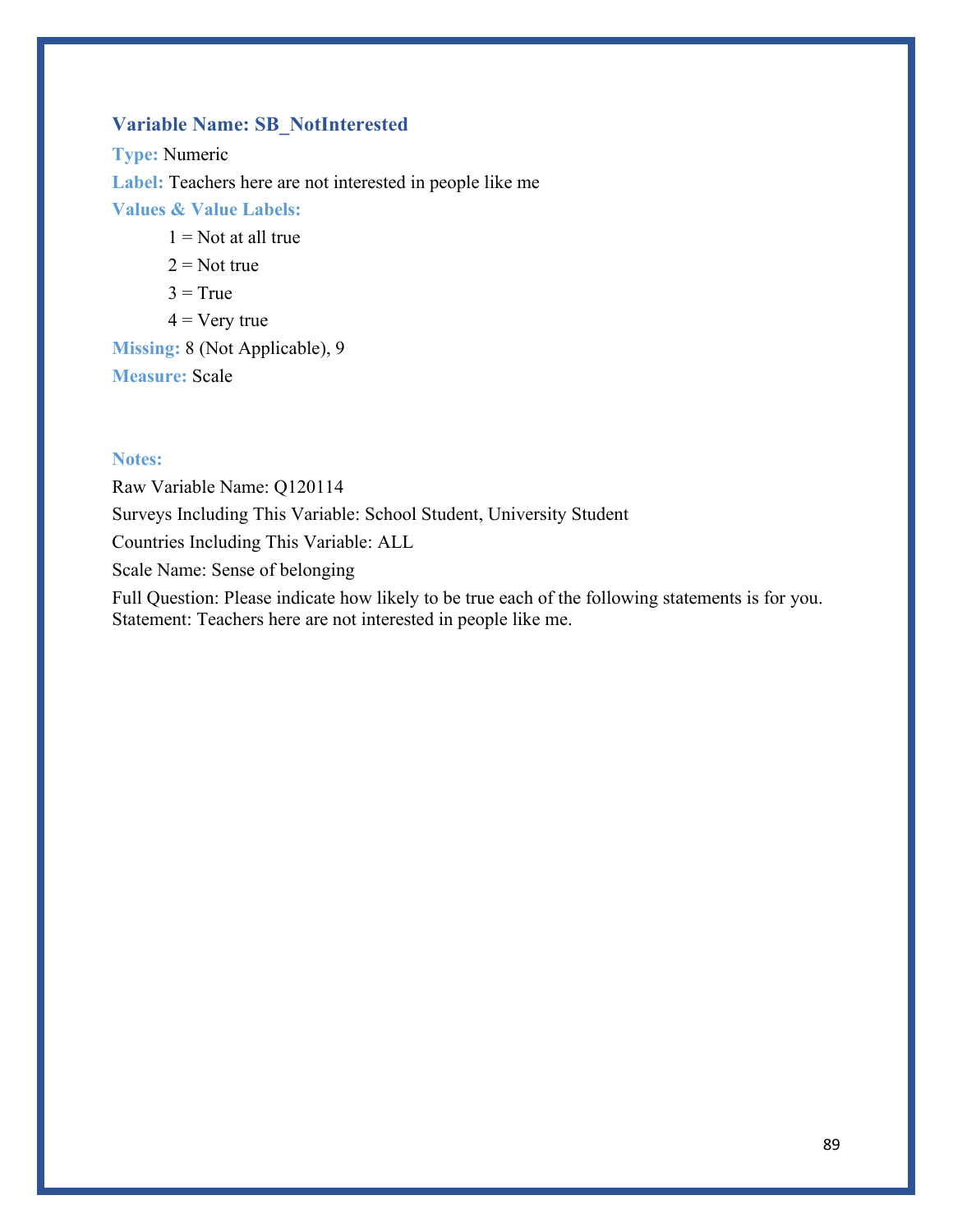# **Variable Name: SB\_Activities**

**Type:** Numeric Label: I am included in lots of activities at my school **Values & Value Labels:**  $1 =$  Not at all true  $2 = Not true$ 

- $3 = True$
- $4 = V$ ery true

**Missing:** 8 (Not Applicable), 9 **Measure:** Scale

### **Notes:**

Raw Variable Name: Q120115 Surveys Including This Variable: School Student, University Student Countries Including This Variable: ALL Scale Name: Sense of belonging Full Question: Please indicate how likely to be true each of the following statements is for you. Statement: I am included in lots of activities at my school.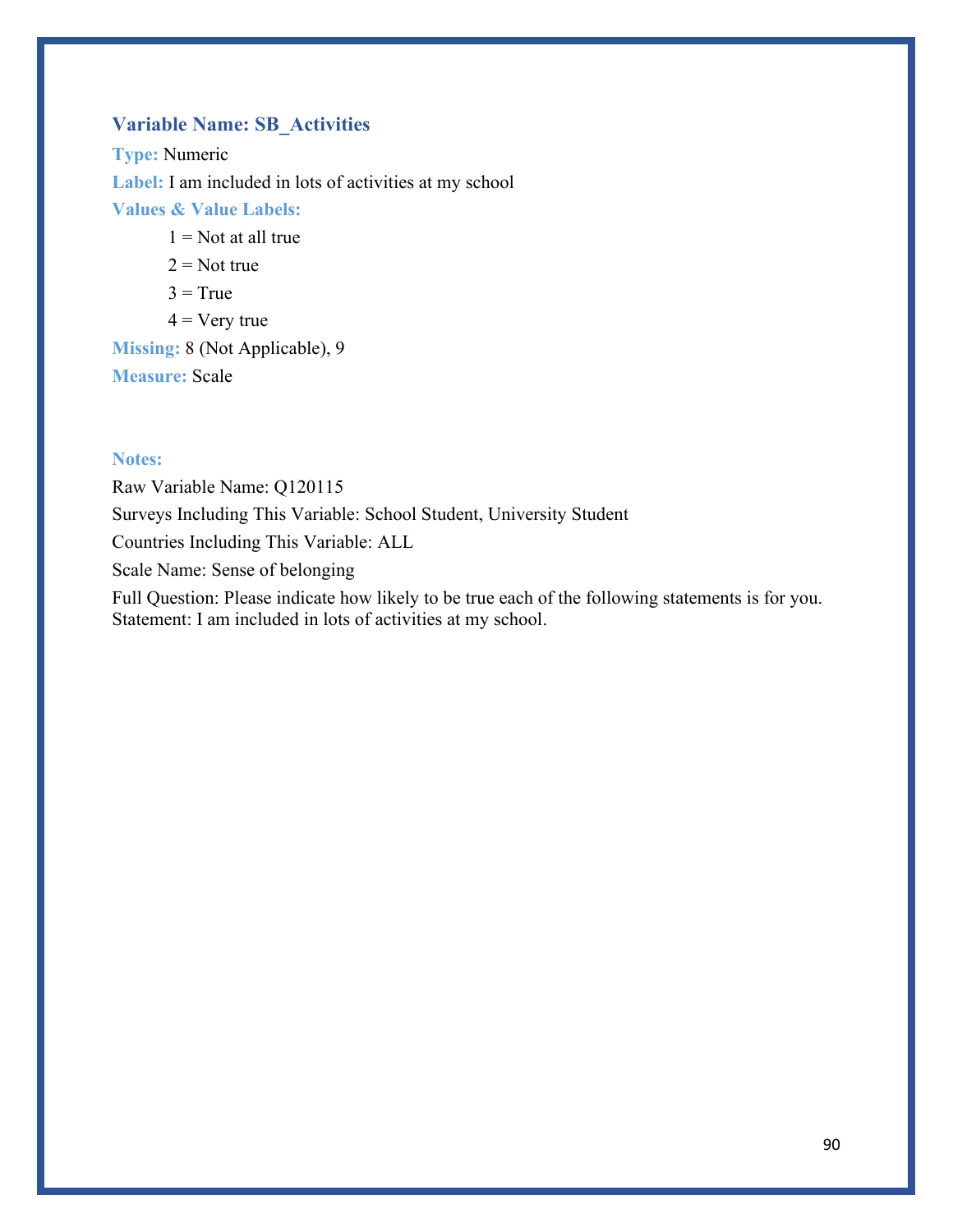# **Variable Name: SB\_BeMyself**

**Type:** Numeric **Label:** I can really be myself at this school **Values & Value Labels:**

- $1 =$ Not at all true
- $2 = Not true$
- $3 = True$
- $4 = V$ ery true

**Missing:** 8 (Not Applicable), 9 **Measure:** Scale

### **Notes:**

Raw Variable Name: Q120116 Surveys Including This Variable: School Student, University Student Countries Including This Variable: ALL Scale Name: Sense of belonging Full Question: Please indicate how likely to be true each of the following statements is for you. Statement: I can really be myself at this school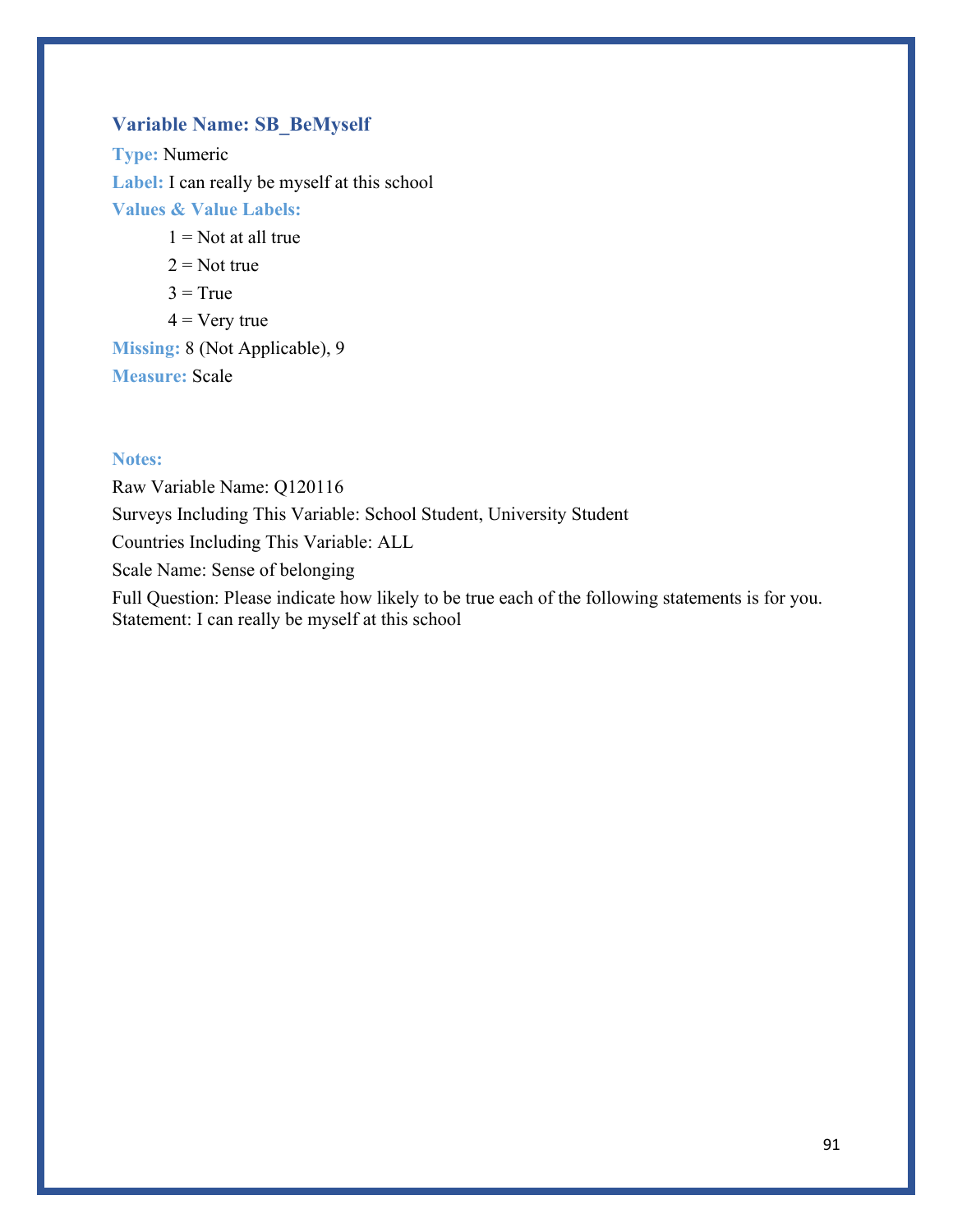# **Variable Name: SB\_GoodWork**

**Type:** Numeric **Label:** People here know I can do good work **Values & Value Labels:**

- $1 =$ Not at all true
- $2 = Not true$
- $3 = True$
- $4 = V$ ery true

**Missing:** 8 (Not Applicable), 9 **Measure:** Scale

### **Notes:**

Raw Variable Name: Q120117 Surveys Including This Variable: School Student, University Student Countries Including This Variable: ALL Scale Name: Sense of belonging Full Question: Please indicate how likely to be true each of the following statements is for you.

Statement: People here know I can do good work.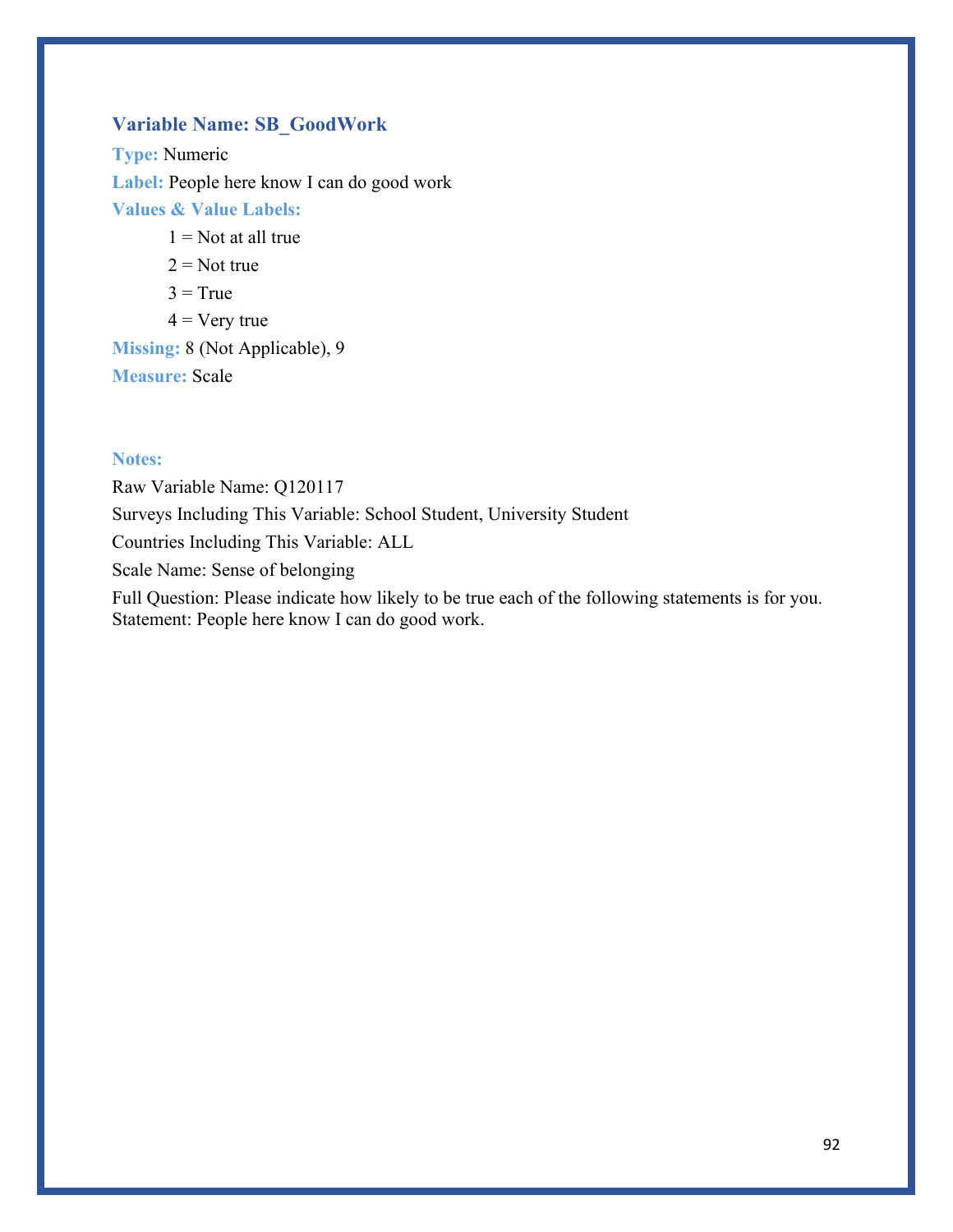# **Variable Name: SB\_DifferentSchool**

**Type:** Numeric **Label:** I wish I were in a different school **Values & Value Labels:**

- $1 =$ Not at all true
- $2 = Not true$
- $3 = True$
- $4 = V$ ery true

**Missing:** 8 (Not Applicable), 9 **Measure:** Scale

### **Notes:**

Raw Variable Name: Q120118 Surveys Including This Variable: School Student, University Student Countries Including This Variable: ALL Scale Name: Sense of belonging Full Question: Please indicate how likely to be true each of the following statements is for you. Statement: I wish I were in a different school.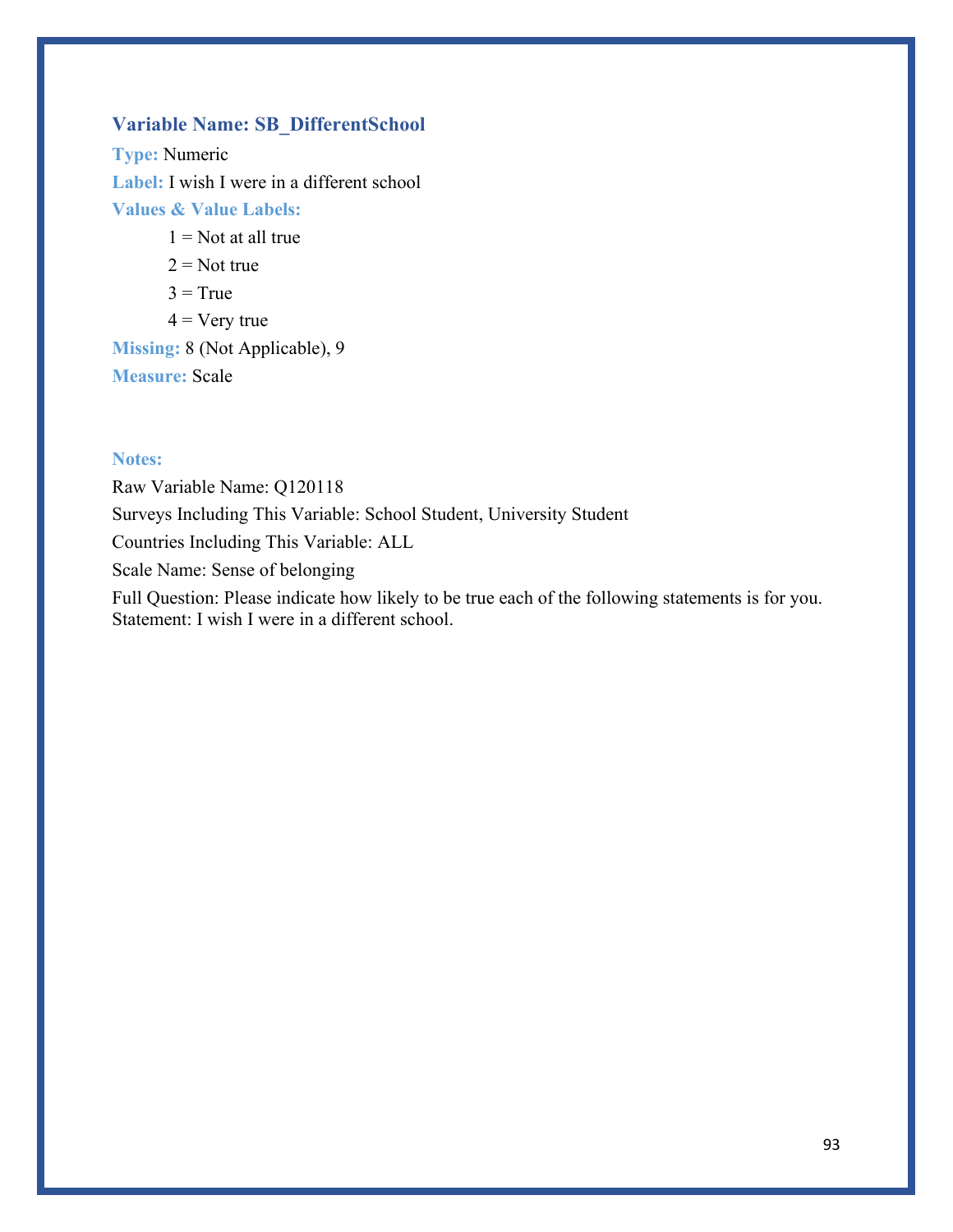# **Scale: Religiosity/Spirituality (5 items)**

# **Variable Name: RS\_Religion**

**Type:** Numeric **Label:** How important is your religion for you **Values & Value Labels:**

- $1 = Not important$
- $2 =$  Slightly important
- $3 =$  Important
- $4 = V$ ery important

**Missing:** 8 (Not Applicable), 9

**Measure:** Scale

### **Notes:**

Raw Variable Name: Q130101 Surveys Including This Variable: ALL Countries Including This Variable: ALL

Full Question: Please indicate the level of importance that you attach to each of the following statements. Statement: How important is your religion for you?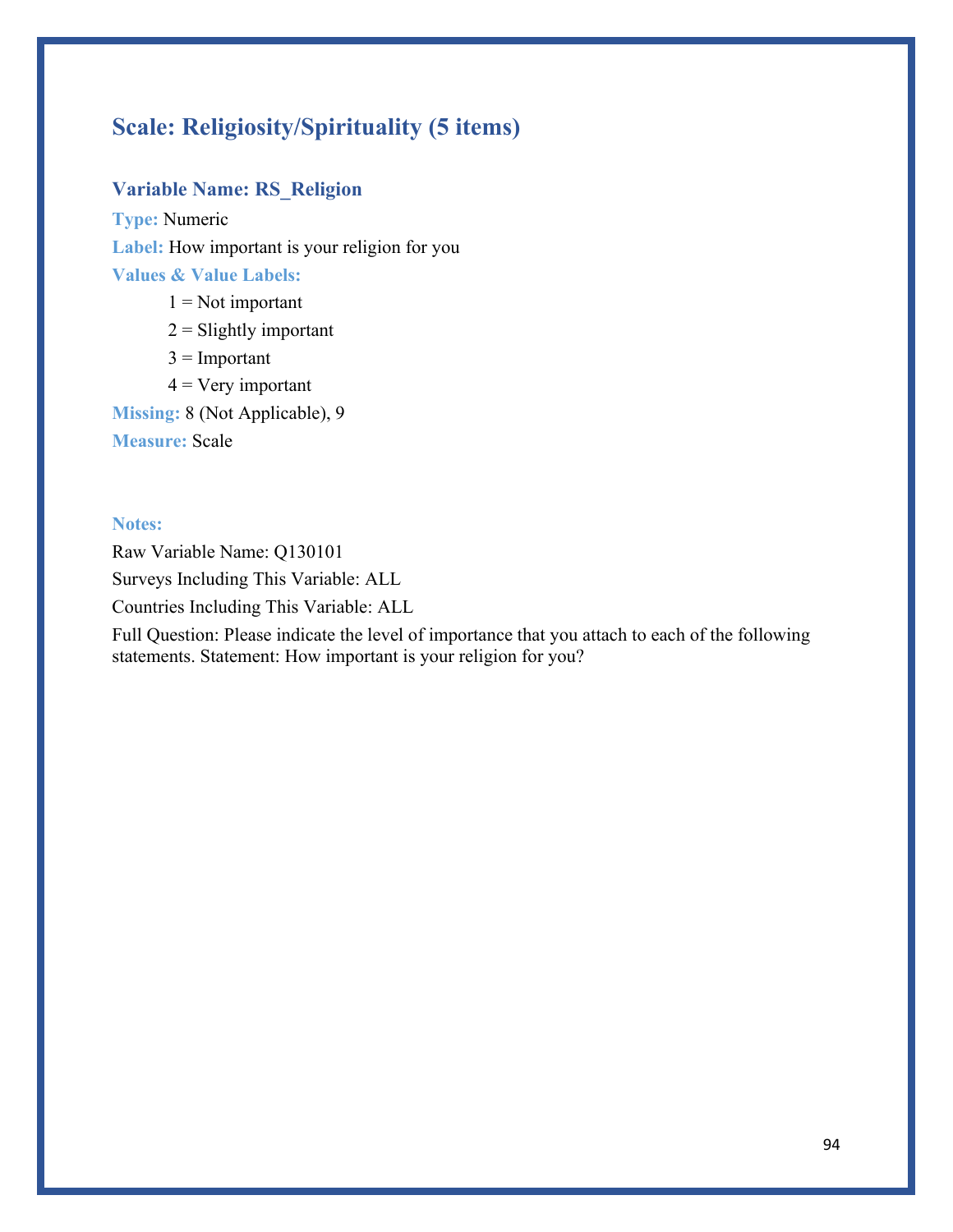# **Variable Name: RS\_Prayer**

**Type:** Numeric **Label:** How important is prayer for your religious beliefs **Values & Value Labels:**

- $1 = Not important$
- $2 =$  Slightly important
- $3 =$ Important
- $4 = V$ ery important

**Missing:** 8 (Not Applicable), 9 **Measure:** Scale

### **Notes:**

Raw Variable Name: Q130102 Surveys Including This Variable: ALL Countries Including This Variable: ALL Scale Name: Religiosity/Spirituality

Full Question: Please indicate the level of importance that you attach to each of the following statements. Statement: How important is prayer for your religious beliefs?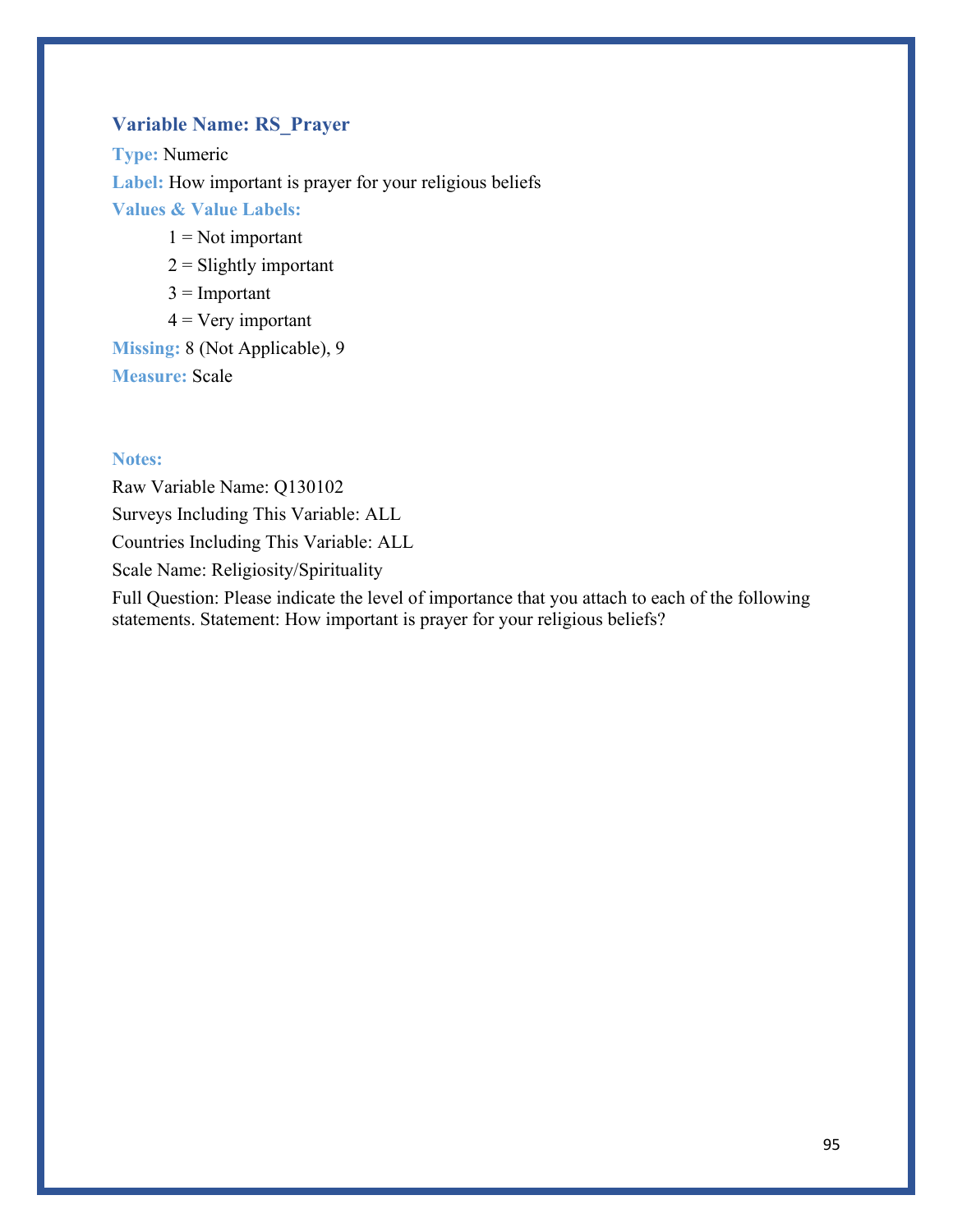# **Variable Name: RS\_FeelGod**

**Type:** Numeric **Label:** How important is it for you to feel that God intervenes in your life **Values & Value Labels:**

- $1 = Not important$
- $2 =$  Slightly important
- $3 =$ Important
- $4 = V$ ery important

**Missing:** 8 (Not Applicable), 9 **Measure:** Scale

### **Notes:**

Raw Variable Name: Q130103 Surveys Including This Variable: ALL Countries Including This Variable: ALL Scale Name: Religiosity/Spirituality

Full Question: Please indicate the level of importance that you attach to each of the following statements. Statement: How important is it for you to feel that God intervenes in your life?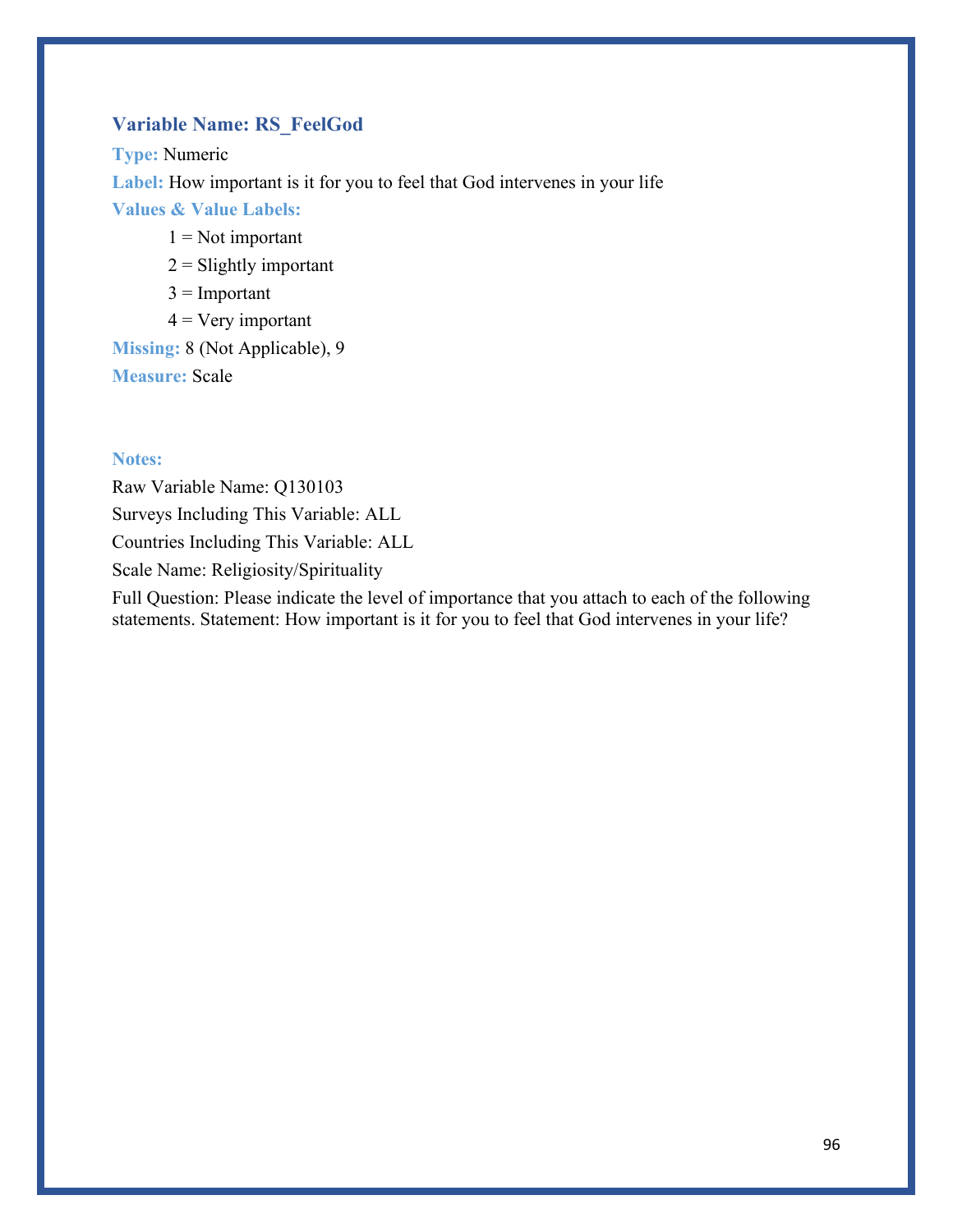# **Variable Name: RS\_ReligionGrp**

**Type:** Numeric **Label:** How important is it for you to belong to a religious group **Values & Value Labels:**

- $1 = Not important$
- $2 =$  Slightly important
- $3 =$ Important
- $4 = V$ ery important

**Missing:** 8 (Not Applicable), 9 **Measure:** Scale

### **Notes:**

Raw Variable Name: Q130104

Surveys Including This Variable: ALL

Countries Including This Variable: ALL except Jordan School Students and School Teachers Scale Name: Religiosity/Spirituality

Full Question: Please indicate the level of importance that you attach to each of the following statements. Statement: How important is it for you to belong to a religious group?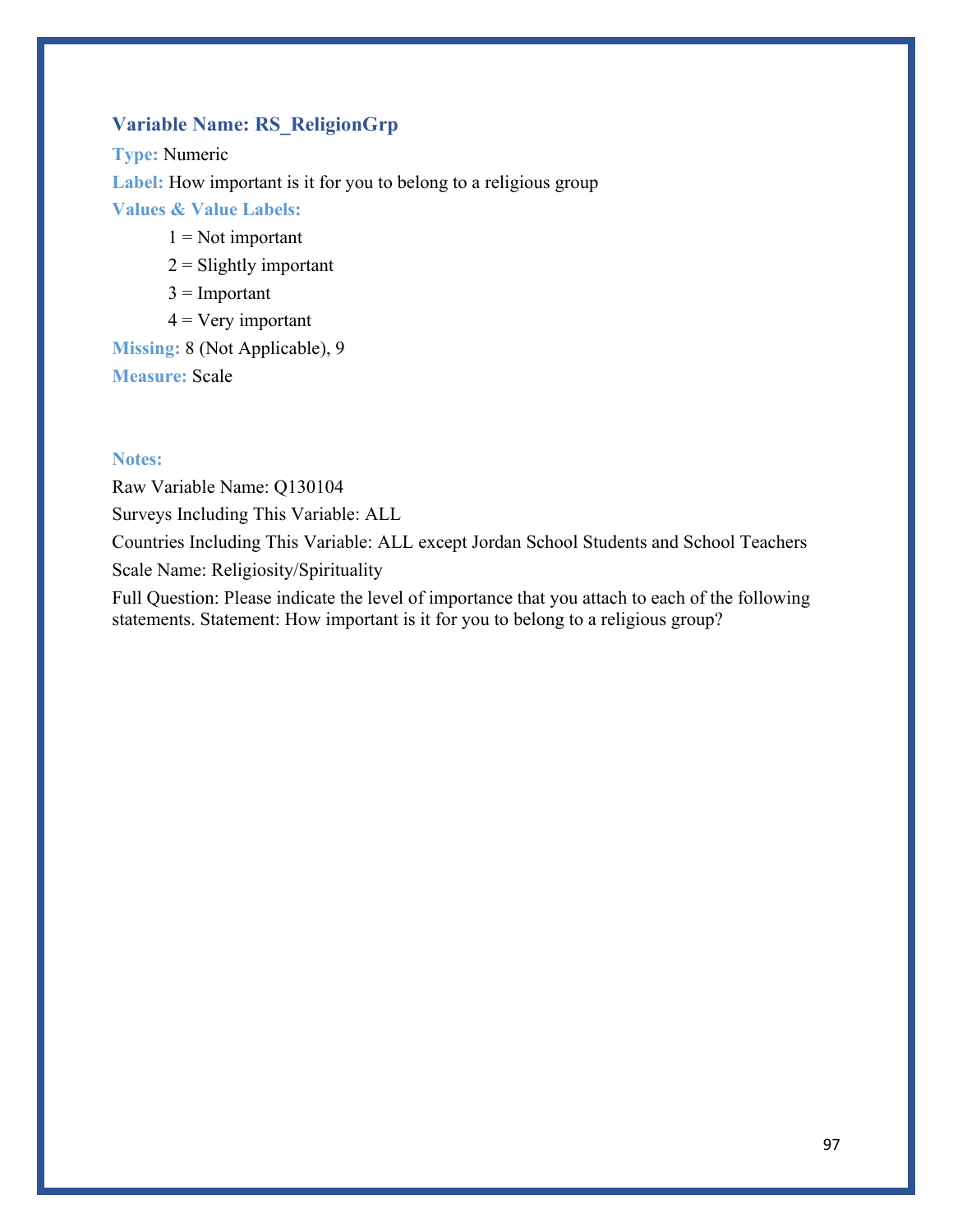# **Variable Name: RS\_DefiningYou**

**Type:** Numeric **Label:** How important is your religion in defining who you are **Values & Value Labels:**

- $1 = Not important$
- $2 =$  Slightly important
- $3 =$ Important
- $4 = V$ ery important

**Missing:** 8 (Not Applicable), 9 **Measure:** Scale

### **Notes:**

Raw Variable Name: Q130105

Surveys Including This Variable: ALL

Countries Including This Variable: ALL except Jordan School Students and School Teachers Scale Name: Religiosity/Spirituality

Full Question: Please indicate the level of importance that you attach to each of the following statements. Statement: How important is your religion in defining who you are?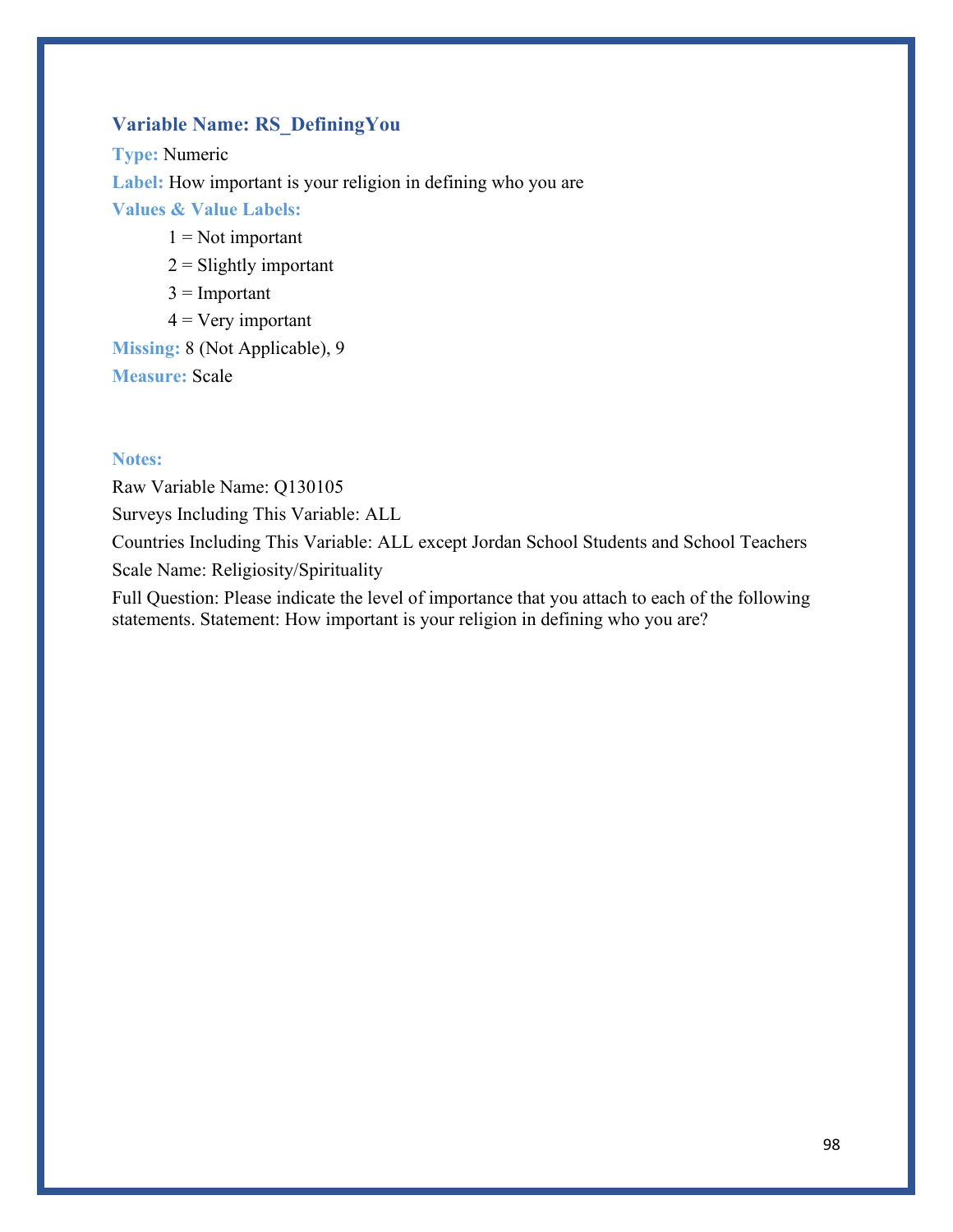# **Scale: Teacher Self-Efficacy (16 items)**

### **Variable Name: TSE\_LocalInvolve**

**Type:** Numeric Label: To get local colleges/universities involved **Values & Value Labels:**

 $1 =$  Nothing

 $2 =$  Some influence

 $3$  = Quite a bit

 $4 = A$  great deal

**Missing:** 8 (Not Applicable), 9

**Measure:** Scale

### **Notes:**

Raw Variable Name: Q090102 Surveys Including This Variable: Teacher/Instructor Countries Including This Variable: ALL Scale Name: Teacher Self-efficacy

Full Question: Please indicate your opinions about each of the statements below by selecting the appropriate choice. Statement: How much can you do to get local colleges and universities involved in working with your institution?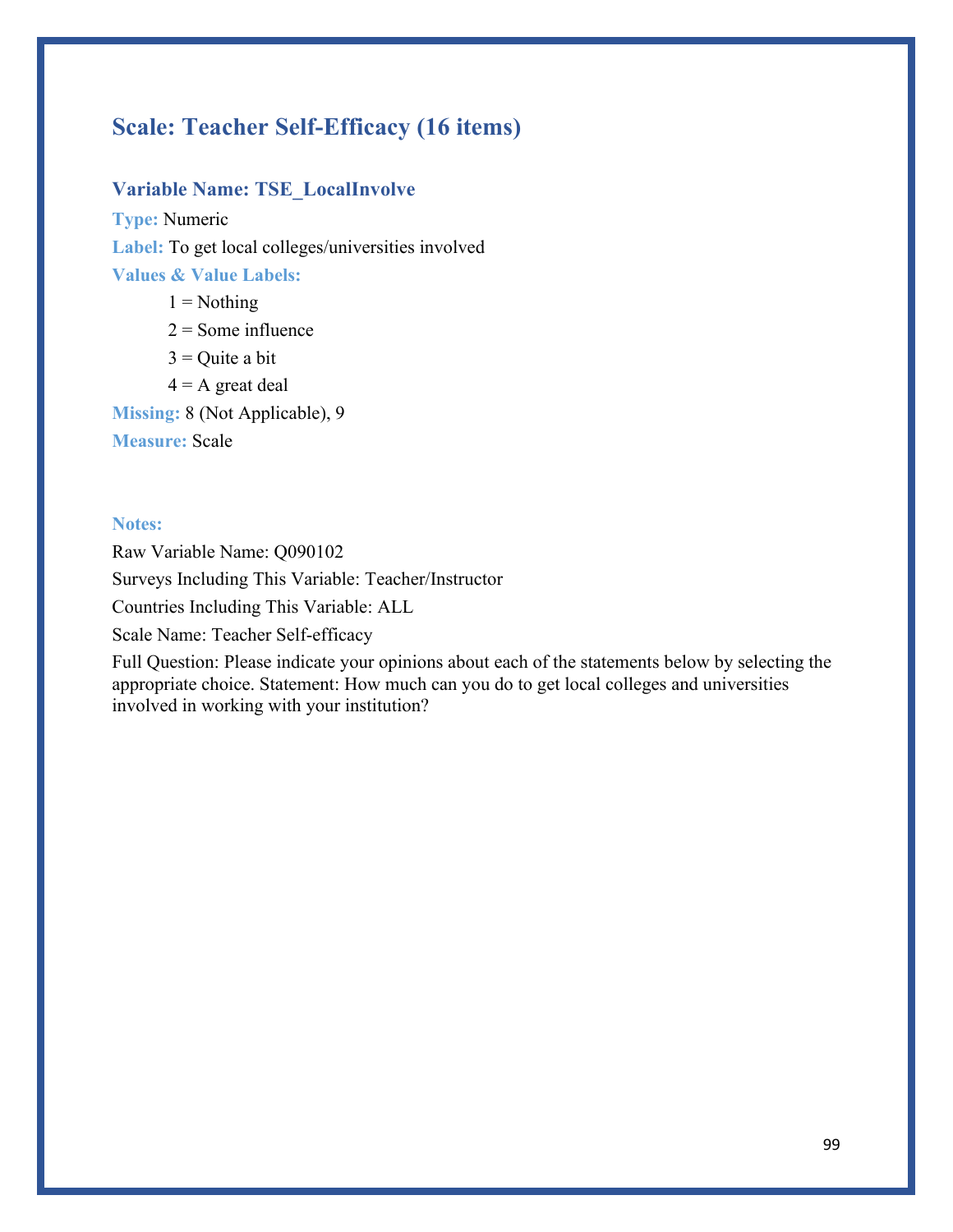# **Variable Name: TSE\_Safe**

**Type:** Numeric **Label:** To make your institution safe **Values & Value Labels:**

 $1 =$  Nothing

 $2 =$  Some influence

 $3$  = Quite a bit

 $4 = A$  great deal

**Missing:** 8 (Not Applicable), 9

**Measure:** Scale

### **Notes:**

Raw Variable Name: Q090103 Surveys Including This Variable: Teacher/Instructor Countries Including This Variable: ALL Scale Name: Teacher Self-efficacy

Full Question: Please indicate your opinions about each of the statements below by selecting the appropriate choice. Statement: How much can you do to make your institution a safe place?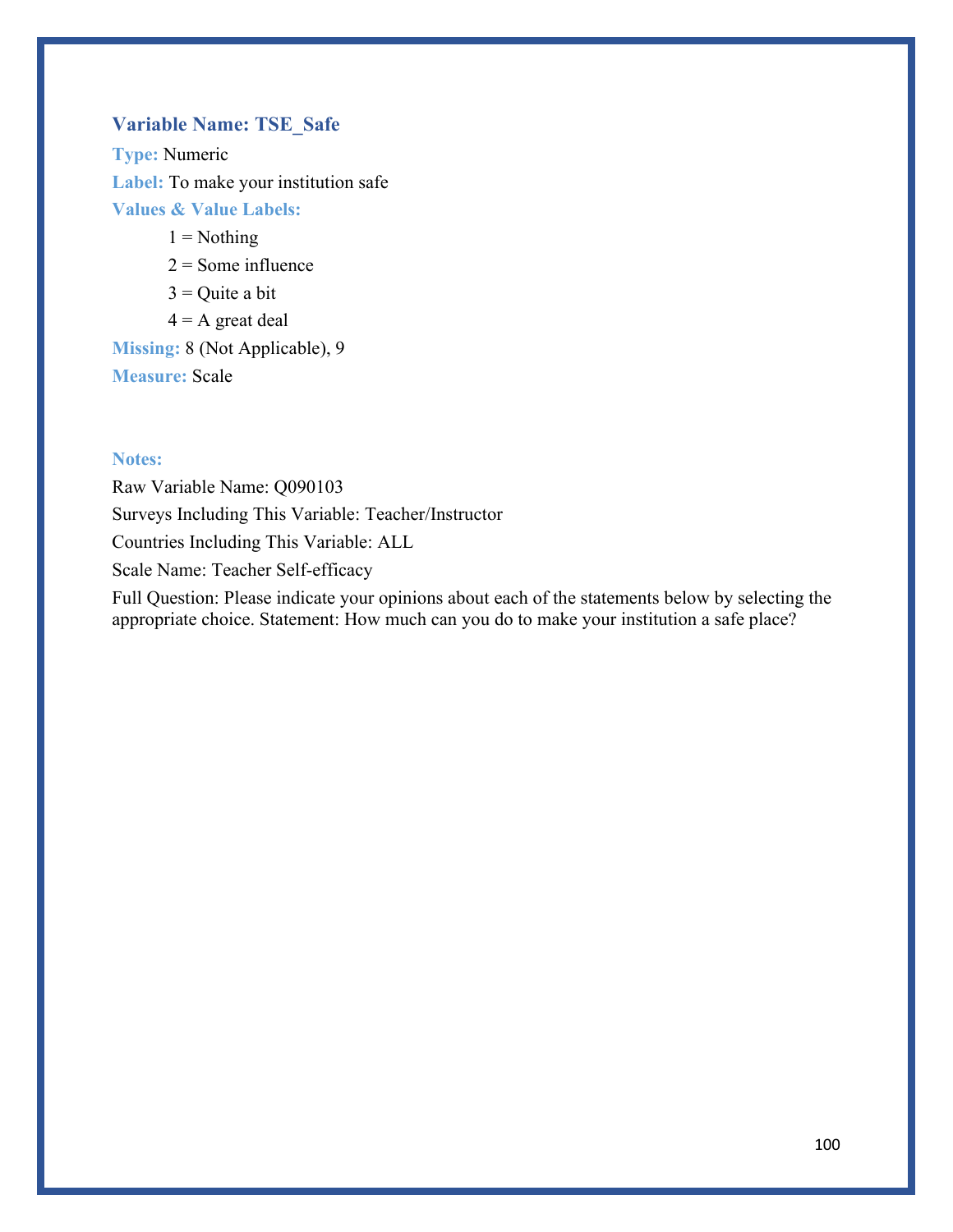# **Variable Name: TSE\_StudentsTrust**

**Type:** Numeric **Label:** To get students to trust teachers **Values & Value Labels:**

 $1 =$  Nothing

 $2 =$  Some influence

 $3$  = Quite a bit

 $4 = A$  great deal

**Missing:** 8 (Not Applicable), 9

**Measure:** Scale

### **Notes:**

Raw Variable Name: Q090104 Surveys Including This Variable: Teacher/Instructor Countries Including This Variable: ALL Scale Name: Teacher Self-efficacy

Full Question: Please indicate your opinions about each of the statements below by selecting the appropriate choice. Statement: How much can you do to get students to trust teachers?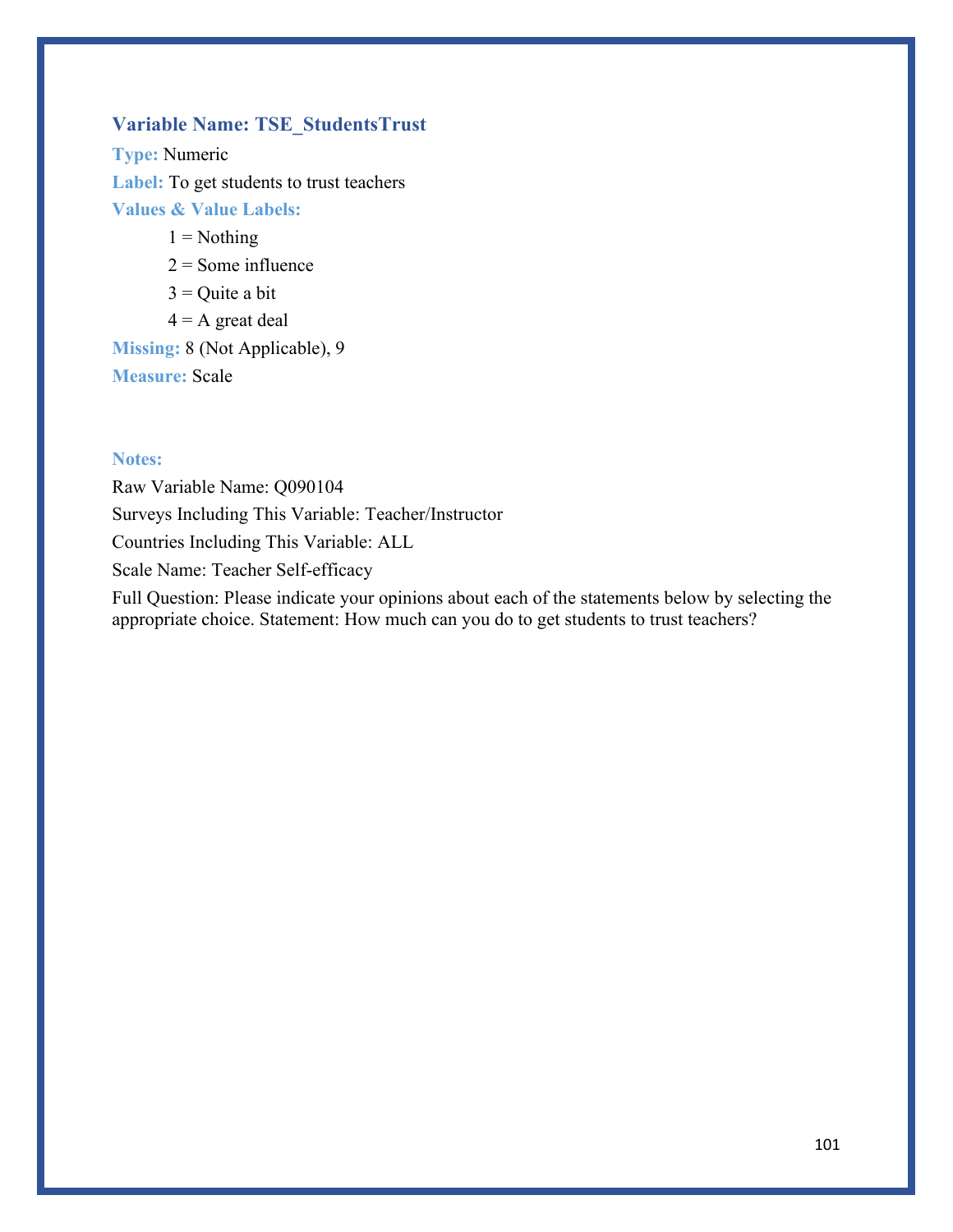# **Variable Name: TSE\_StudentsEnjoy**

**Type:** Numeric **Label:** To make students enjoy coming to your class **Values & Value Labels:**

 $1 =$  Nothing

 $2 =$  Some influence

 $3$  = Quite a bit

 $4 = A$  great deal

**Missing:** 8 (Not Applicable), 9

**Measure:** Scale

### **Notes:**

Raw Variable Name: Q090105 Surveys Including This Variable: Teacher/Instructor Countries Including This Variable: ALL Scale Name: Teacher Self-efficacy

Full Question: Please indicate your opinions about each of the statements below by selecting the appropriate choice. Statement: How much can you do to make students enjoy coming to your class?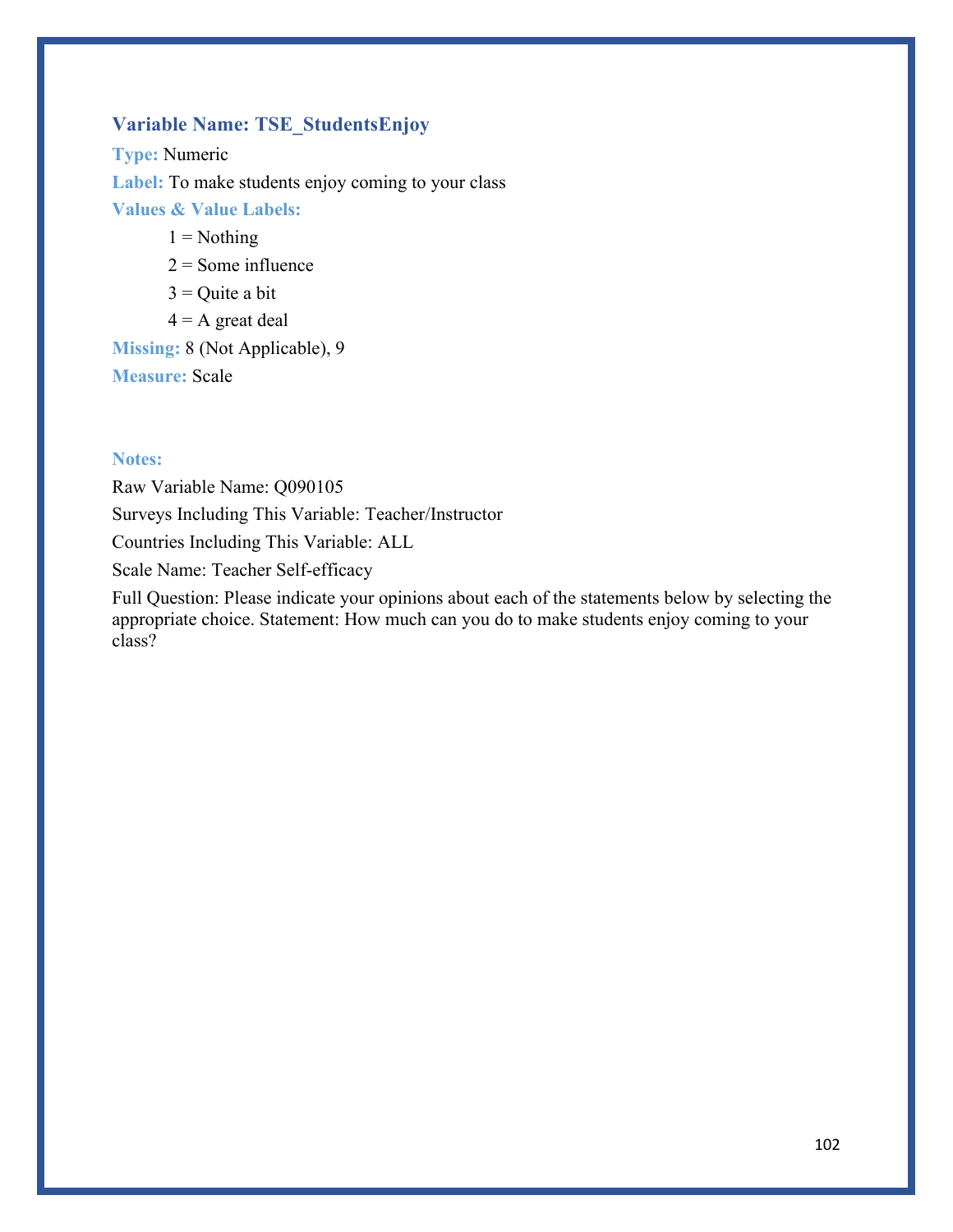## **Variable Name: TSE\_Dropout**

**Type:** Numeric **Label:** To reduce student dropout **Values & Value Labels:**

 $1 =$  Nothing

 $2 =$  Some influence

- $3$  = Quite a bit
- $4 = A$  great deal

**Missing:** 8 (Not Applicable), 9 **Measure:** Scale

#### **Notes:**

Raw Variable Name: Q090106 Surveys Including This Variable: Teacher/Instructor Countries Including This Variable: ALL Scale Name: Teacher Self-efficacy

Full Question: Please indicate your opinions about each of the statements below by selecting the appropriate choice. Statement: How much can you do to reduce student dropout?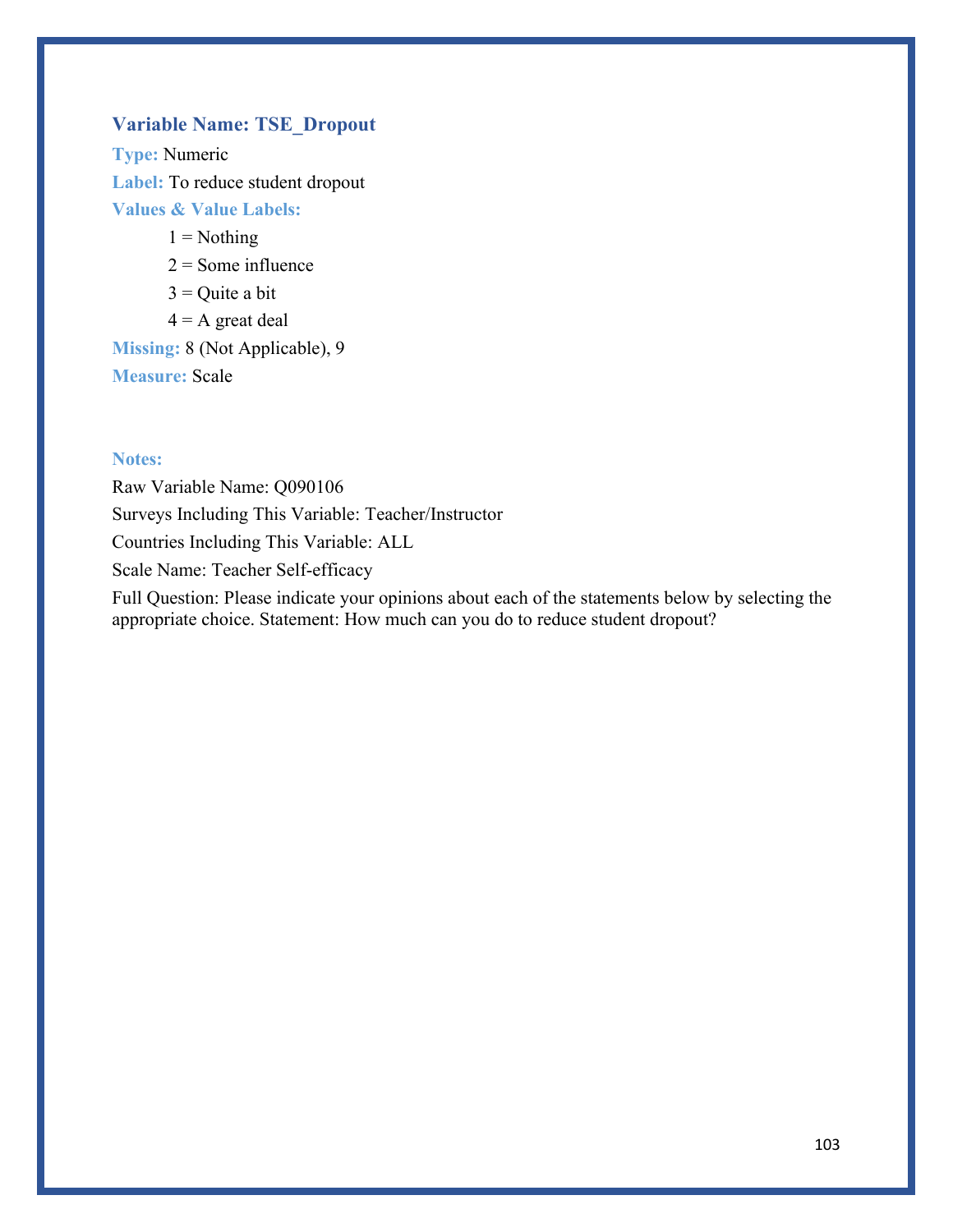# **Variable Name: TSE\_Absenteeism**

**Type:** Numeric **Label:** To reduce student absenteeism **Values & Value Labels:**

 $1 =$  Nothing

 $2 =$  Some influence

 $3$  = Quite a bit

 $4 = A$  great deal

**Missing:** 8 (Not Applicable), 9

**Measure:** Scale

### **Notes:**

Raw Variable Name: Q090107 Surveys Including This Variable: Teacher/Instructor Countries Including This Variable: ALL Scale Name: Teacher Self-efficacy

Full Question: Please indicate your opinions about each of the statements below by selecting the appropriate choice. Statement: How much can you do to reduce student absenteeism?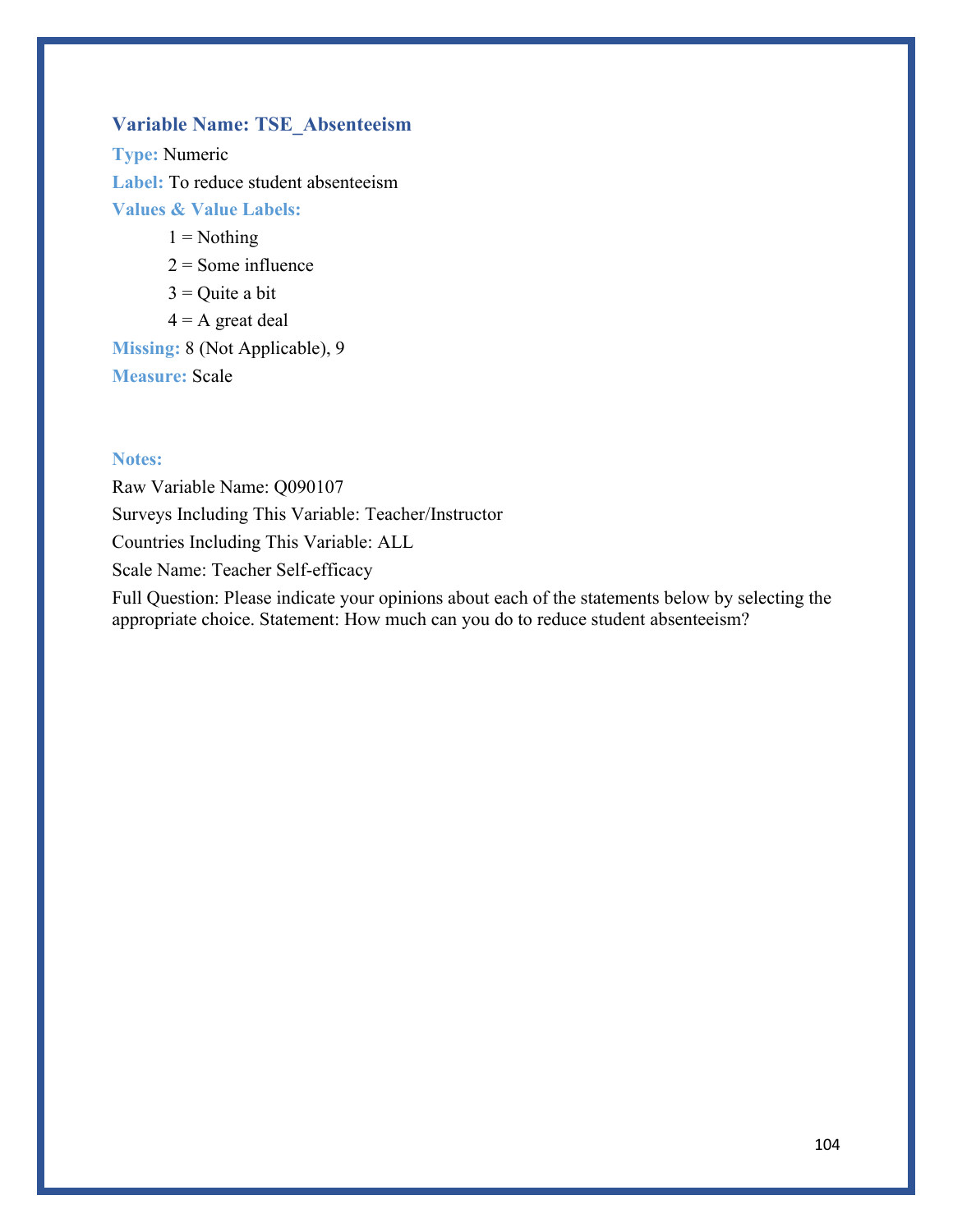# **Variable Name: TSE\_DoWell**

**Type:** Numeric **Label:** To get students to believe they can do well in academic work **Values & Value Labels:**

- $1 =$  Nothing
- $2 =$  Some influence
- $3$  = Quite a bit
- $4 = A$  great deal

**Missing:** 8 (Not Applicable), 9 **Measure:** Scale

### **Notes:**

Raw Variable Name: Q090108 Surveys Including This Variable: Teacher/Instructor Countries Including This Variable: ALL Scale Name: Teacher Self-efficacy

Full Question: Please indicate your opinions about each of the statements below by selecting the appropriate choice. Statement: How much can you do to get students to believe they can do well in academic work?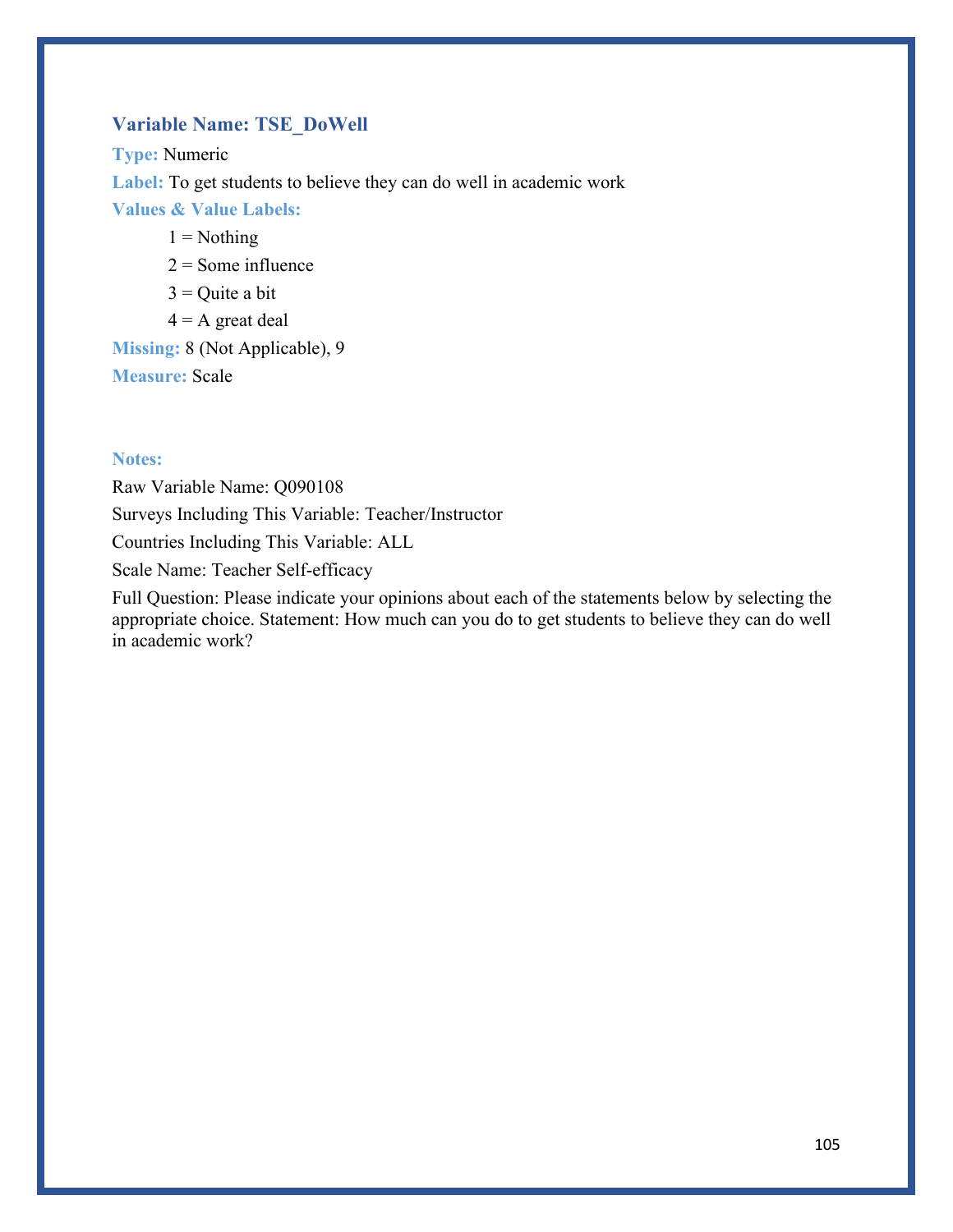# **Variable Name: TSE\_TeachingSkills**

**Type:** Numeric **Label:** Help other teachers with their teaching skills **Values & Value Labels:**

 $1 =$  Nothing

- $2 =$  Some influence
- $3$  = Quite a bit
- $4 = A$  great deal

**Missing:** 8 (Not Applicable), 9 **Measure:** Scale

#### **Notes:**

Raw Variable Name: Q090109 Surveys Including This Variable: Teacher/Instructor Countries Including This Variable: ALL Scale Name: Teacher Self-efficacy

Full Question: Please indicate your opinions about each of the statements below by selecting the appropriate choice. Statement: How much can you help other teachers with their teaching skills?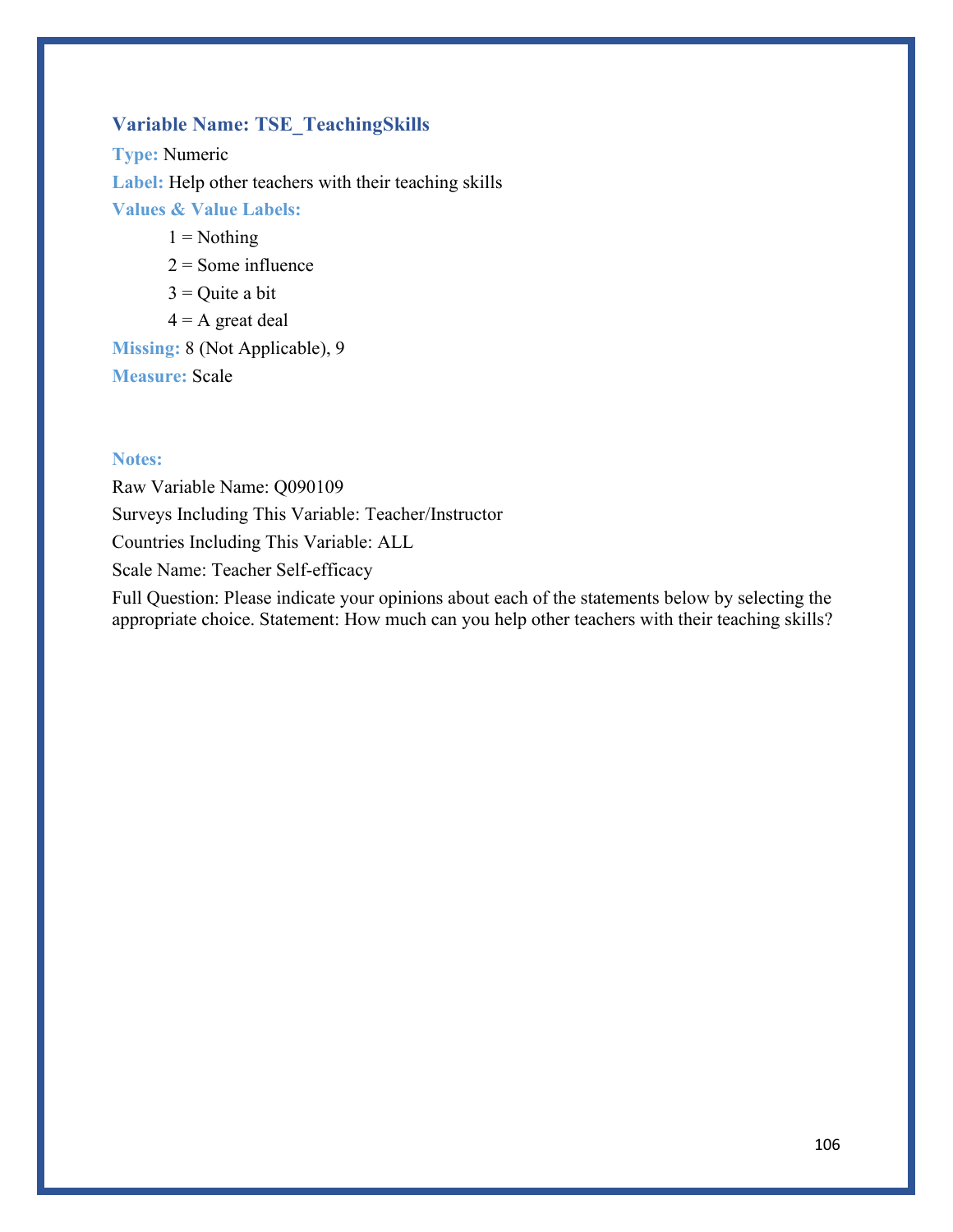# **Variable Name: TSE\_DifficultStudents**

**Type:** Numeric **Label:** To get through to the most difficult students **Values & Value Labels:**

 $1 =$  Nothing

- $2 =$  Some influence
- $3$  = Quite a bit
- $4 = A$  great deal

**Missing:** 8 (Not Applicable), 9 **Measure:** Scale

### **Notes:**

Raw Variable Name: Q090110 Surveys Including This Variable: Teacher/Instructor Countries Including This Variable: ALL Scale Name: Teacher Self-efficacy

Full Question: Please indicate your opinions about each of the statements below by selecting the appropriate choice. Statement: How much can you do to get through to the most difficult students?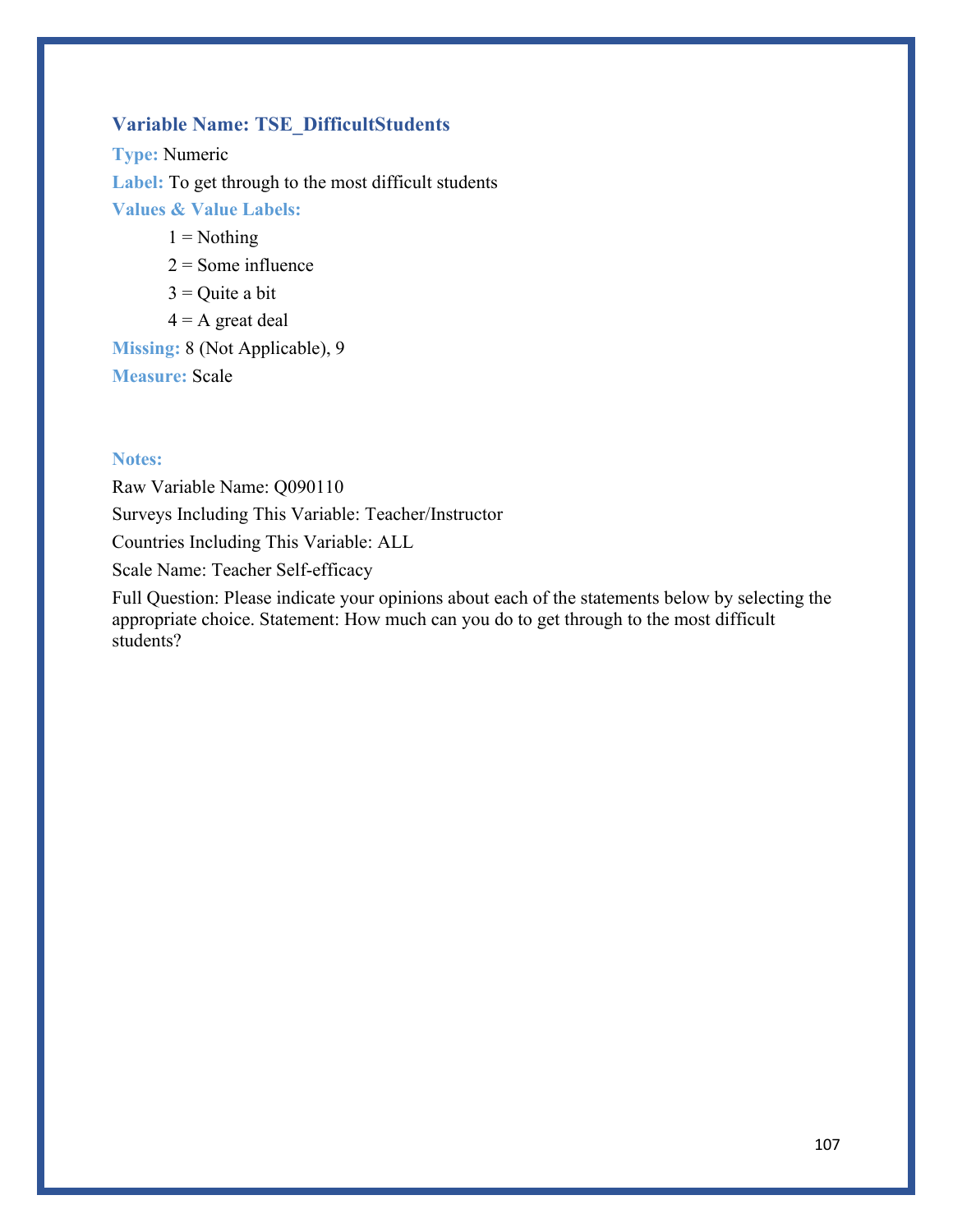# **Variable Name: TSE\_LackofSupport**

**Type:** Numeric **Label:** To promote learning when there is lack of support from the home **Values & Value Labels:**

 $1 =$  Nothing

 $2 =$  Some influence

 $3$  = Quite a bit

 $4 = A$  great deal

**Missing:** 8 (Not Applicable), 9

**Measure:** Scale

#### **Notes:**

Raw Variable Name: Q090111 Surveys Including This Variable: Teacher/Instructor Countries Including This Variable: ALL Scale Name: Teacher Self-efficacy

Full Question: Please indicate your opinions about each of the statements below by selecting the appropriate choice. Statement: How much can you do to promote learning when there is lack of support from the home?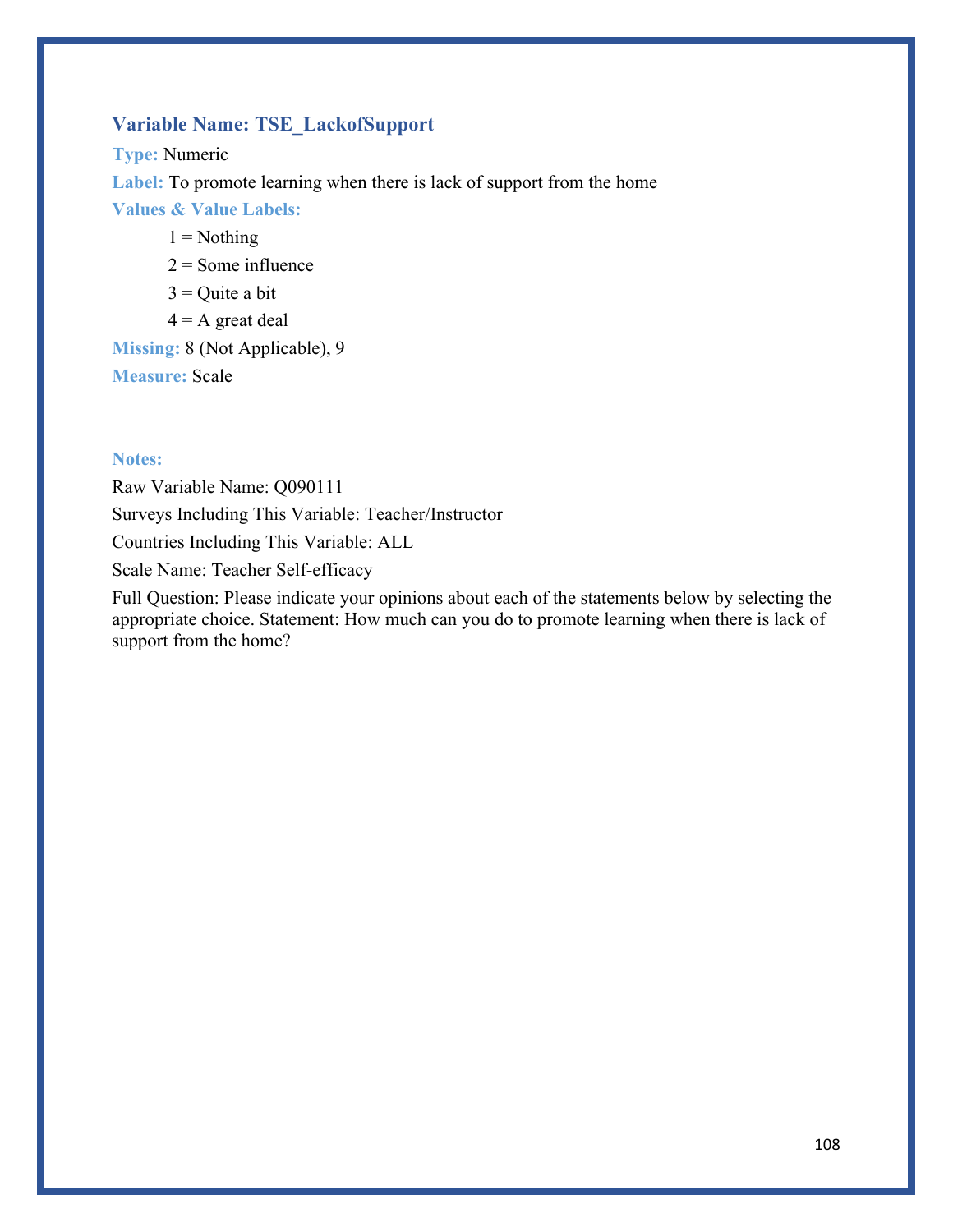## **Variable Name: TSE\_OnTask**

**Type:** Numeric Label: To keep students on task on difficult assignments **Values & Value Labels:**

 $1 =$  Nothing

- $2 =$  Some influence
- $3$  = Quite a bit
- $4 = A$  great deal

**Missing:** 8 (Not Applicable), 9 **Measure:** Scale

#### **Notes:**

Raw Variable Name: Q090112 Surveys Including This Variable: Teacher/Instructor Countries Including This Variable: ALL Scale Name: Teacher Self-efficacy

Full Question: Please indicate your opinions about each of the statements below by selecting the appropriate choice. Statement: How much can you do to keep students on task on difficult assignments?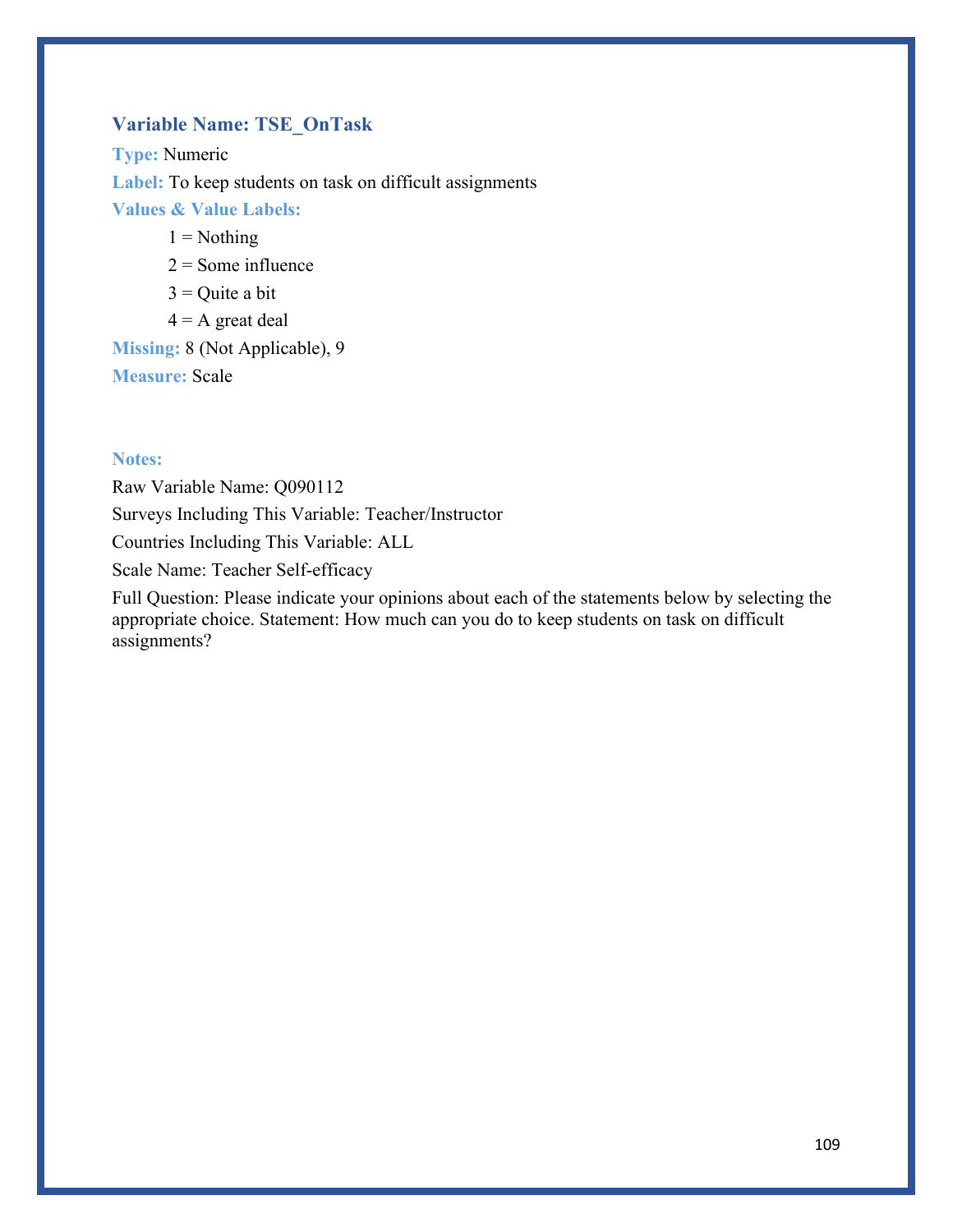## **Variable Name: TSE\_StudentsMemory**

**Type:** Numeric **Label:** To increase students' memory of previous lessons **Values & Value Labels:**

 $1 =$  Nothing

- $2 =$  Some influence
- $3$  = Quite a bit
- $4 = A$  great deal

**Missing:** 8 (Not Applicable), 9 **Measure:** Scale

#### **Notes:**

Raw Variable Name: Q090113 Surveys Including This Variable: Teacher/Instructor Countries Including This Variable: ALL Scale Name: Teacher Self-efficacy

Full Question: Please indicate your opinions about each of the statements below by selecting the appropriate choice. Statement: How much can you do to increase students' memory of what they have been taught in previous lessons?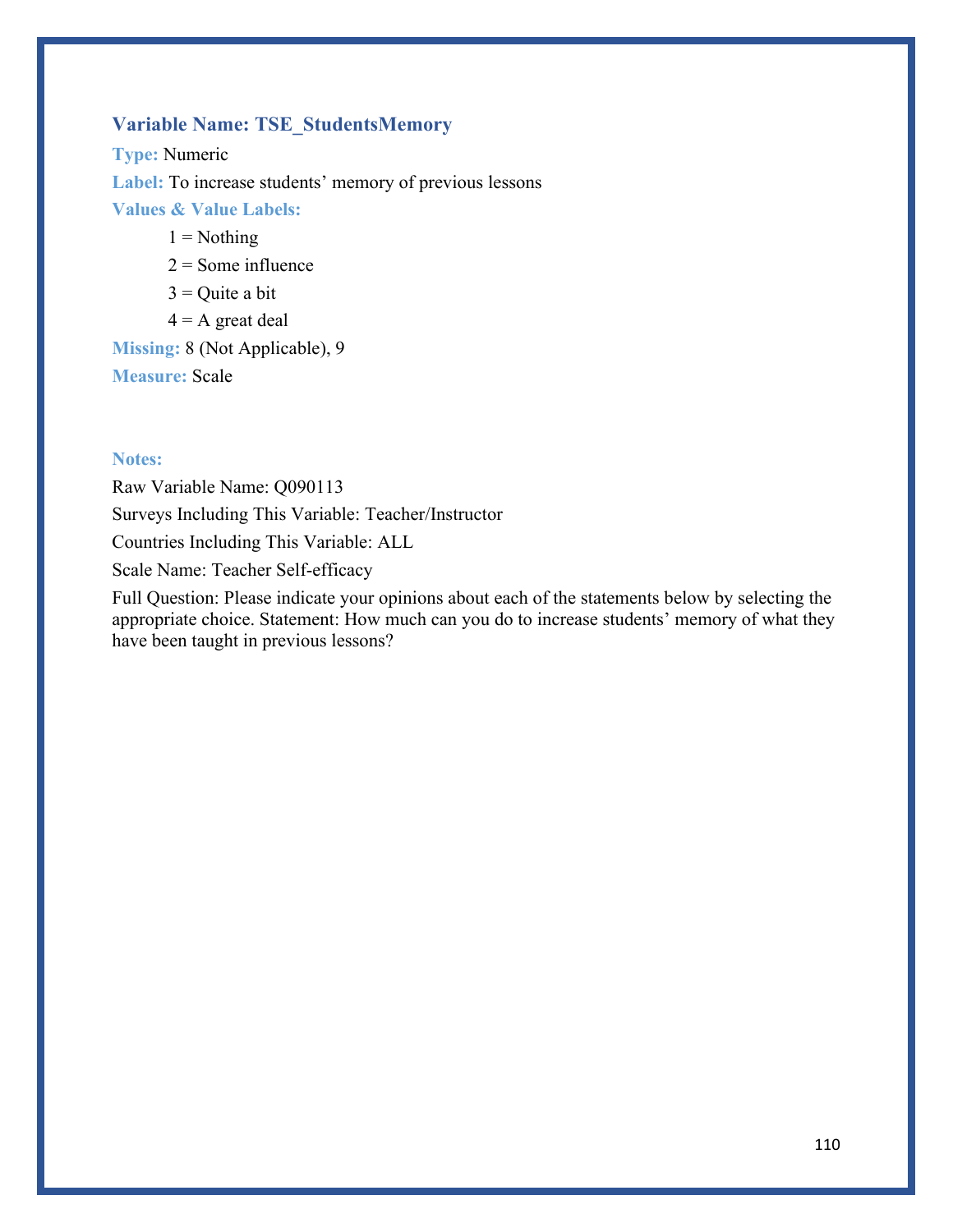## **Variable Name: TSE\_AdverseCommunity**

**Type:** Numeric

**Label:** To overcome influence of adverse community conditions on students learning

**Values & Value Labels:**

 $1 =$  Nothing

 $2 =$  Some influence

 $3$  = Quite a bit

 $4 = A$  great deal

**Missing:** 8 (Not Applicable), 9

**Measure:** Scale

#### **Notes:**

Raw Variable Name: Q090114 Surveys Including This Variable: Teacher/Instructor Countries Including This Variable: ALL Scale Name: Teacher Self-efficacy

Full Question: Please indicate your opinions about each of the statements below by selecting the appropriate choice. Statement: How much can you do to overcome the influence of adverse community conditions on students' learning?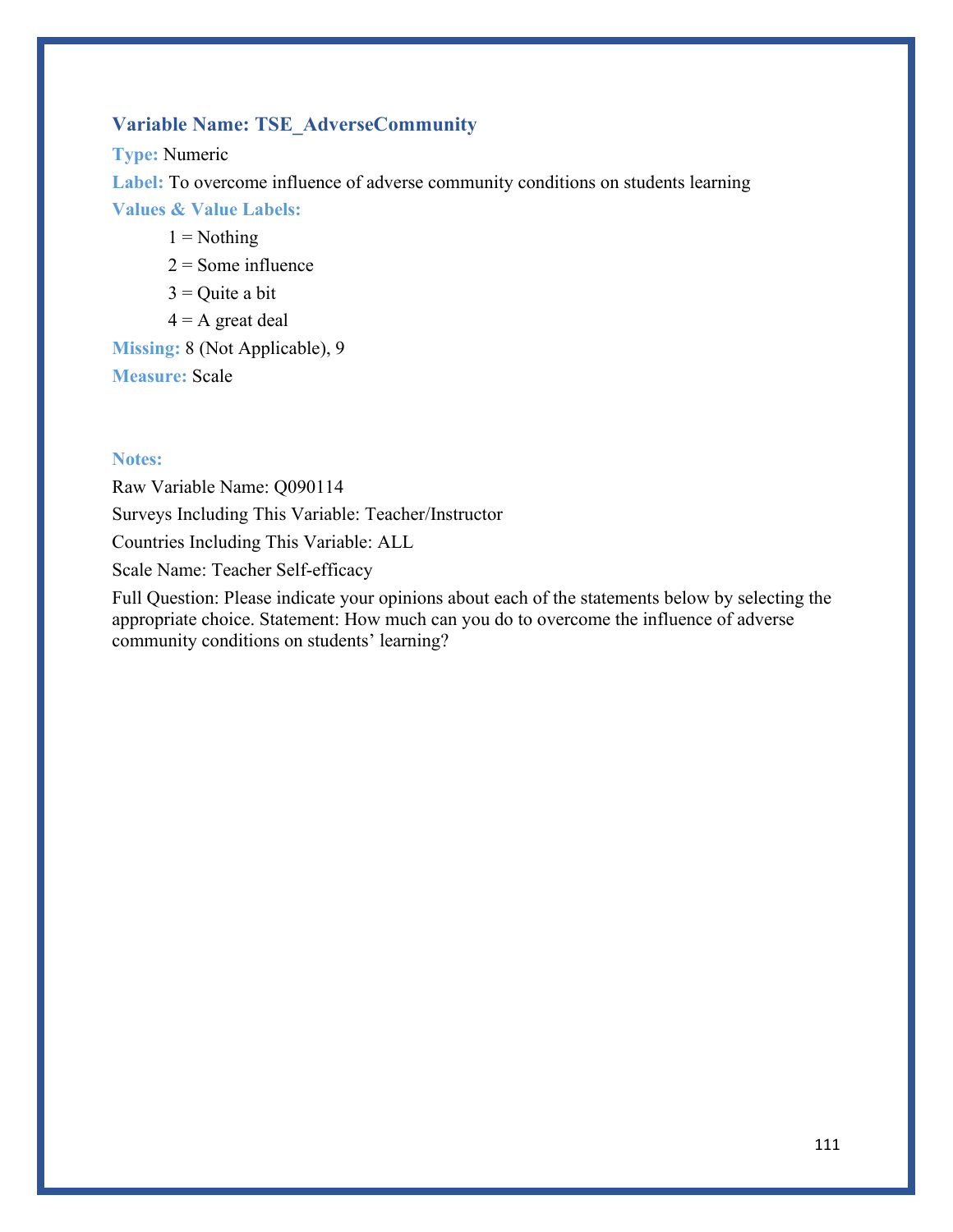### **Variable Name: TSE\_WorkTogether**

**Type:** Numeric **Label:** To get students to work together **Values & Value Labels:**

 $1 =$  Nothing

 $2 =$  Some influence

 $3$  = Quite a bit

 $4 = A$  great deal

**Missing:** 8 (Not Applicable), 9

**Measure:** Scale

### **Notes:**

Raw Variable Name: Q090115 Surveys Including This Variable: Teacher/Instructor Countries Including This Variable: ALL Scale Name: Teacher Self-efficacy

Full Question: Please indicate your opinions about each of the statements below by selecting the appropriate choice. Statement: How much can you do to get students to work together?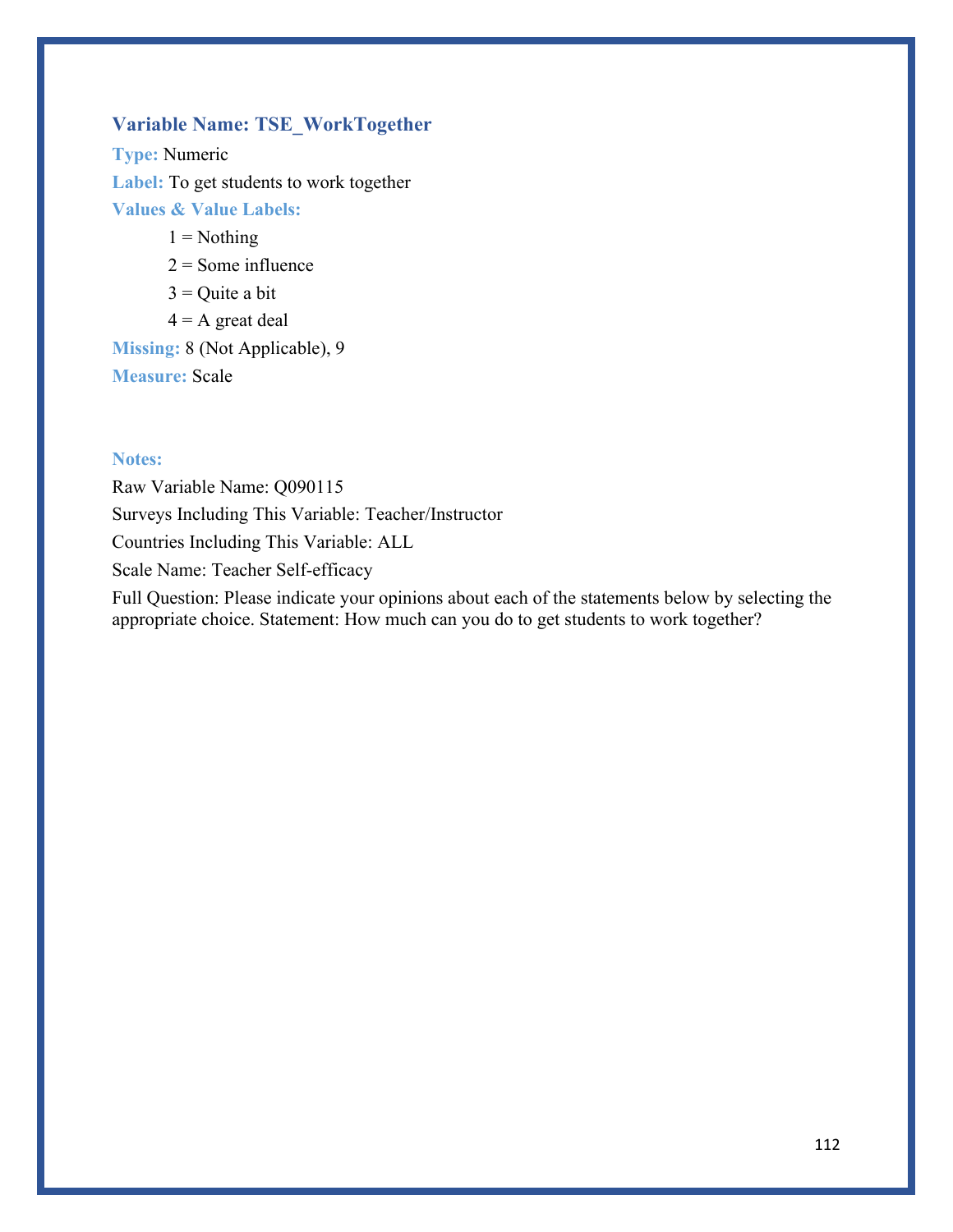### **Variable Name: TSE\_DoWork**

**Type:** Numeric **Label:** To get students to do their academic work **Values & Value Labels:**

 $1 =$  Nothing

 $2 =$  Some influence

 $3$  = Quite a bit

 $4 = A$  great deal

**Missing:** 8 (Not Applicable), 9

**Measure:** Scale

### **Notes:**

Raw Variable Name: Q090116 Surveys Including This Variable: Teacher/Instructor Countries Including This Variable: ALL Scale Name: Teacher Self-efficacy

Full Question: Please indicate your opinions about each of the statements below by selecting the appropriate choice. Statement: How much can you do to get students to do their academic work?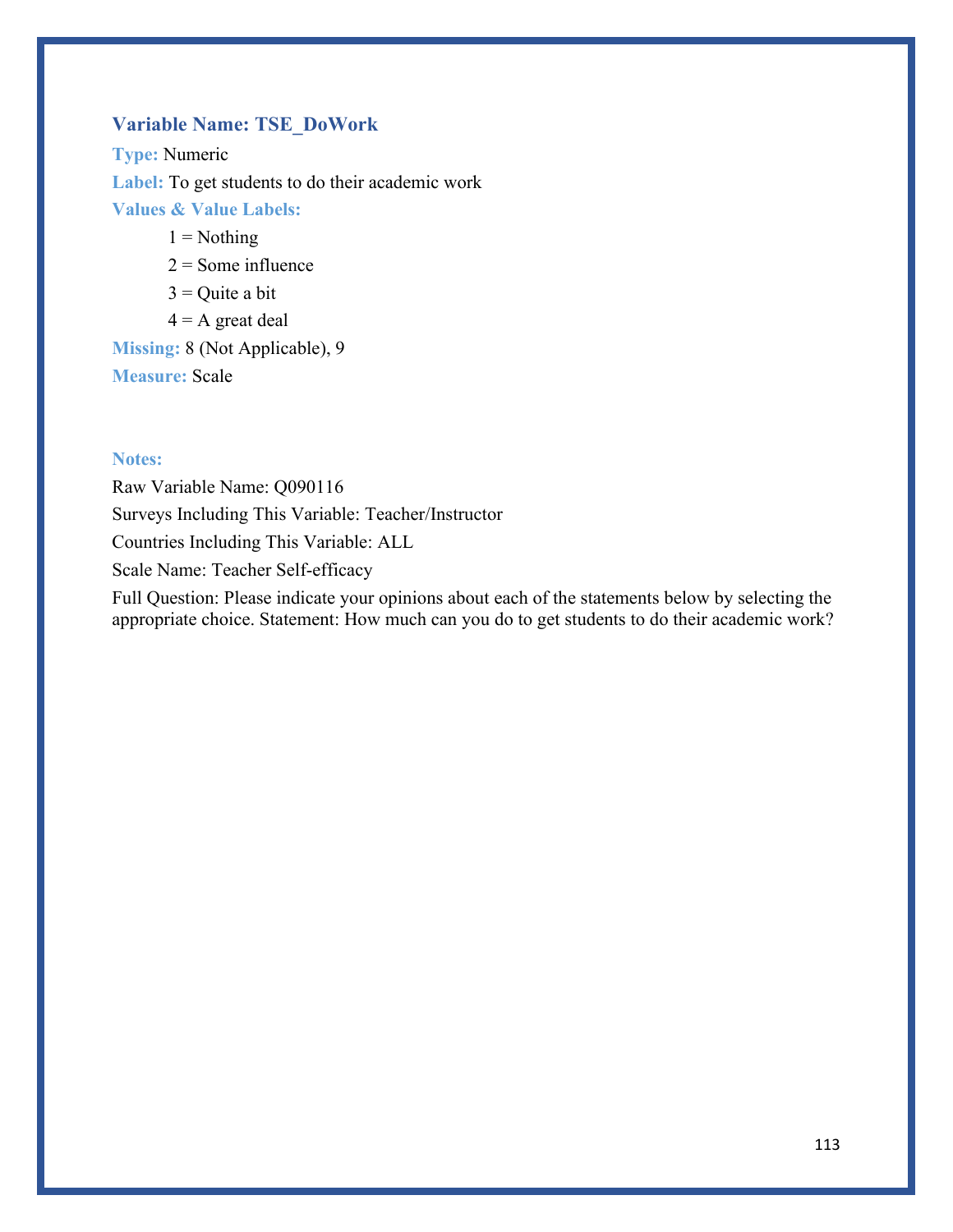## **Variable Name: TSE\_LowInterest**

**Type:** Numeric **Label:** To motivate students who show low interest in academic work **Values & Value Labels:**

- $1 =$  Nothing
- $2 =$  Some influence
- $3$  = Quite a bit
- $4 = A$  great deal

## **Missing:** 8 (Not Applicable), 9 **Measure:** Scale

#### **Notes:**

Raw Variable Name: Q090117 Surveys Including This Variable: Teacher/Instructor Countries Including This Variable: ALL Scale Name: Teacher Self-efficacy

Full Question: Please indicate your opinions about each of the statements below by selecting the appropriate choice. Statement: How much can you do motivate students who show low interest in academic work?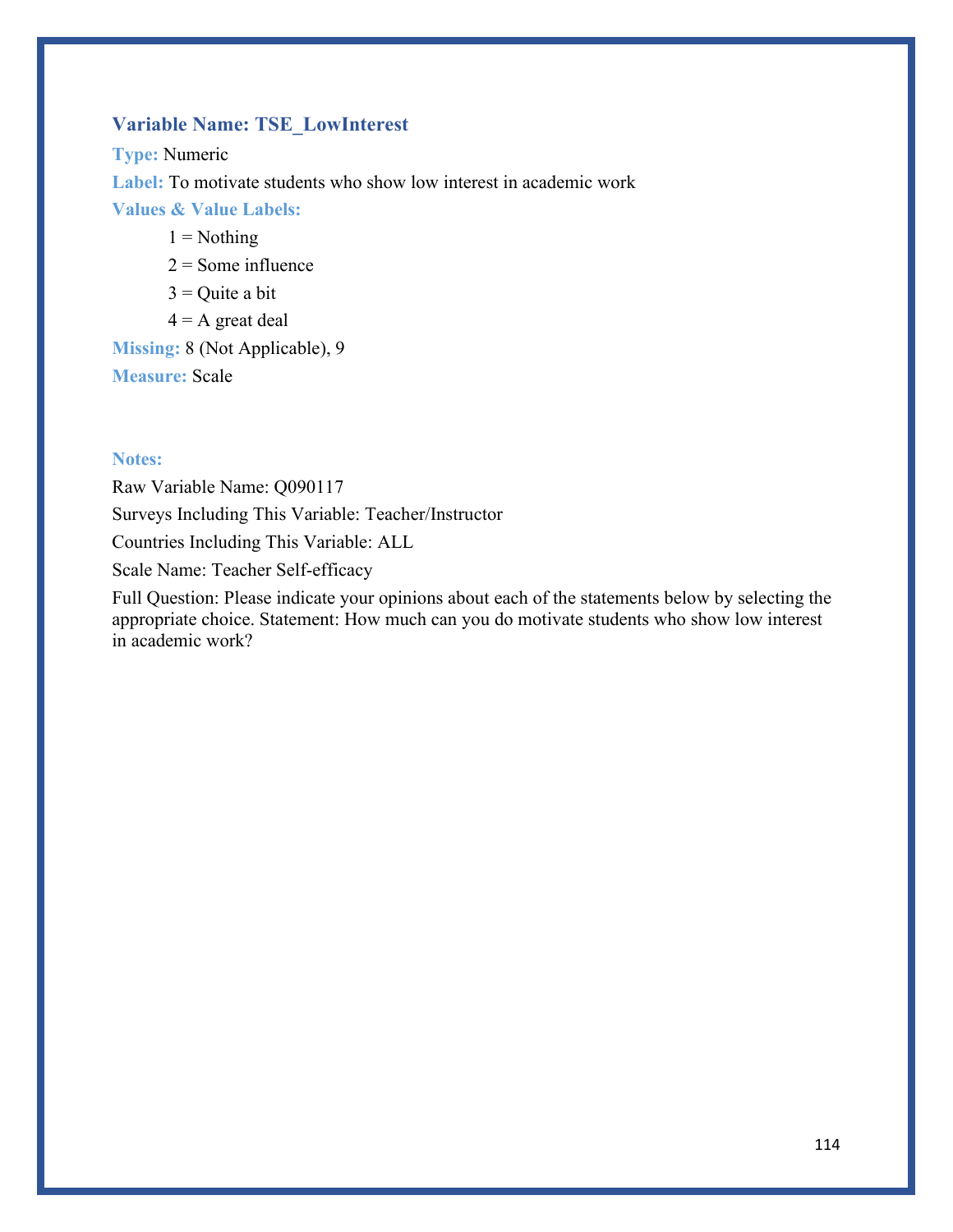# **Scale: Hope (6 items)**

## **Variable Name: Hope\_Anxiety**

**Type:** Numeric **Label:** Hope outweighs anxiety **Values & Value Labels:**

- $1$  = Strongly disagree
- $2$  = Moderately disagree
- $3$  = Moderately agree
- $4 =$  Strongly agree

**Missing:** 8 (Not Applicable), 9

**Measure:** Scale

### **Notes:**

Raw Variable Name: Q010101 Surveys Including This Variable: University Student, Teacher/Instructor Countries Including This Variable: ALL Scale Name: Hope Full Question: To what extent do you agree with the following statements? Statement: In my life,

hope outweighs anxiety.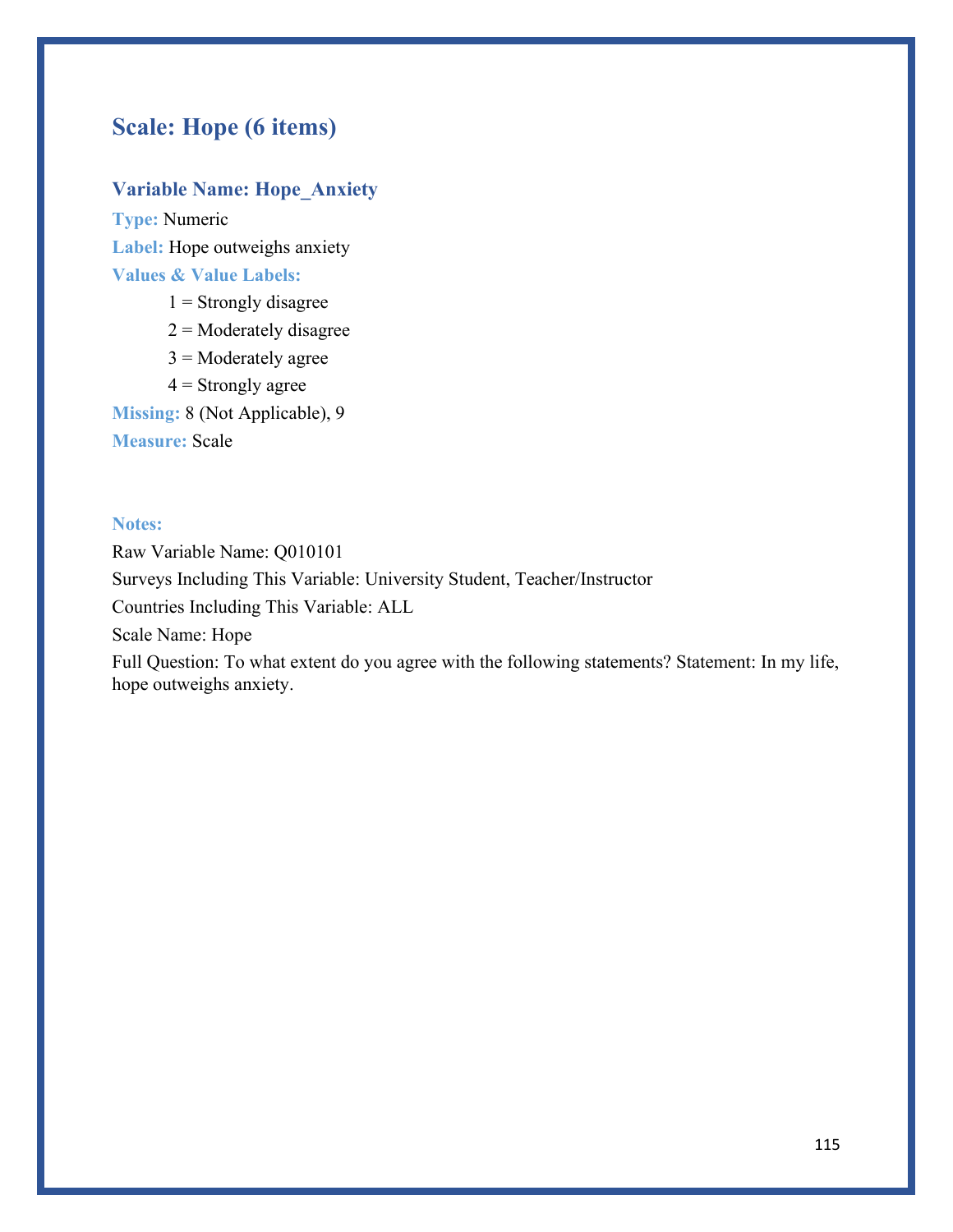## **Variable Name: Hope\_Fulfilled**

**Type:** Numeric **Label:** My hopes are usually fulfilled **Values & Value Labels:**

- $1 =$ Strongly disagree
- $2$  = Moderately disagree
- $3$  = Moderately agree
- $4 =$  Strongly agree

**Missing:** 8 (Not Applicable), 9 **Measure:** Scale

### **Notes:**

Raw Variable Name: Q010102 Surveys Including This Variable: University Student, Teacher/Instructor Countries Including This Variable: ALL Scale Name: Hope Full Question: To what extent do you agree with the following statements? Statement: My hopes

are usually fulfilled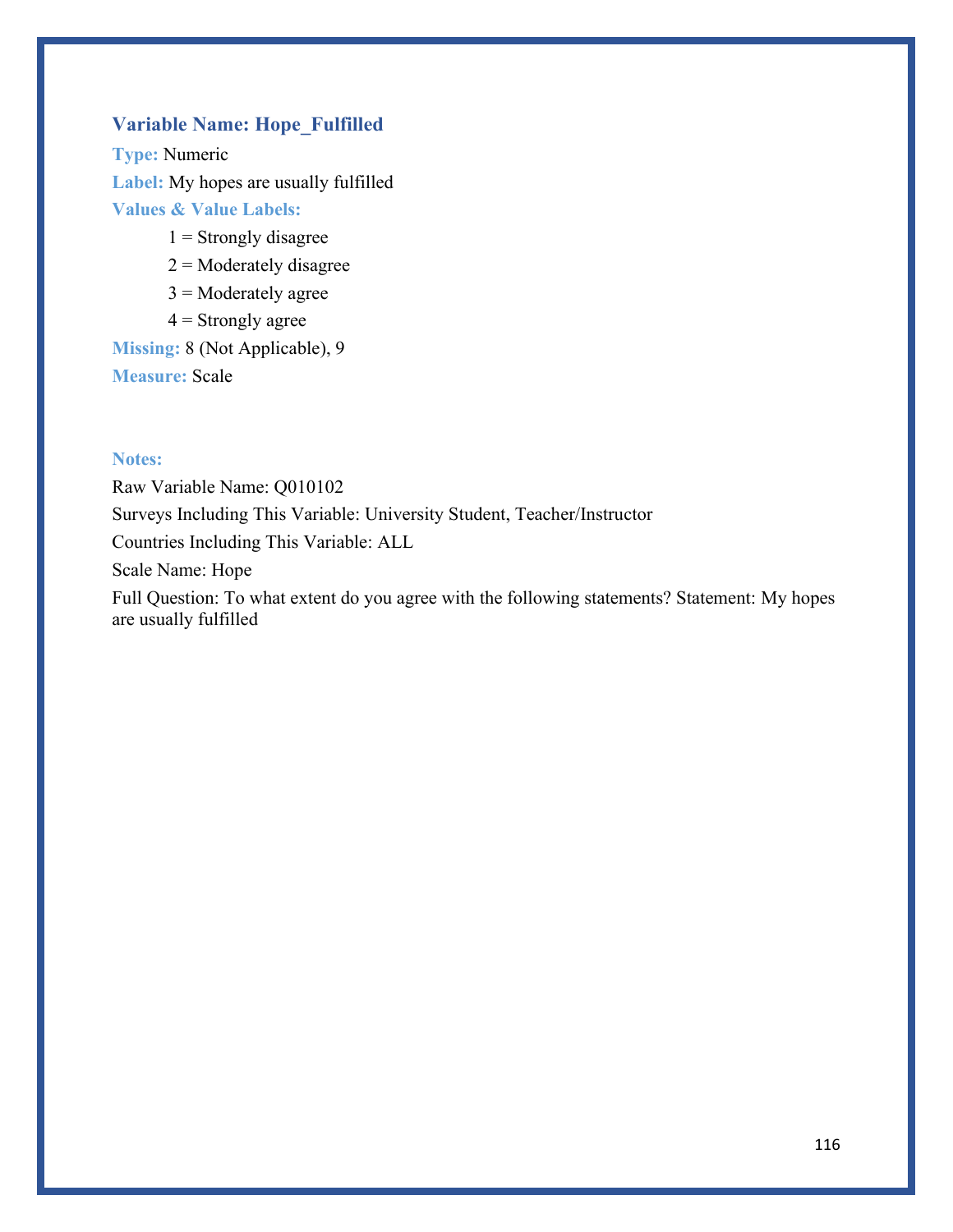## **Variable Name: Hope\_Helpful**

**Type:** Numeric **Label:** I feel helpful **Values & Value Labels:**

- $1 =$ Strongly disagree
- $2$  = Moderately disagree
- $3$  = Moderately agree
- $4 =$  Strongly agree

**Missing:** 8 (Not Applicable), 9 **Measure:** Scale

### **Notes:**

Raw Variable Name: Q010103 Surveys Including This Variable: University Student, Teacher/Instructor Countries Including This Variable: ALL Scale Name: Hope Full Question: To what extent do you agree with the following statements? Statement: I feel

helpful.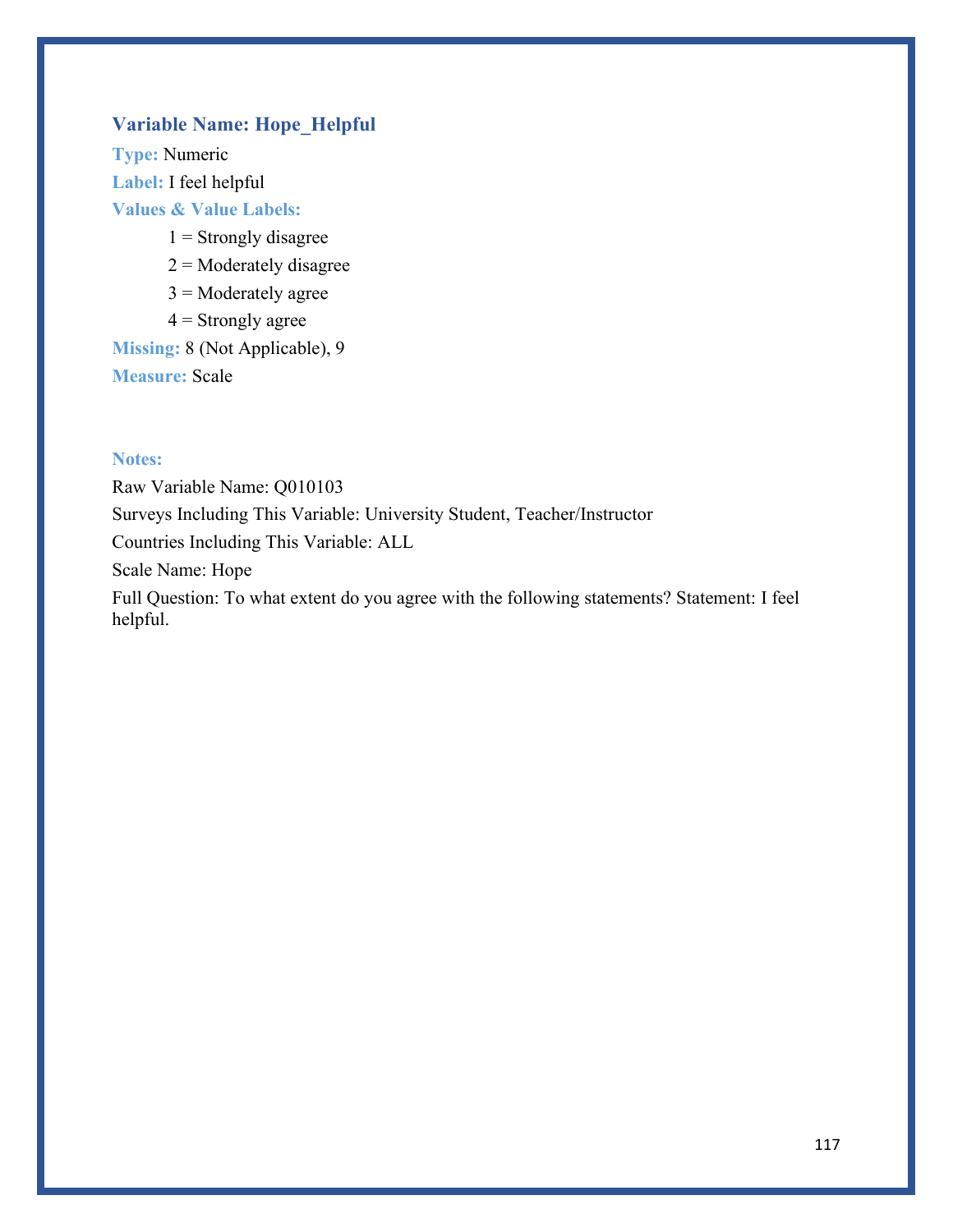## **Variable Name: Hope\_LifeQuality**

**Type:** Numeric **Label:** Hope improves quality of life **Values & Value Labels:**

- $1 =$ Strongly disagree
- $2$  = Moderately disagree
- $3$  = Moderately agree
- $4 =$  Strongly agree

**Missing:** 8 (Not Applicable), 9 **Measure:** Scale

### **Notes:**

Raw Variable Name: Q010104 Surveys Including This Variable: University Student, Teacher/Instructor Countries Including This Variable: ALL Scale Name: Hope Full Question: To what extent do you agree with the following statements? Statement: Hope

improves the quality of life.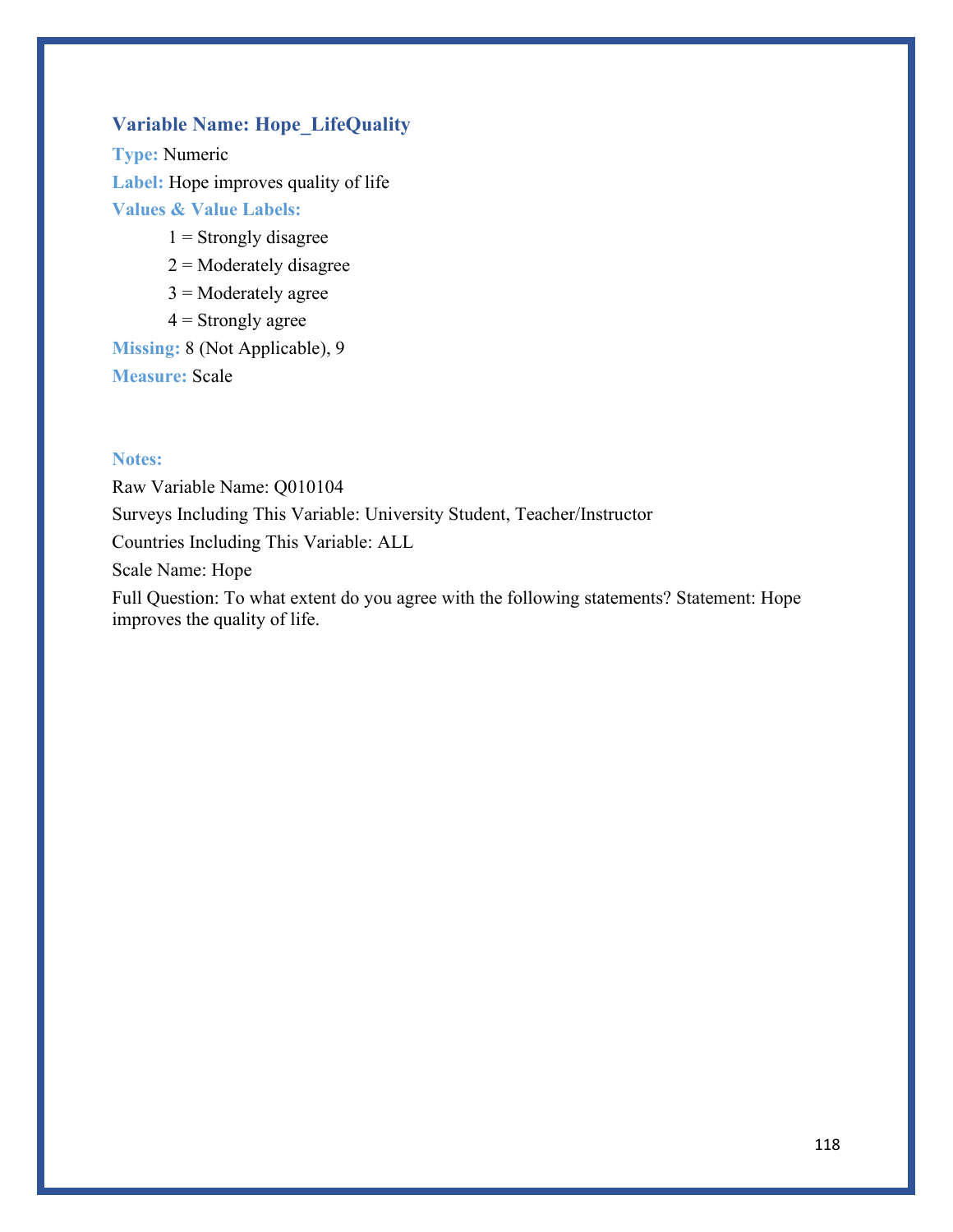## **Variable Name: Hope\_Life**

**Type:** Numeric **Label:** Hopeful about my life **Values & Value Labels:**

- $1 =$ Strongly disagree
- $2$  = Moderately disagree
- $3$  = Moderately agree
- $4 =$  Strongly agree

**Missing:** 8 (Not Applicable), 9 **Measure:** Scale

hopeful about my life.

### **Notes:**

Raw Variable Name: Q010105 Surveys Including This Variable: University Student, Teacher/Instructor Countries Including This Variable: ALL Scale Name: Hope Full Question: To what extent do you agree with the following statements? Statement: I am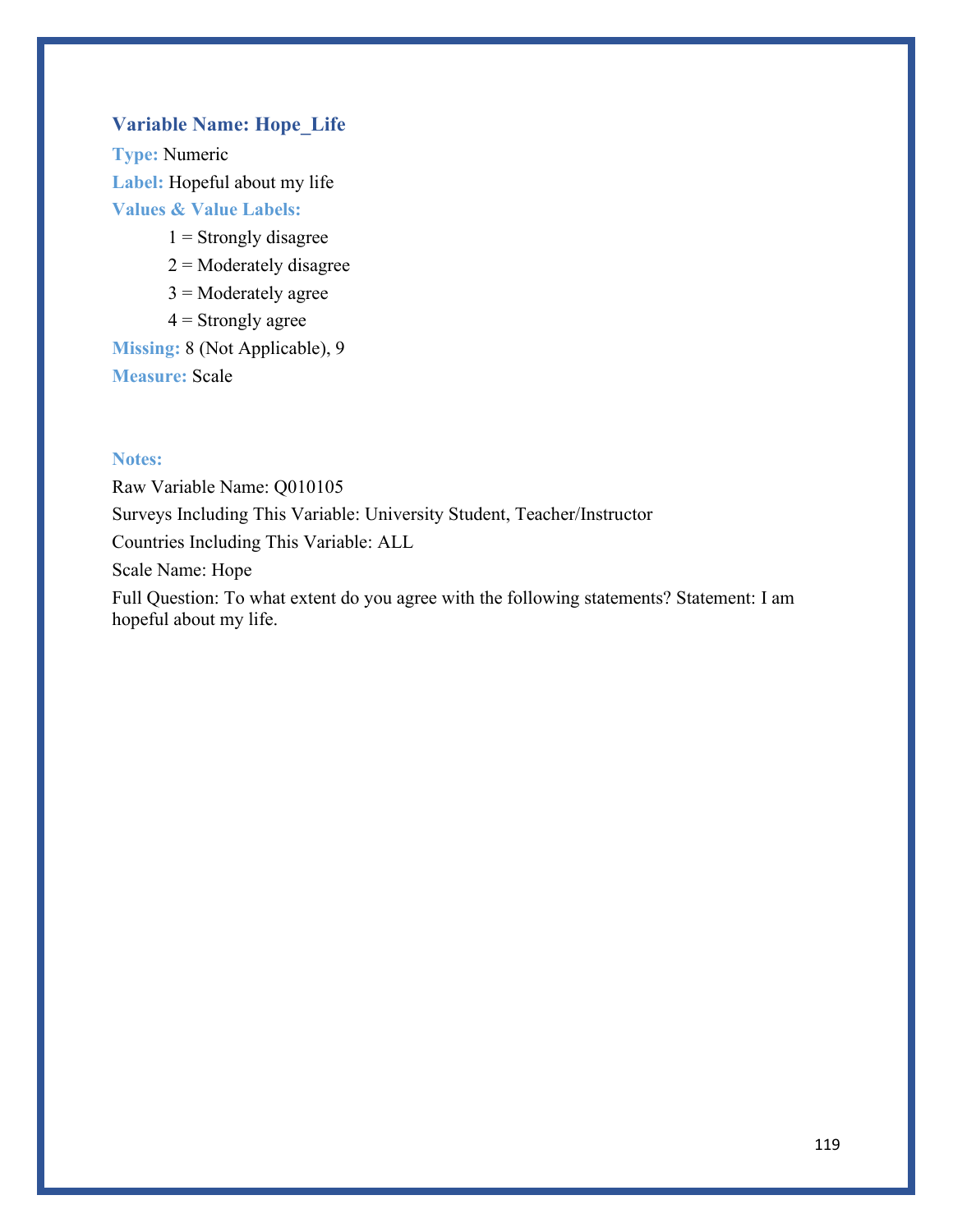## **Variable Name: Hope\_DifficultTimes**

**Type:** Numeric **Label:** Able to remain hopeful in difficult times **Values & Value Labels:**

- $1 =$  Strongly disagree
- $2$  = Moderately disagree
- $3$  = Moderately agree
- $4 =$  Strongly agree

**Missing:** 8 (Not Applicable), 9 **Measure:** Scale

### **Notes:**

Raw Variable Name: Q010106 Surveys Including This Variable: University Student, Teacher/Instructor Countries Including This Variable: ALL Scale Name: Hope

Full Question: To what extent do you agree with the following statements? Statement: Even in difficult times, I am able to remain hopeful.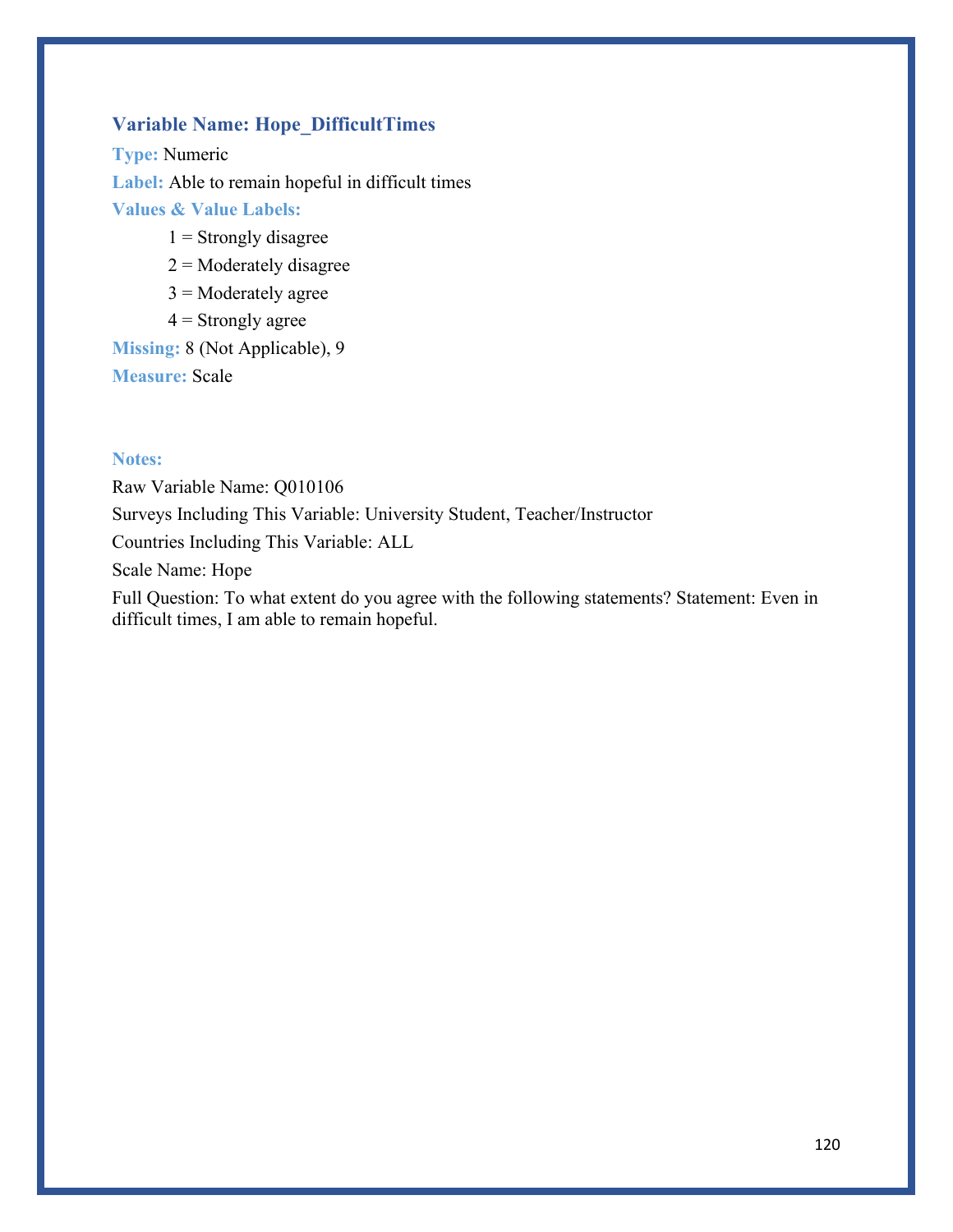# **Scale: Life Satisfaction (5 items)**

## **Variable Name: LS\_LifeIdeal**

**Type:** Numeric **Label:** In most ways life is close to my ideal **Values & Value Labels:**

- $1$  = Strongly disagree
- $2$  = Moderately disagree
- $3$  = Moderately agree
- $4 =$  Strongly agree

**Missing:** 8 (Not Applicable), 9

**Measure:** Scale

### **Notes:**

Raw Variable Name: Q020101

Surveys Including This Variable: University Student, Teacher/Instructor

Countries Including This Variable: ALL

Full Question: To what extent do you agree with the following statements? Statement: In most ways my life is close to my ideal.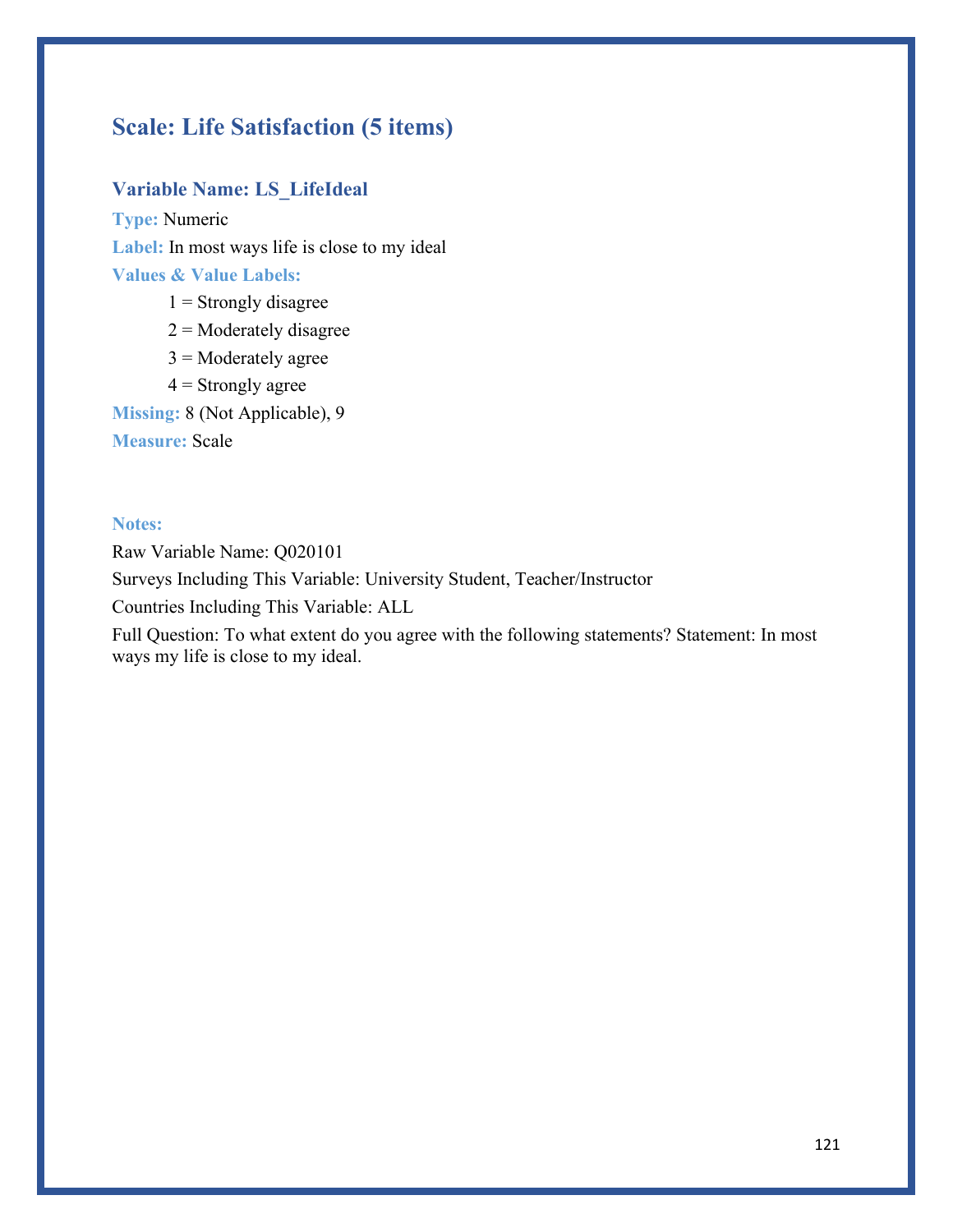### **Variable Name: LS\_LifeExcellent**

**Type:** Numeric Label: The conditions of my life are excellent **Values & Value Labels:**

- $1 =$  Strongly disagree
- $2$  = Moderately disagree
- $3$  = Moderately agree
- $4 =$  Strongly agree

**Missing:** 8 (Not Applicable), 9 **Measure:** Scale

### **Notes:**

Raw Variable Name: Q020102 Surveys Including This Variable: University Student, Teacher/Instructor Countries Including This Variable: ALL Scale Name: Life satisfaction Full Question: To what extent do you agree with the following statements? Statement: The conditions of my life are excellent.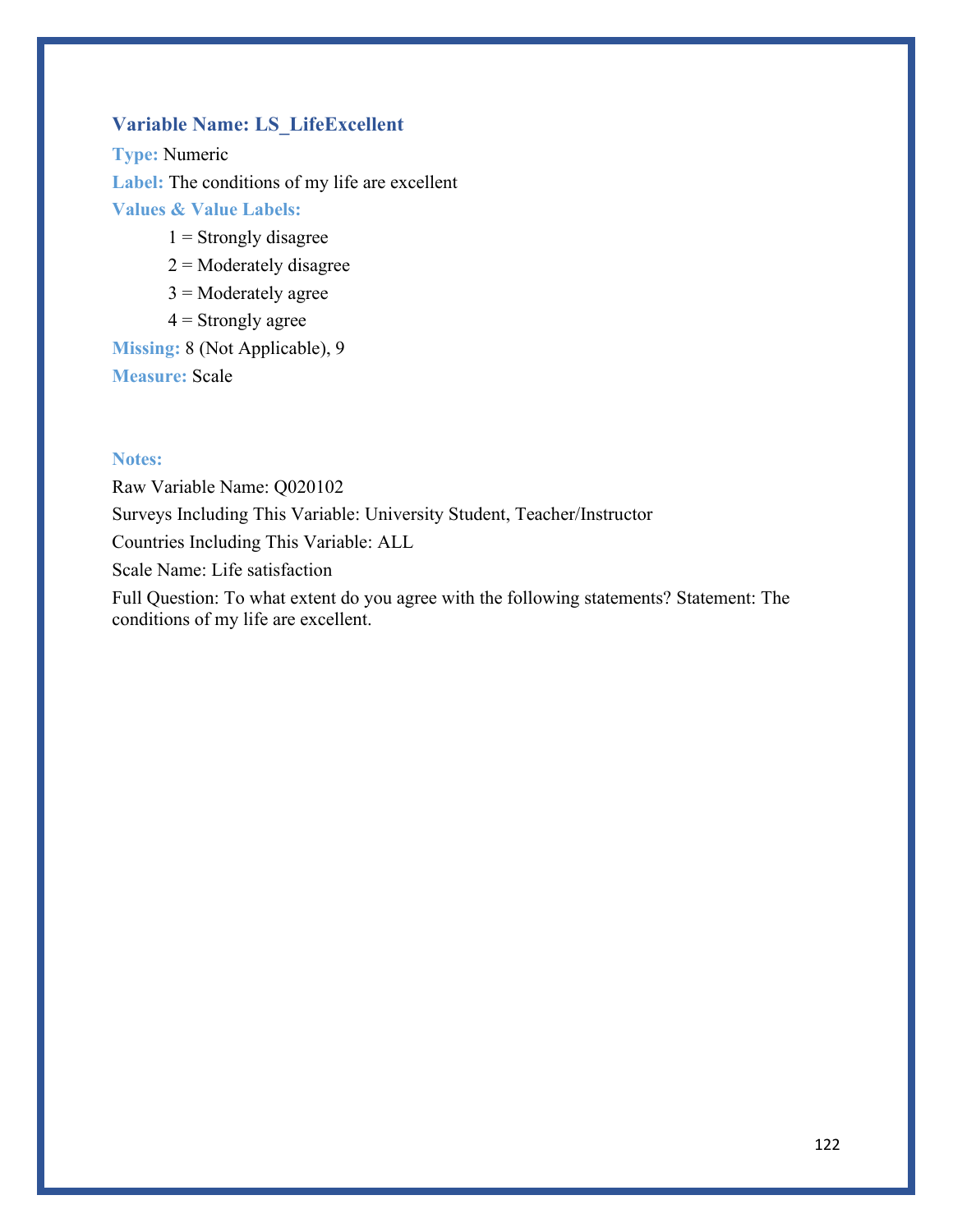### **Variable Name: LS\_LifeSatisfied**

**Type:** Numeric **Label:** I am satisfied with my life **Values & Value Labels:**

- $1 =$ Strongly disagree
- $2$  = Moderately disagree
- $3$  = Moderately agree
- $4 =$  Strongly agree

**Missing:** 8 (Not Applicable), 9 **Measure:** Scale

### **Notes:**

Raw Variable Name: Q020103 Surveys Including This Variable: University Student, Teacher/Instructor Countries Including This Variable: ALL Scale Name: Life satisfaction Full Question: To what extent do you agree with the following statements? Statement: I am

satisfied with life.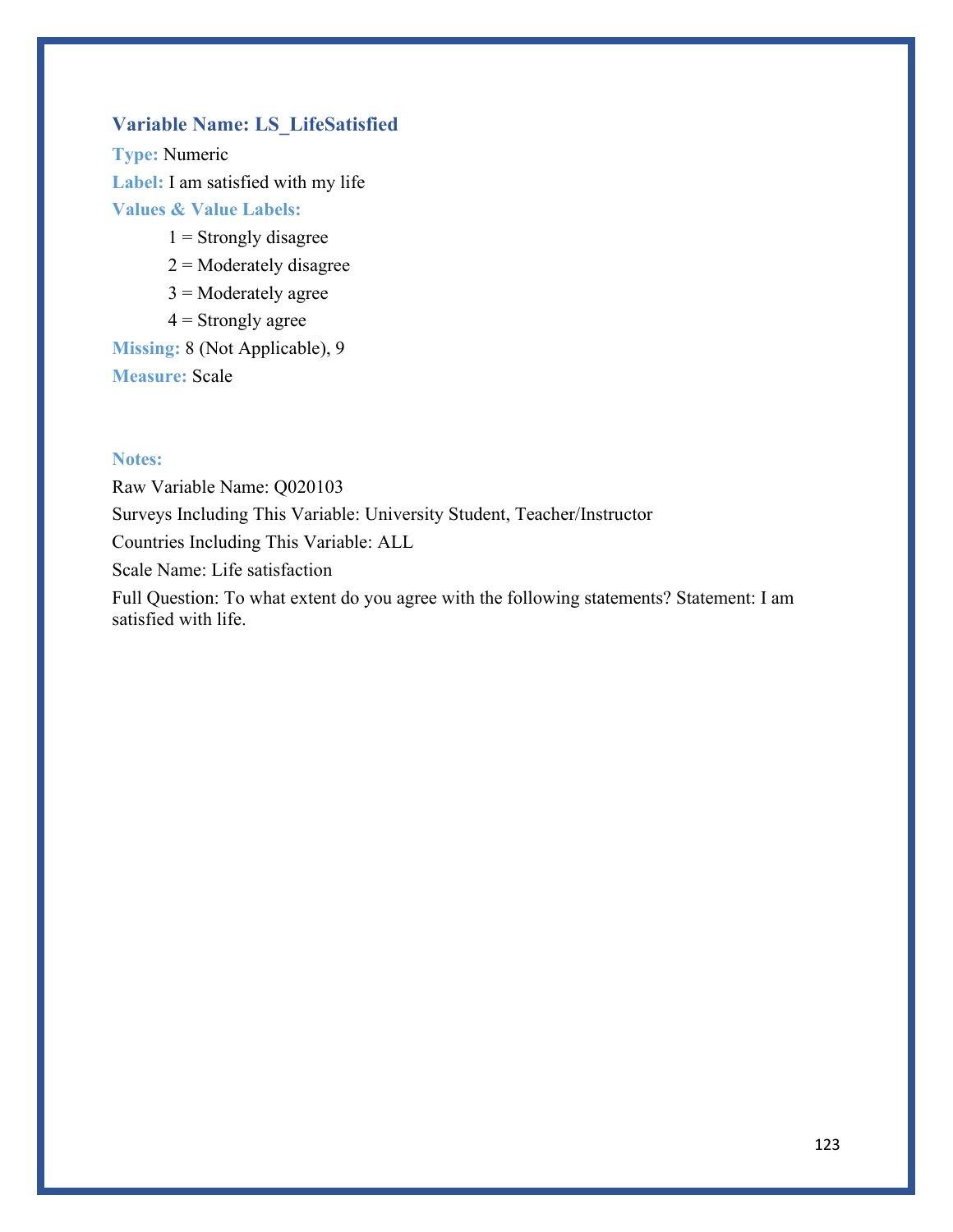## **Variable Name: LS\_ImportantThings**

**Type:** Numeric **Label:** I have gotten the important things I want in life **Values & Value Labels:**

- $1$  = Strongly disagree
- $2$  = Moderately disagree
- $3$  = Moderately agree
- $4 =$  Strongly agree

**Missing:** 8 (Not Applicable), 9 **Measure:** Scale

### **Notes:**

Raw Variable Name: Q020104 Surveys Including This Variable: University Student, Teacher/Instructor Countries Including This Variable: ALL Scale Name: Life satisfaction Full Question: To what extent do you agree with the following statements? Statement: So far, I

have gotten the important things I want in life.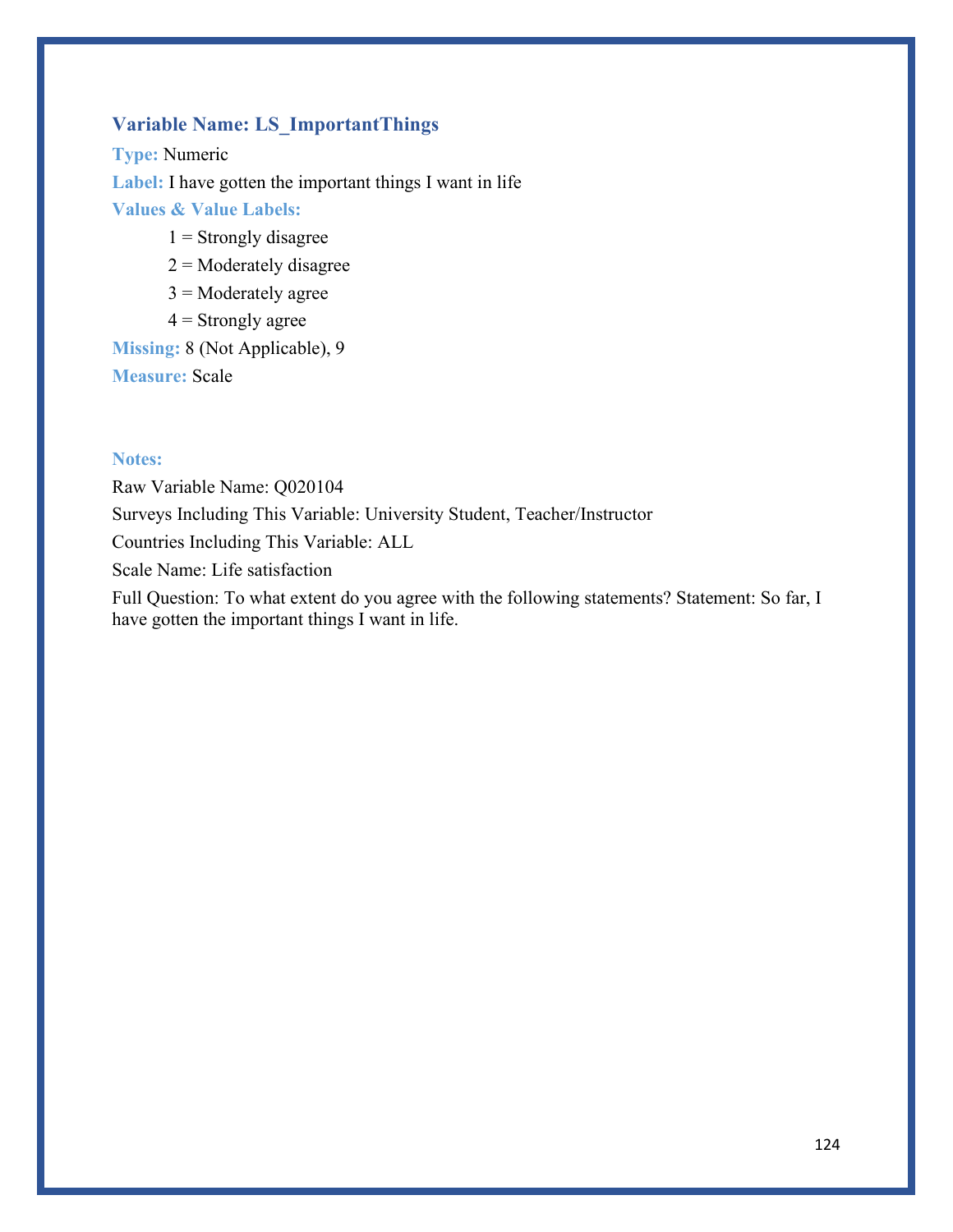## **Variable Name: LS\_ChangeNothing**

**Type:** Numeric **Label:** If could live life over again would change almost nothing **Values & Value Labels:**

- $1$  = Strongly disagree
- $2$  = Moderately disagree
- $3$  = Moderately agree
- $4 =$  Strongly agree

**Missing:** 8 (Not Applicable), 9 **Measure:** Scale

### **Notes:**

.

Raw Variable Name: Q020105 Surveys Including This Variable: University Student, Teacher/Instructor Countries Including This Variable: ALL Scale Name: Life satisfaction

Full Question: To what extent do you agree with the following statements? Statement: If I could live my life over again, I would change almost nothing.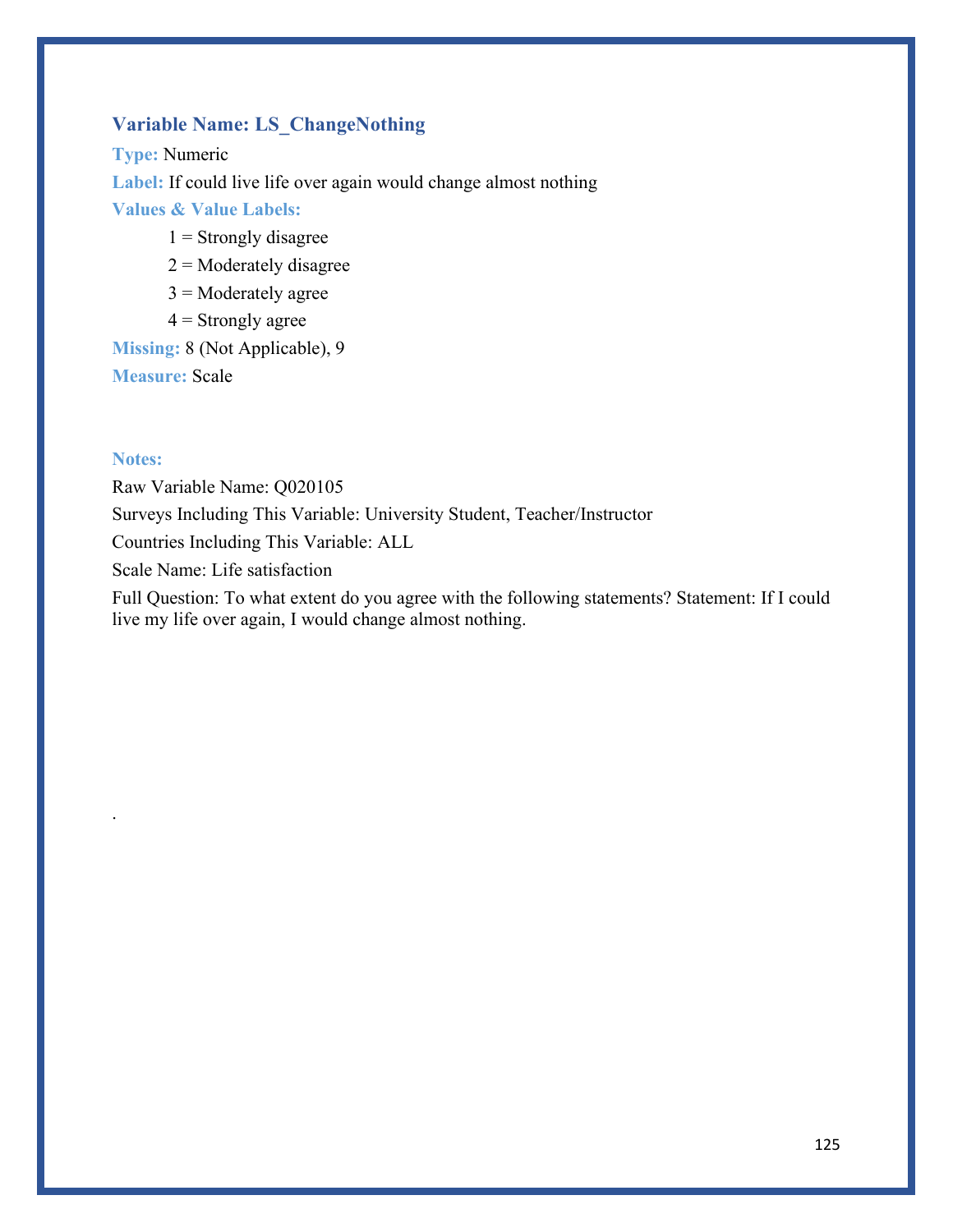# **Scale: Gratitude (6 items)**

## **Variable Name: Gratitude\_Thankful**

**Type:** Numeric **Label:** Have so much to be thankful for **Values & Value Labels:**

- $1 =$  Strongly disagree
- $2$  = Moderately disagree
- $3$  = Moderately agree
- $4 =$  Strongly agree

**Missing:** 8 (Not Applicable), 9

**Measure:** Scale

### **Notes:**

Raw Variable Name: Q030101 Surveys Including This Variable: ALL

Countries Including This Variable: ALL

Full Question: To what extent do you agree with the following statements? Statement: I have so much for which to be thankful.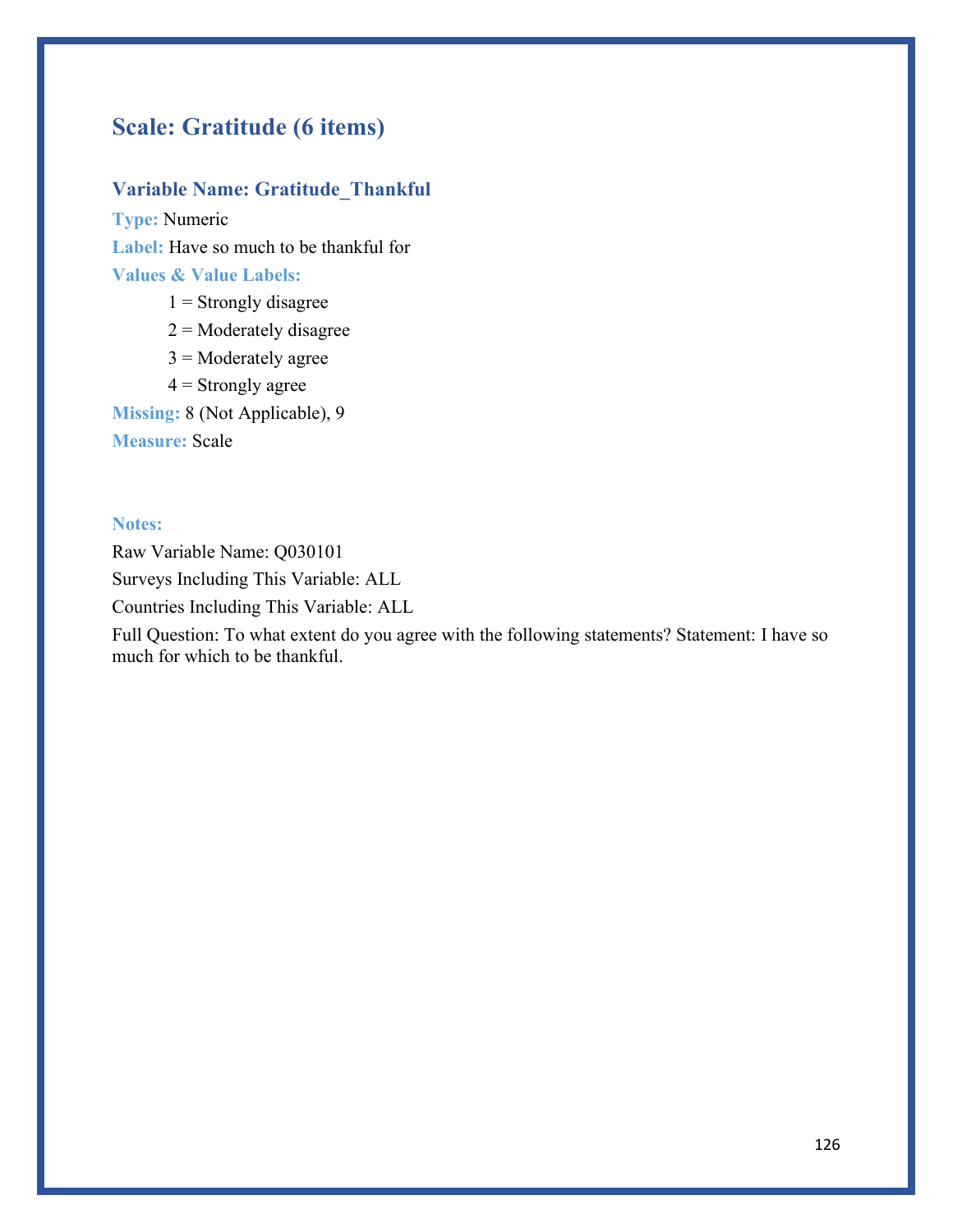## **Variable Name: Gratitude\_LongList**

**Type:** Numeric **Label:** A very long list of everything grateful for **Values & Value Labels:**

- $1$  = Strongly disagree
- $2$  = Moderately disagree
- $3$  = Moderately agree
- $4 =$  Strongly agree

**Missing:** 8 (Not Applicable), 9 **Measure:** Scale

### **Notes:**

Raw Variable Name: Q030102 Surveys Including This Variable: ALL Countries Including This Variable: ALL Scale Name: Gratitude

Full Question: To what extent do you agree with the following statements? Statement: If I had to list everything that I felt grateful for, it would be a very long list.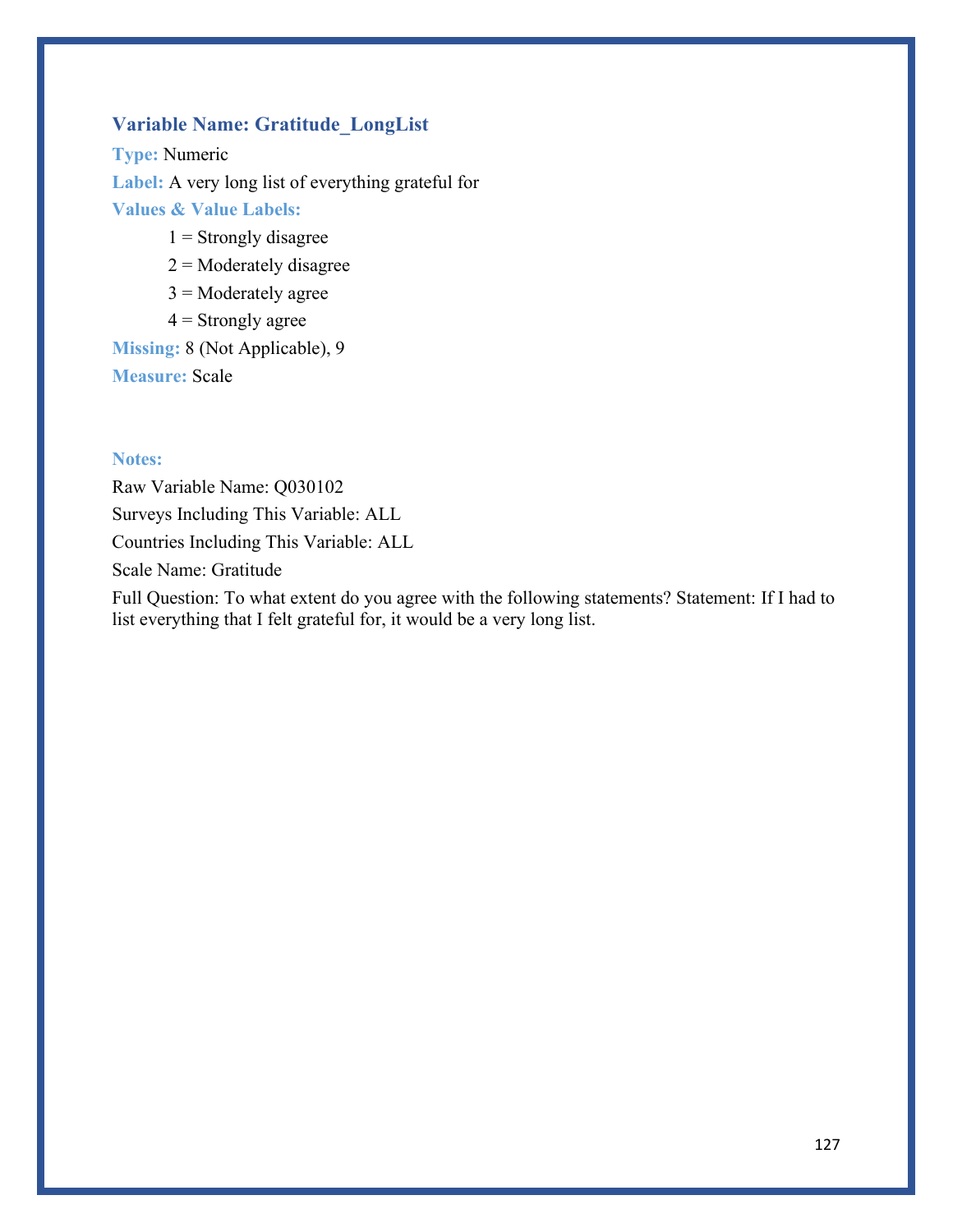## **Variable Name: Gratitude\_NotMuch**

**Type:** Numeric **Label:** I don't see much to be grateful for **Values & Value Labels:**

- $1$  = Strongly disagree
- $2$  = Moderately disagree
- $3$  = Moderately agree
- $4 =$  Strongly agree

**Missing:** 8 (Not Applicable), 9 **Measure:** Scale

### **Notes:**

Raw Variable Name: Q030103 Surveys Including This Variable: ALL Countries Including This Variable: ALL Scale Name: Gratitude

Full Question: To what extent do you agree with the following statements? Statement: When I look at the world, I don't see much for which to be grateful.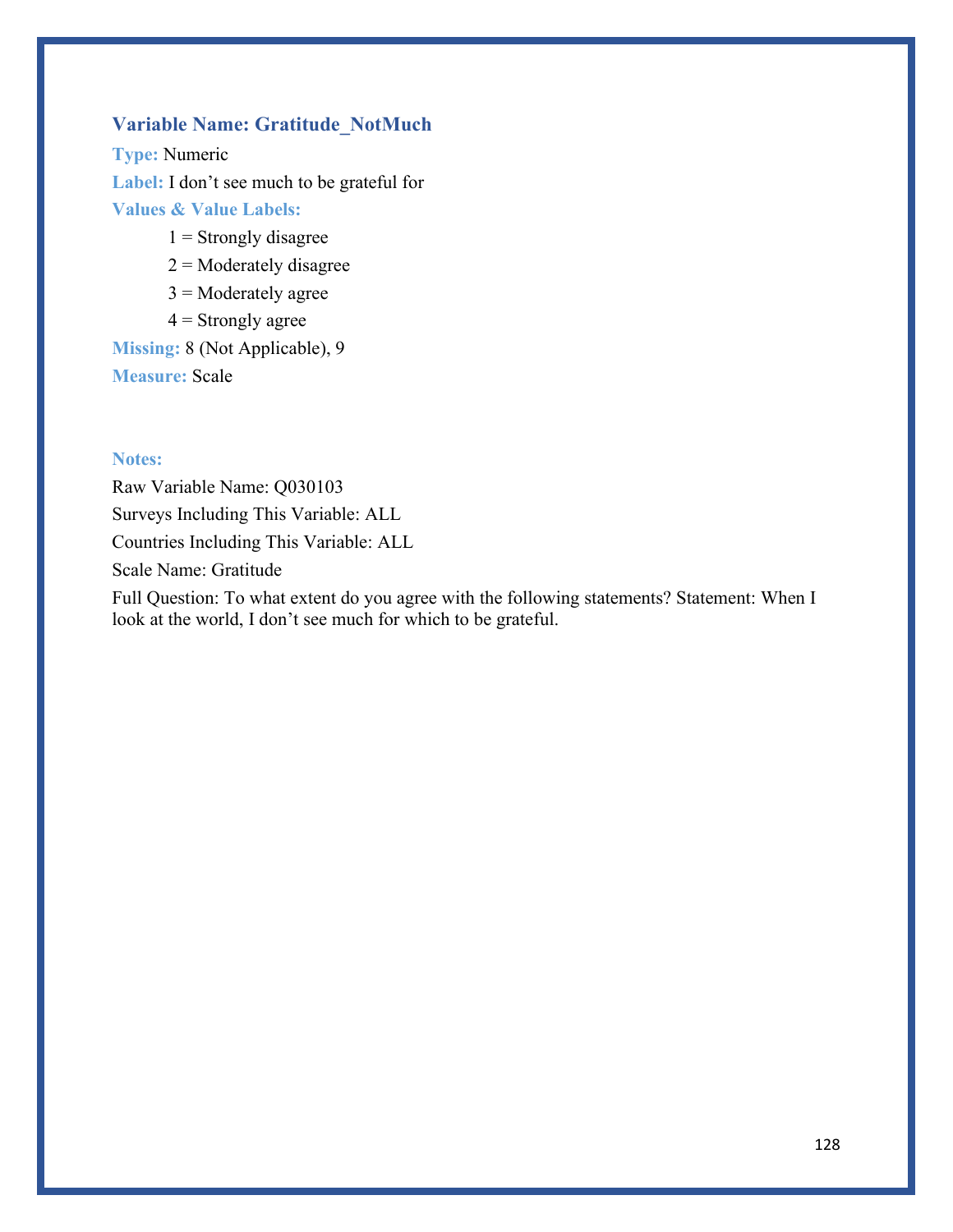## **Variable Name: Gratitude\_Variety**

**Type:** Numeric **Label:** Grateful to a wide variety of people **Values & Value Labels:**

- $1 =$ Strongly disagree
- $2$  = Moderately disagree
- $3$  = Moderately agree
- $4 =$  Strongly agree

**Missing:** 8 (Not Applicable), 9 **Measure:** Scale

#### **Notes:**

Raw Variable Name: Q030104 Surveys Including This Variable: ALL Countries Including This Variable: ALL Scale Name: Gratitude

Full Question: To what extent do you agree with the following statements? Statement: I am grateful to a wide variety of people.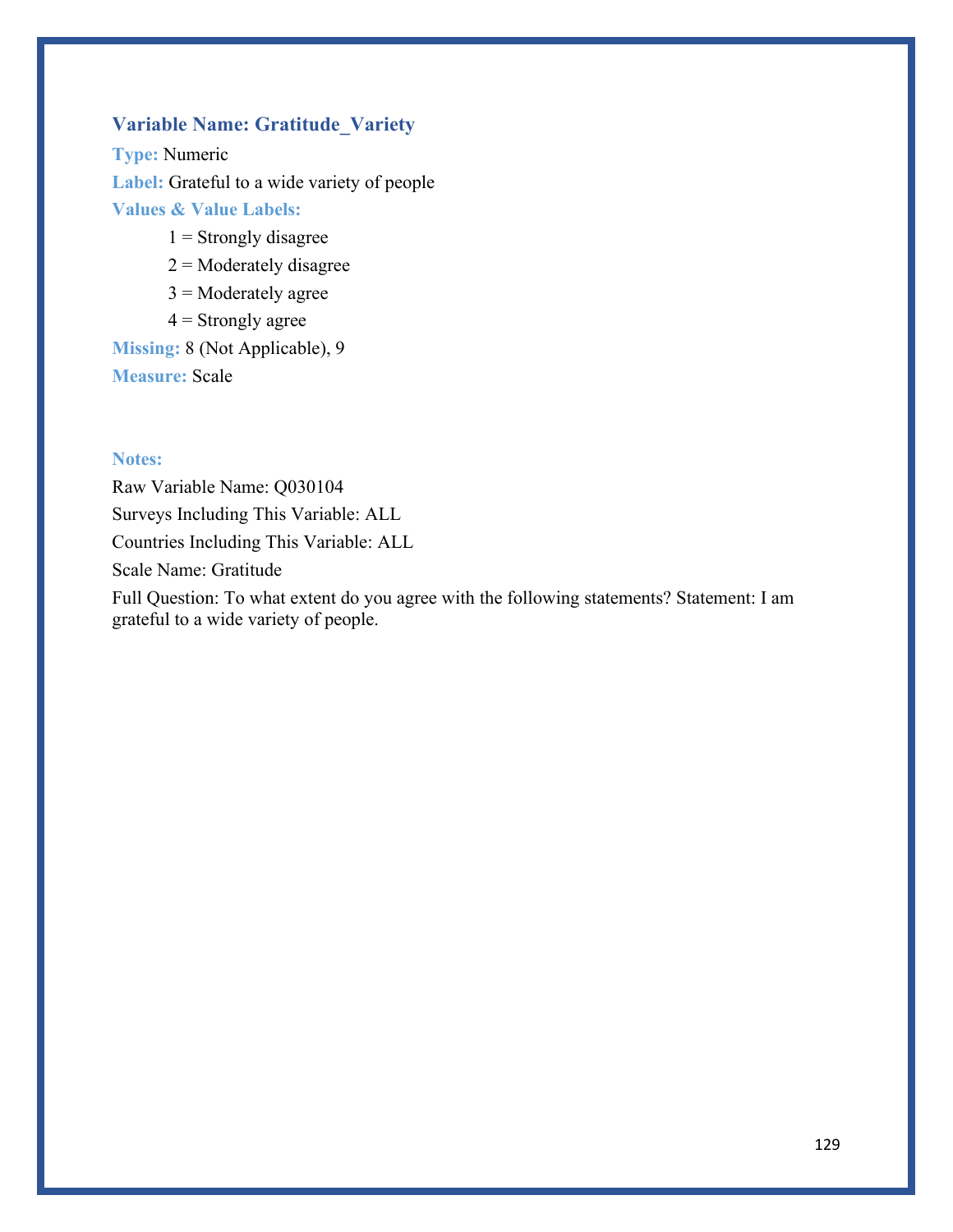## **Variable Name: Gratitude\_Appreciate**

**Type:** Numeric **Label:** More able to appreciate parts of my life history **Values & Value Labels:**

- $1$  = Strongly disagree
- $2$  = Moderately disagree
- $3$  = Moderately agree
- $4 =$  Strongly agree

**Missing:** 8 (Not Applicable), 9 **Measure:** Scale

### **Notes:**

Raw Variable Name: Q030105 Surveys Including This Variable: ALL Countries Including This Variable: ALL Scale Name: Gratitude

Full Question: To what extent do you agree with the following statements? Statement: As I get older, I find myself more able to appreciate the people, events, and situations that have been part of my life history.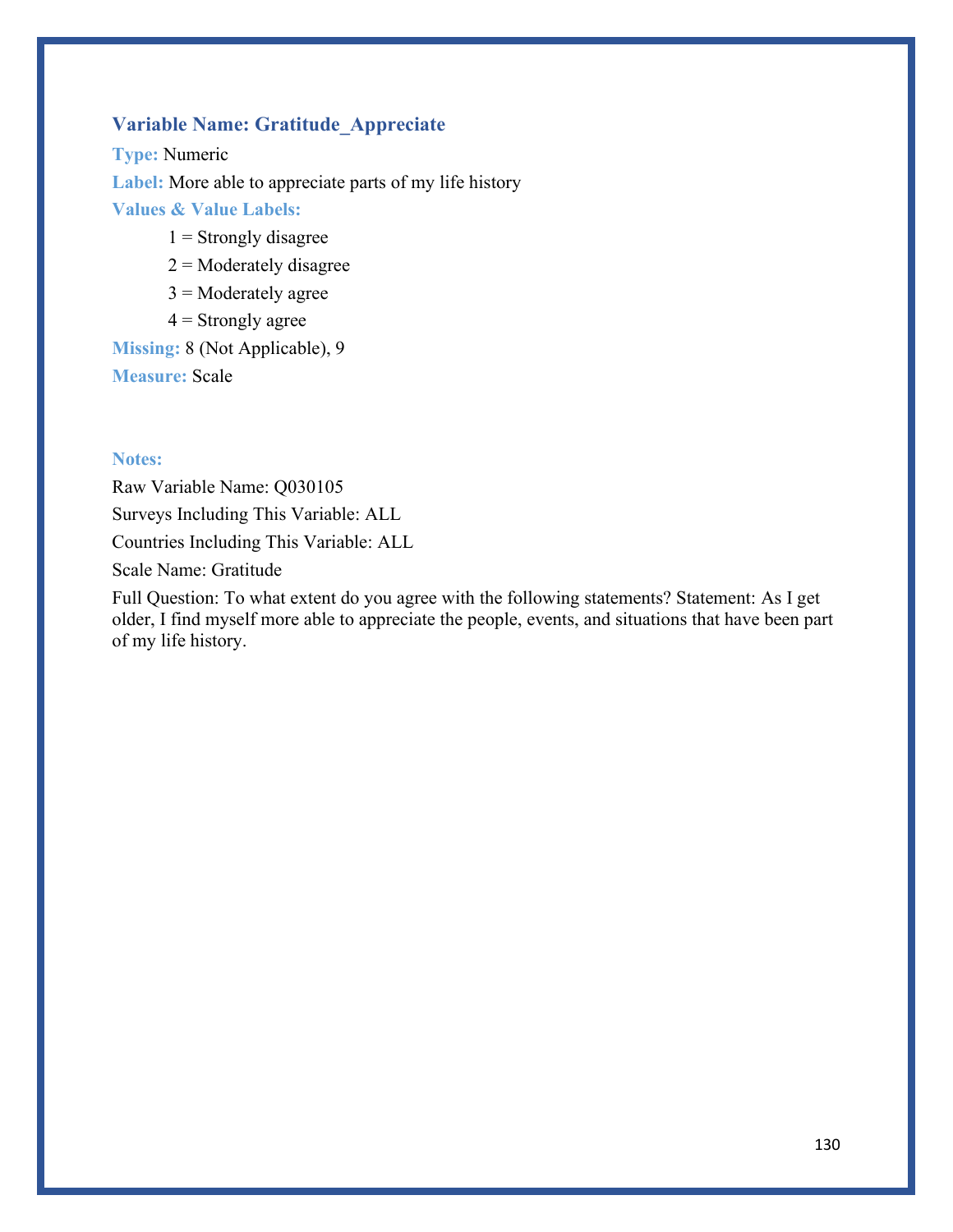## **Variable Name: Gratitude\_Time**

**Type:** Numeric **Label:** Long amounts of time go by before I feel grateful **Values & Value Labels:**

- $1$  = Strongly disagree
- $2$  = Moderately disagree
- $3$  = Moderately agree
- $4 =$  Strongly agree

**Missing:** 8 (Not Applicable), 9 **Measure:** Scale

### **Notes:**

Raw Variable Name: Q030106 Surveys Including This Variable: ALL Countries Including This Variable: ALL Scale Name: Gratitude

Full Question: To what extent do you agree with the following statements? Statement: Long amounts of time can go by before I feel grateful to something or someone.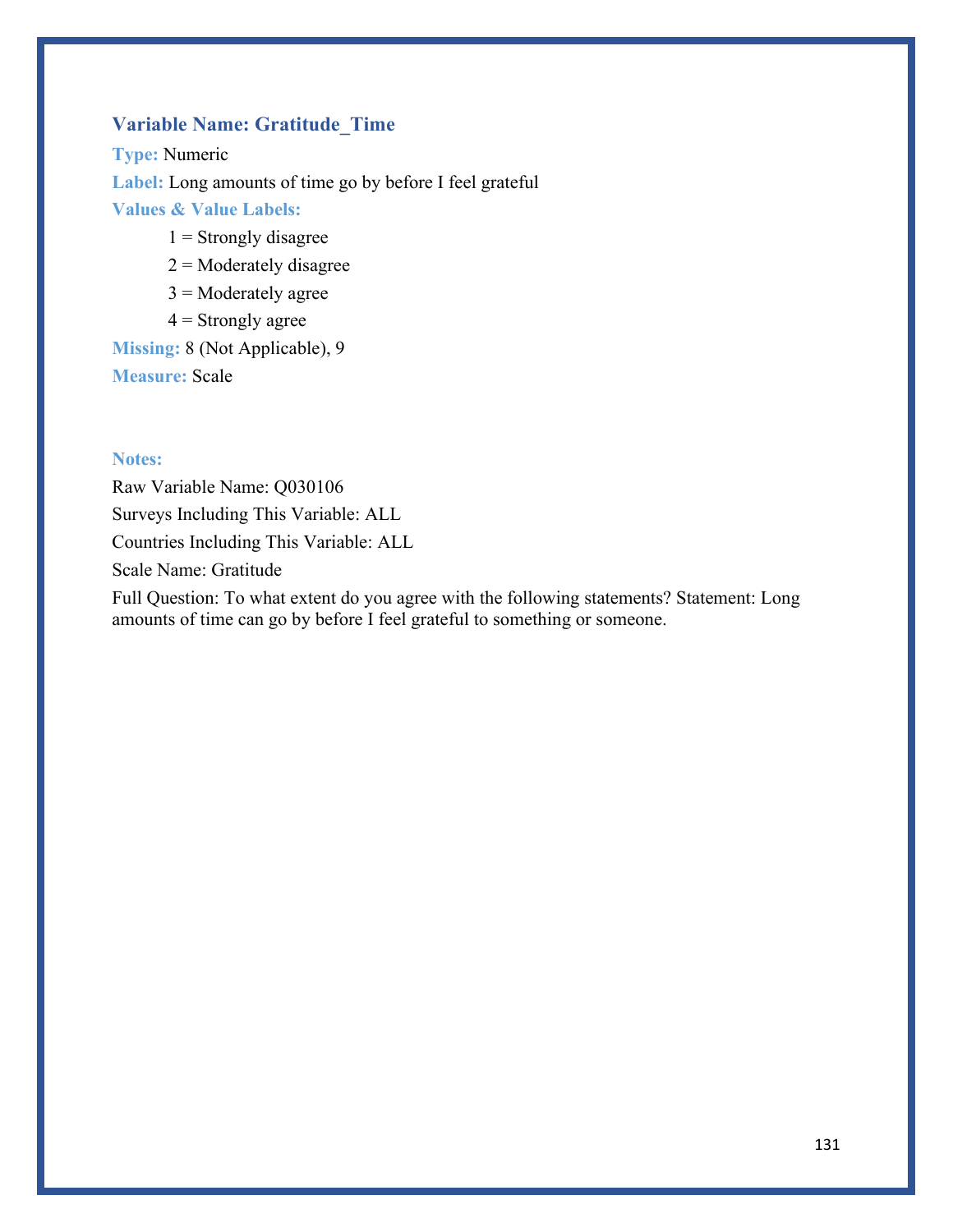# **Scale: Emotion Regulation (8 items)**

### **Variable Name: ER\_PositiveThink**

**Type:** Numeric

Label: When I want to feel more positive I change what I am thinking about

**Values & Value Labels:**

- $1 =$  Strongly disagree
- $2$  = Moderately disagree
- $3$  = Moderately agree
- $4 =$  Strongly agree

**Missing:** 8 (Not Applicable), 9

**Measure:** Scale

### **Notes:**

Raw Variable Name: Q040101

Surveys Including This Variable: ALL

Countries Including This Variable: ALL

Full Question: To what extent do you agree with the following statements? Statement: When I want to feel more positive emotion (such as joy or amusement). I change what I'm thinking about.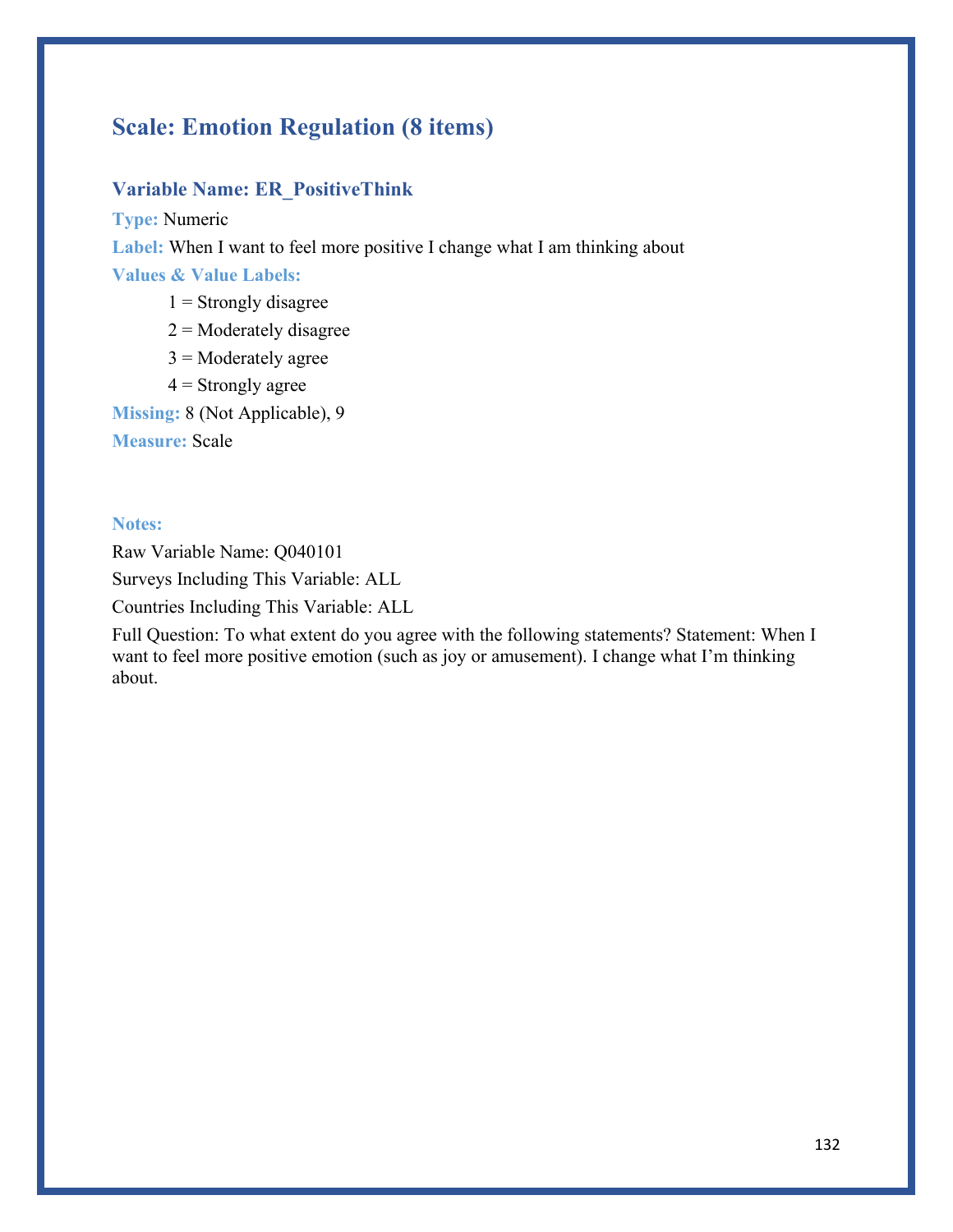## **Variable Name: ER\_NegativeThink**

**Type:** Numeric **Label:** When I want to feel less negative I change my thinking **Values & Value Labels:**

- $1$  = Strongly disagree
- $2$  = Moderately disagree
- $3$  = Moderately agree
- $4 =$  Strongly agree

**Missing:** 8 (Not Applicable), 9 **Measure:** Scale

### **Notes:**

Raw Variable Name: Q040103 Surveys Including This Variable: ALL Countries Including This Variable: ALL Scale Name: Emotion regulation

Full Question: To what extent do you agree with the following statements? Statement: When I want to feel less negative emotion (such as sadness or anger), I change what I'm thinking about.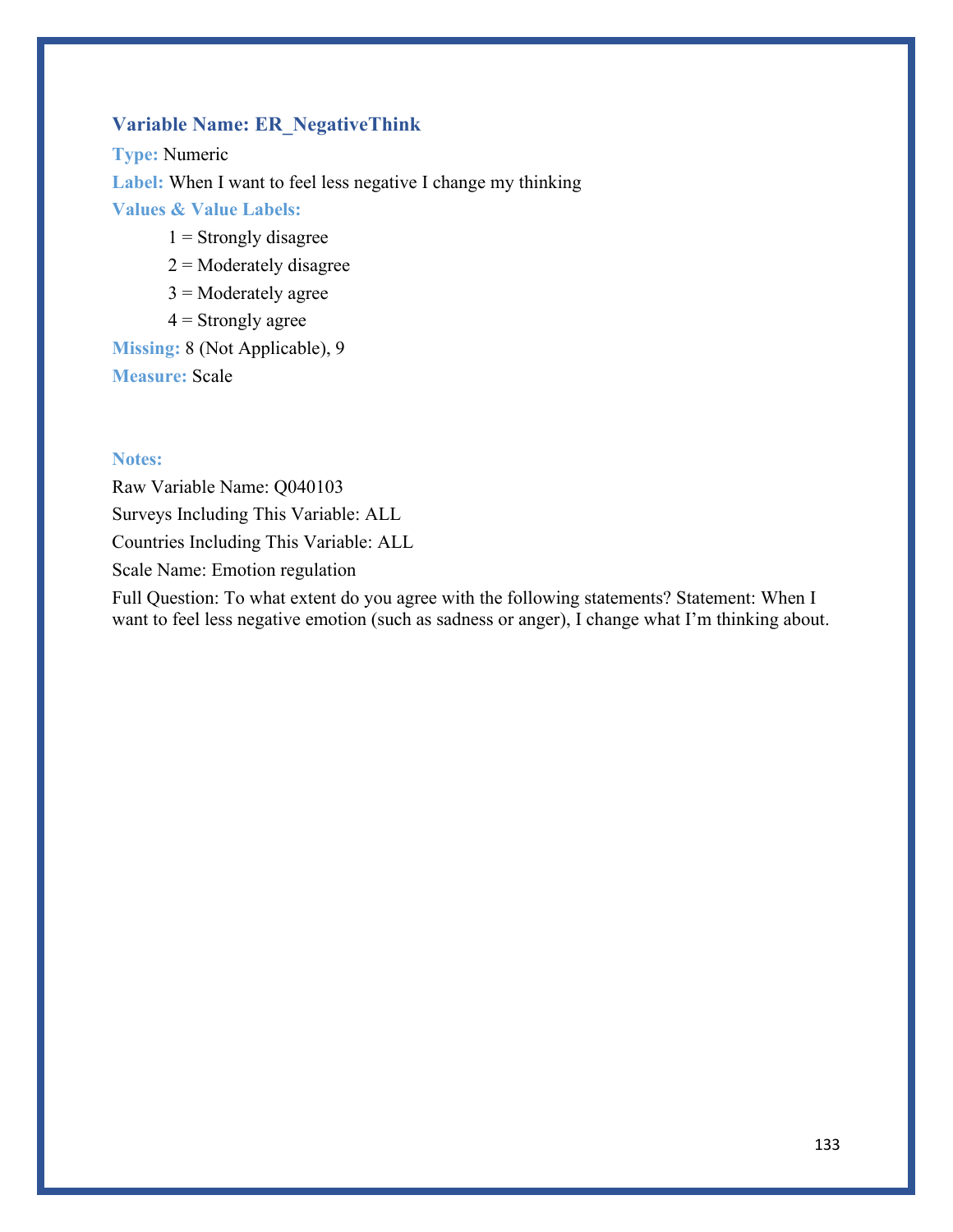## **Variable Name: ER\_ExpressPositive**

**Type:** Numeric Label: When I feel positive emotions I express them **Values & Value Labels:**

- $1$  = Strongly disagree
- $2$  = Moderately disagree
- $3$  = Moderately agree
- $4 =$  Strongly agree

**Missing:** 8 (Not Applicable), 9 **Measure:** Scale

### **Notes:**

Raw Variable Name: Q040104 Surveys Including This Variable: ALL Countries Including This Variable: ALL Scale Name: Emotion regulation

Full Question: To what extent do you agree with the following statements? Statement: When I am feeling positive emotions, I express them.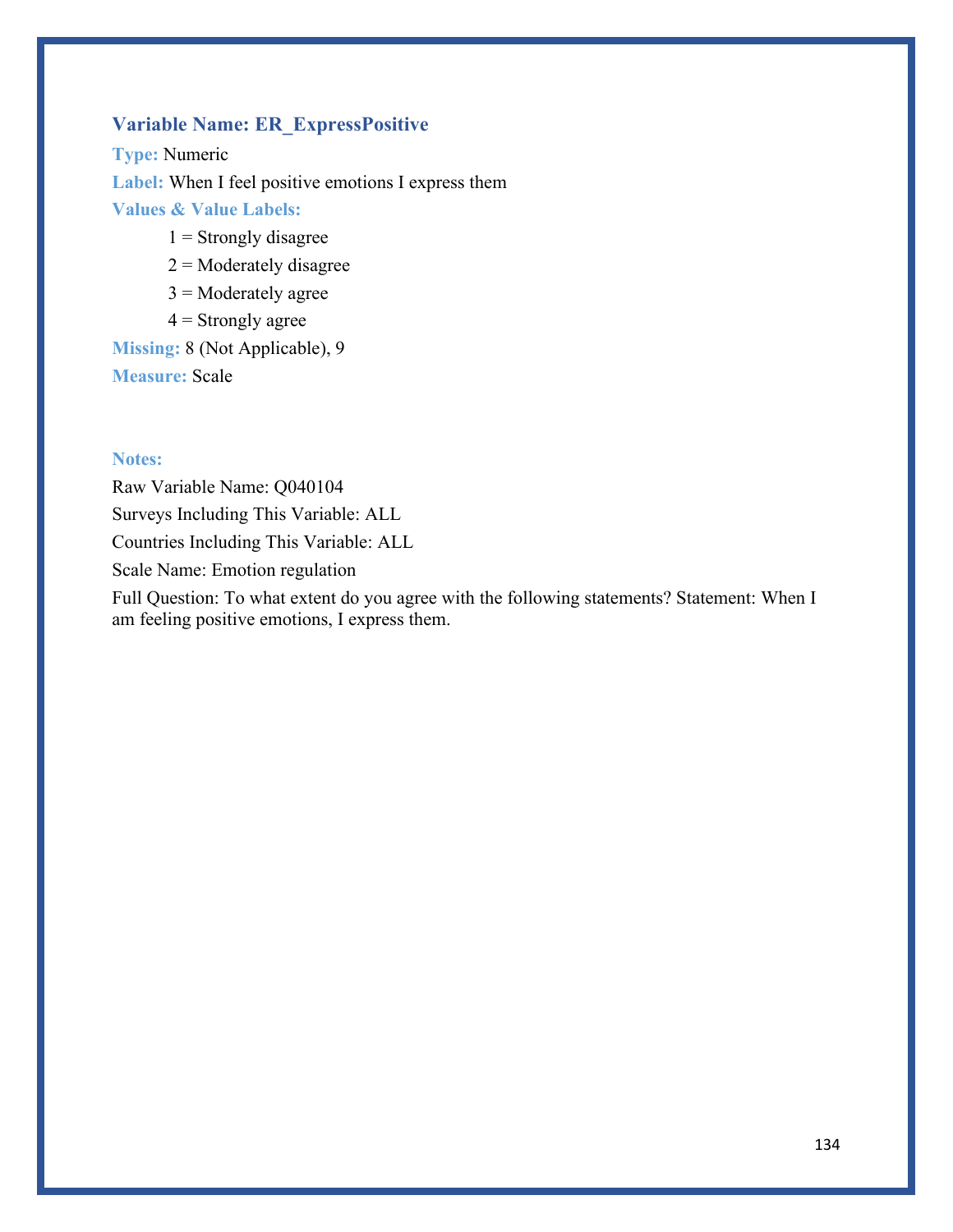## **Variable Name: ER\_StressCalm**

**Type:** Numeric

**Label:** When stressful situation, make myself think in a way to stay calm

 $1$  = Strongly disagree

 $2$  = Moderately disagree

 $3$  = Moderately agree

 $4 =$  Strongly agree

**Missing:** 8 (Not Applicable), 9

**Measure:** Scale

### **Notes:**

Raw Variable Name: Q040105 Surveys Including This Variable: ALL

Countries Including This Variable: ALL

Scale Name: Emotion regulation

Full Question: To what extent do you agree with the following statements? Statement: When I'm faced with a stressful situation, I make myself think about it in a way that helps me stay calm.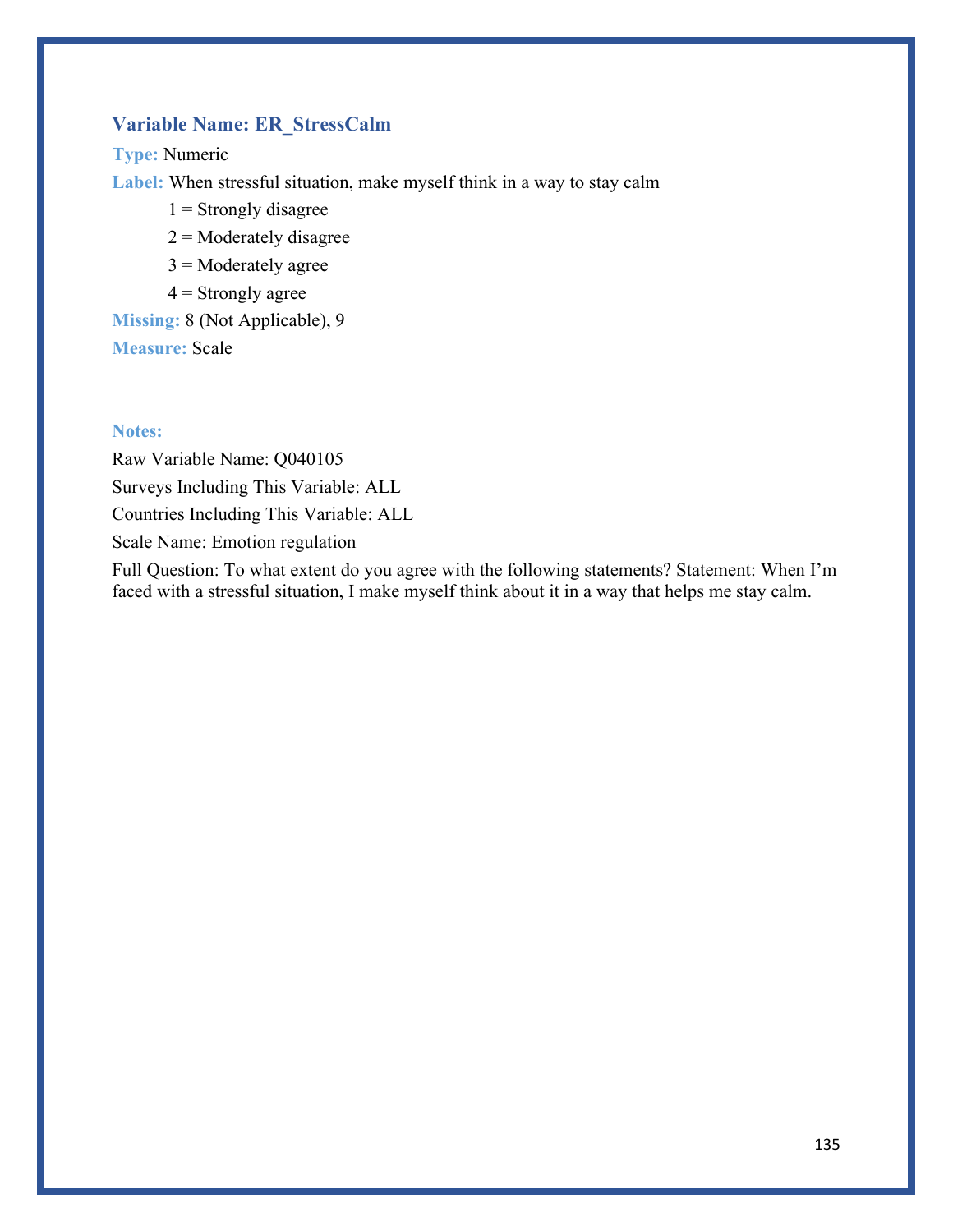## **Variable Name: ER\_PositiveChange**

**Type:** Numeric **Label:** When want to feel more positive change thinking about situation **Values & Value Labels:**

- $1$  = Strongly disagree
- $2$  = Moderately disagree
- $3$  = Moderately agree
- $4 =$  Strongly agree

**Missing:** 8 (Not Applicable), 9 **Measure:** Scale

### **Notes:**

Raw Variable Name: Q040107 Surveys Including This Variable: ALL Countries Including This Variable: ALL Scale Name: Emotion regulation

Full Question: To what extent do you agree with the following statements? Statement: When I want to feel more positive emotion, I change the way I'm thinking about the situation.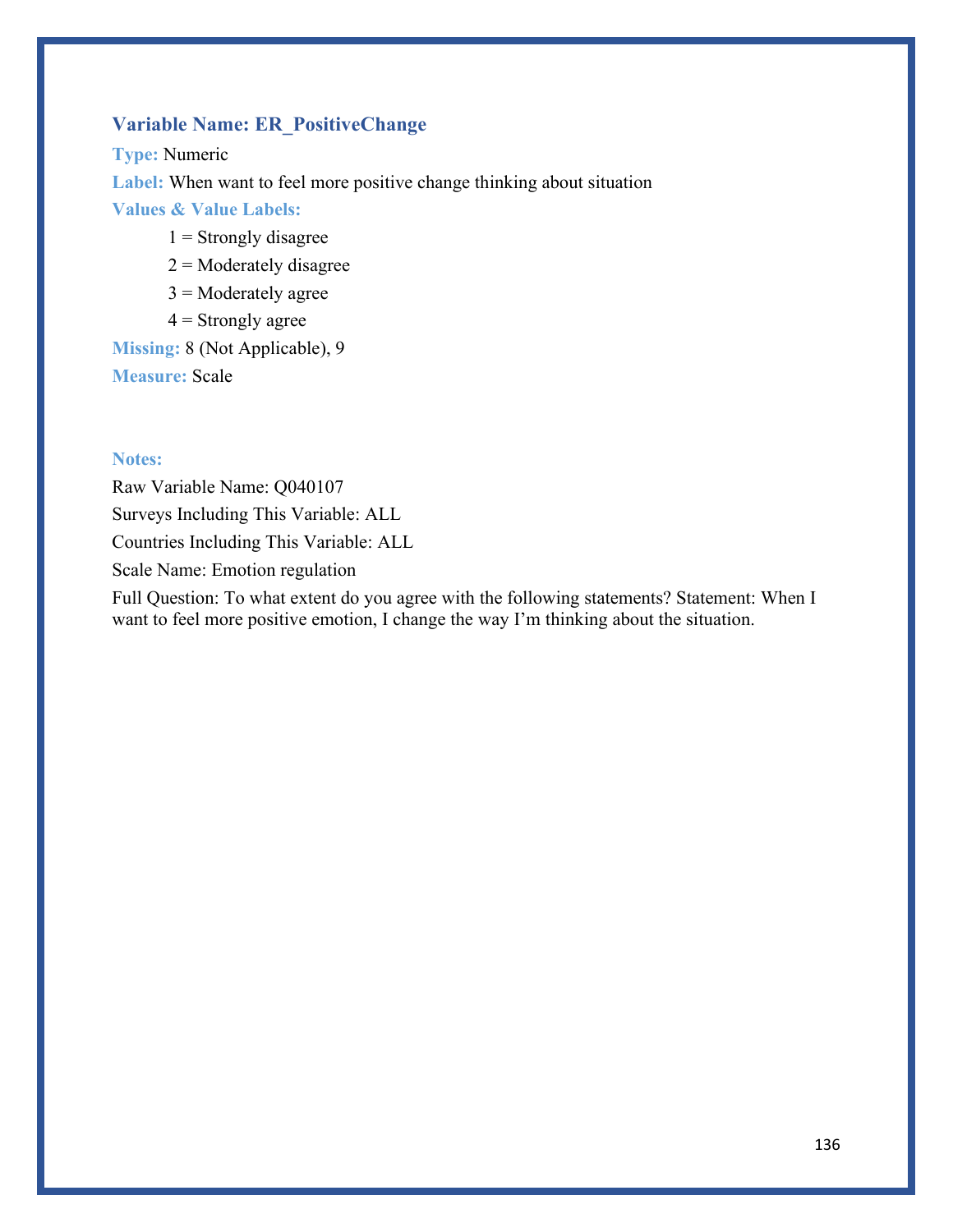## **Variable Name: ER\_EmotionControl**

**Type:** Numeric **Label:** Control my emotions by changing the way I think about situation **Values & Value Labels:**

- $1$  = Strongly disagree
- $2$  = Moderately disagree
- $3$  = Moderately agree
- $4 =$  Strongly agree

**Missing:** 8 (Not Applicable), 9 **Measure:** Scale

### **Notes:**

Raw Variable Name: Q040108 Surveys Including This Variable: ALL Countries Including This Variable: ALL Scale Name: Emotion regulation

Full Question: To what extent do you agree with the following statements? Statement: I control my emotions by changing the way I think about the situation I'm in.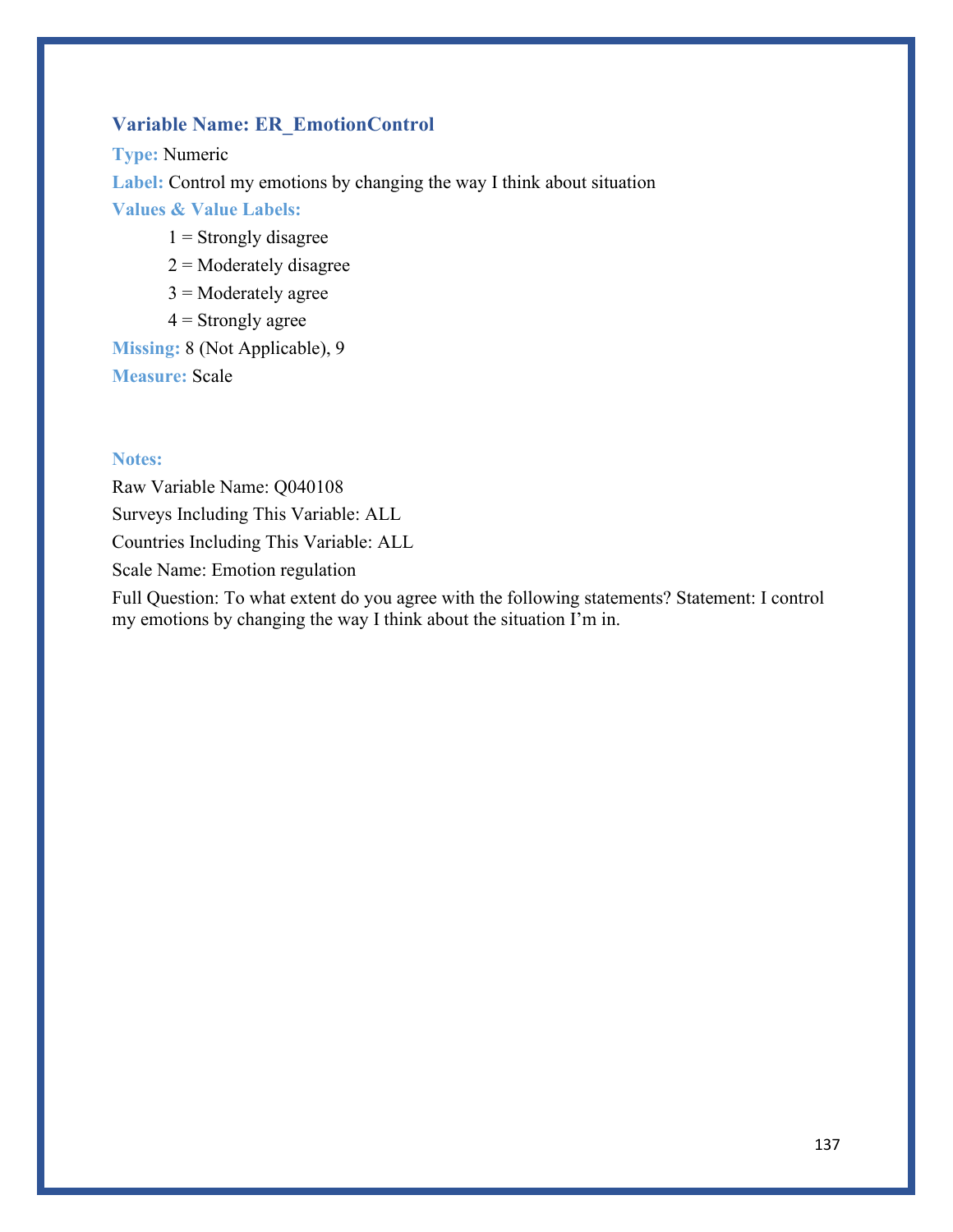## **Variable Name: ER\_NegativeExpress**

**Type:** Numeric **Label:** When I am feeling negative emotions I express them **Values & Value Labels:**

- $1$  = Strongly disagree
- $2$  = Moderately disagree
- $3$  = Moderately agree
- $4 =$  Strongly agree

**Missing:** 8 (Not Applicable), 9 **Measure:** Scale

### **Notes:**

Raw Variable Name: Q040109 Surveys Including This Variable: ALL Countries Including This Variable: ALL Scale Name: Emotion regulation

Full Question: To what extent do you agree with the following statements? Statement: When I am feeling negative emotions, I express them.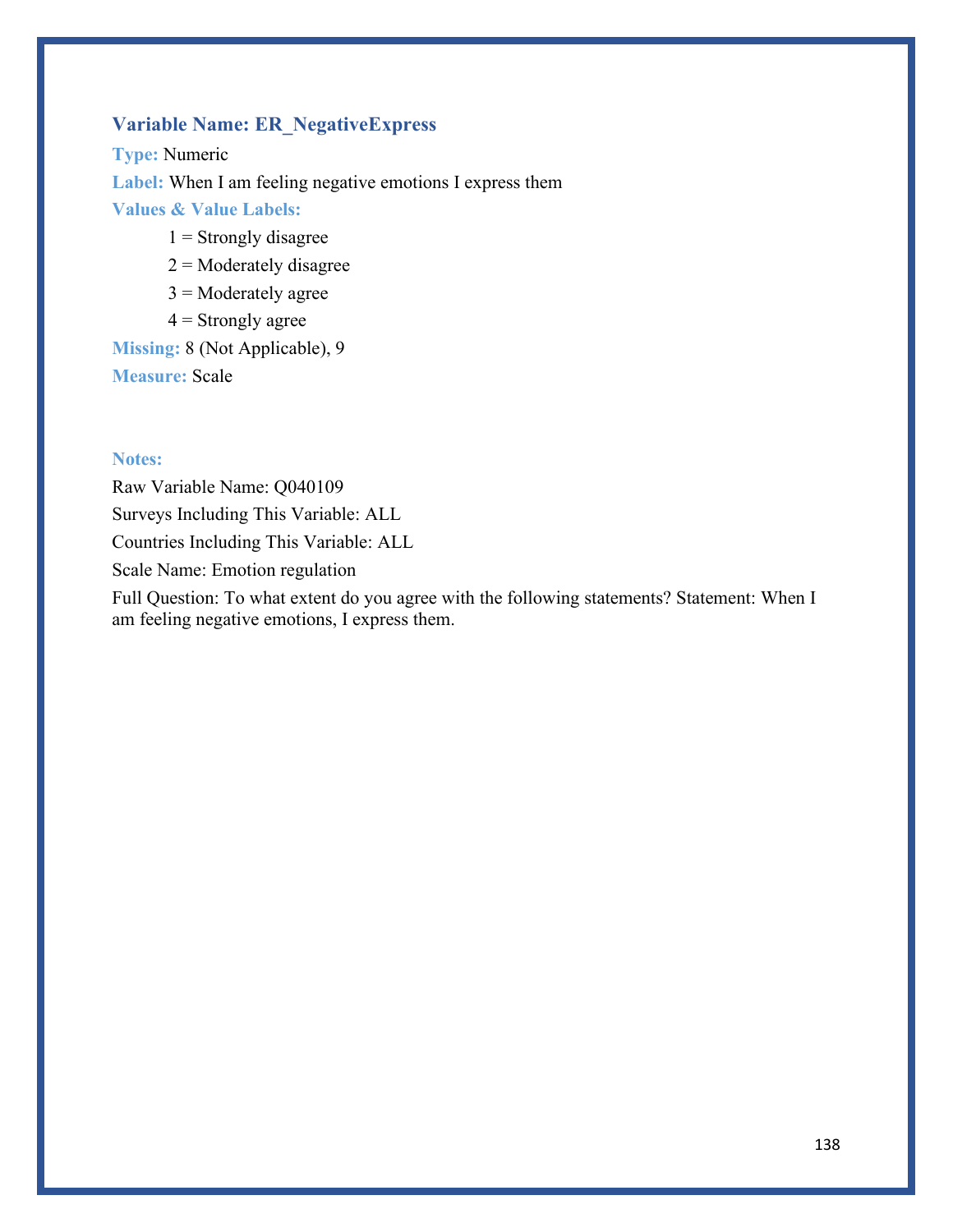## **Variable Name: ER\_LessNegative**

**Type:** Numeric **Label:** When I want to feel less negative I change my thinking **Values & Value Labels:**

- $1$  = Strongly disagree
- $2$  = Moderately disagree
- $3$  = Moderately agree
- $4 =$  Strongly agree

**Missing:** 8 (Not Applicable), 9 **Measure:** Scale

### **Notes:**

Raw Variable Name: Q040110 Surveys Including This Variable: ALL Countries Including This Variable: ALL Scale Name: Emotion regulation

Full Question: To what extent do you agree with the following statements? Statement: When I want to feel less negative emotion, I change the way I'm thinking about the situation.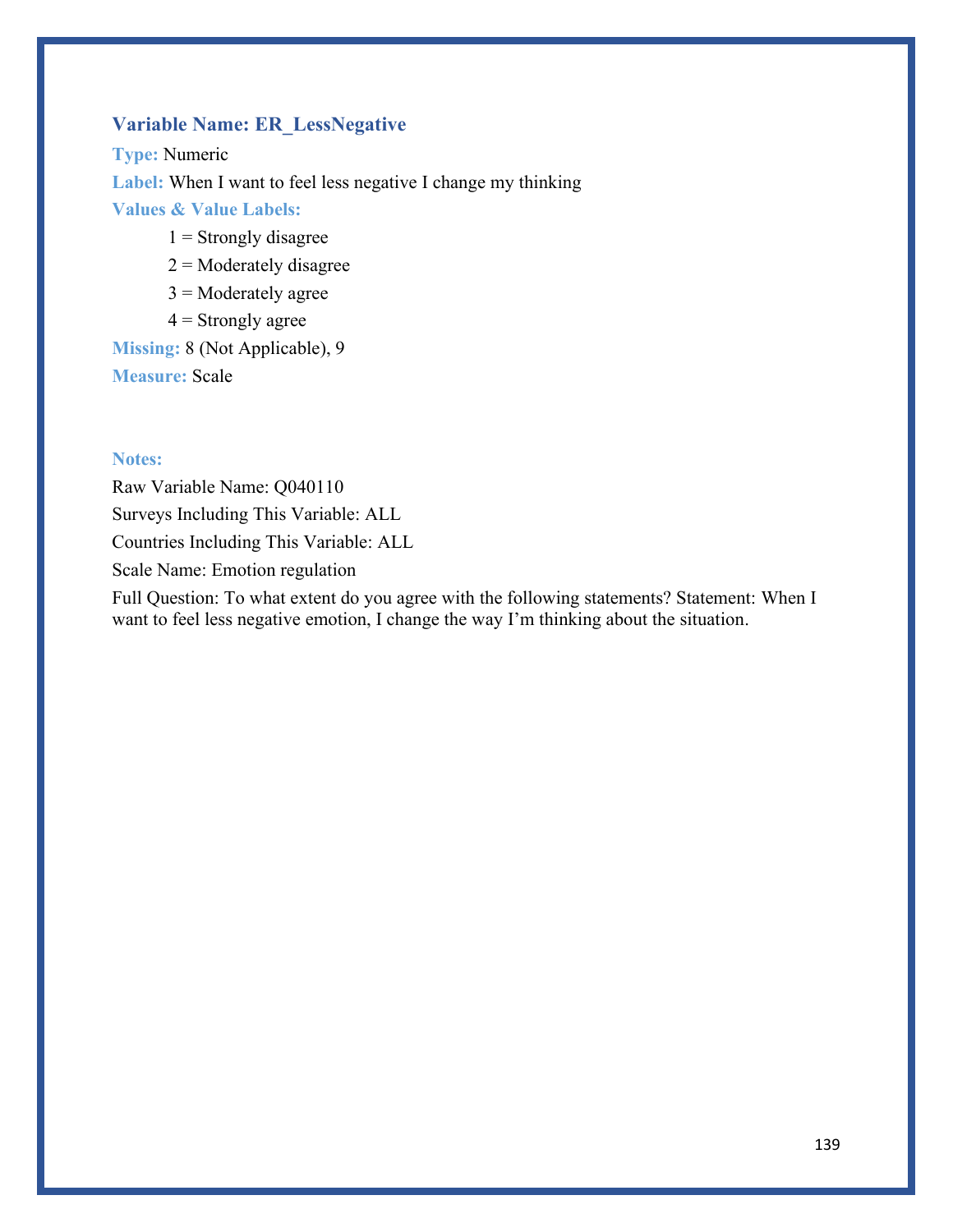# **Scale: Empathy (7 items)**

## **Variable Name: Empathy\_Perspective**

**Type:** Numeric **Label:** I try to understand my friends by imagining their perspective **Values & Value Labels:**  $1$  = Strongly disagree

- 
- $2 =$ Moderately disagree
- $3$  = Moderately agree
- $4 =$  Strongly agree

**Missing:** 8 (Not Applicable), 9

**Measure:** Scale

#### **Notes:**

Raw Variable Name: Q070101

Surveys Including This Variable: ALL

Countries Including This Variable: ALL

Full Question: To what extent do you agree with the following statements? Statement: I sometimes try to understand my friends better by imagining how things look from their perspective.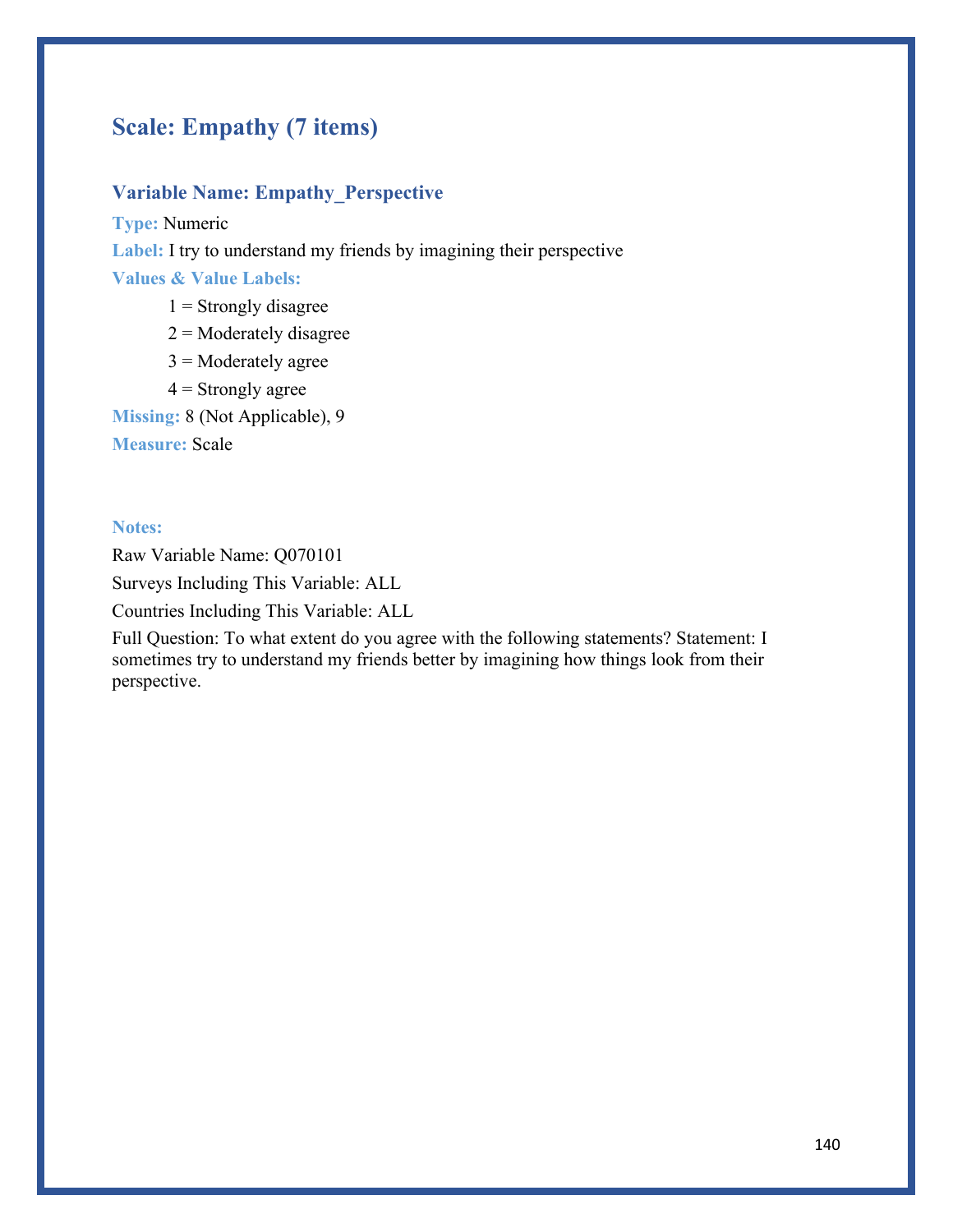## **Variable Name: Empathy\_TwoSides**

**Type:** Numeric **Label:** There are two sides to every question **Values & Value Labels:**

- $1$  = Strongly disagree
- $2$  = Moderately disagree
- $3$  = Moderately agree
- $4 =$  Strongly agree

**Missing:** 8 (Not Applicable), 9 **Measure:** Scale

### **Notes:**

Raw Variable Name: Q070102 Surveys Including This Variable: ALL Countries Including This Variable: ALL Scale Name: Empathy

Full Question: To what extent do you agree with the following statements? Statement: I believe there are two sides to every question and try to look at them both.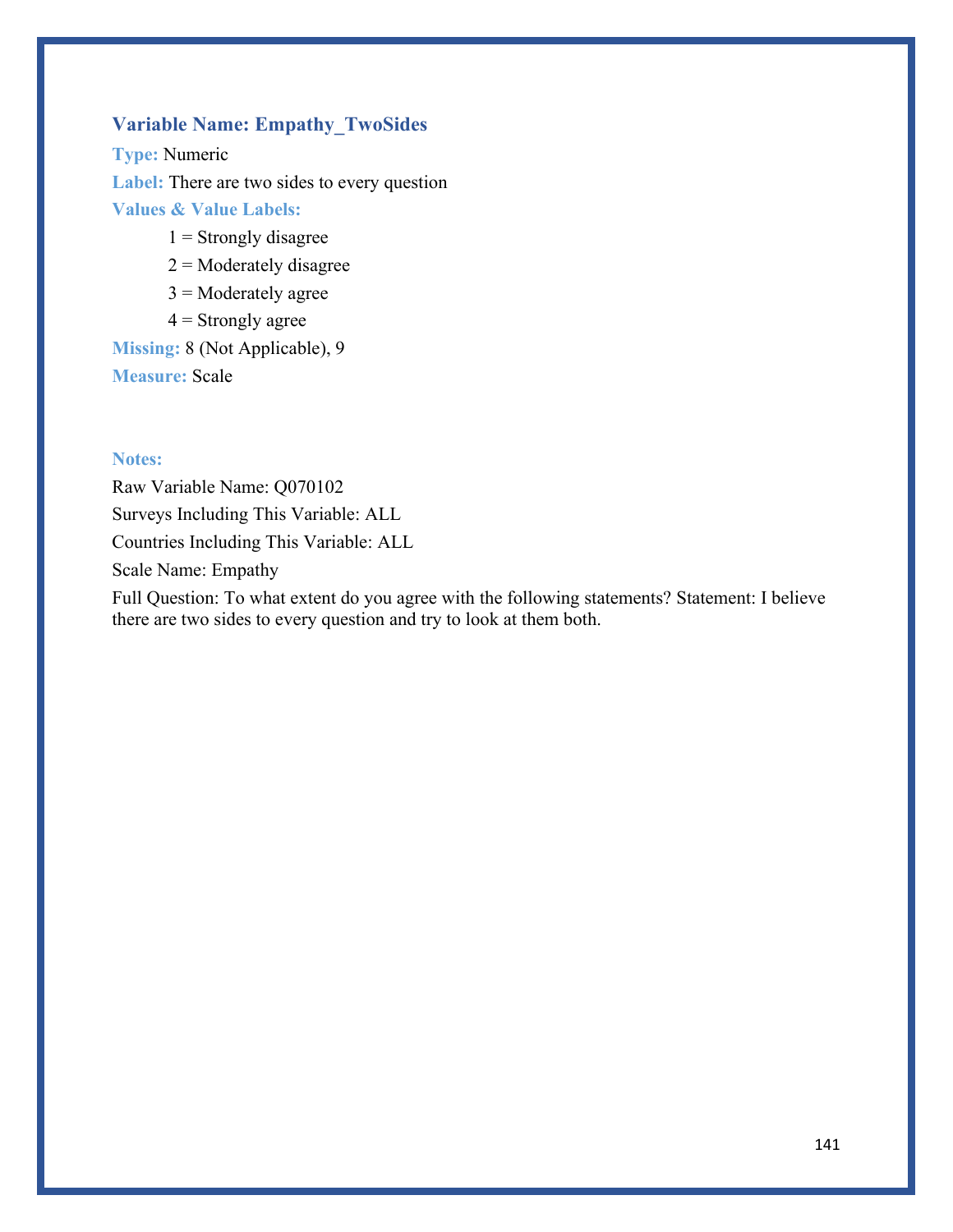## **Variable Name: Empathy\_Upset**

**Type:** Numeric **Label:** When I'm upset at someone I try to put myself in his/her place **Values & Value Labels:**

- $1 =$  Strongly disagree
- $2$  = Moderately disagree
- $3$  = Moderately agree
- $4 =$  Strongly agree

**Missing:** 8 (Not Applicable), 9 **Measure:** Scale

### **Notes:**

Raw Variable Name: Q070103 Surveys Including This Variable: ALL Countries Including This Variable: ALL Scale Name: Empathy

Full Question: To what extent do you agree with the following statements? Statement: When I'm upset at someone, I usually try to "put myself in his place" for a while.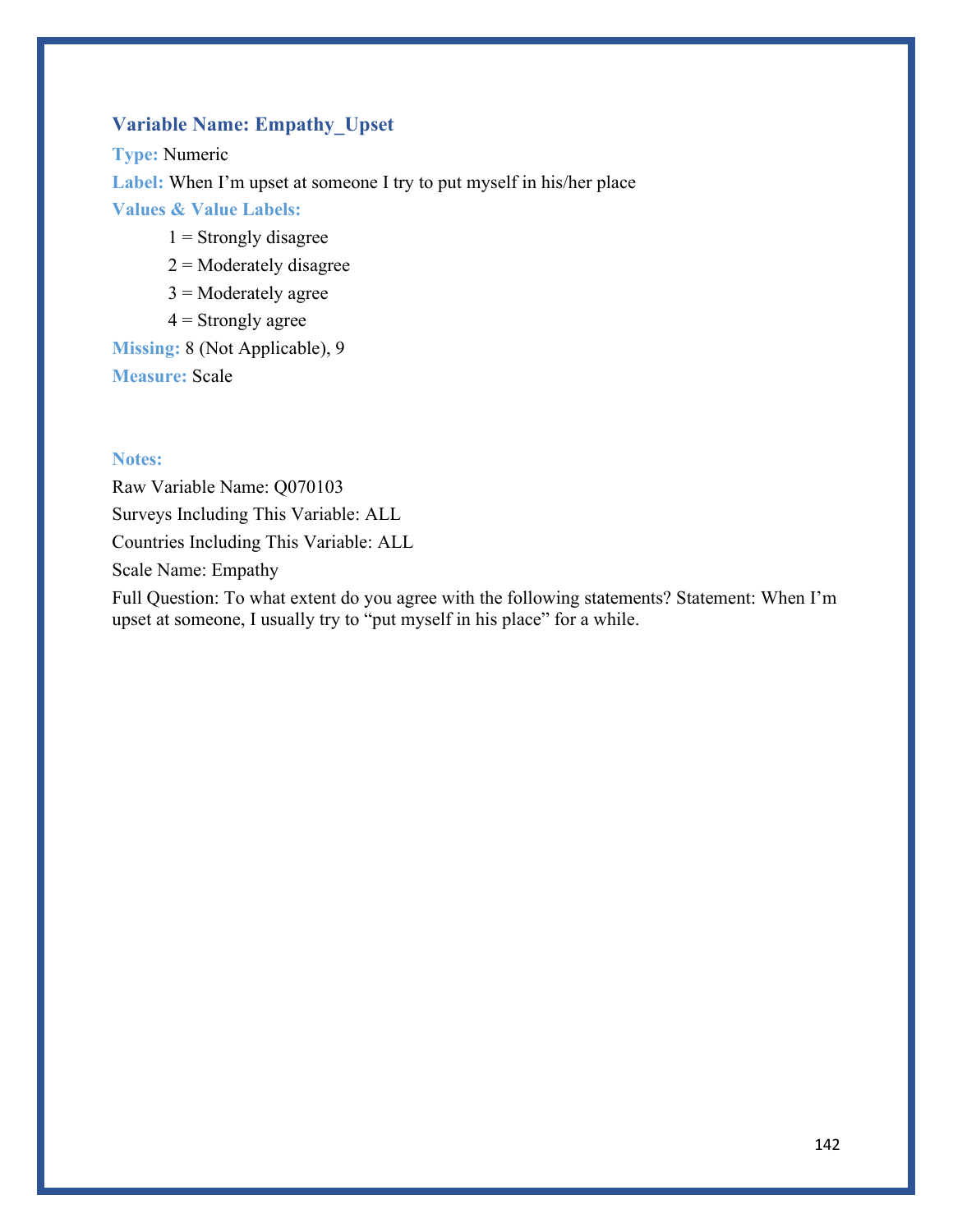## **Variable Name: Empathy\_Criticizing**

**Type:** Numeric Label: Before criticizing try to imagine if in their place **Values & Value Labels:**

- $1 =$  Strongly disagree
- $2$  = Moderately disagree
- $3$  = Moderately agree
- $4 =$  Strongly agree

**Missing:** 8 (Not Applicable), 9 **Measure:** Scale

### **Notes:**

Raw Variable Name: Q070104 Surveys Including This Variable: ALL Countries Including This Variable: ALL Scale Name: Empathy

Full Question: To what extent do you agree with the following statements? Statement: Before criticizing somebody, I try to imagine how I would feel if I were in their place.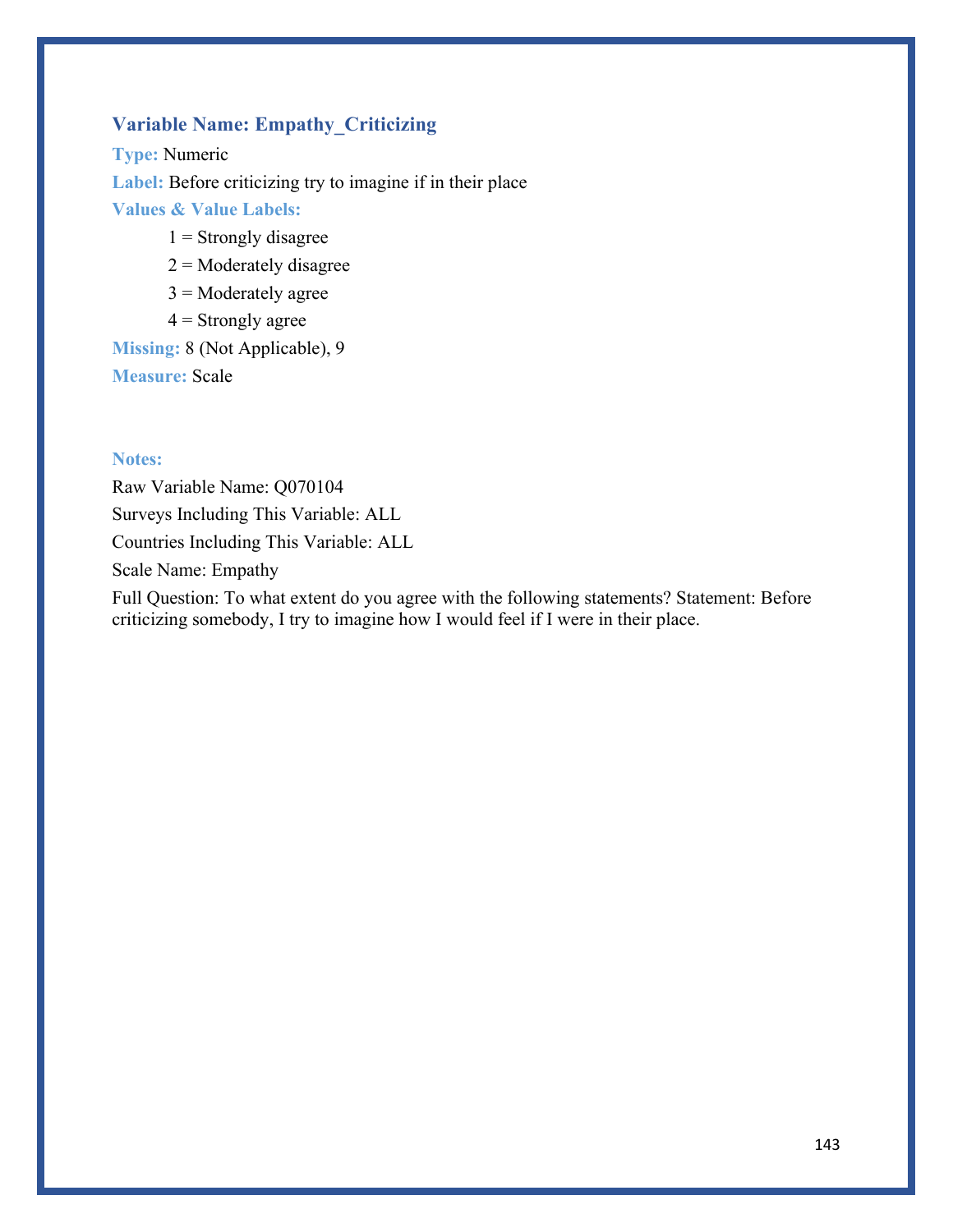## **Variable Name: Empathy\_Waste**

**Type:** Numeric Label: If right don't waste time listening to arguments **Values & Value Labels:**

- $1 =$  Strongly disagree
- $2$  = Moderately disagree
- $3$  = Moderately agree
- $4 =$  Strongly agree

**Missing:** 8 (Not Applicable), 9 **Measure:** Scale

### **Notes:**

Raw Variable Name: Q070105 Surveys Including This Variable: ALL Countries Including This Variable: ALL Scale Name: Empathy

Full Question: To what extent do you agree with the following statements? Statement: If I am sure I am right about something, I don't waste much time listening to other people's arguments.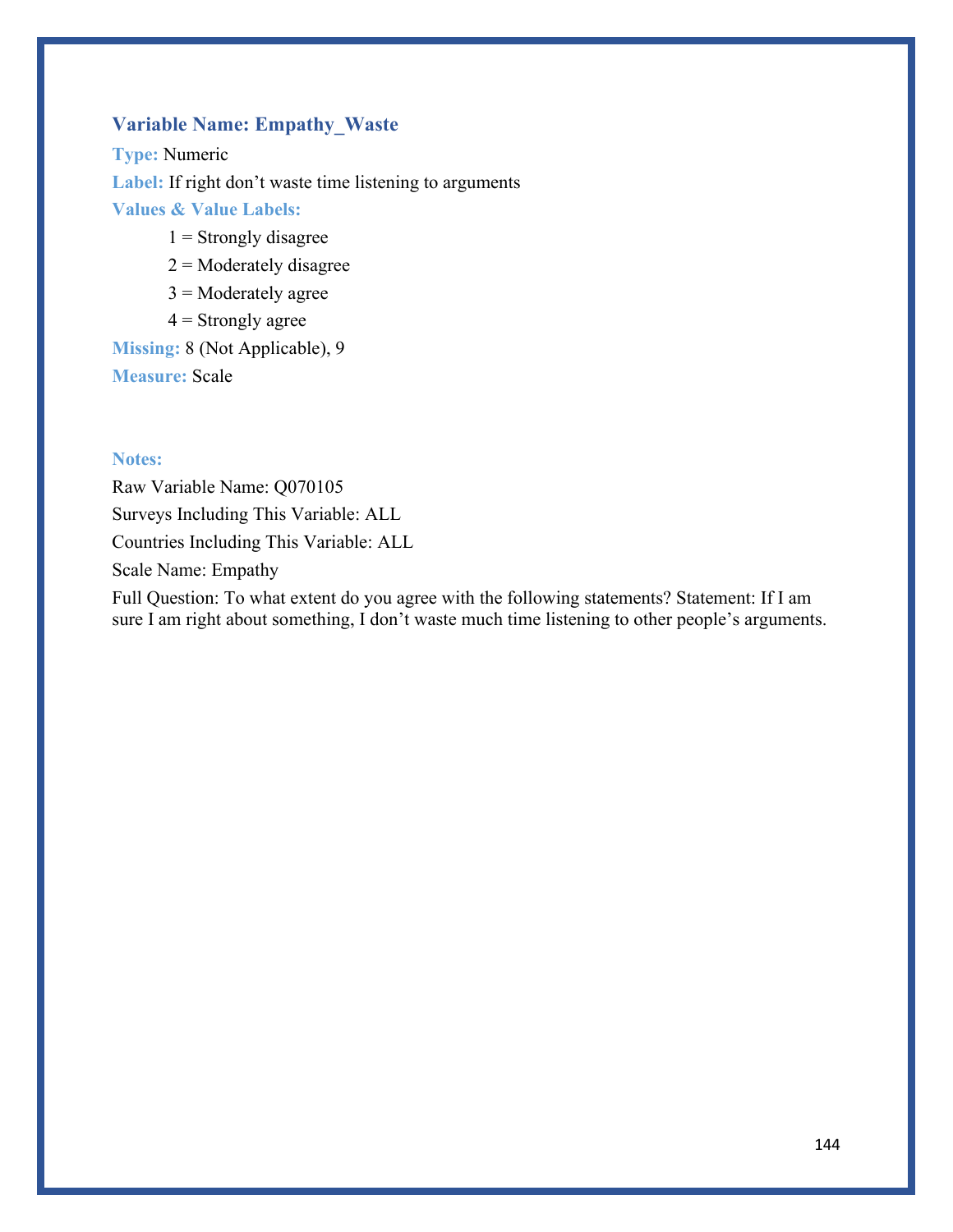# **Variable Name: Empathy\_Difficult**

**Type:** Numeric **Label:** Sometimes difficult to see from others point of view **Values & Value Labels:**

- $1 =$  Strongly disagree
- $2$  = Moderately disagree
- $3$  = Moderately agree
- $4 =$  Strongly agree

**Missing:** 8 (Not Applicable), 9 **Measure:** Scale

### **Notes:**

Raw Variable Name: Q070106 Surveys Including This Variable: ALL Countries Including This Variable: ALL Scale Name: Empathy

Full Question: To what extent do you agree with the following statements? Statement: I sometimes find it difficult to see things from the "other person's" point of view.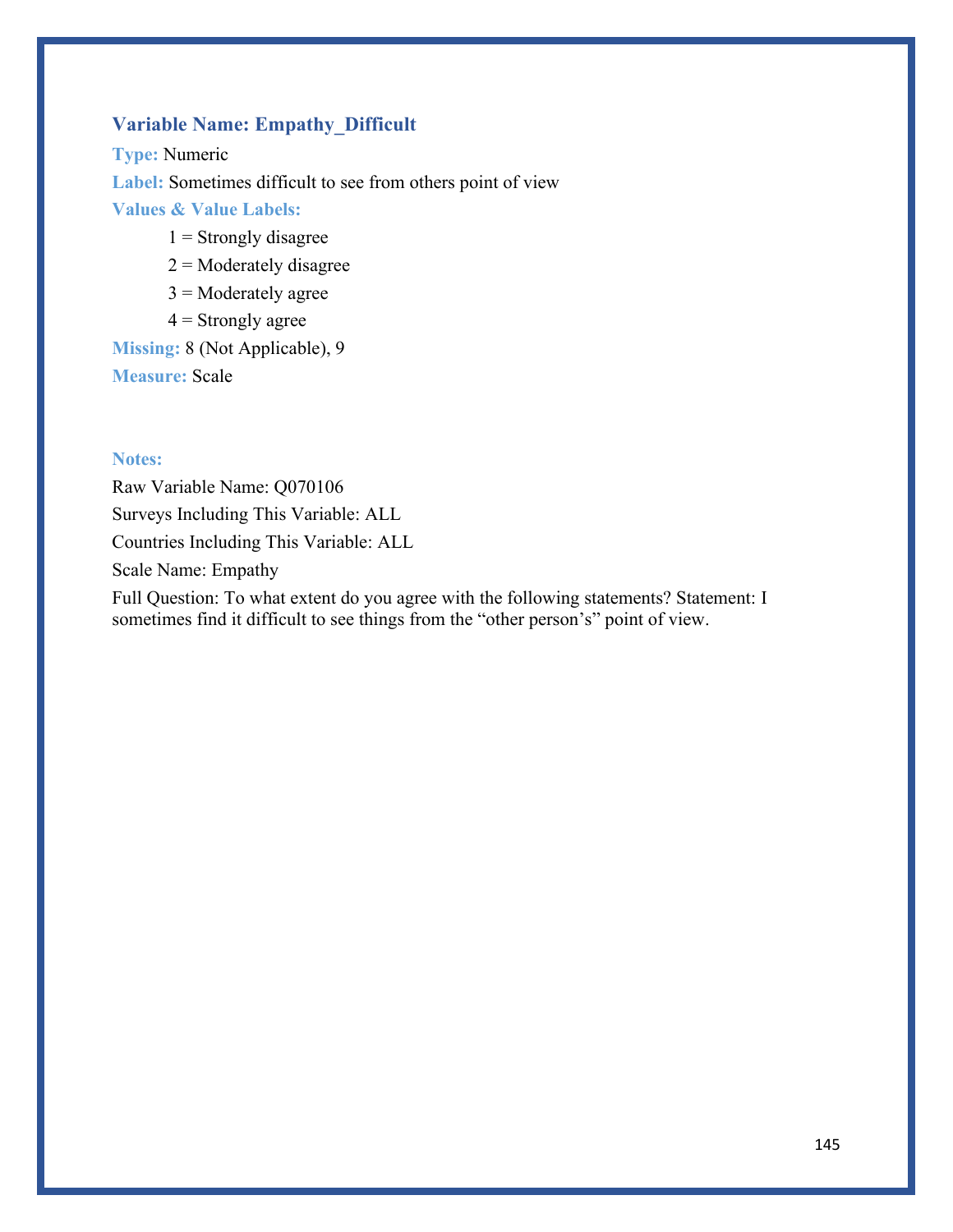# **Variable Name: Empathy\_Sides**

**Type:** Numeric **Label:** Try to look at everybody's side of a disagreement **Values & Value Labels:**

- $1 =$  Strongly disagree
- $2$  = Moderately disagree
- $3$  = Moderately agree
- $4 =$  Strongly agree

**Missing:** 8 (Not Applicable), 9 **Measure:** Scale

### **Notes:**

Raw Variable Name: Q070107 Surveys Including This Variable: ALL Countries Including This Variable: ALL Scale Name: Empathy

Full Question: To what extent do you agree with the following statements? Statement: I try to look at everybody's side of a disagreement before I decide.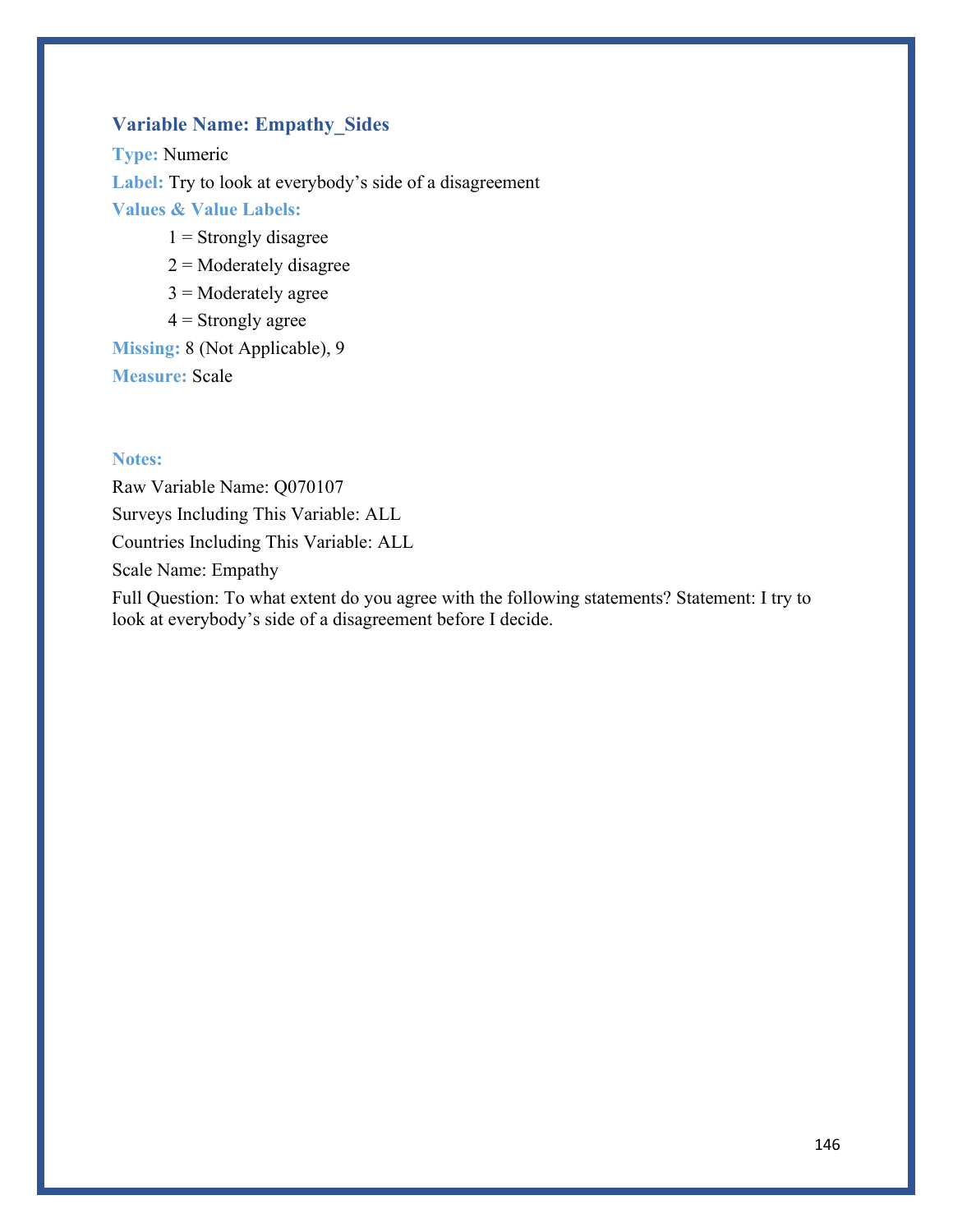# **Scale: Self-Regulation (16 items)**

### **Variable Name: SR\_Goals**

**Type:** Numeric **Label:** I set goals and keep track of progress **Values & Value Labels:**

- $1$  = Strongly disagree
- $2$  = Moderately disagree
- $3$  = Moderately agree
- $4 =$  Strongly agree

**Missing:** 8 (Not Applicable), 9

**Measure:** Scale

### **Notes:**

Raw Variable Name: Q110101 Surveys Including This Variable: ALL Countries Including This Variable: ALL Scale Name: Self-regulation

Full Question: To what extent do you agree with the following statements? Statement: I set goals for myself and keep track of my progress.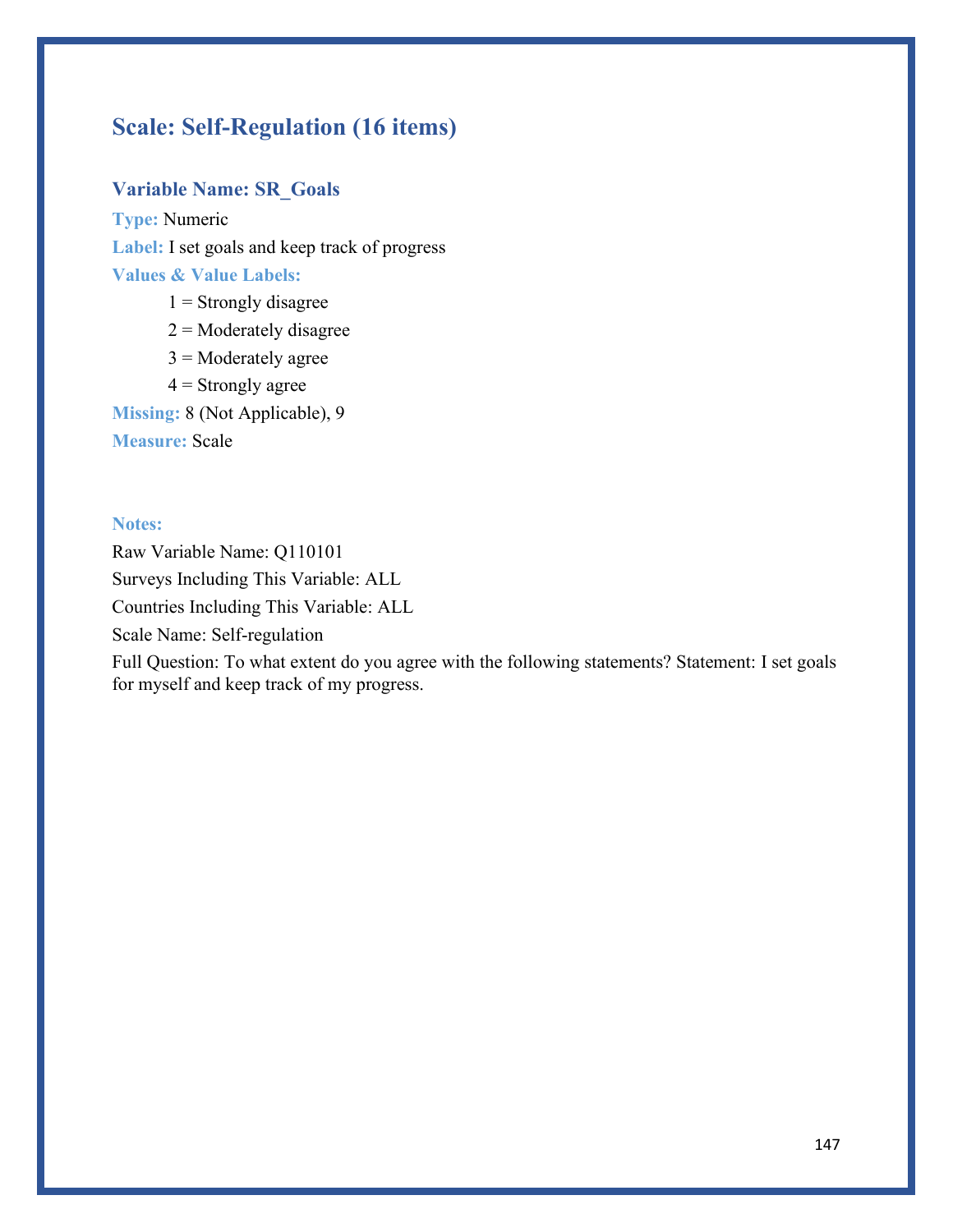# **Variable Name: SR\_GoalPlan**

**Type:** Numeric **Label:** Usually plan how to reach goals **Values & Value Labels:**

- $1 =$  Strongly disagree
- $2$  = Moderately disagree
- $3$  = Moderately agree
- $4 =$  Strongly agree

**Missing:** 8 (Not Applicable), 9 **Measure:** Scale

### **Notes:**

Raw Variable Name: Q110102 Surveys Including This Variable: ALL Countries Including This Variable: ALL Scale Name: Self-regulation

Full Question: To what extent do you agree with the following statements? Statement: Once I have a goal, I can usually plan how to reach it.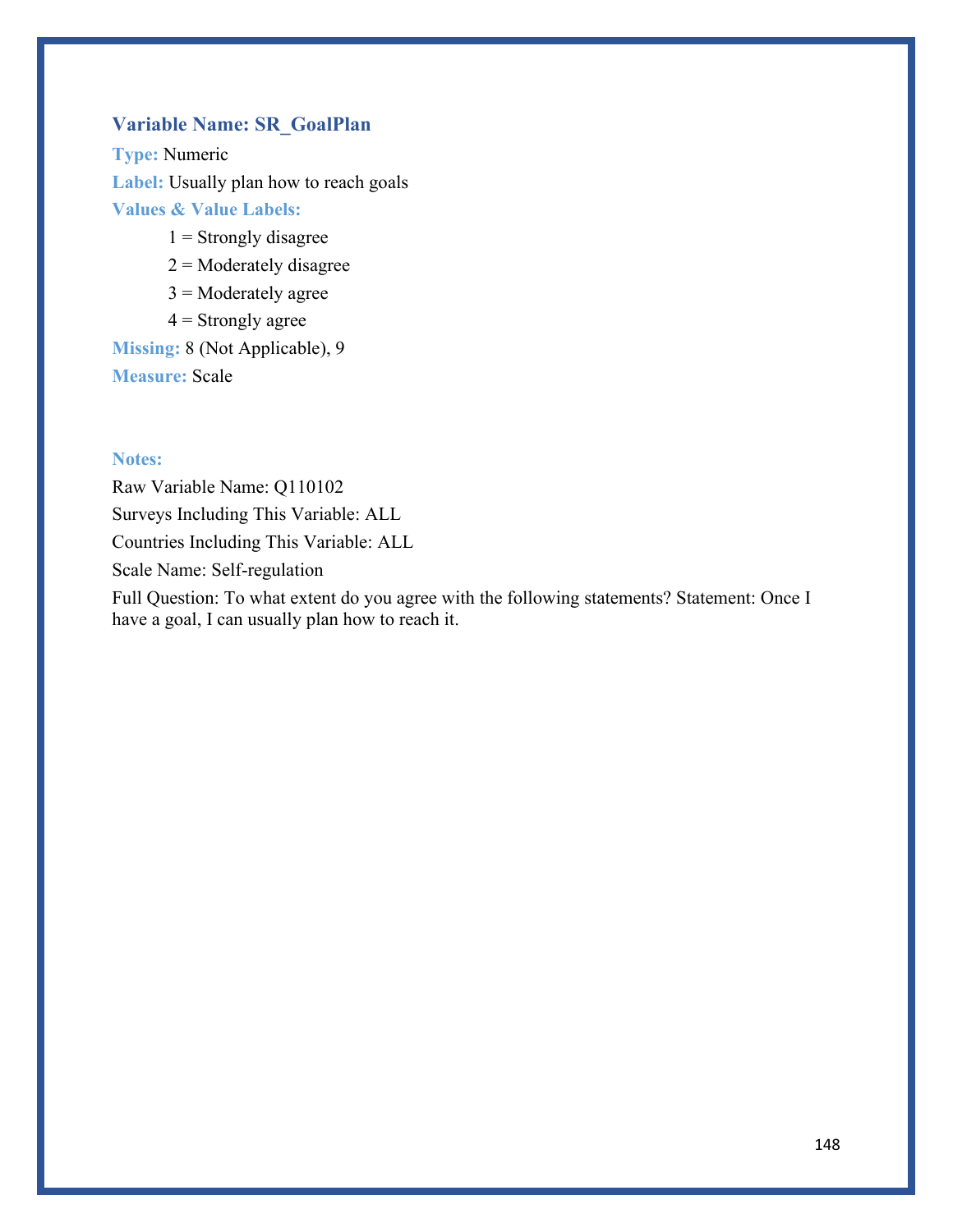# **Variable Name: SR\_Resolution**

**Type:** Numeric **Label:** Pay attention to progress on resolutions to change **Values & Value Labels:**

- $1 =$  Strongly disagree
- $2$  = Moderately disagree
- $3$  = Moderately agree
- $4 =$  Strongly agree

**Missing:** 8 (Not Applicable), 9 **Measure:** Scale

### **Notes:**

Raw Variable Name: Q110103 Surveys Including This Variable: ALL Countries Including This Variable: ALL Scale Name: Self-regulation

Full Question: To what extent do you agree with the following statements? Statement: If I make a resolution to change something, I pay a lot of attention to how I'm doing.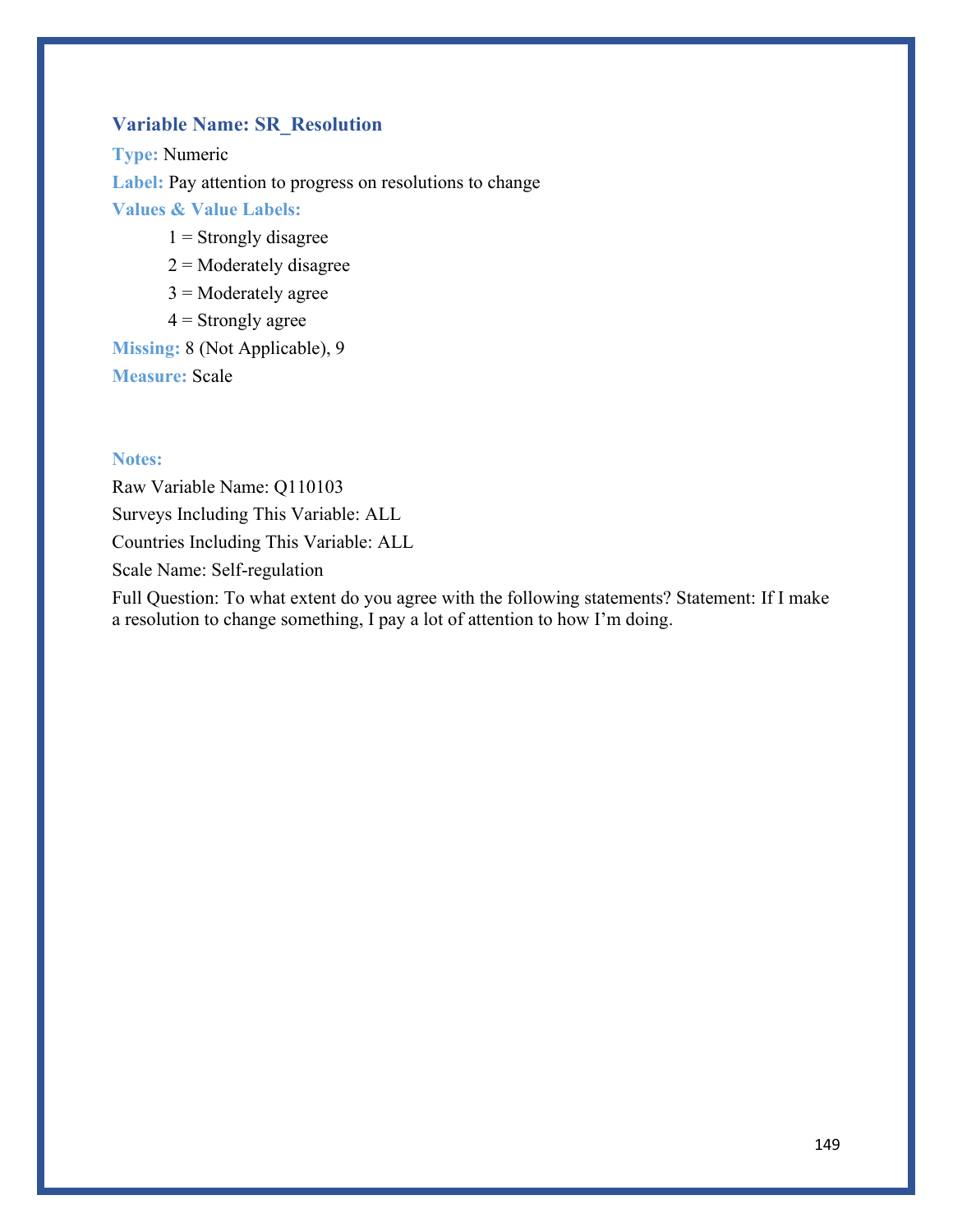# **Variable Name: SR\_GoalSettingHard**

**Type:** Numeric **Label:** I have a hard time setting goals **Values & Value Labels:**

- $1 =$  Strongly disagree
- $2$  = Moderately disagree
- $3$  = Moderately agree
- $4 =$  Strongly agree

**Missing:** 8 (Not Applicable), 9 **Measure:** Scale

### **Notes:**

Raw Variable Name: Q110104 Surveys Including This Variable: ALL Countries Including This Variable: ALL Scale Name: Self-regulation

Full Question: To what extent do you agree with the following statements? Statement: I have a hard time setting goals for myself.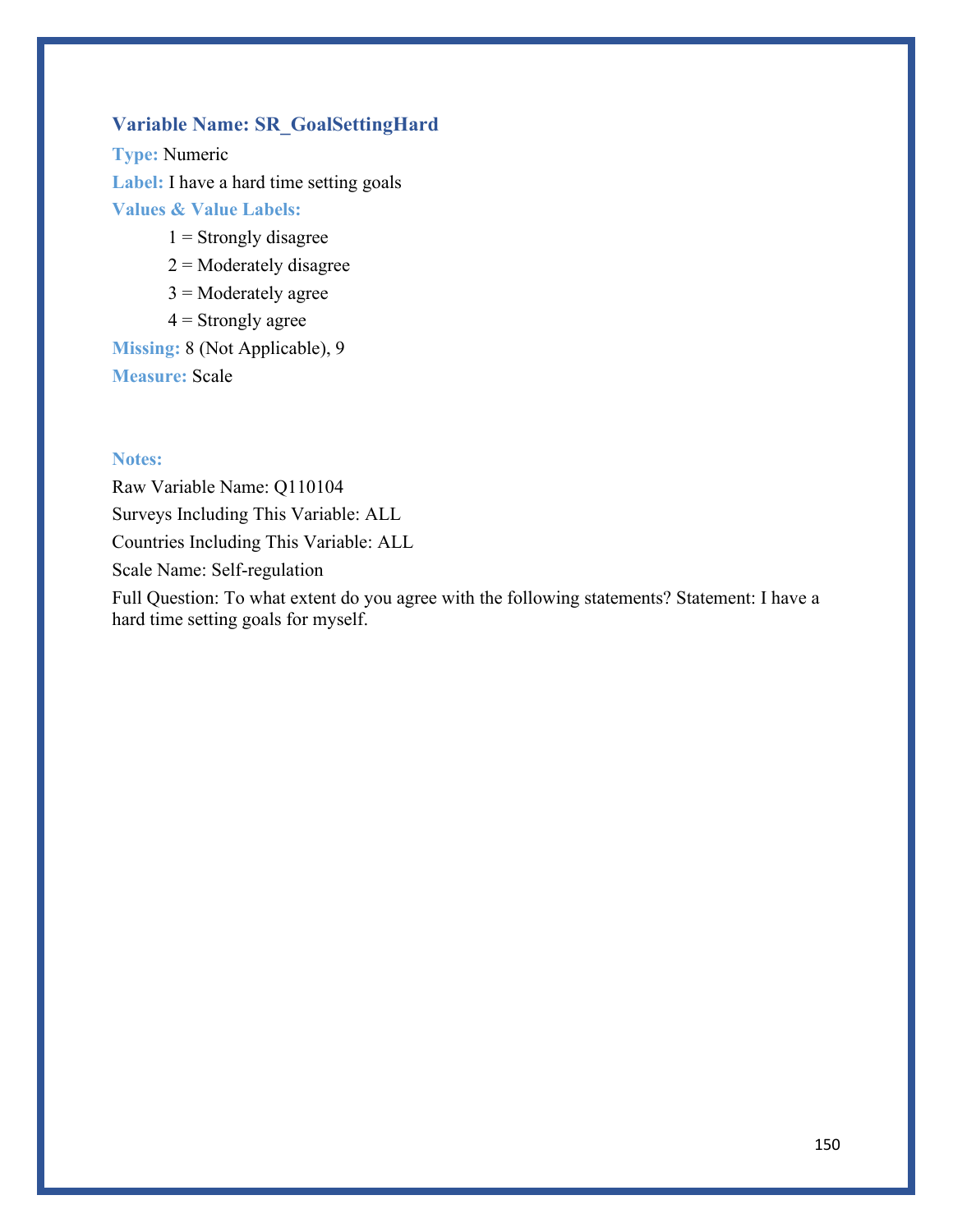# **Variable Name: SR\_GoalProgress**

**Type:** Numeric **Label:** I usually keep track of goal progress **Values & Value Labels:**

- $1 =$  Strongly disagree
- $2$  = Moderately disagree
- $3$  = Moderately agree
- $4 =$  Strongly agree

**Missing:** 8 (Not Applicable), 9 **Measure:** Scale

### **Notes:**

Raw Variable Name: Q110105 Surveys Including This Variable: ALL Countries Including This Variable: ALL Scale Name: Self-regulation

Full Question: To what extent do you agree with the following statements? Statement: I usually keep track of my progress toward my goals.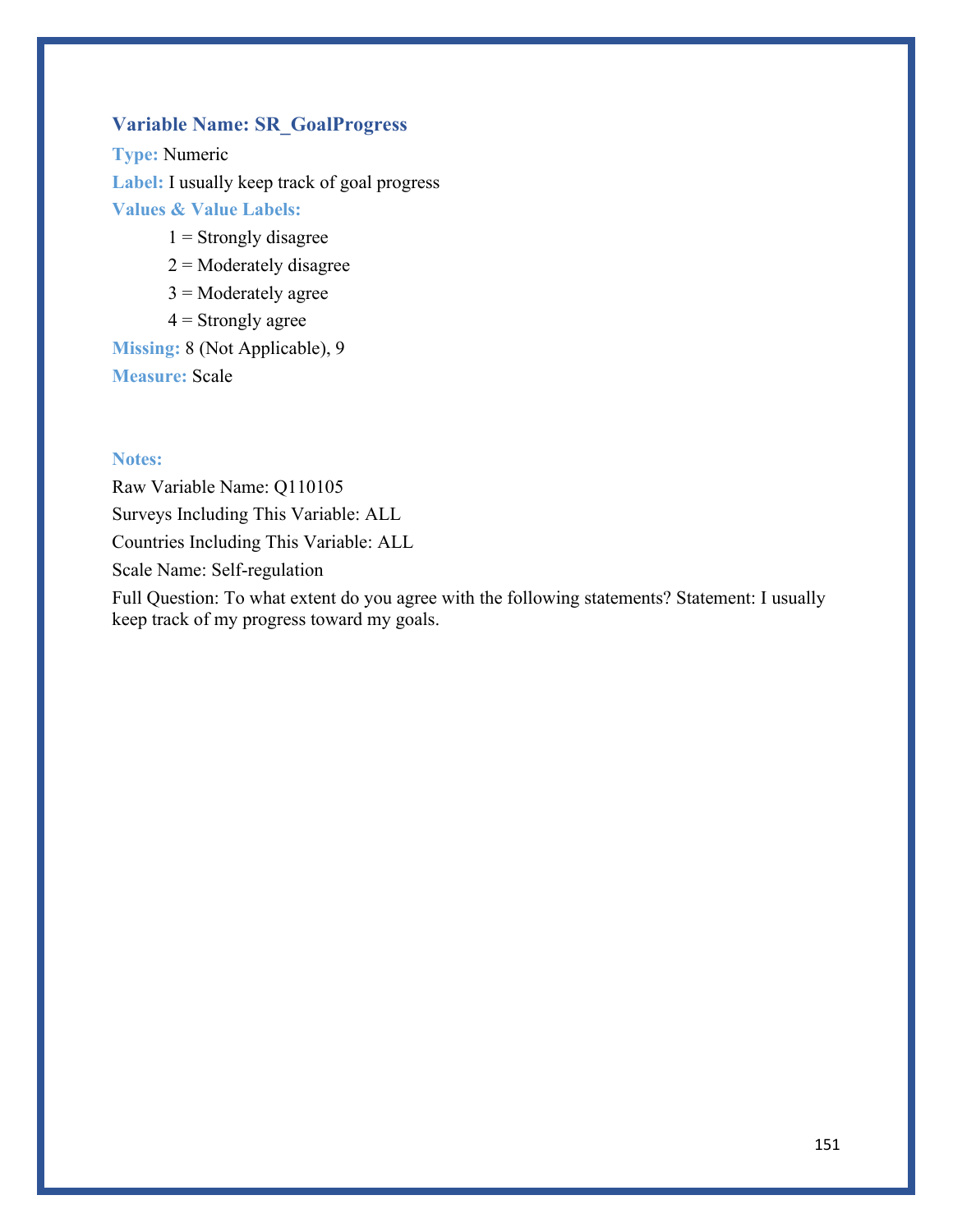# **Variable Name: SR\_GoalPlanTrouble**

**Type:** Numeric **Label:** I have trouble making plans to reach goals **Values & Value Labels:**

- $1 =$  Strongly disagree
- $2$  = Moderately disagree
- $3$  = Moderately agree
- $4 =$  Strongly agree

**Missing:** 8 (Not Applicable), 9 **Measure:** Scale

### **Notes:**

Raw Variable Name: Q110106 Surveys Including This Variable: ALL Countries Including This Variable: ALL Scale Name: Self-regulation

Full Question: To what extent do you agree with the following statements? Statement: I have trouble making plans to help me reach my goals.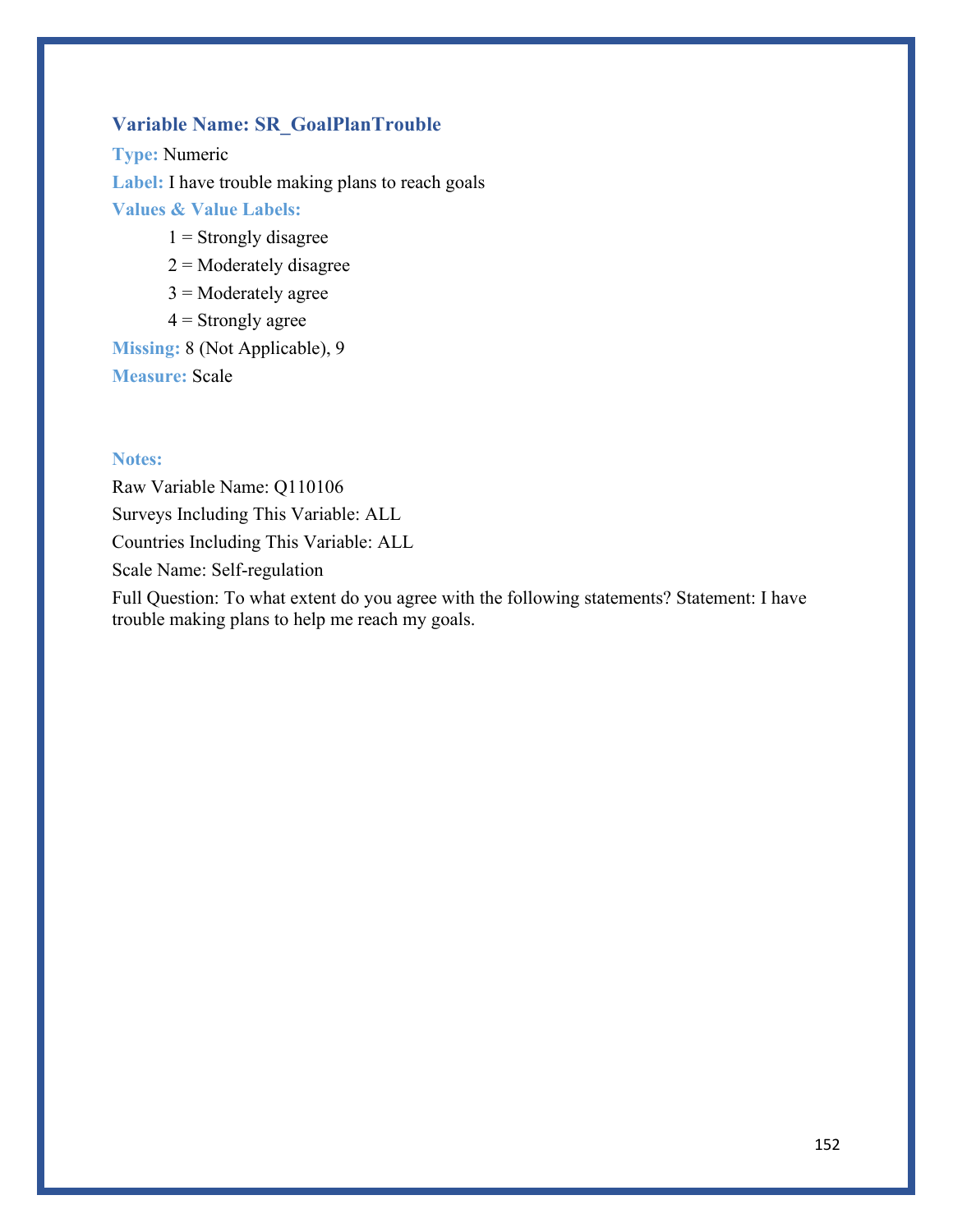# **Variable Name: SR\_Willpower**

**Type:** Numeric **Label:** I have a lot of willpower **Values & Value Labels:**

- $1 =$ Strongly disagree
- $2$  = Moderately disagree
- $3$  = Moderately agree
- $4 =$  Strongly agree

**Missing:** 8 (Not Applicable), 9 **Measure:** Scale

### **Notes:**

Raw Variable Name: Q110107 Surveys Including This Variable: ALL Countries Including This Variable: ALL Scale Name: Self-regulation

Full Question: To what extent do you agree with the following statements? Statement: I have a lot of willpower.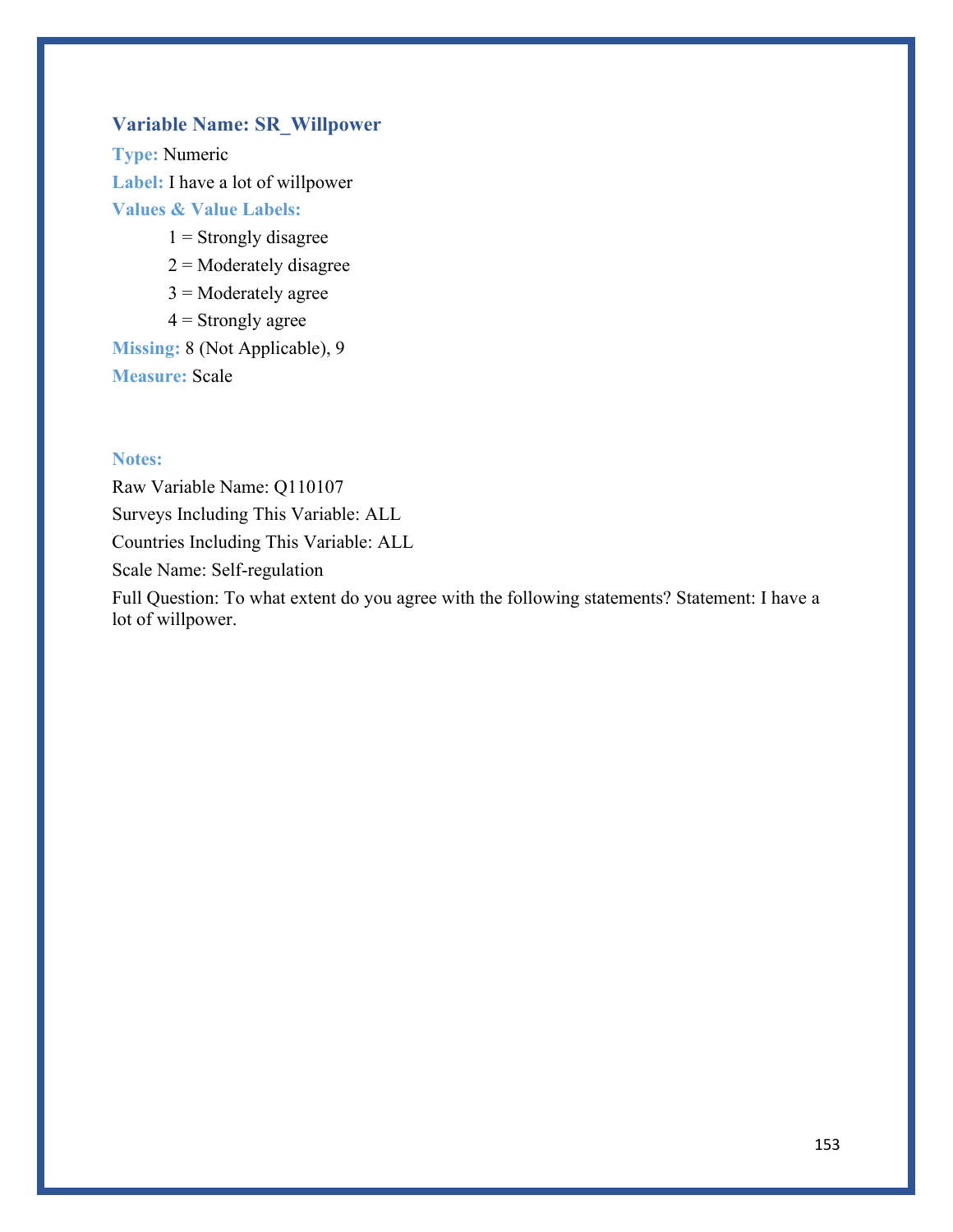# **Variable Name: SR\_Distracted**

**Type:** Numeric Label: I can get easily distracted from my plans **Values & Value Labels:**

- $1 =$  Strongly disagree
- $2$  = Moderately disagree
- $3$  = Moderately agree
- $4 =$  Strongly agree

**Missing:** 8 (Not Applicable), 9 **Measure:** Scale

### **Notes:**

Raw Variable Name: Q110108 Surveys Including This Variable: ALL Countries Including This Variable: ALL Scale Name: Self-regulation

Full Question: To what extent do you agree with the following statements? Statement: I get easily distracted form my plans.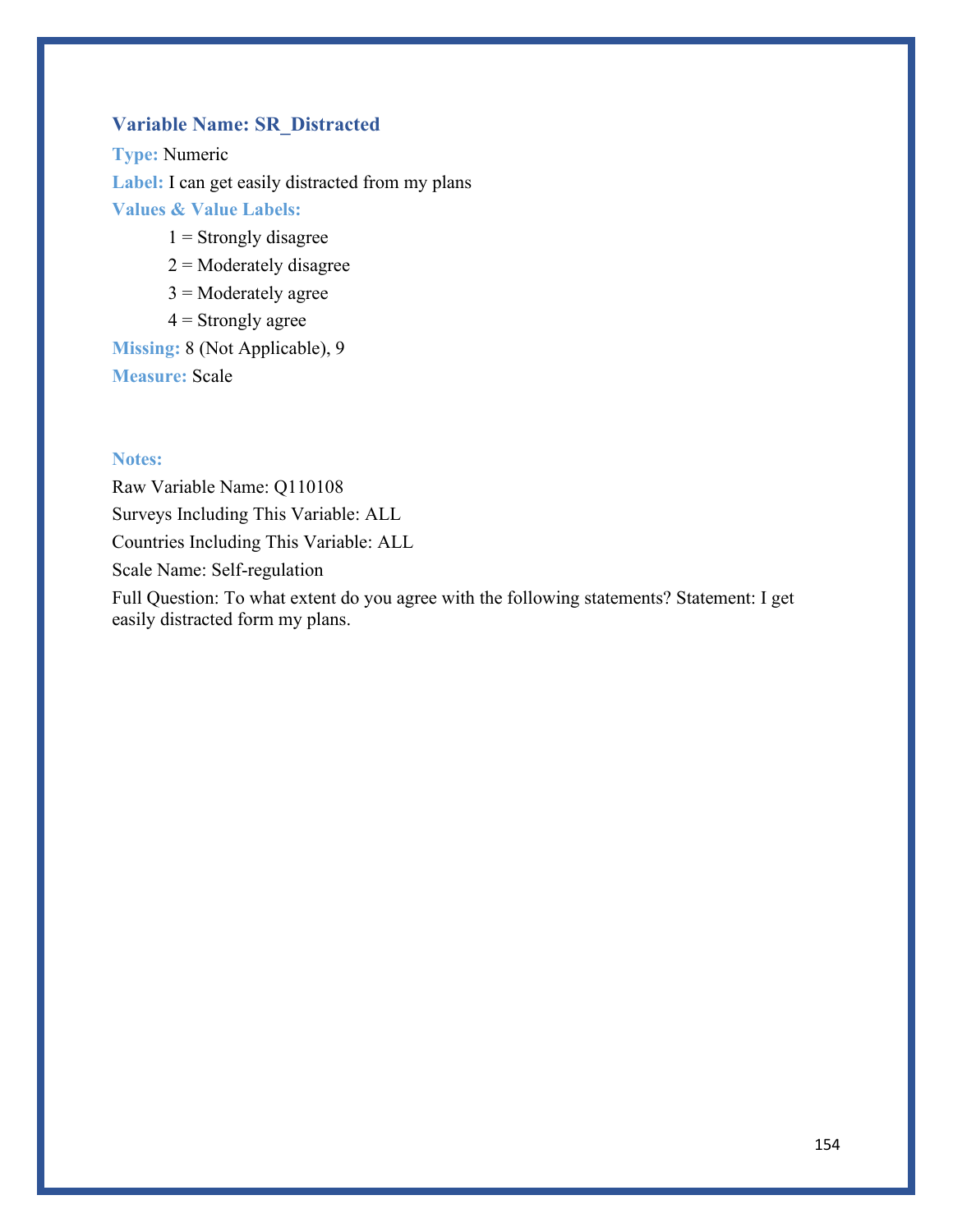# **Variable Name: SR\_Trouble**

**Type:** Numeric **Label:** I have trouble making up my mind about things **Values & Value Labels:**

- $1 =$  Strongly disagree
- $2$  = Moderately disagree
- $3$  = Moderately agree
- $4 =$  Strongly agree

**Missing:** 8 (Not Applicable), 9 **Measure:** Scale

### **Notes:**

Raw Variable Name: Q110110 Surveys Including This Variable: ALL Countries Including This Variable: ALL Scale Name: Self-regulation

Full Question: To what extent do you agree with the following statements? Statement: I have trouble making up my mind about things.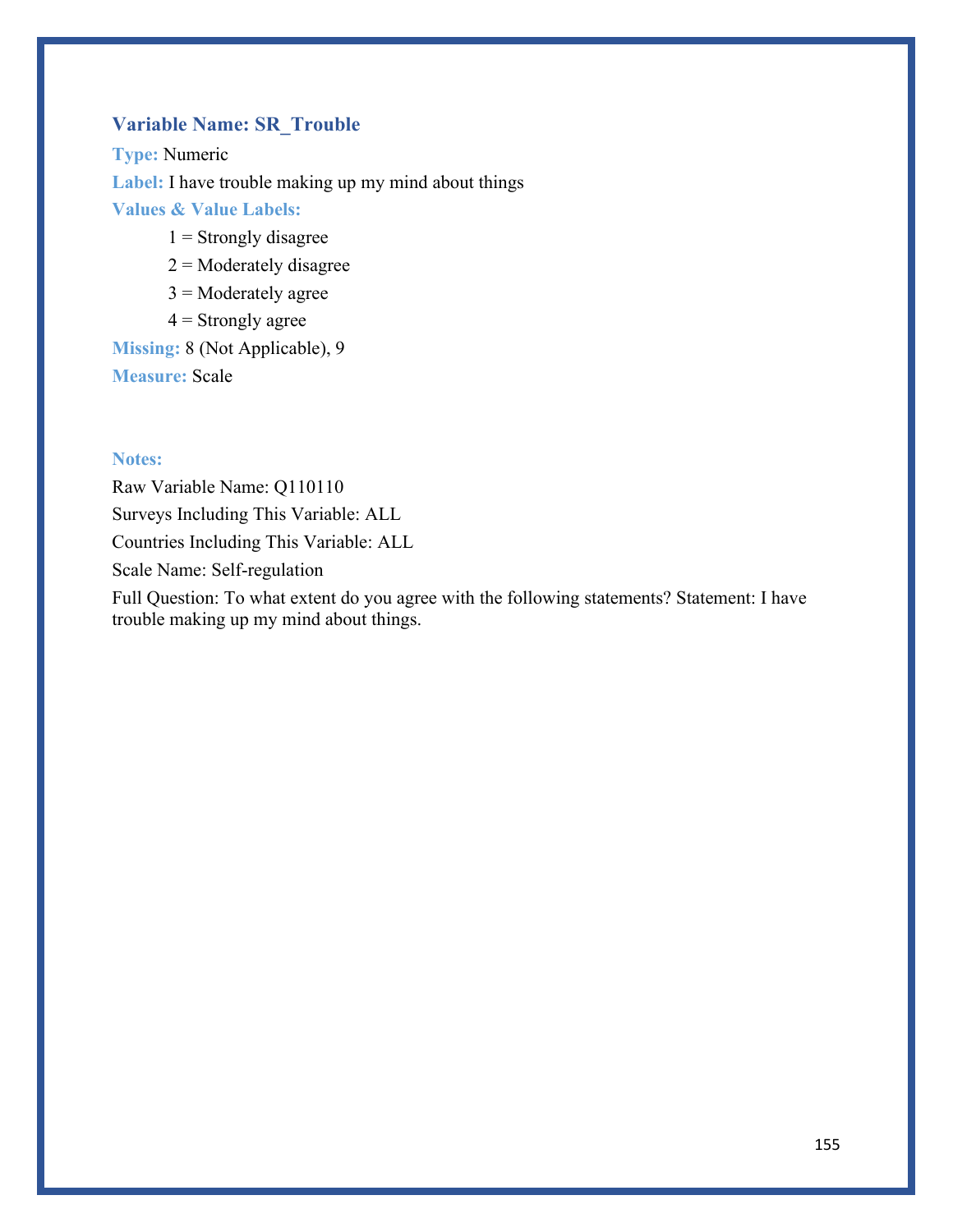# **Variable Name: SR\_Decisions**

**Type:** Numeric **Label:** I put off making decisions **Values & Value Labels:**

- $1 =$ Strongly disagree
- $2$  = Moderately disagree
- $3$  = Moderately agree
- $4 =$  Strongly agree

**Missing:** 8 (Not Applicable), 9 **Measure:** Scale

#### **Notes:**

Raw Variable Name: Q110111 Surveys Including This Variable: ALL Countries Including This Variable: ALL Scale Name: Self-regulation

Full Question: To what extent do you agree with the following statements? Statement: I put off making decisions.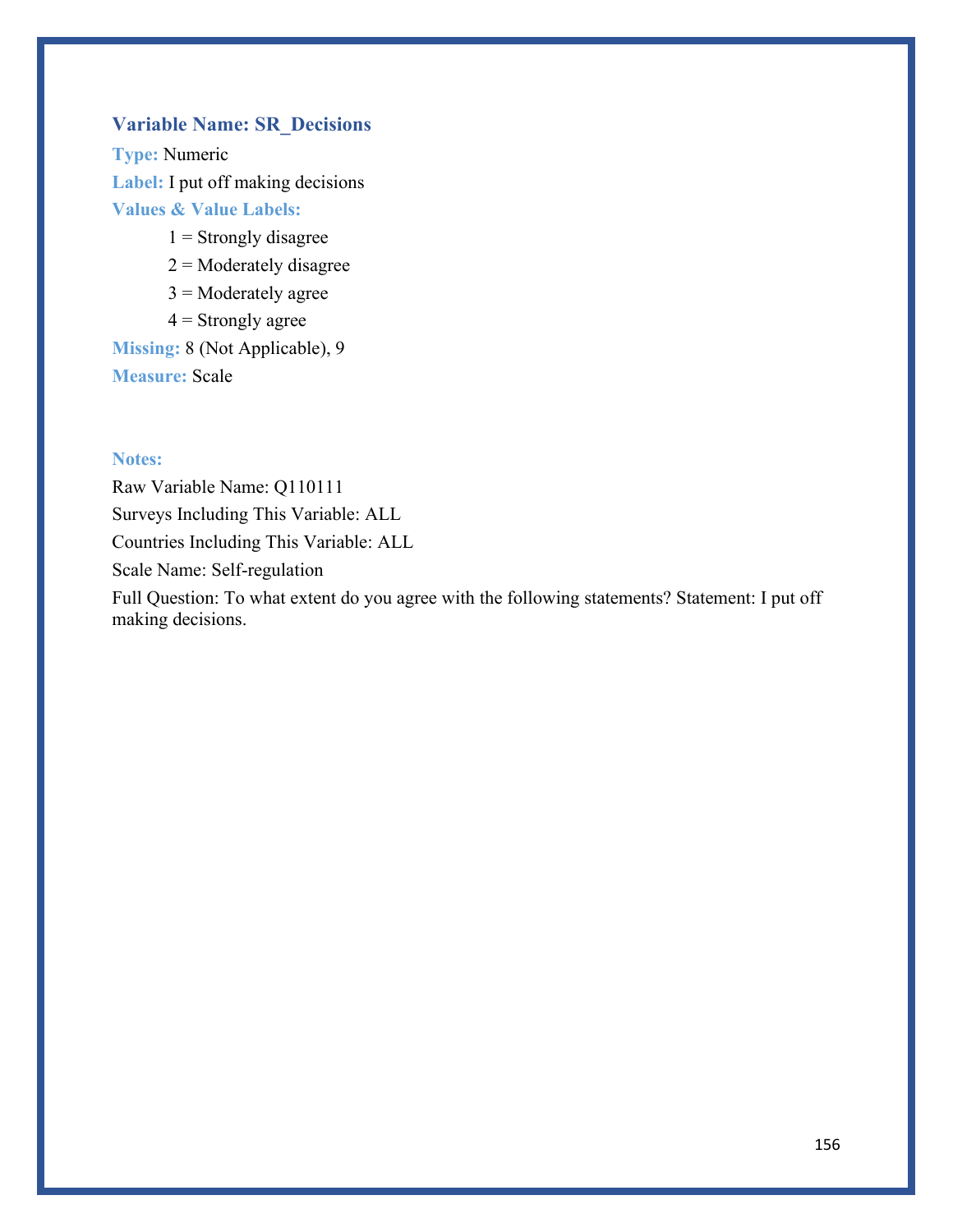# **Variable Name: SR\_Change**

**Type:** Numeric **Label:** When deciding about a change I feel overwhelmed **Values & Value Labels:**

- $1 =$  Strongly disagree
- $2$  = Moderately disagree
- $3$  = Moderately agree
- $4 =$  Strongly agree

**Missing:** 8 (Not Applicable), 9 **Measure:** Scale

### **Notes:**

Raw Variable Name: Q110112 Surveys Including This Variable: ALL Countries Including This Variable: ALL Scale Name: Self-regulation

Full Question: To what extent do you agree with the following statements? Statement: When it comes to deciding about a change, I feel overwhelmed by the choice.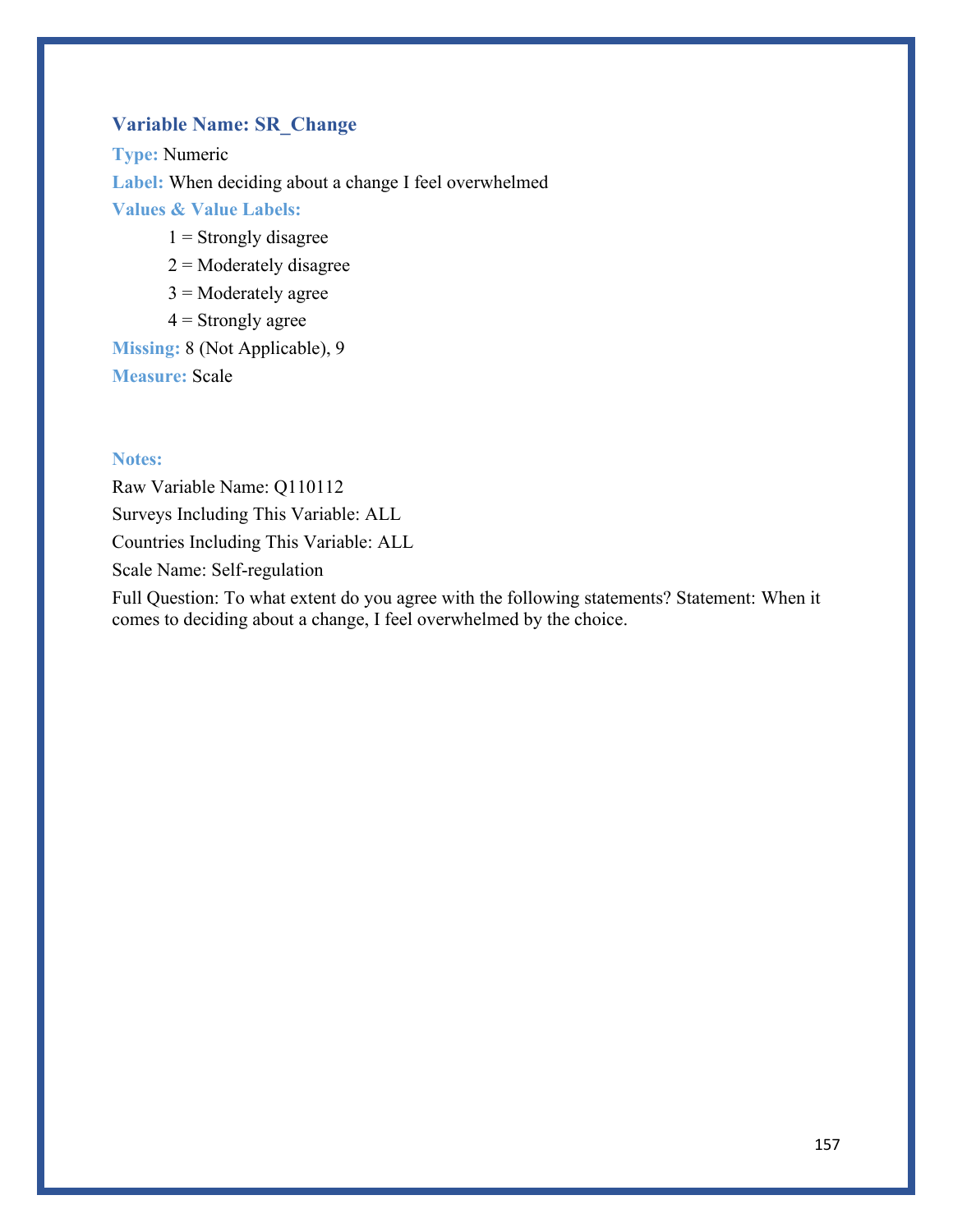# **Variable Name: SR\_Problems**

**Type:** Numeric **Label:** Little problems throw me off course **Values & Value Labels:**

- $1 =$  Strongly disagree
- $2$  = Moderately disagree
- $3$  = Moderately agree
- $4 =$  Strongly agree

**Missing:** 8 (Not Applicable), 9 **Measure:** Scale

### **Notes:**

Raw Variable Name: Q110113 Surveys Including This Variable: School Student, University student, NOT in Teacher/Instructor Countries Including This Variable: ALL except Jordan School Students Scale Name: Self-regulation

Full Question: To what extent do you agree with the following statements? Statement: Little problems or distractions throw me off course.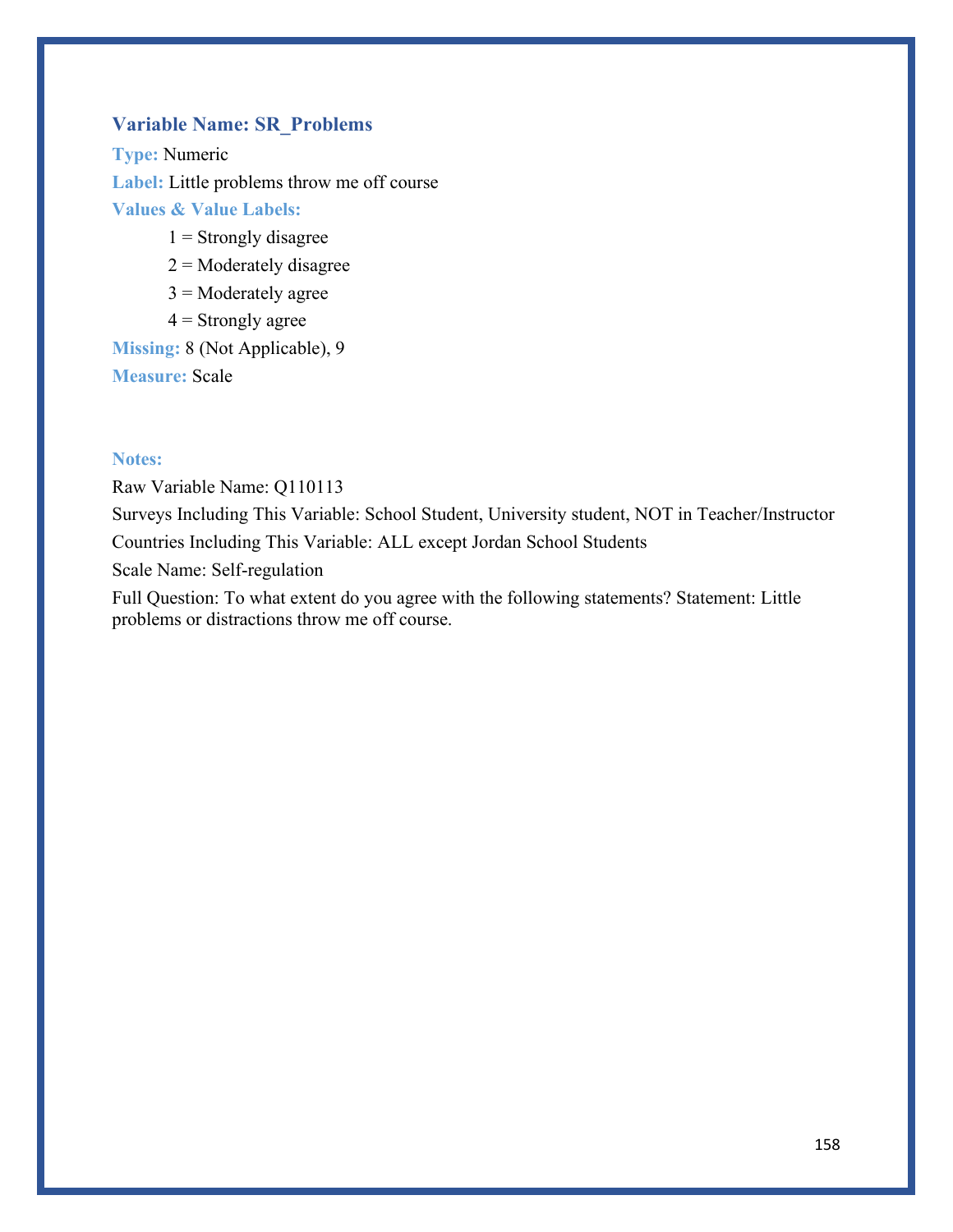### **Variable Name: SR\_Focus**

**Type:** Numeric Label: I have so many plans, it's hard to focus **Values & Value Labels:**

- $1 =$  Strongly disagree
- $2$  = Moderately disagree
- $3$  = Moderately agree
- $4 =$  Strongly agree

**Missing:** 8 (Not Applicable), 9 **Measure:** Scale

### **Notes:**

Raw Variable Name: Q110114 Surveys Including This Variable: School Student, University student, NOT in Teacher/Instructor Countries Including This Variable: ALL

Scale Name: Self-regulation

Full Question: To what extent do you agree with the following statements? Statement: I have so many plans that it's hard for me to focus on any one of them.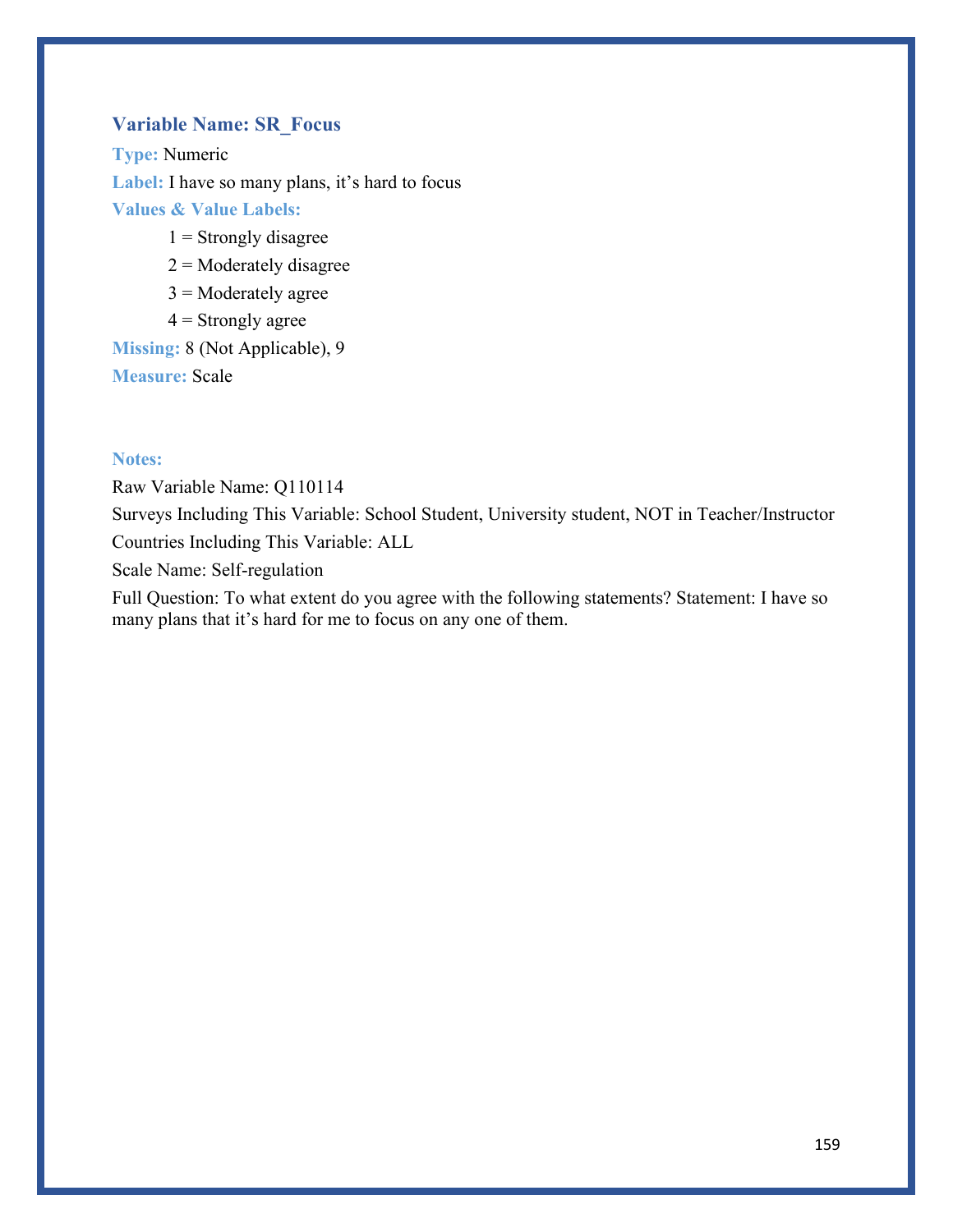### **Variable Name: SR\_Mistakes**

**Type:** Numeric **Label:** I don't seem to learn from my mistakes **Values & Value Labels:**

- $1 =$  Strongly disagree
- $2$  = Moderately disagree
- $3$  = Moderately agree
- $4 =$  Strongly agree

**Missing:** 8 (Not Applicable), 9 **Measure:** Scale

### **Notes:**

Raw Variable Name: Q110115 Surveys Including This Variable: School Student, University student, NOT in Teacher/Instructor Countries Including This Variable: ALL Scale Name: Self-regulation

Full Question: To what extent do you agree with the following statements? Statement: I don't seem to learn from my mistakes.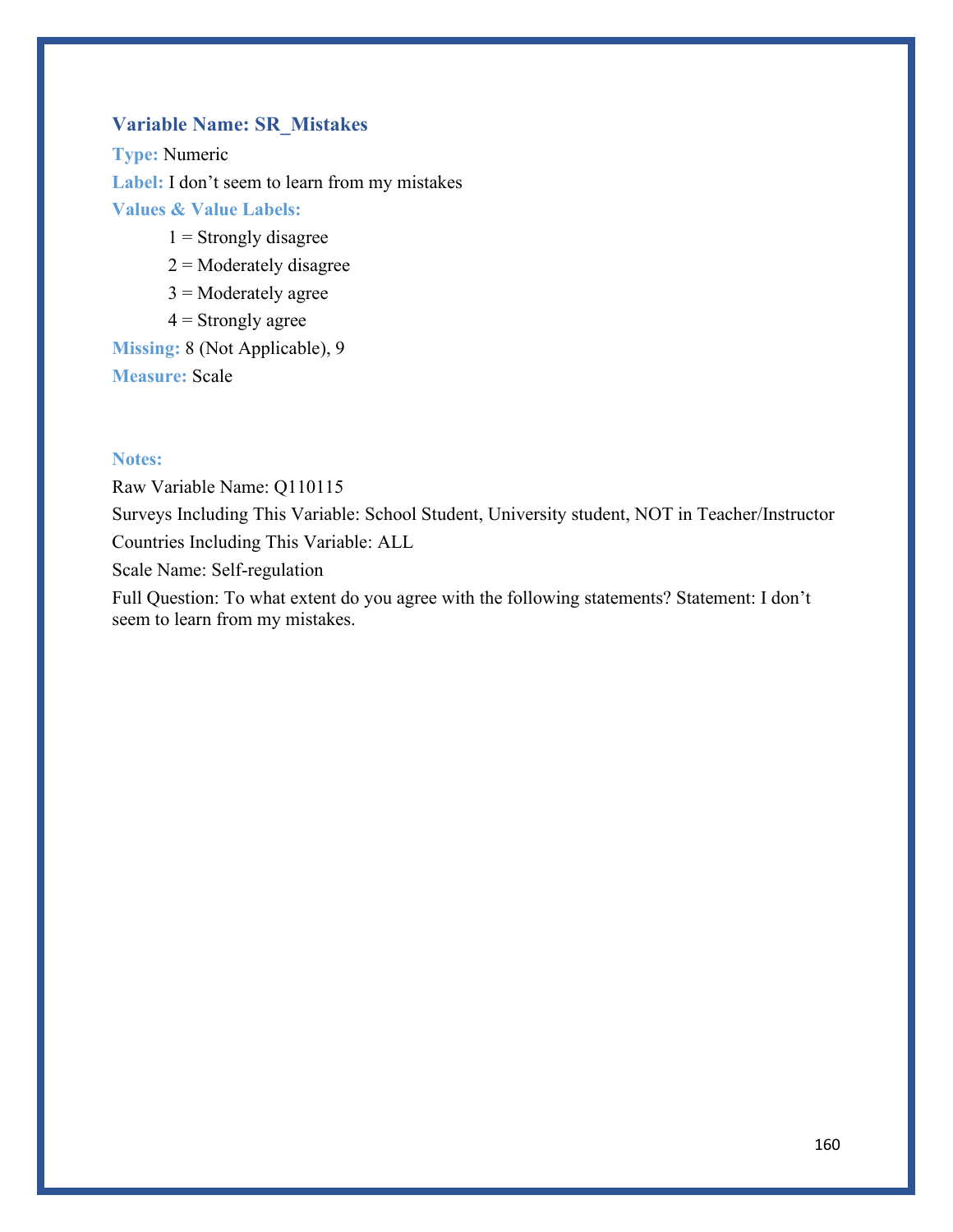# **Variable Name: SR\_MistakeOnce**

**Type:** Numeric **Label:** I usually only make a mistake once to learn **Values & Value Labels:**

- $1 =$  Strongly disagree
- $2$  = Moderately disagree
- $3$  = Moderately agree
- $4 =$  Strongly agree

**Missing:** 8 (Not Applicable), 9 **Measure:** Scale

### **Notes:**

Raw Variable Name: Q110116 Surveys Including This Variable: School Student, University student, NOT in Teacher/Instructor Countries Including This Variable: ALL

Scale Name: Self-regulation

Full Question: To what extent do you agree with the following statements? Statement: I usually only have to make a mistake one time in order to learn from it.